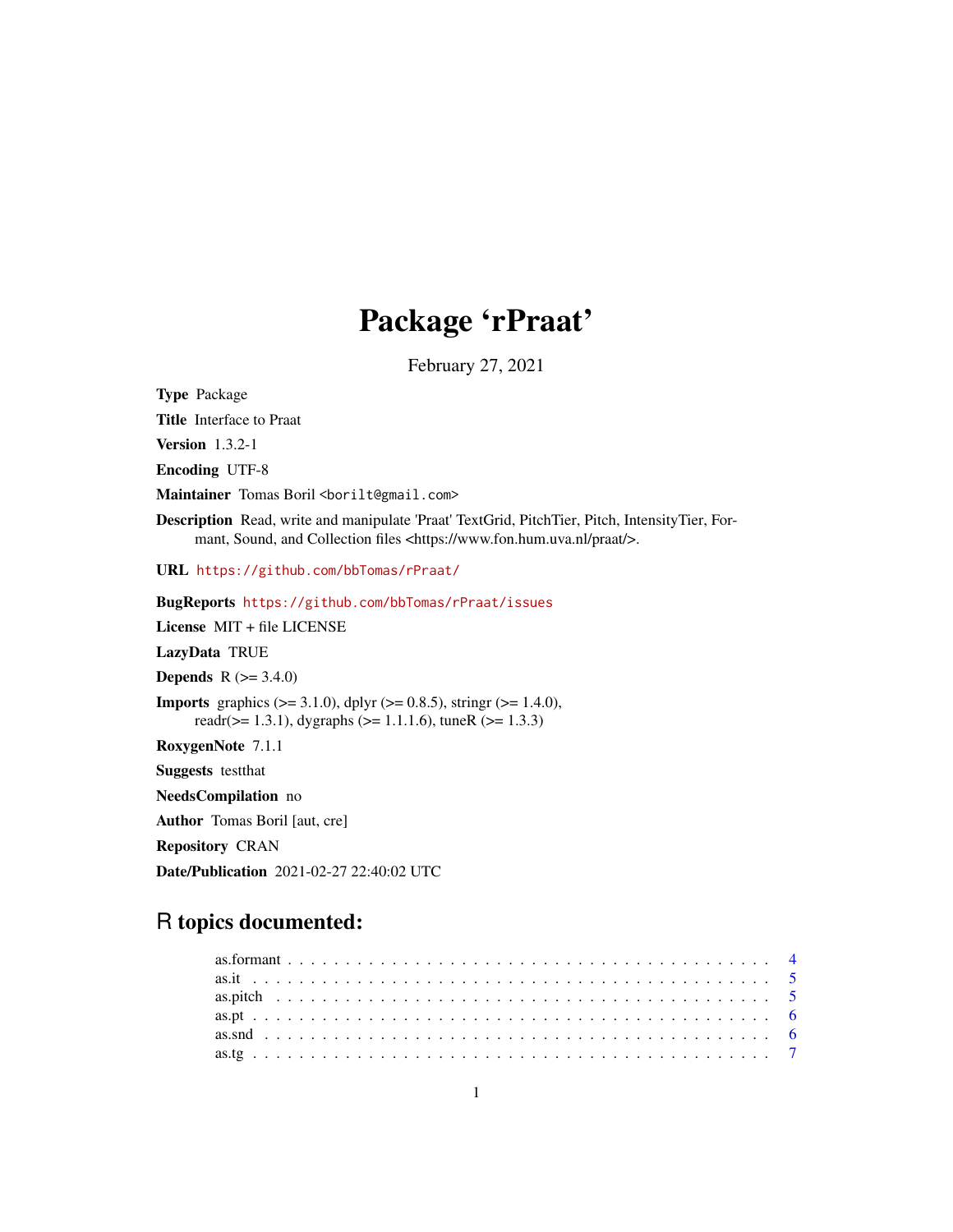|                                                                                                              | 8  |
|--------------------------------------------------------------------------------------------------------------|----|
|                                                                                                              | 9  |
|                                                                                                              | 10 |
|                                                                                                              | 10 |
| $formant.cut0$                                                                                               | 11 |
|                                                                                                              | 12 |
|                                                                                                              | 13 |
| formant.getPointIndexNearestTime                                                                             | 14 |
|                                                                                                              | 14 |
|                                                                                                              | 15 |
|                                                                                                              | 16 |
| $formant_toArray \ldots \ldots \ldots \ldots \ldots \ldots \ldots \ldots \ldots \ldots \ldots \ldots \ldots$ | 17 |
|                                                                                                              | 17 |
| formant.write $\ldots \ldots \ldots \ldots \ldots \ldots \ldots \ldots \ldots \ldots \ldots \ldots \ldots$   | 18 |
|                                                                                                              | 19 |
|                                                                                                              | 19 |
|                                                                                                              | 20 |
|                                                                                                              |    |
|                                                                                                              | 21 |
|                                                                                                              | 22 |
|                                                                                                              | 22 |
|                                                                                                              | 23 |
|                                                                                                              | 24 |
|                                                                                                              | 25 |
|                                                                                                              | 26 |
|                                                                                                              | 26 |
|                                                                                                              | 27 |
|                                                                                                              | 28 |
|                                                                                                              | 28 |
|                                                                                                              | 29 |
|                                                                                                              | 30 |
|                                                                                                              | 31 |
|                                                                                                              | 31 |
|                                                                                                              | 32 |
|                                                                                                              | 33 |
|                                                                                                              | 34 |
|                                                                                                              | 35 |
|                                                                                                              | 35 |
| pitch.plot                                                                                                   | 36 |
| pitch.read                                                                                                   | 37 |
|                                                                                                              | 38 |
|                                                                                                              | 39 |
|                                                                                                              | 39 |
|                                                                                                              | 40 |
| pt.cut                                                                                                       | 41 |
|                                                                                                              | 42 |
|                                                                                                              | 43 |
|                                                                                                              | 43 |
|                                                                                                              | 44 |
|                                                                                                              |    |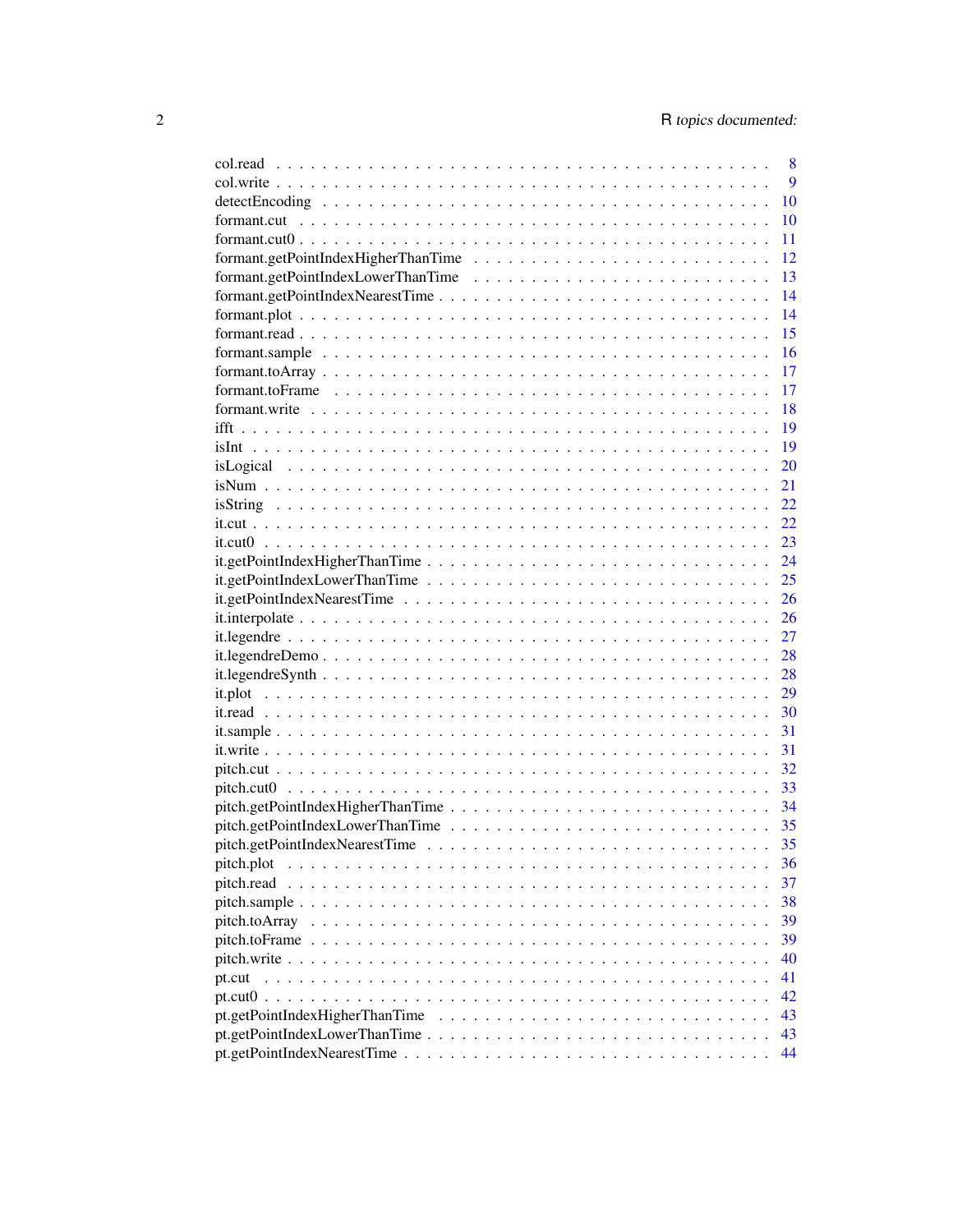|                                                                                                                 | 45 |
|-----------------------------------------------------------------------------------------------------------------|----|
|                                                                                                                 | 45 |
|                                                                                                                 | 46 |
|                                                                                                                 | 47 |
|                                                                                                                 | 48 |
|                                                                                                                 | 49 |
|                                                                                                                 | 49 |
|                                                                                                                 | 50 |
|                                                                                                                 | 51 |
|                                                                                                                 | 51 |
| seqM                                                                                                            | 52 |
|                                                                                                                 | 54 |
|                                                                                                                 | 55 |
| snd.getPointIndexHigherThanTime                                                                                 | 56 |
|                                                                                                                 | 57 |
|                                                                                                                 | 57 |
|                                                                                                                 | 58 |
|                                                                                                                 | 59 |
|                                                                                                                 | 60 |
|                                                                                                                 | 60 |
|                                                                                                                 | 61 |
|                                                                                                                 | 62 |
|                                                                                                                 | 62 |
|                                                                                                                 | 63 |
|                                                                                                                 | 64 |
|                                                                                                                 | 65 |
|                                                                                                                 | 66 |
|                                                                                                                 | 66 |
|                                                                                                                 | 67 |
|                                                                                                                 | 68 |
|                                                                                                                 | 69 |
|                                                                                                                 | 70 |
|                                                                                                                 | 71 |
|                                                                                                                 | 73 |
| $tg.getInterval$ Duration $\ldots \ldots \ldots \ldots \ldots \ldots \ldots \ldots \ldots \ldots \ldots \ldots$ | 74 |
|                                                                                                                 | 74 |
|                                                                                                                 | 75 |
|                                                                                                                 | 76 |
| tg.getLabel                                                                                                     | 76 |
|                                                                                                                 | 77 |
|                                                                                                                 | 78 |
|                                                                                                                 | 78 |
| $tg.getPointIndexHigherThanTime \dots \dots \dots \dots \dots \dots \dots \dots \dots \dots \dots \dots$        | 79 |
| $tg.getPointIndexLowerThanTime \dots \dots \dots \dots \dots \dots \dots \dots \dots \dots \dots \dots$         | 80 |
|                                                                                                                 | 80 |
| $tg.getPointTime \dots \dots \dots \dots \dots \dots \dots \dots \dots \dots \dots \dots \dots \dots \dots$     | 81 |
| tg.getStartTime                                                                                                 | 82 |
|                                                                                                                 | 82 |

 $\overline{3}$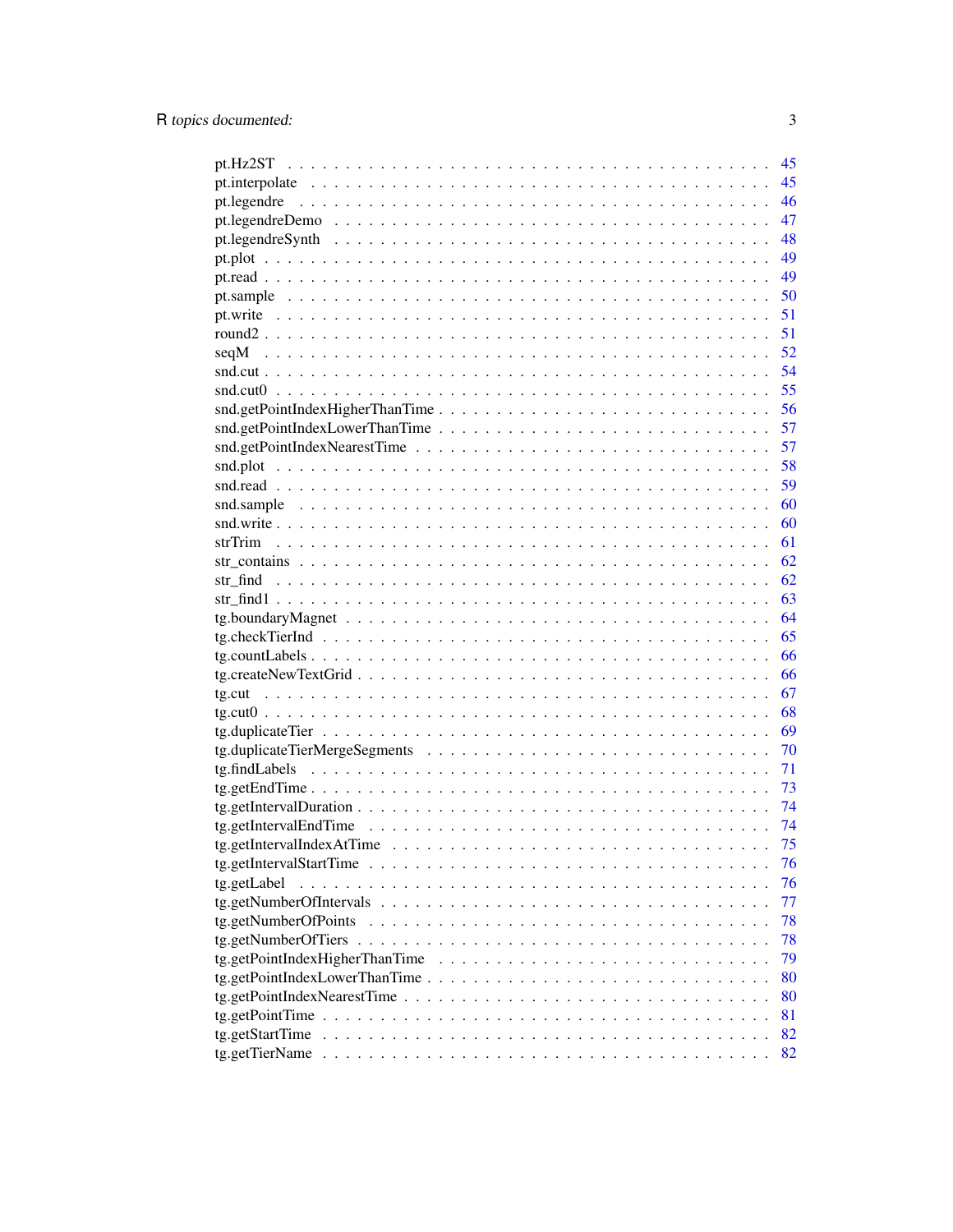#### <span id="page-3-0"></span>4 assume that the contract of the contract of the contract of the contract of the contract of the contract of the contract of the contract of the contract of the contract of the contract of the contract of the contract of

|       | 85  |  |
|-------|-----|--|
|       | -86 |  |
|       | -87 |  |
|       |     |  |
|       |     |  |
|       |     |  |
|       |     |  |
|       |     |  |
|       |     |  |
|       |     |  |
|       |     |  |
|       |     |  |
|       |     |  |
|       |     |  |
|       |     |  |
|       |     |  |
|       |     |  |
|       |     |  |
|       |     |  |
| Index | 102 |  |

as.formant *as.formant*

# Description

Renames the class(formant)["name"] attribute and sets class(formant)["type"] <-"Formant 2" (if it is not already set)

# Usage

```
as.formant(formant, name = "")
```
# Arguments

| formant | Formant 2 object |
|---------|------------------|
| name    | New name         |

# Value

Formant 2 object

```
class(formant.sample())
class(as.formant(formant.sample(), name = "New Name"))
```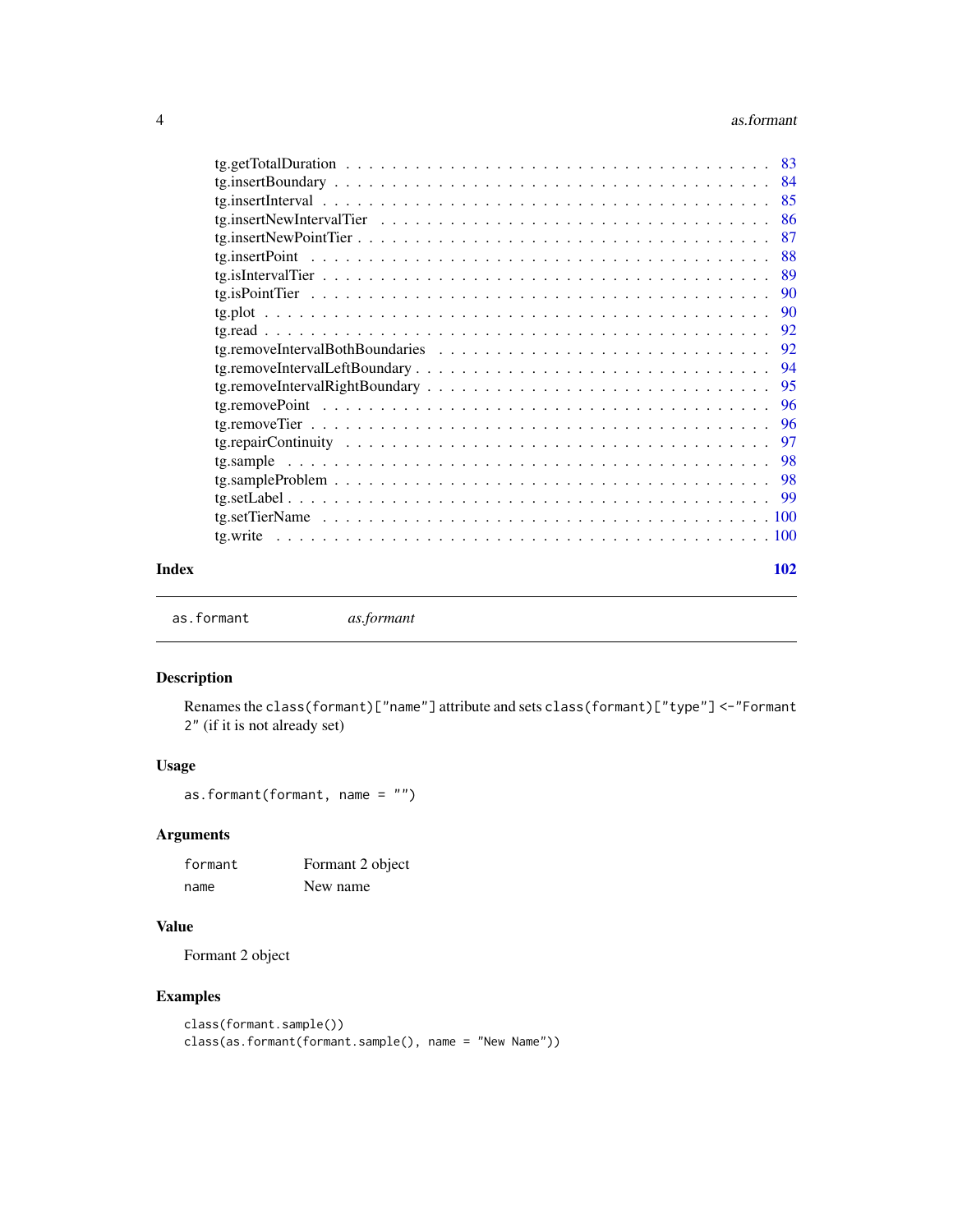<span id="page-4-0"></span>as.it *as.it*

#### Description

Renames the class(it)["name"] attribute and sets class(it)["type"] <-"IntensityTier" (if it is not already set)

#### Usage

as.it(it, name =  $"$ )

# Arguments

| it   | IntensityTier object |
|------|----------------------|
| name | New name             |

#### Value

IntensityTier object

# Examples

class(it.sample()) class(as.it(it.sample(), name = "New Name"))

as.pitch *as.pitch*

# Description

Renames the class(pitch)["name"] attribute and sets class(pitch)["type"] <-"Pitch 1" (if it is not already set)

#### Usage

as.pitch(pitch, name = "")

# Arguments

| pitch | Pitch 1 object |
|-------|----------------|
| name  | New name       |

#### Value

Pitch 1 object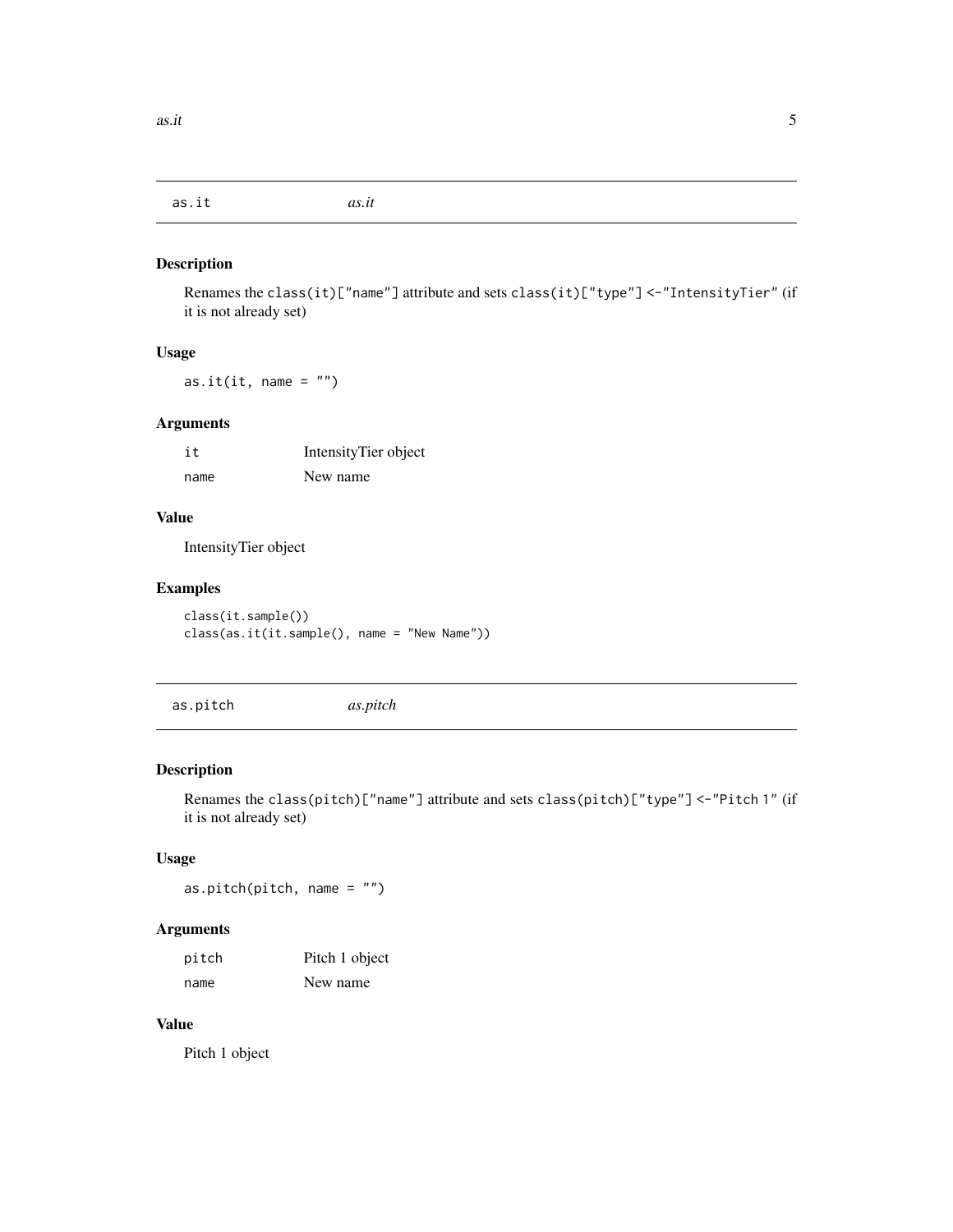#### Examples

```
class(pitch.sample())
class(as.pitch(pitch.sample(), name = "New Name"))
```
as.pt *as.pt*

# Description

Renames the class(pt)["name"] attribute and sets class(pt)["type"] <-"PitchTier" (if it is not already set)

#### Usage

as.pt( $pt$ , name =  $"$ )

#### Arguments

| рt   | PitchTier object |
|------|------------------|
| name | New name         |

#### Value

PitchTier object

# Examples

class(pt.sample()) class(as.pt(pt.sample(), name = "New Name"))

as.snd *as.snd*

# Description

Renames the class(snd)["name"] attribute and sets class(snd)["type"] <-"Sound" (if it is not already set)

# Usage

as.snd(snd, name =  $"$ )

| snd  | snd object |
|------|------------|
| name | New name   |

<span id="page-5-0"></span>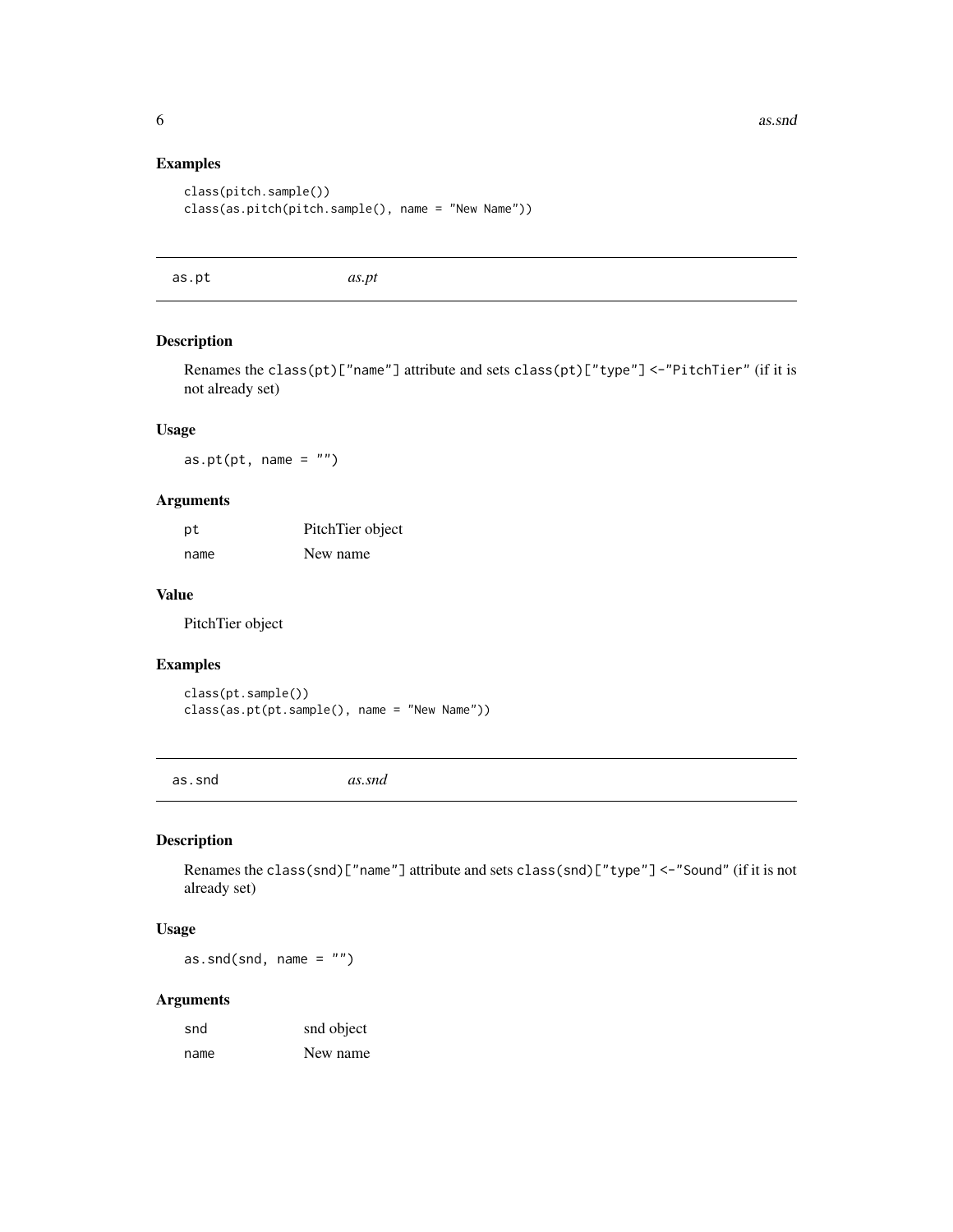<span id="page-6-0"></span>as.tg  $\sim$  7

# Details

At least, \$sig and \$fs members must be present in snd list.

If not present, it calculates \$t, \$nChannels, \$nBits (default: 16), \$nSamples, and \$duration members of snd list

#### Value

snd object

# Examples

```
class(snd.sample())
class(as.snd(snd.sample(), name = "New Name"))
```

| as.tg |
|-------|
|-------|

# Description

Renames the class(tg)["name"] attribute and sets class(tg)["type"] <- "TextGrid" (if it is not already set)

# Usage

as.tg(tg, name =  $"$ )

#### Arguments

| tg   | TextGrid object |
|------|-----------------|
| name | New name        |

# Value

TextGrid object

```
class(tg.sample())
class(as.tg(tg.sample(), name = "New Name"))
```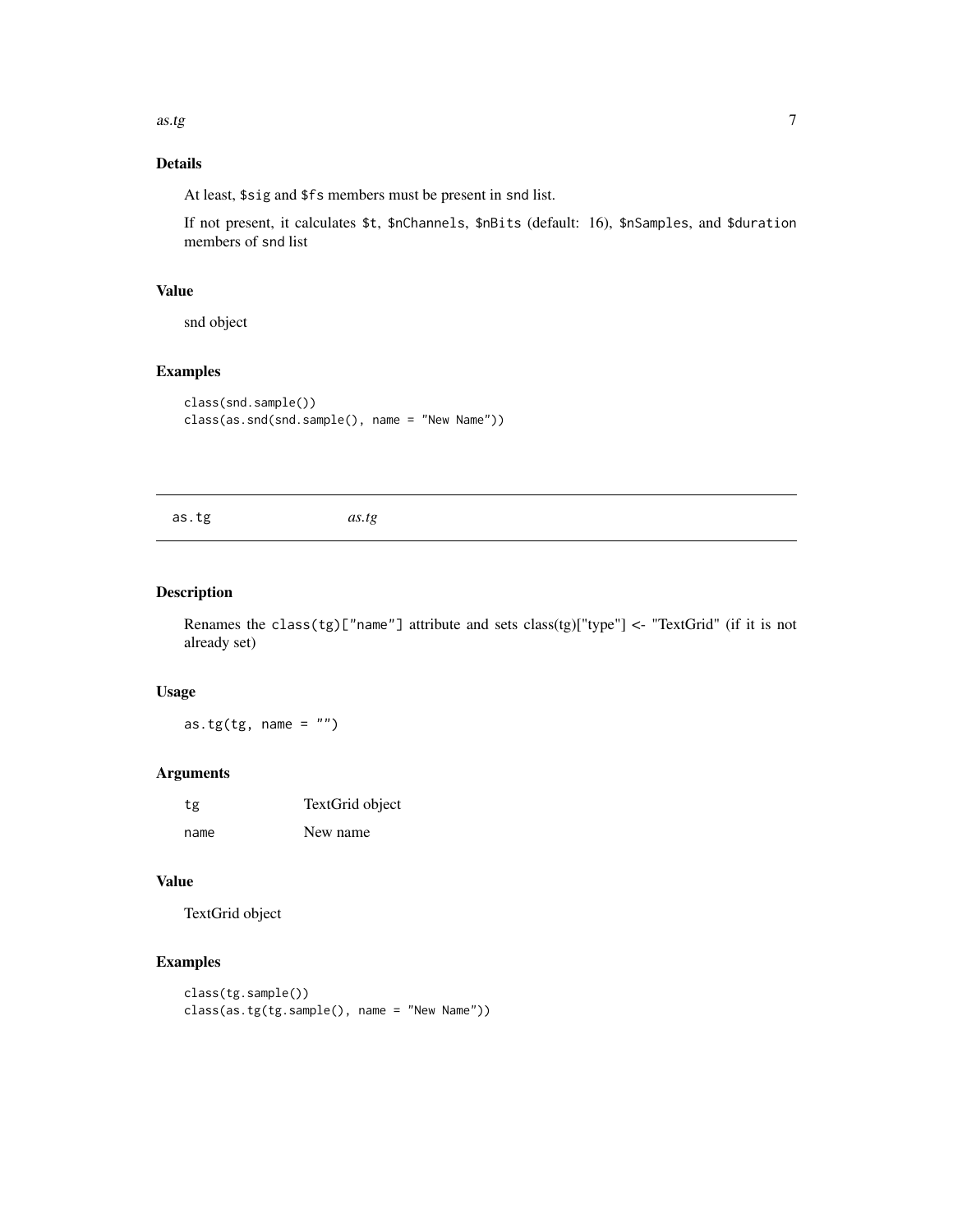<span id="page-7-1"></span><span id="page-7-0"></span>col.read *col.read*

#### Description

Loads Collection from Praat in Text or Short text format. Collection may contain combination of TextGrids, PitchTiers, Pitch objects, Formant objects, and IntensityTiers.

#### Usage

```
col.read(fileName, encoding = "UTF-8")
```
#### Arguments

| fileName | Input file name                                                              |
|----------|------------------------------------------------------------------------------|
| encoding | File encoding (default: "UTF-8"), "auto" for auto-detect of Unicode encoding |

#### Value

Collection object

#### See Also

[tg.read](#page-91-1), [pt.read](#page-48-1), [pitch.read](#page-36-1), [formant.read](#page-14-1), [it.read](#page-29-1)

```
## Not run:
coll <- col.read("coll_text.Collection")
length(coll) # number of objects in collection
class(coll[[1]])["type"] # 1st object type
class(coll[[1]])["name"] # 1st object name
it <- coll[[1]] # 1st object
it.plot(it)
class(coll[[2]])["type"] # 2nd object type
class(coll[[2]])["name"] # 2nd object name
tg \leftarrow coll[[2]] # 2nd object
tg.plot(tg)
length(tg) # number of tiers in TextGrid
tg$word$label
class(coll[[3]])["type"] # 3rd object type
class(coll[[3]])["name"] # 3rd object type
pitch <- coll[[3]] # 3rd object
names(pitch)
pitch$nx # number of frames
pitch$t[4] # time instance of the 4th frame
pitch$frame[[4]] # 4th frame: pitch candidates
```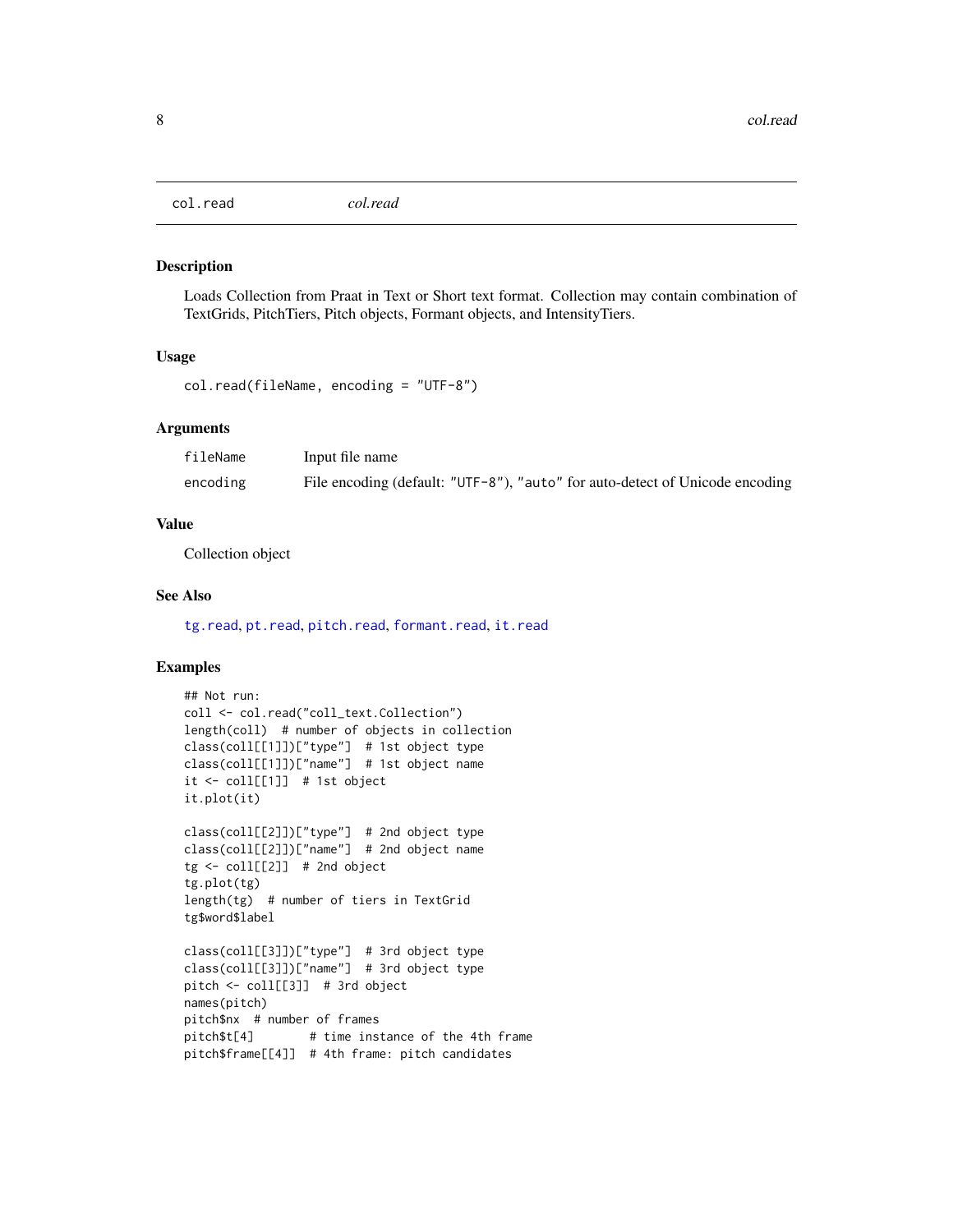#### <span id="page-8-0"></span>col.write 9

```
pitch$frame[[4]]$frequency[2]
pitch$frame[[4]]$strength[2]
class(coll[[4]])["type"] # 4th object type
class(coll[[4]])["name"] # 4th object name
pt <- coll[[4]] # 2nd object
pt.plot(pt)
## End(Not run)
```
col.write *col.write*

#### Description

Saves Collection of objects to a file (in UTF-8 encoding). col is list of objects, each item col[[i]] must contain class(col[[i]])["type"] ("TextGrid", "PitchTier", "IntensityTier", "Pitch 1", or "Formant 2") and class(col[[i]])["name"] (name of the object) parameters set. These parameters can be created easily using "as.something()" functions: as.tg(), as.pt(), as.it(), as.pitch(), as.formant()

#### Usage

col.write(col, fileNameCollection, format = "short")

#### Arguments

| col                | Collection object = list of objects (col[[1]], col[[2]], etc.) with class (col[[i]]) ["type"]<br>and $class(col[[i]])['name"] parameters set$ |
|--------------------|-----------------------------------------------------------------------------------------------------------------------------------------------|
| fileNameCollection | file name to be created                                                                                                                       |
| format             | Output file format ("short" (short text format) or "text" (a.k.a. full text for-<br>mat)                                                      |

# Details

Sound objects in col.read() and col.write() are not supported at this moment because they would occupy too much disc space in text format.

# See Also

[col.read](#page-7-1)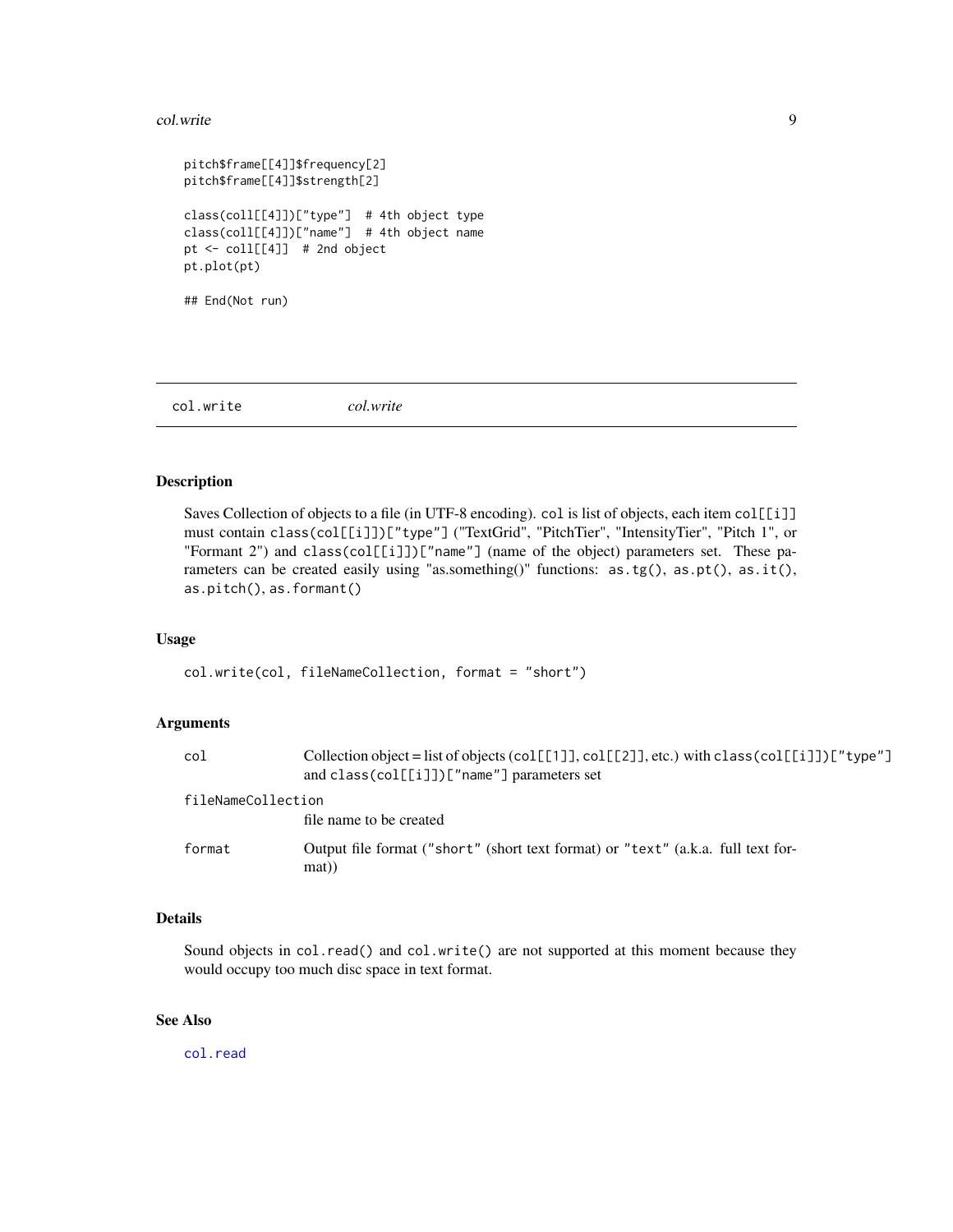# Examples

```
## Not run:
col <- list(as.tg(tg.sample(), "My textgrid"), as.pt(pt.sample(), "My PitchTier 1"),
    as.pt(pt.Hz2ST(pt.sample()), "My PitchTier 2"), as.it(it.sample(), "My IntensityTier"),
       as.pitch(pitch.sample(), "My Pitch"), as.formant(formant.sample(), "My Formant"))
col.write(col, "my_collection.Collection")
## End(Not run)
```
detectEncoding *detectEncoding*

#### Description

Detects unicode encoding of Praat text files

#### Usage

```
detectEncoding(fileName)
```
#### Arguments

fileName Input file name

#### Value

detected encoding of the text input file

# Examples

```
## Not run:
detectEncoding("demo/H.TextGrid")
detectEncoding("demo/H_UTF16.TextGrid")
```
## End(Not run)

<span id="page-9-1"></span>formant.cut *formant.cut*

#### Description

Cut the specified interval from the Formant object and preserve time

#### Usage

```
formant.cut(formant, tStart = -Inf, tEnd = Inf)
```
<span id="page-9-0"></span>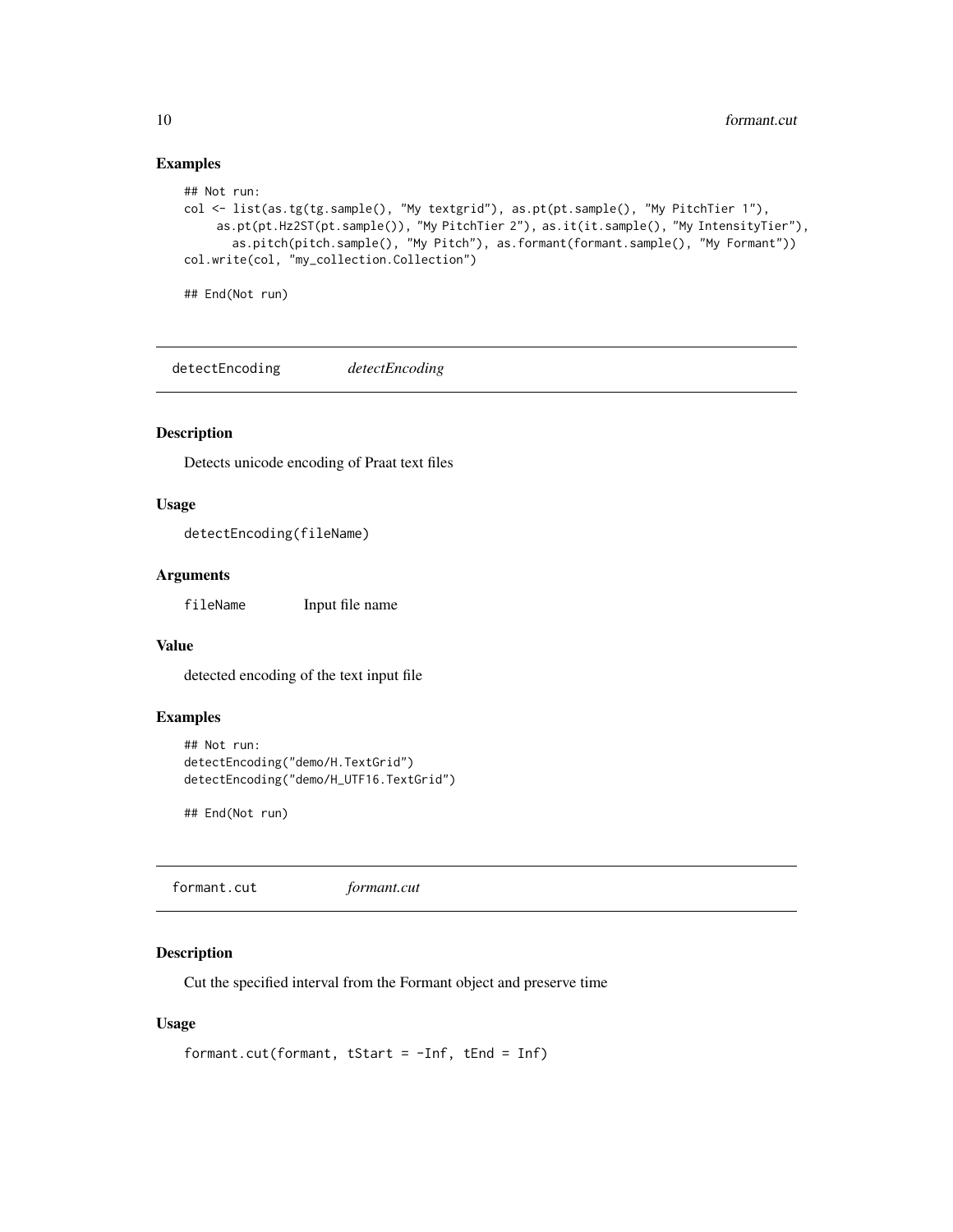#### <span id="page-10-0"></span>formant.cut0 11

#### **Arguments**

| formant | Formant object (either in Frame or Array format)                                            |
|---------|---------------------------------------------------------------------------------------------|
| tStart  | beginning time of interval to be cut (default $-Inf = cut$ from the xmin of the<br>Formant) |
| tEnd    | final time of interval to be cut (default $Inf = cut$ to the xmax of the Formant)           |

#### Value

Formant object

#### See Also

[formant.cut0](#page-10-1), [tg.cut](#page-66-1), [tg.cut0](#page-67-1), [formant.read](#page-14-1), [formant.plot](#page-13-1)

#### Examples

```
formant <- formant.sample()
formant2 <- formant.cut(formant, tStart = 3)
formant2_0 <- formant.cut0(formant, tStart = 3)
formant3 <- formant.cut(formant, tStart = 2, tEnd = 3)
formant3_0 <- formant.cut0(formant, tStart = 2, tEnd = 3)
formant4 <- formant.cut(formant, tEnd = 1)
formant4_0 <- formant.cut0(formant, tEnd = 1)
formant5 <- formant.cut(formant, tStart = -1, tEnd = 1)
formant5_0 <- formant.cut0(formant, tStart = -1, tEnd = 1)
## Not run:
formant.plot(formant)
formant.plot(formant2)
formant.plot(formant2_0)
formant.plot(formant3)
formant.plot(formant3_0)
formant.plot(formant4)
formant.plot(formant4_0)
formant.plot(formant5)
formant.plot(formant5_0)
```

```
## End(Not run)
```
<span id="page-10-1"></span>formant.cut0 *formant.cut0*

#### Description

Cut the specified interval from the Formant object and shift time so that the new  $xmin = 0$ 

#### Usage

```
formant.cut0(formant, tStart = -Inf, tEnd = Inf)
```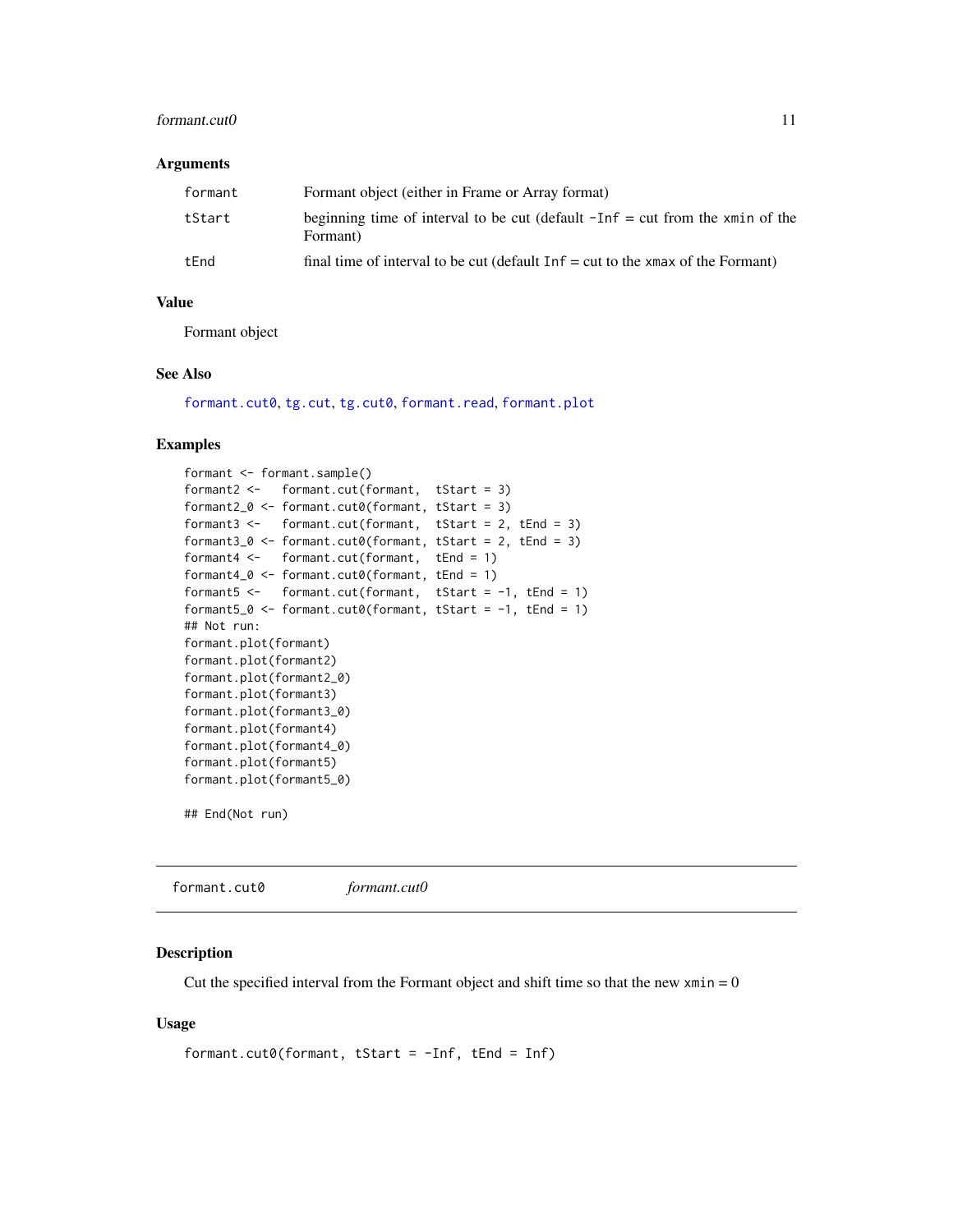#### <span id="page-11-0"></span>**Arguments**

| formant | Formant object (either in Frame or Array format)                                            |
|---------|---------------------------------------------------------------------------------------------|
| tStart  | beginning time of interval to be cut (default $-Inf = cut$ from the xmin of the<br>Formant) |
| tEnd    | final time of interval to be cut (default $Inf = cut$ to the xmax of the Formant)           |

#### Value

Formant object

#### See Also

[formant.cut](#page-9-1), [tg.cut](#page-66-1), [tg.cut0](#page-67-1), [formant.read](#page-14-1), [formant.plot](#page-13-1)

#### Examples

```
formant <- formant.sample()
formant2 <- formant.cut(formant, tStart = 3)
formant2_0 <- formant.cut0(formant, tStart = 3)
formant3 <- formant.cut(formant, tStart = 2, tEnd = 3)
formant3_0 <- formant.cut0(formant, tStart = 2, tEnd = 3)
formant4 <- formant.cut(formant, tEnd = 1)
formant4_0 <- formant.cut0(formant, tEnd = 1)
formant5 <- formant.cut(formant, tStart = -1, tEnd = 1)
formant5_0 <- formant.cut0(formant, tStart = -1, tEnd = 1)
## Not run:
formant.plot(formant)
formant.plot(formant2)
formant.plot(formant2_0)
formant.plot(formant3)
formant.plot(formant3_0)
formant.plot(formant4)
formant.plot(formant4_0)
formant.plot(formant5)
formant.plot(formant5_0)
```
## End(Not run)

<span id="page-11-1"></span>formant.getPointIndexHigherThanTime *formant.getPointIndexHigherThanTime*

# Description

Returns index of frame which is nearest the given time from right, i.e. time <= frameTime.

#### Usage

formant.getPointIndexHigherThanTime(formant, time)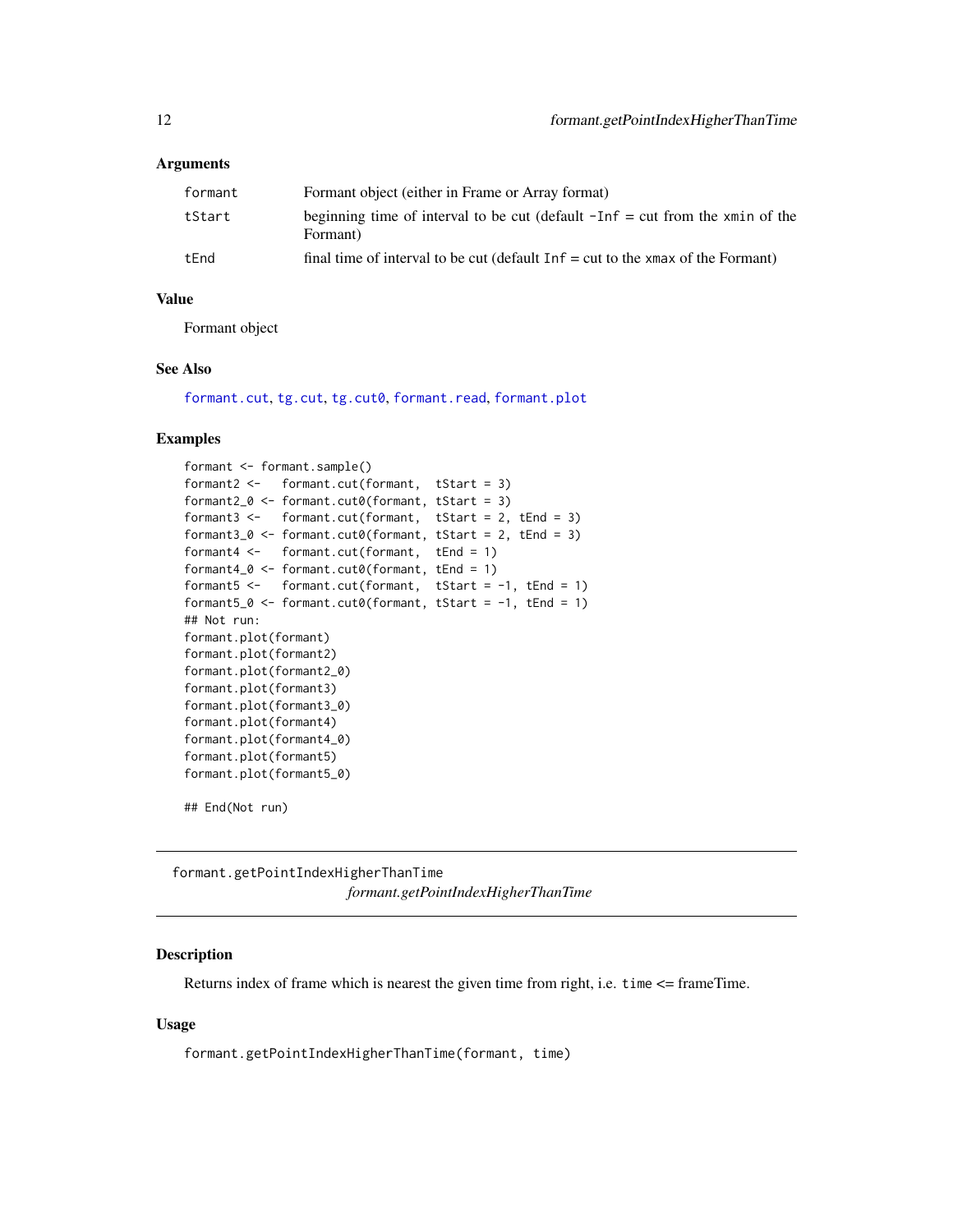#### <span id="page-12-0"></span>Arguments

| formant | Formant object                            |
|---------|-------------------------------------------|
| time    | time which is going to be found in frames |

#### Value

integer

#### See Also

[formant.getPointIndexNearestTime](#page-13-2), [formant.getPointIndexLowerThanTime](#page-12-1)

# Examples

```
formant <- formant.sample()
formant.getPointIndexHigherThanTime(formant, 0.5)
```
<span id="page-12-1"></span>formant.getPointIndexLowerThanTime *formant.getPointIndexLowerThanTime*

# Description

Returns index of frame which is nearest the given time from left, i.e. frameTime <= time.

#### Usage

formant.getPointIndexLowerThanTime(formant, time)

#### Arguments

| formant | Formant object                            |
|---------|-------------------------------------------|
| time    | time which is going to be found in frames |

#### Value

integer

# See Also

[formant.getPointIndexNearestTime](#page-13-2), [formant.getPointIndexHigherThanTime](#page-11-1)

```
formant <- formant.sample()
formant.getPointIndexLowerThanTime(formant, 0.5)
```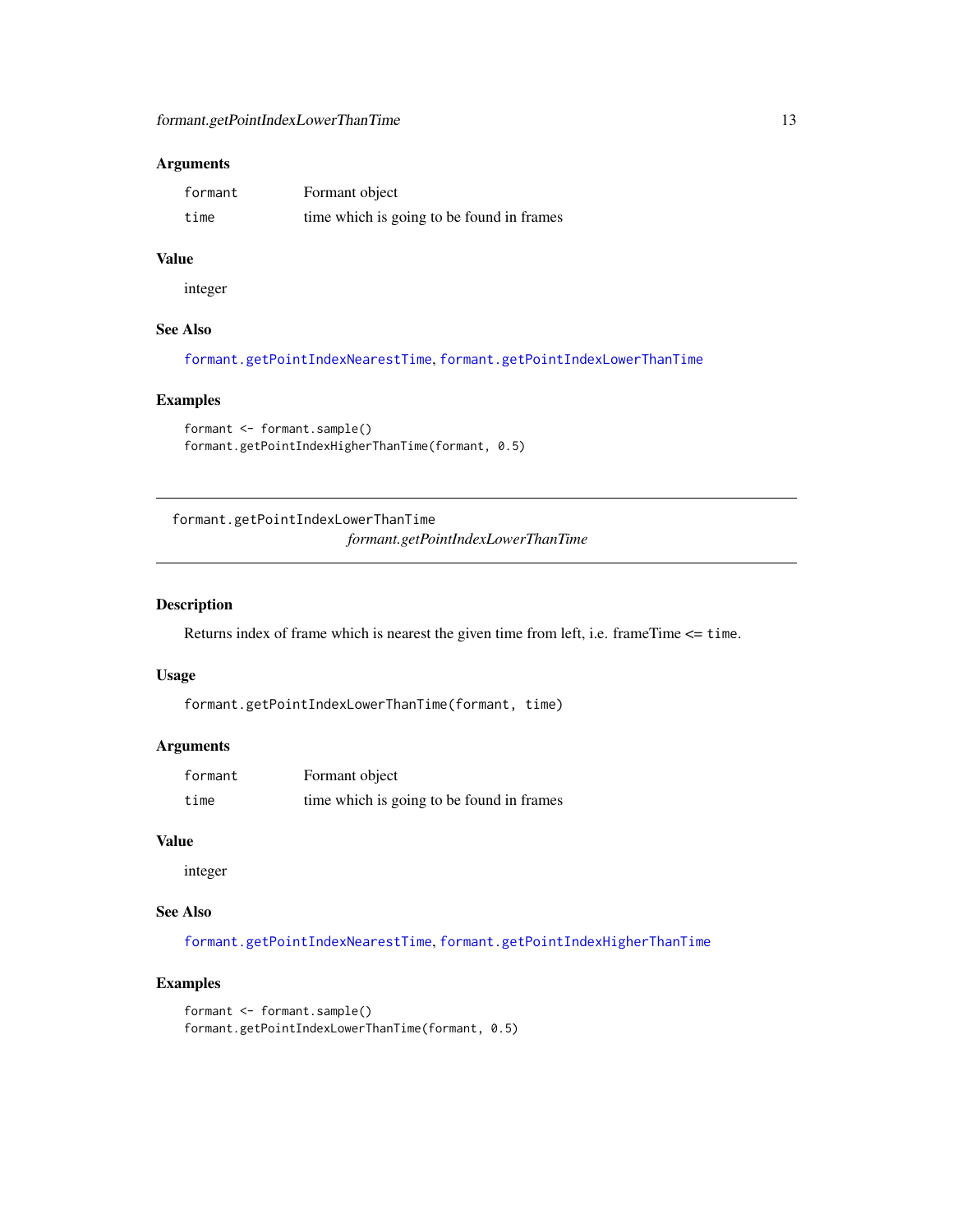<span id="page-13-2"></span><span id="page-13-0"></span>formant.getPointIndexNearestTime

*formant.getPointIndexNearestTime*

# Description

Returns index of frame which is nearest the given time (from both sides).

#### Usage

formant.getPointIndexNearestTime(formant, time)

# Arguments

| formant | Formant object                            |
|---------|-------------------------------------------|
| time    | time which is going to be found in frames |

#### Value

integer

# See Also

[formant.getPointIndexLowerThanTime](#page-12-1), [formant.getPointIndexHigherThanTime](#page-11-1)

# Examples

```
formant <- formant.sample()
formant.getPointIndexNearestTime(formant, 0.5)
```
<span id="page-13-1"></span>formant.plot *formant.plot*

#### Description

Plots interactive Formant object using dygraphs package.

#### Usage

```
formant.plot(formant, scaleIntensity = TRUE, drawBandwidth = TRUE, group = "")
```

| formant | Formant object                                                          |
|---------|-------------------------------------------------------------------------|
|         | scaleIntensity Point size scaled according to relative intensity        |
|         | drawBandwidth Draw formant bandwidth                                    |
| group   | [optional] character string, name of group for dygraphs synchronization |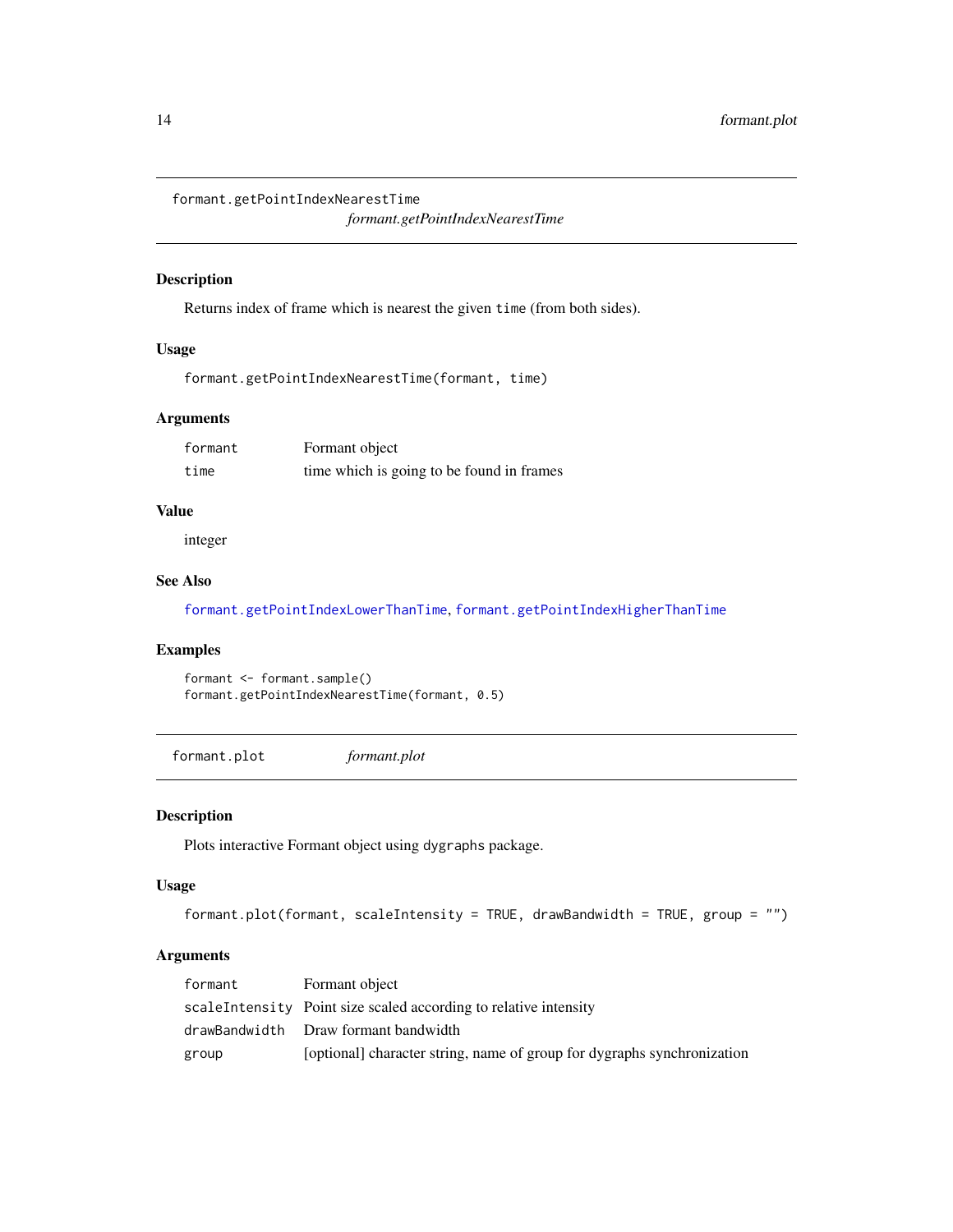#### <span id="page-14-0"></span>formant.read 15

#### See Also

[formant.read](#page-14-1), [formant.sample](#page-15-1), [formant.toArray](#page-16-1), [tg.plot](#page-89-1)

#### Examples

```
## Not run:
formant <- formant.sample()
formant.plot(formant, drawBandwidth = TRUE)
```
## End(Not run)

<span id="page-14-1"></span>formant.read *formant.read*

#### Description

Reads Formant object from Praat. Supported formats: text file, short text file.

#### Usage

```
formant.read(fileNameFormant, encoding = "UTF-8")
```
#### Arguments

| fileNameFormant |                                                                              |
|-----------------|------------------------------------------------------------------------------|
|                 | file name of Formant object                                                  |
| encoding        | File encoding (default: "UTF-8"), "auto" for auto-detect of Unicode encoding |

#### Value

A Formant object represents formants as a function of time.

[ref: Praat help, https://www.fon.hum.uva.nl/praat/manual/Formant.html]

f\$xmin ... start time (seconds)

f\$xmax ... end time (seconds)

f\$nx ... number of frames

f\$dx ... time step = frame duration (seconds)

f\$x1 ... time associated with the first frame (seconds)

f\$t ... vector of time instances associated with all frames

f\$maxnFormants ... maximum number of formants in frame

f\$frame[[1]] to f\$frame[[f\$nx]] ... frames

f\$frame[[1]]\$intensity ... intensity of the frame

f\$frame[[1]]\$nFormants ... actual number of formants in this frame

f\$frame[[1]]\$frequency ... vector of formant frequencies (in Hz)

f\$frame[[1]]\$bandwidth ... vector of formant bandwidths (in Hz)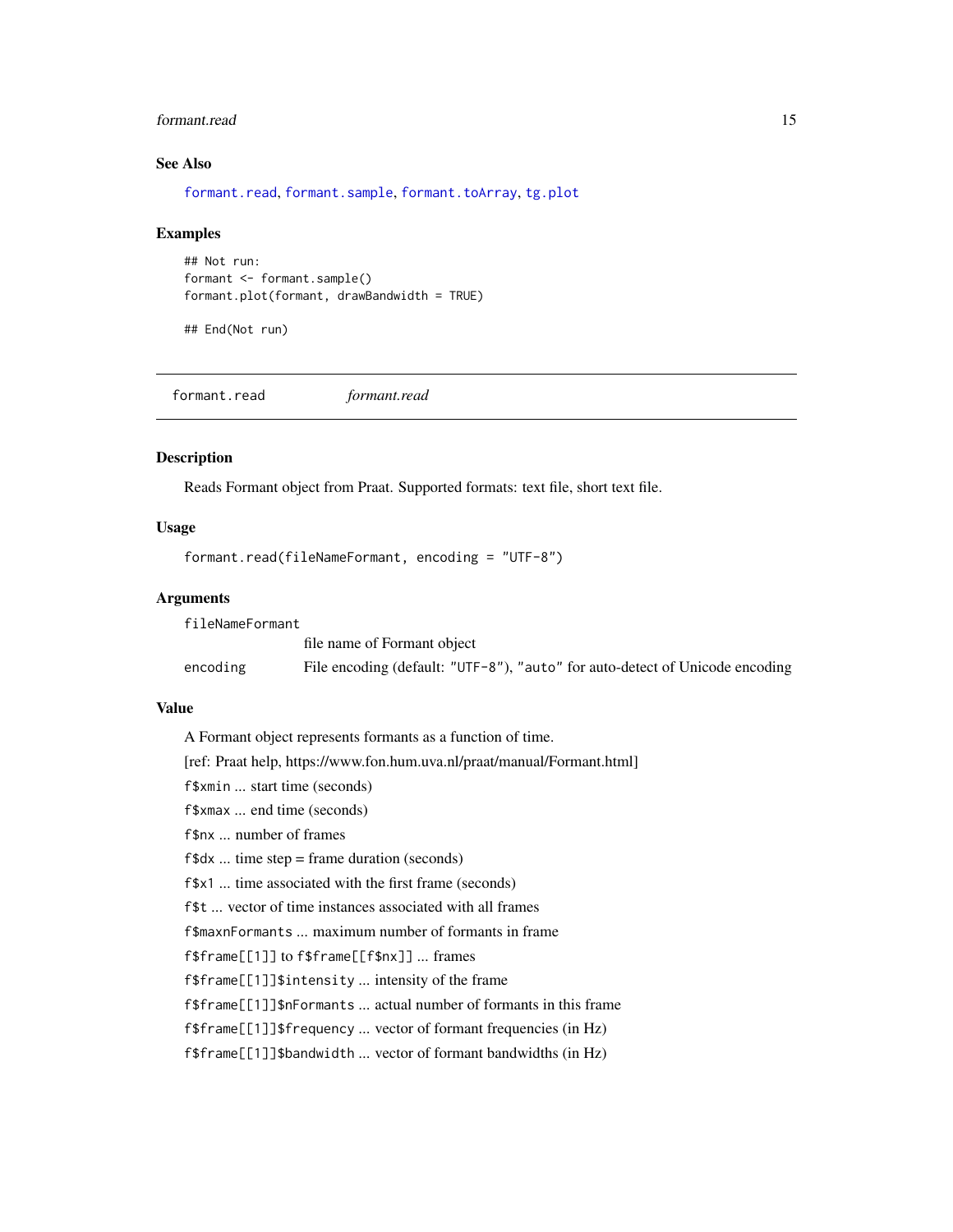# See Also

[formant.write](#page-17-1), [formant.plot](#page-13-1), [formant.cut](#page-9-1), [formant.getPointIndexNearestTime](#page-13-2), [pitch.read](#page-36-1), [pt.read](#page-48-1), [tg.read](#page-91-1), [it.read](#page-29-1), [col.read](#page-7-1)

# Examples

```
## Not run:
f <- formant.read('demo/maminka.Formant')
names(f)
f$nx
f$t[4] # time instance of the 4th frame
f$frame[[4]] # 4th frame: formants
f$frame[[4]]$frequency[2]
f$frame[[4]]$bandwidth[2]
```
## End(Not run)

<span id="page-15-1"></span>formant.sample *formant.sample*

#### Description

Returns sample Formant object.

#### Usage

```
formant.sample()
```
#### Value

Formant

#### See Also

[tg.sample](#page-97-1), [pt.sample](#page-49-1), [it.sample](#page-30-1), [pitch.sample](#page-37-1)

```
formant <- formant.sample()
```
<span id="page-15-0"></span>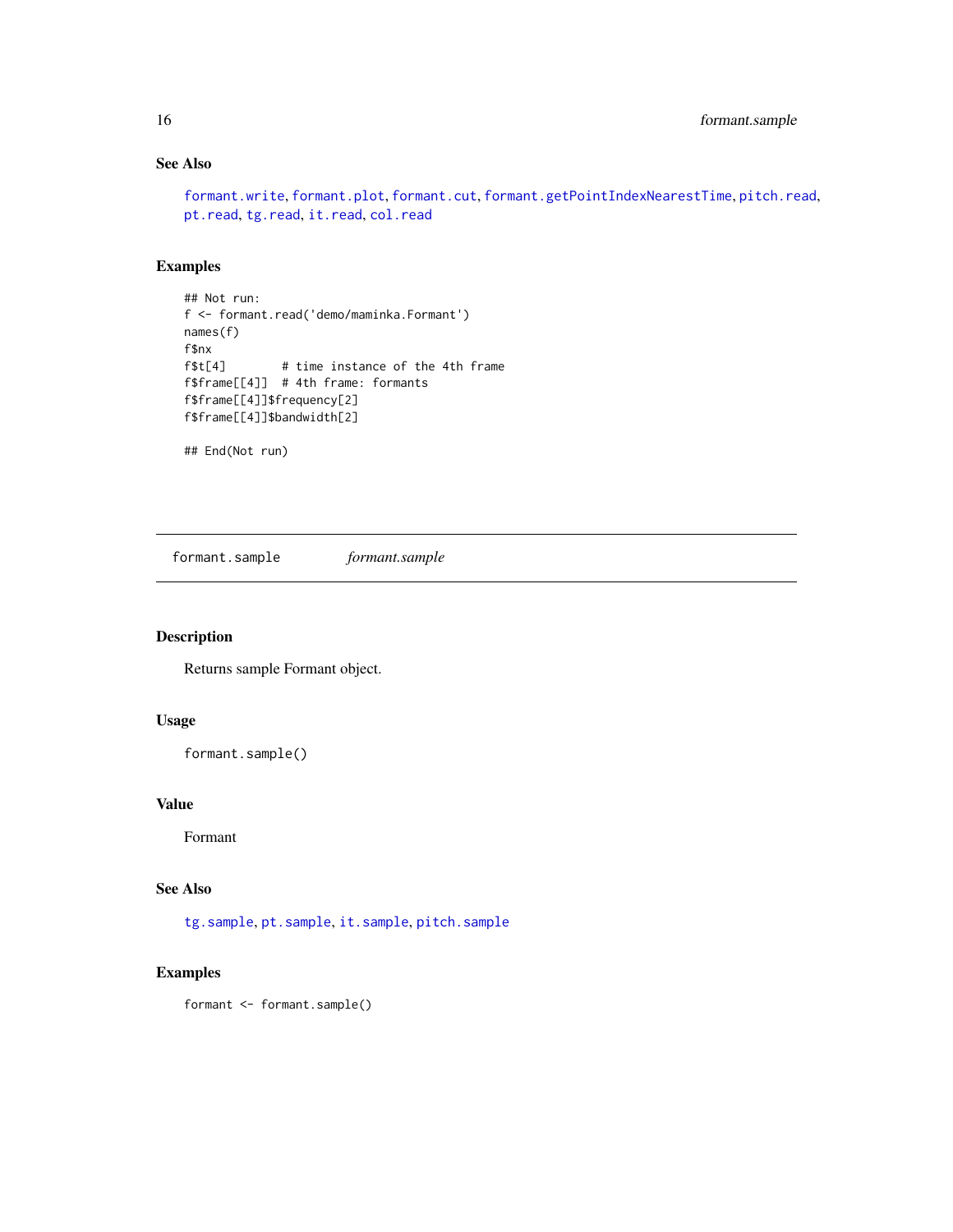<span id="page-16-1"></span><span id="page-16-0"></span>formant.toArray *formant.toArray*

# Description

formant.toArray

# Usage

formant.toArray(formant)

#### Arguments

formant Formant object

#### Value

Formant object with frames converted to frequency and bandwidth arrays and intensity vector

#### See Also

[formant.read](#page-14-1), [formant.plot](#page-13-1)

#### Examples

```
formantArray <- formant.toArray(formant.sample())
formantArray$t[1:10]
formantArray$frequencyArray[, 1:10]
formantArray$bandwidthArray[, 1:10]
formantArray$intensityVector[1:10]
## Not run:
plot(formantArray$t, formantArray$frequencyArray[1, ]) # draw 1st formant track
```
## End(Not run)

formant.toFrame *formant.toFrame*

# Description

formant.toFrame

#### Usage

formant.toFrame(formantArray)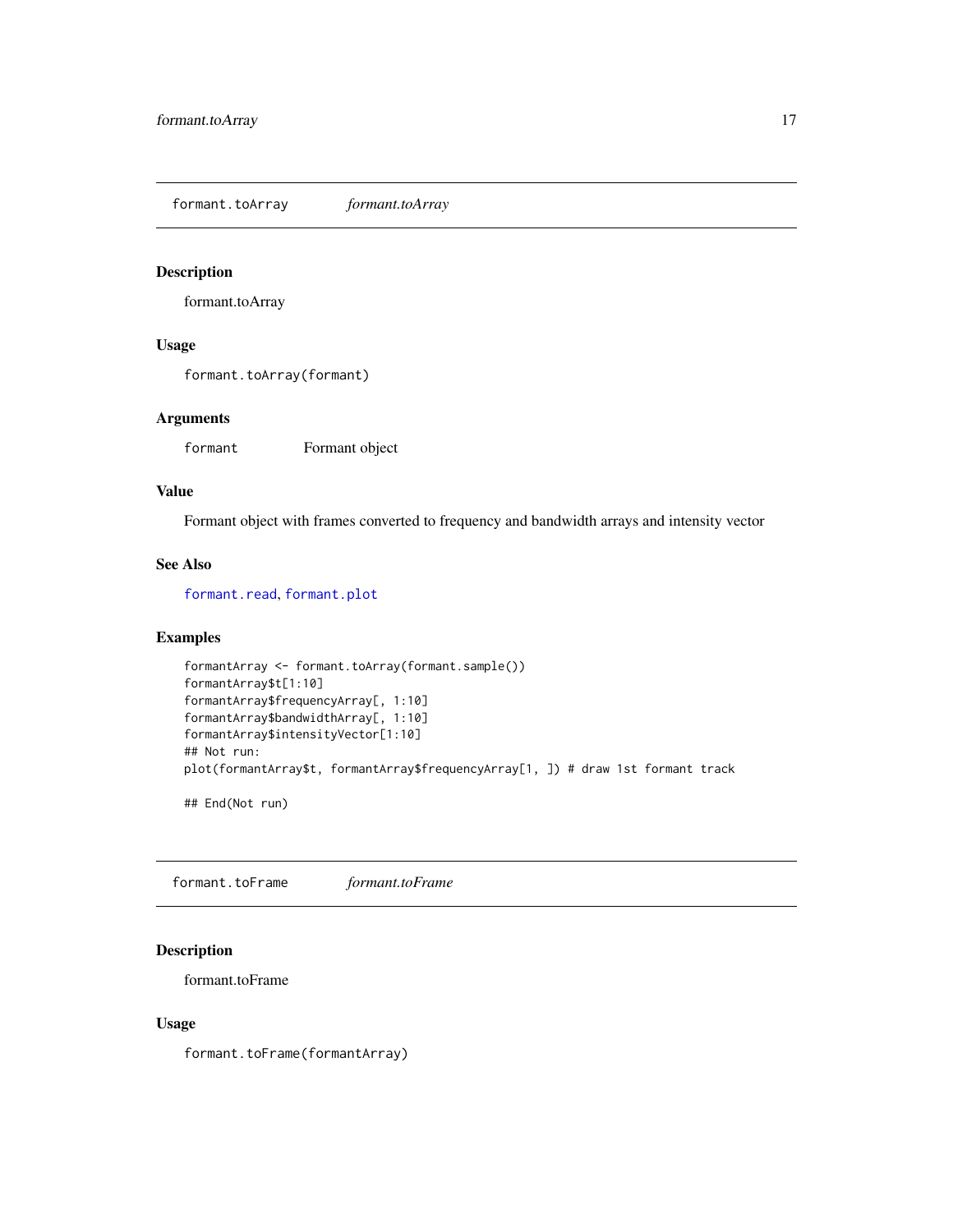#### Arguments

formantArray Formant object (array format)

#### Value

Formant object with frames

# See Also

[formant.toArray](#page-16-1), [formant.read](#page-14-1), [formant.plot](#page-13-1)

# Examples

```
formantArray <- formant.toArray(formant.sample())
formant <- formant.toFrame(formantArray)
```
<span id="page-17-1"></span>formant.write *formant.write*

#### Description

Saves Formant to the file.

#### Usage

```
formant.write(formant, fileNameFormant, format = "short")
```
#### Arguments

| formant         | Formant object                                                                                  |
|-----------------|-------------------------------------------------------------------------------------------------|
| fileNameFormant |                                                                                                 |
|                 | Output file name                                                                                |
| format          | Output file format ("short" (default, short text format) or "text" (a.k.a. full<br>text format) |

# See Also

[formant.read](#page-14-1), [tg.read](#page-91-1)

# Examples

```
## Not run:
formant <- formant.sample()
formant.write(formant, "demo_output.Formant")
```
## End(Not run)

<span id="page-17-0"></span>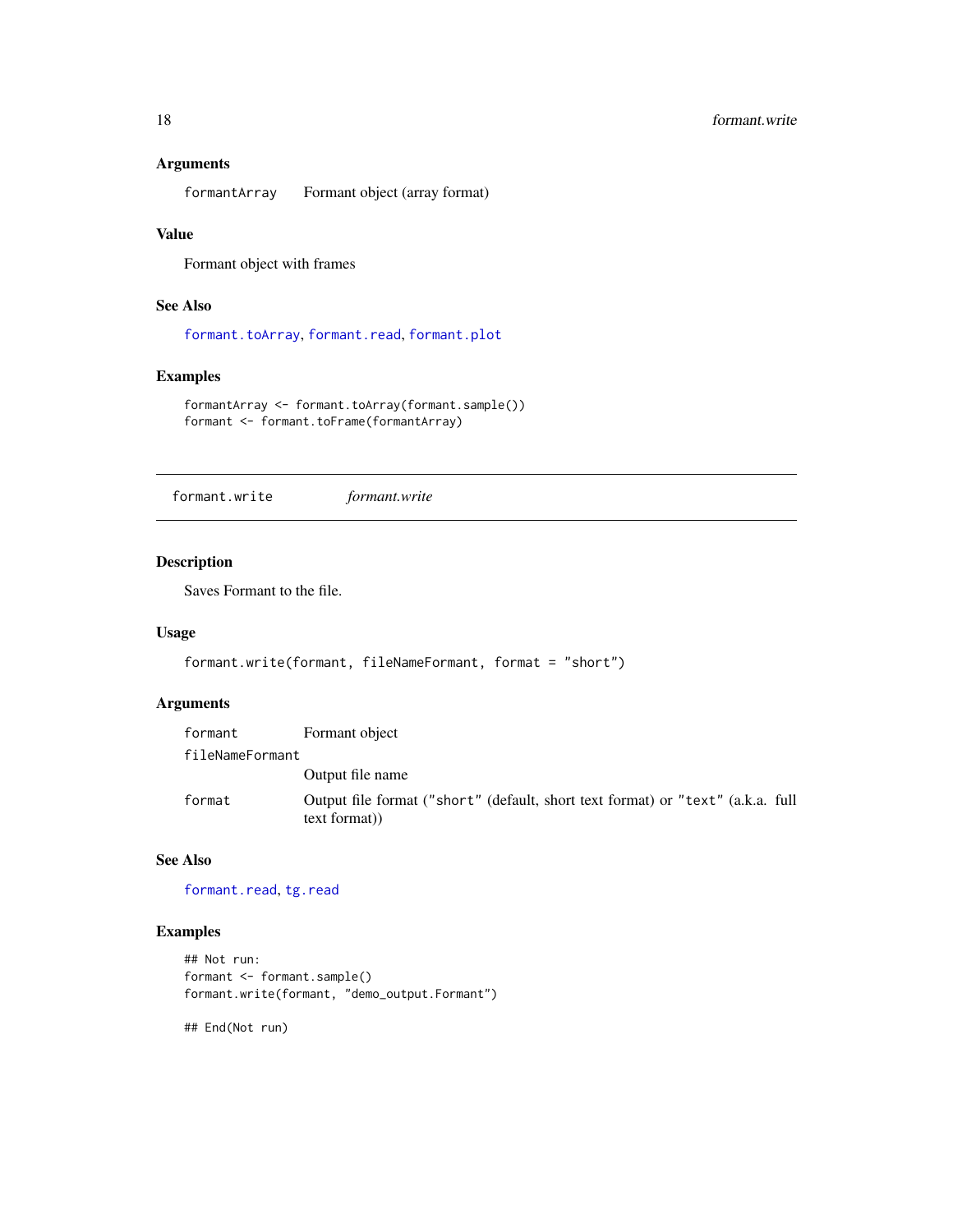<span id="page-18-0"></span>ifft *ifft*

# Description

Inverse Fast Fourier Transform (discrete FT), Matlab-like behavior.

#### Usage

ifft(sig)

#### Arguments

sig input vector

#### Details

This really is the inverse of the fft function, so  $ifft(fft(x)) == x$ .

#### Value

output vector of the same length as the input vector

# See Also

[fft](#page-0-0), [Re](#page-0-0), [Im](#page-0-0), [Mod](#page-0-0), [Conj](#page-0-0)

#### Examples

ifft(fft(1:5))

<span id="page-18-1"></span>isInt *isInt*

# Description

Returns TRUE / FALSE whether it is exactly 1 integer number (in fact, the class can be numeric but the number must be integer), non-missing

# Usage

isInt(num)

# Arguments

num variable to be tested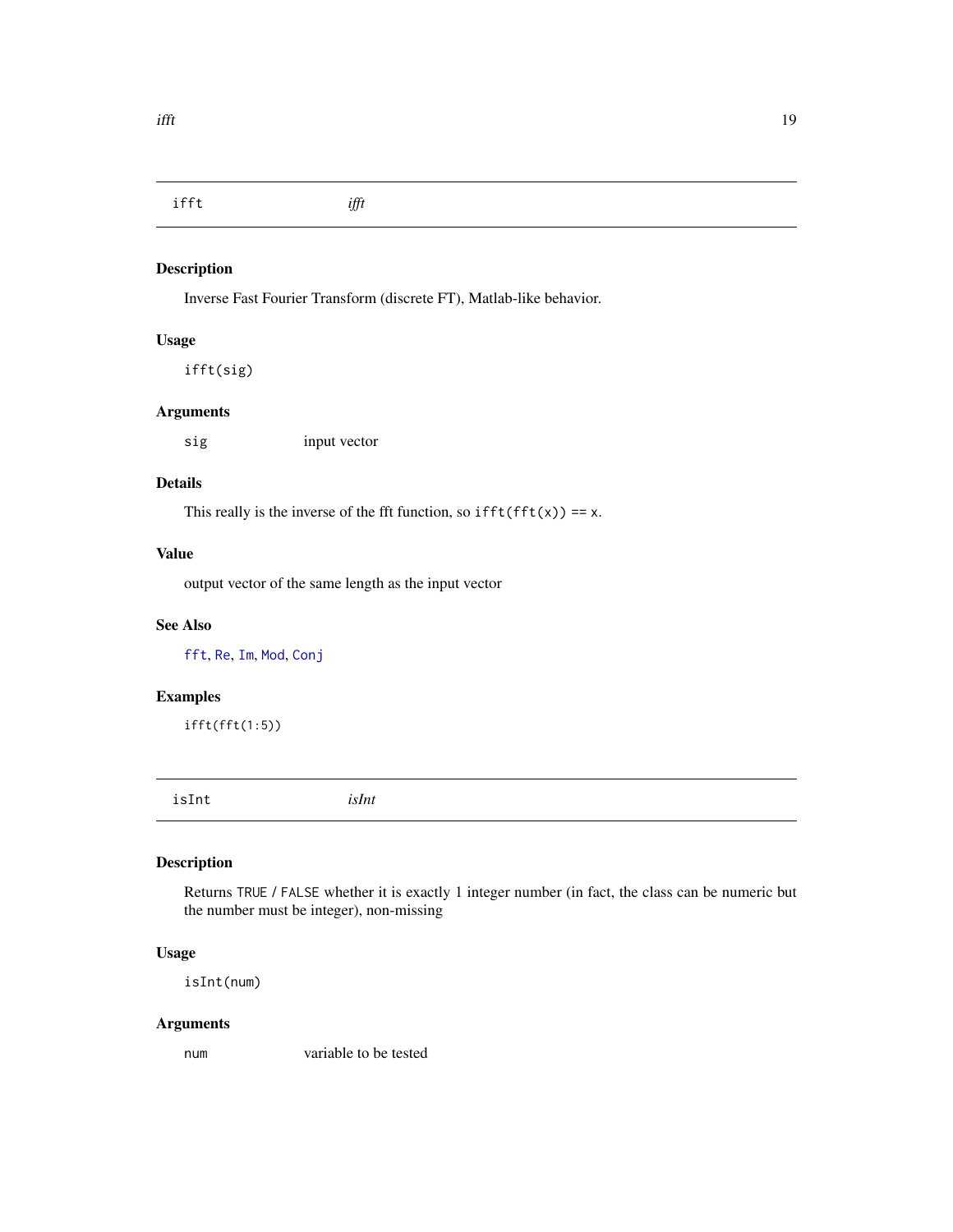20 **isLogical** 

# Value

TRUE / FALSE

# See Also

[isNum](#page-20-1), [isLogical](#page-19-1), [isString](#page-21-1)

# Examples

```
isInt(2)
isInt(2L)
isInt(-2)isInt(-2L)
isInt(2.1)
isInt(-2.1)
isInt(1:5)
isInt(NA_integer_)
isInt(integer(0))
```
<span id="page-19-1"></span>isLogical *isLogical*

# Description

Returns TRUE / FALSE whether it is exactly 1 logical value, non-missing

# Usage

isLogical(logical)

# Arguments

logical variable to be tested

#### Value

TRUE / FALSE

# See Also

[isNum](#page-20-1), [isInt](#page-18-1), [isString](#page-21-1)

<span id="page-19-0"></span>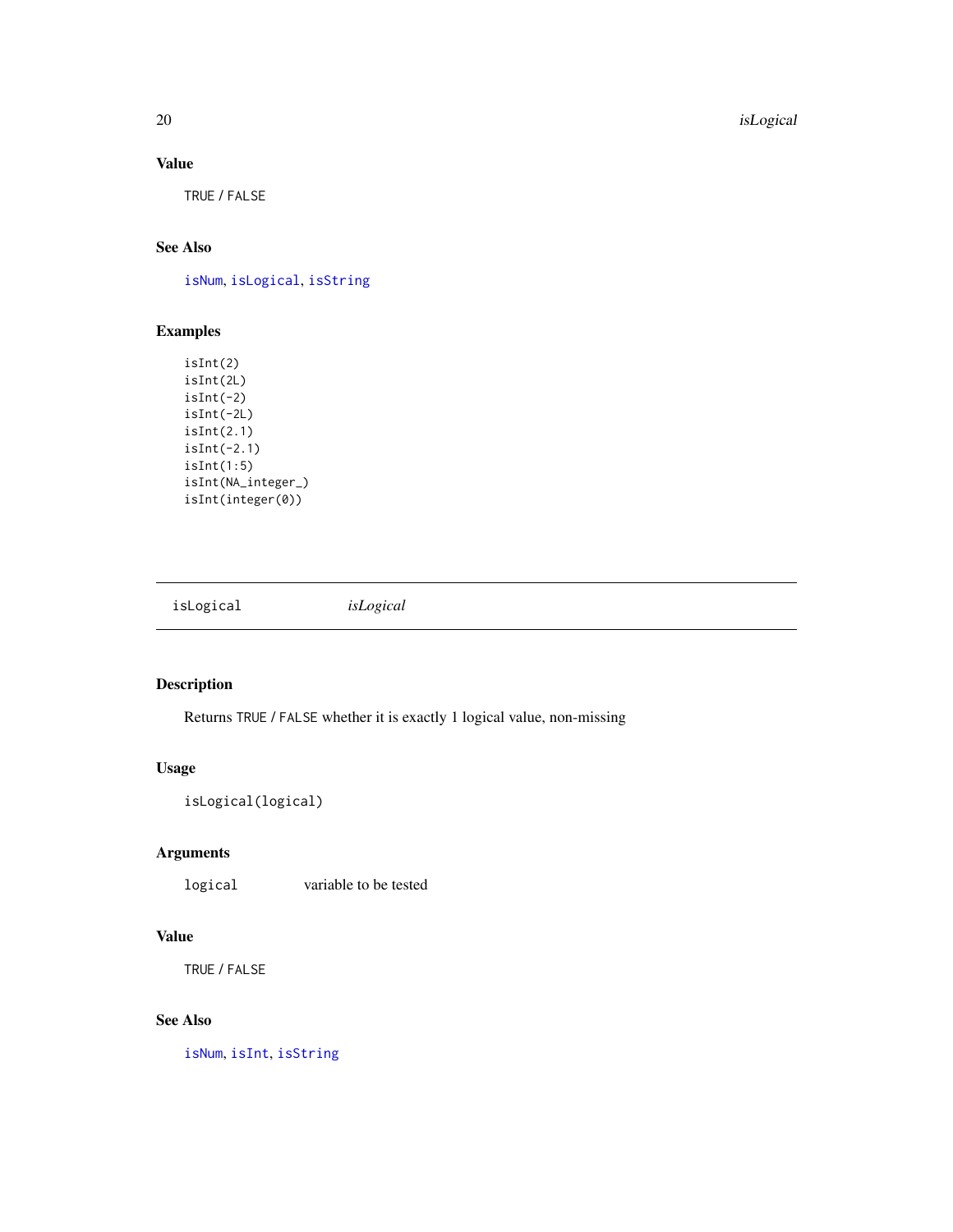#### <span id="page-20-0"></span>isNum 21

# Examples

```
isLogical(TRUE)
isLogical(FALSE)
isLogical(1)
isLogical(0)
isLogical(2)
isLogical(NA)
isLogical(NaN)
isLogical(logical(0))
```
<span id="page-20-1"></span>isNum *isNum*

# Description

Returns TRUE / FALSE whether it is exactly 1 number (numeric or integer vector of length 1, nonmissing)

# Usage

isNum(num)

# Arguments

num variable to be tested

#### Value

TRUE / FALSE

# See Also

[isInt](#page-18-1), [isLogical](#page-19-1), [isString](#page-21-1)

# Examples

isNum(2) isNum(2L) isNum(-2) isNum(-2L) isNum(2.1) isNum(-2.1) isNum(1:5) isNum(NA\_real\_) isNum(numeric(0))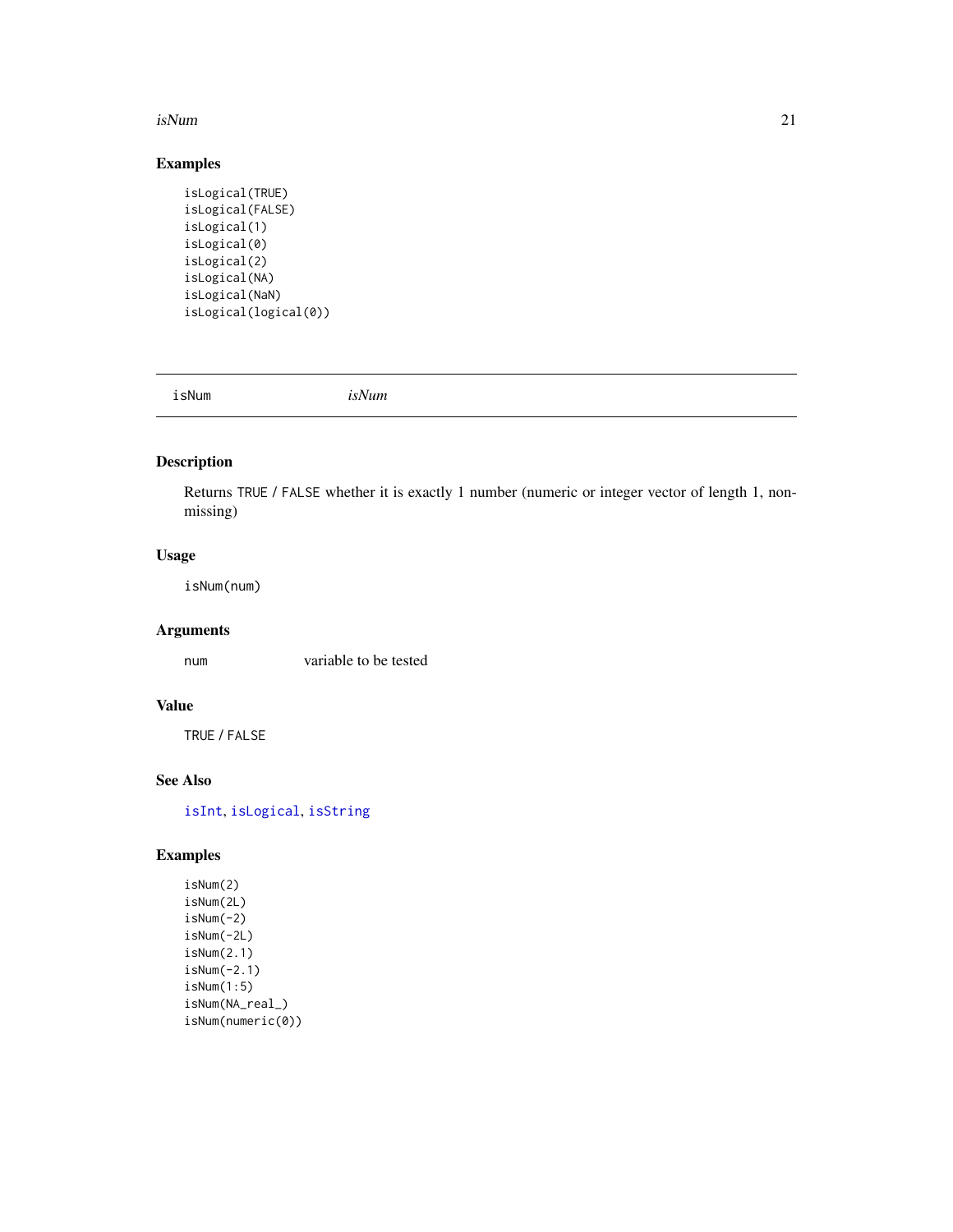<span id="page-21-1"></span><span id="page-21-0"></span>isString *isString*

#### Description

Returns TRUE / FALSE whether it is exactly 1 character string (character vector of length 1, nonmissing)

# Usage

isString(string)

# Arguments

string variable to be tested

#### Value

TRUE / FALSE

# See Also

[isInt](#page-18-1), [isNum](#page-20-1), [isLogical](#page-19-1)

#### Examples

isString("hello") isString(2) isString(c("hello", "world")) isString(NA\_character\_)

<span id="page-21-2"></span>it.cut *it.cut*

# Description

Cut the specified interval from the IntensityTier and preserve time

# Usage

it.cut(it, tStart =  $-Inf$ , tEnd =  $Inf$ )

| it     | IntensityTier object                                                                              |
|--------|---------------------------------------------------------------------------------------------------|
| tStart | beginning time of interval to be cut (default $-Inf = cut$ from the tmin of the<br>IntensityTier) |
| tEnd   | final time of interval to be cut (default $Inf = cut$ to the tmax of the Intensity Tier)          |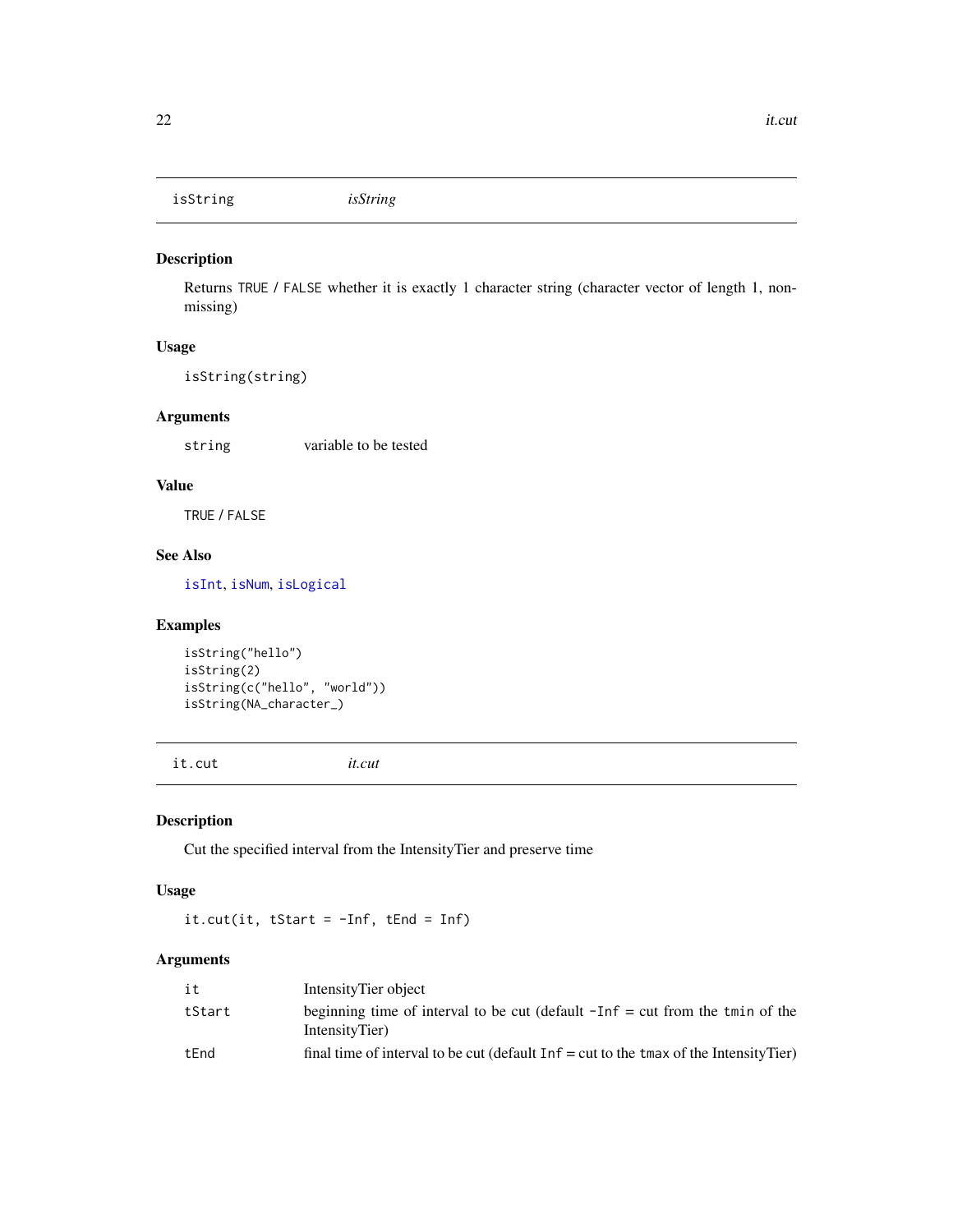#### <span id="page-22-0"></span>it.cut0  $23$

# Value

IntensityTier object

#### See Also

[it.cut0](#page-22-1), [it.read](#page-29-1), [it.plot](#page-28-1), [it.interpolate](#page-25-1), [it.legendre](#page-26-1), [it.legendreSynth](#page-27-1), [it.legendreDemo](#page-27-2)

# Examples

```
it <- it.sample()
it2 <- it.cut(it, tStart = 0.3)it2_0 \leftarrow it. cut0(it, tStart = 0.3)it3 <- it.cut(it, tStart = 0.2, tEnd = 0.3)
it3_0 \leftarrow it.cut0(it, tStart = 0.2, tEnd = 0.3)it4 \leftarrow it.cut(it, tEnd = 0.3)
it4_0 \leftarrow it. cut0(it, tEnd = 0.3)it5 <- it.cut(it, tStart = -1, tEnd = 1)
it5_0 \leftarrow it. cut0(it, tStart = -1, tEnd = 1)## Not run:
it.plot(it)
it.plot(it2)
it.plot(it2_0)
it.plot(it3)
it.plot(it3_0)
it.plot(it4)
it.plot(it4_0)
it.plot(it5)
it.plot(it5_0)
## End(Not run)
```
<span id="page-22-1"></span>it.cut0 *it.cut0*

#### Description

Cut the specified interval from the IntensityTier and shift time so that the new tmin =  $0$ 

#### Usage

it.cut0(it, tStart = -Inf, tEnd = Inf)

| it     | IntensityTier object                                                                               |
|--------|----------------------------------------------------------------------------------------------------|
| tStart | beginning time of interval to be cut (default $-I$ nf = cut from the tmin of the<br>IntensityTier) |
| tEnd   | final time of interval to be cut (default $Inf = cut$ to the tmax of the Intensity Tier)           |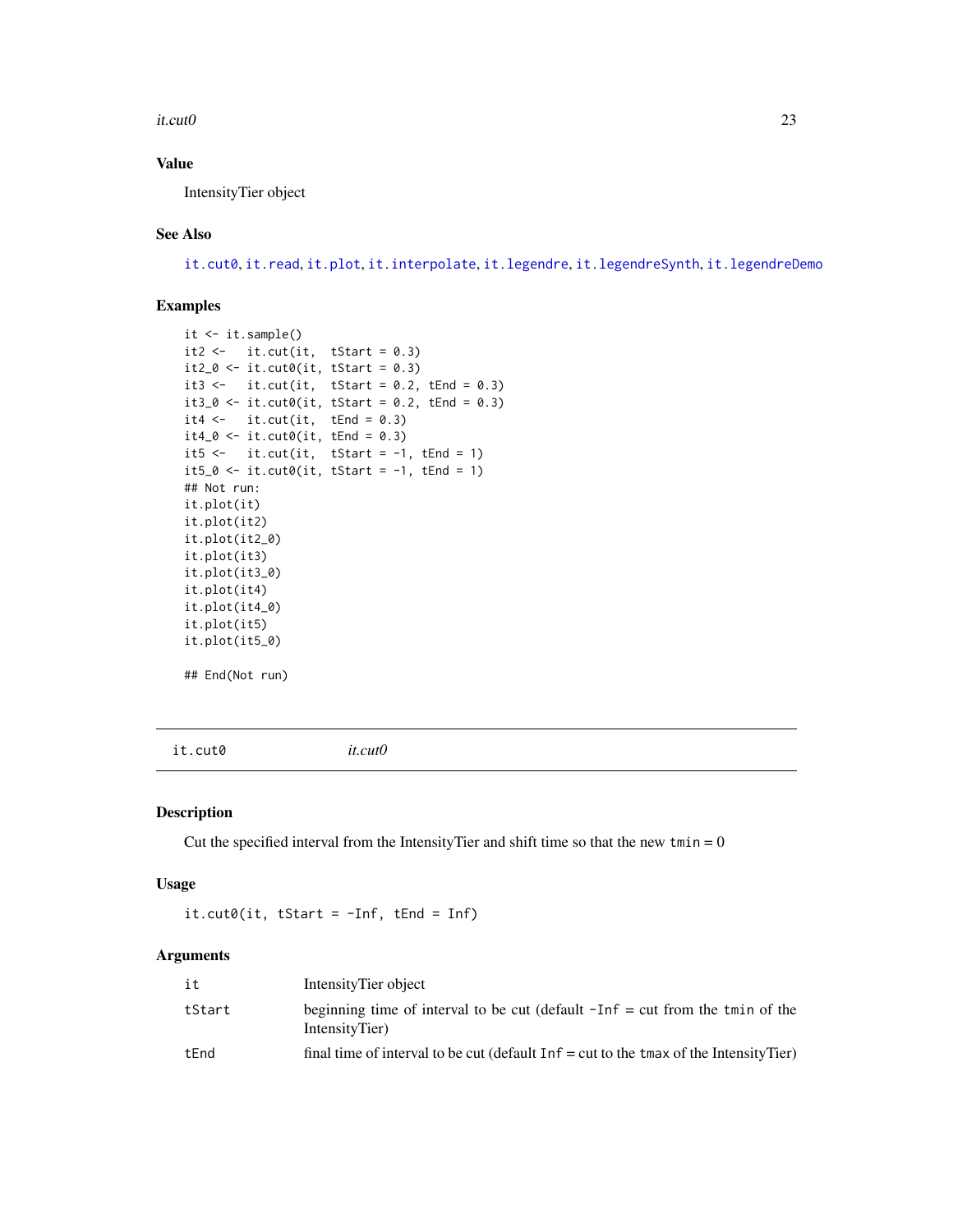#### <span id="page-23-0"></span>Value

IntensityTier object

#### See Also

[it.cut](#page-21-2), [it.read](#page-29-1), [it.plot](#page-28-1), [it.interpolate](#page-25-1), [it.legendre](#page-26-1), [it.legendreSynth](#page-27-1), [it.legendreDemo](#page-27-2)

#### Examples

```
it <- it.sample()
it2 \leftarrow it.cut(it, tStart = 0.3)
it2_0 \leftarrow it. cut0(it, tStart = 0.3)it3 <- it.cut(it, tStart = 0.2, tEnd = 0.3)
it3_0 \leftarrow it. cut0(it, tStart = 0.2, tEnd = 0.3)it4 \leftarrow it.cut(it, tEnd = 0.3)
it4_0 \leftarrow it. cut0(it, tEnd = 0.3)it5 <- it.cut(it, tStart = -1, tEnd = 1)
it5_0 \leftarrow it. cut0(it, tStart = -1, tEnd = 1)## Not run:
it.plot(it)
it.plot(it2)
it.plot(it2_0)
it.plot(it3)
it.plot(it3_0)
it.plot(it4)
it.plot(it4_0)
it.plot(it5)
it.plot(it5_0)
## End(Not run)
```
<span id="page-23-1"></span>it.getPointIndexHigherThanTime *it.getPointIndexHigherThanTime*

#### Description

Returns index of point which is nearest the given time from right, i.e. time <= pointTime.

# Usage

it.getPointIndexHigherThanTime(it, time)

| it   | Intensity Tier object                     |
|------|-------------------------------------------|
| time | time which is going to be found in points |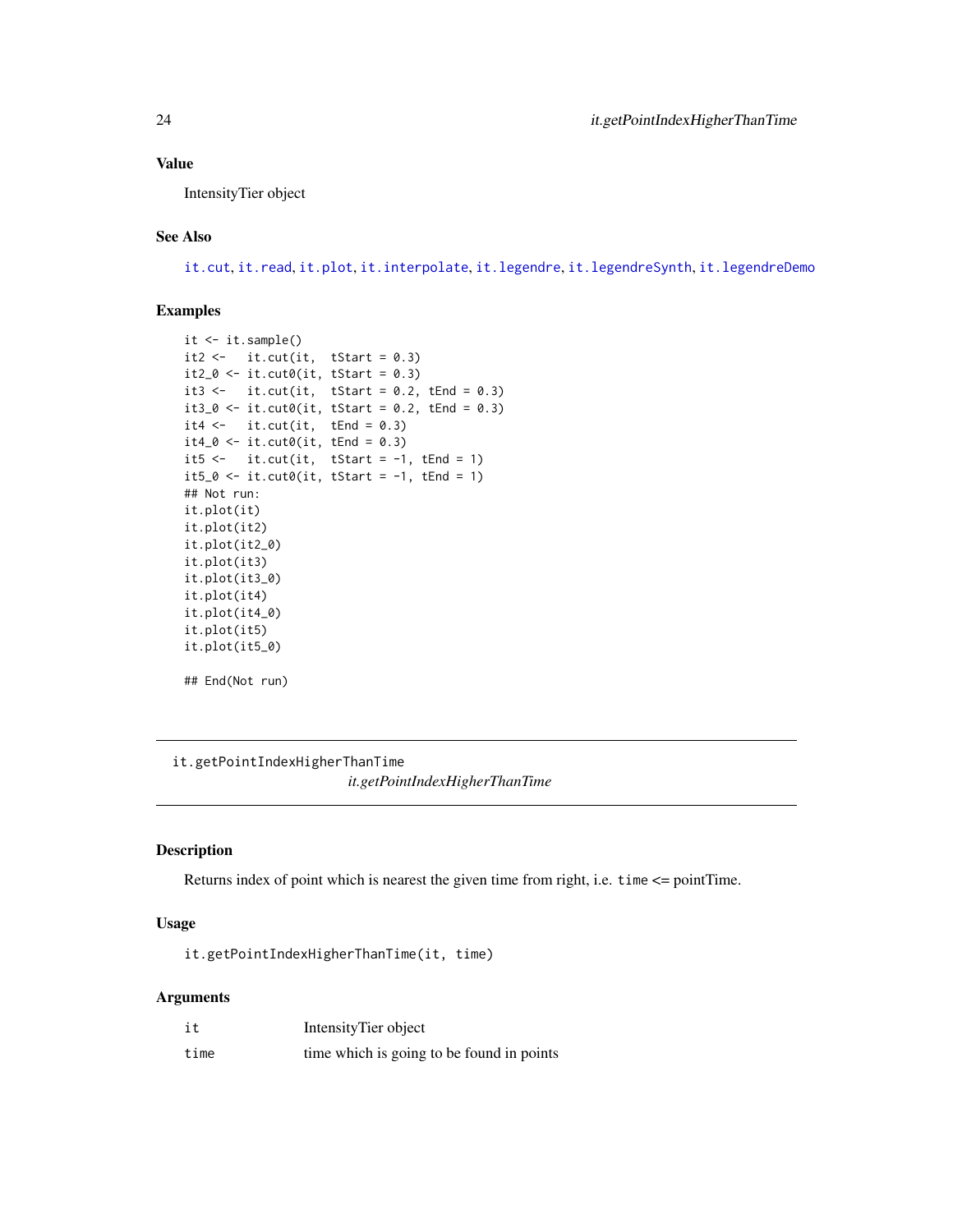# <span id="page-24-0"></span>Value

integer

# See Also

[it.getPointIndexNearestTime](#page-25-2), [it.getPointIndexLowerThanTime](#page-24-1)

#### Examples

```
it <- it.sample()
it.getPointIndexHigherThanTime(it, 0.5)
```
<span id="page-24-1"></span>it.getPointIndexLowerThanTime *it.getPointIndexLowerThanTime*

#### Description

Returns index of point which is nearest the given time from left, i.e. pointTime <= time.

#### Usage

it.getPointIndexLowerThanTime(it, time)

# Arguments

| it   | IntensityTier object                      |
|------|-------------------------------------------|
| time | time which is going to be found in points |

#### Value

integer

# See Also

[it.getPointIndexNearestTime](#page-25-2), [it.getPointIndexHigherThanTime](#page-23-1)

```
it \leftarrow it.sample()
it.getPointIndexLowerThanTime(it, 0.5)
```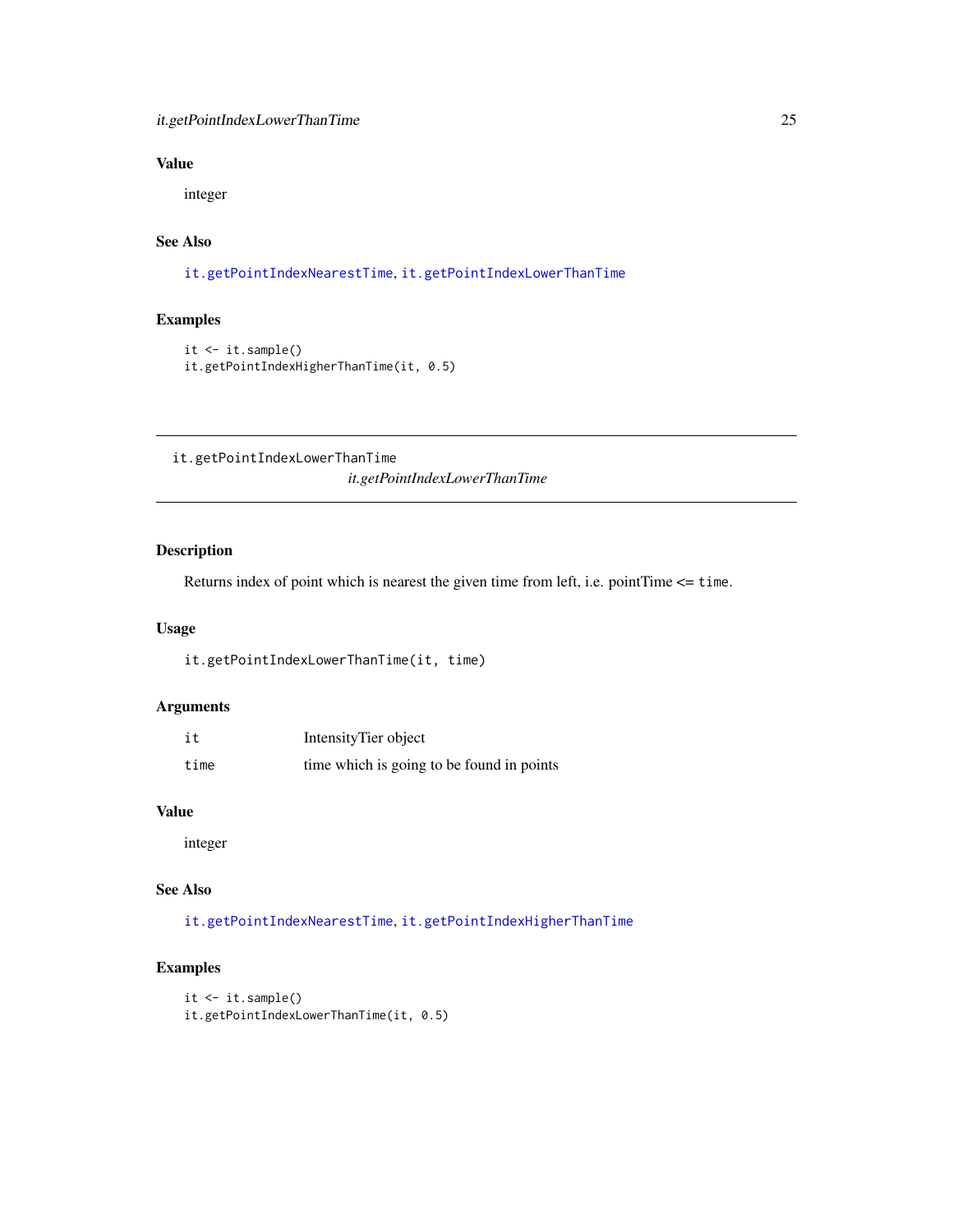```
it.getPointIndexNearestTime
```
*it.getPointIndexNearestTime*

# Description

Returns index of point which is nearest the given time (from both sides).

#### Usage

it.getPointIndexNearestTime(it, time)

# Arguments

| it   | IntensityTier object                      |
|------|-------------------------------------------|
| time | time which is going to be found in points |

#### Value

integer

# See Also

[it.getPointIndexLowerThanTime](#page-24-1), [it.getPointIndexHigherThanTime](#page-23-1)

#### Examples

it <- it.sample() it.getPointIndexNearestTime(it, 0.5)

<span id="page-25-1"></span>it.interpolate *it.interpolate*

# Description

Interpolates IntensityTier contour in given time instances.

#### Usage

it.interpolate(it, t)

| it | IntensityTier object                 |
|----|--------------------------------------|
|    | vector of time instances of interest |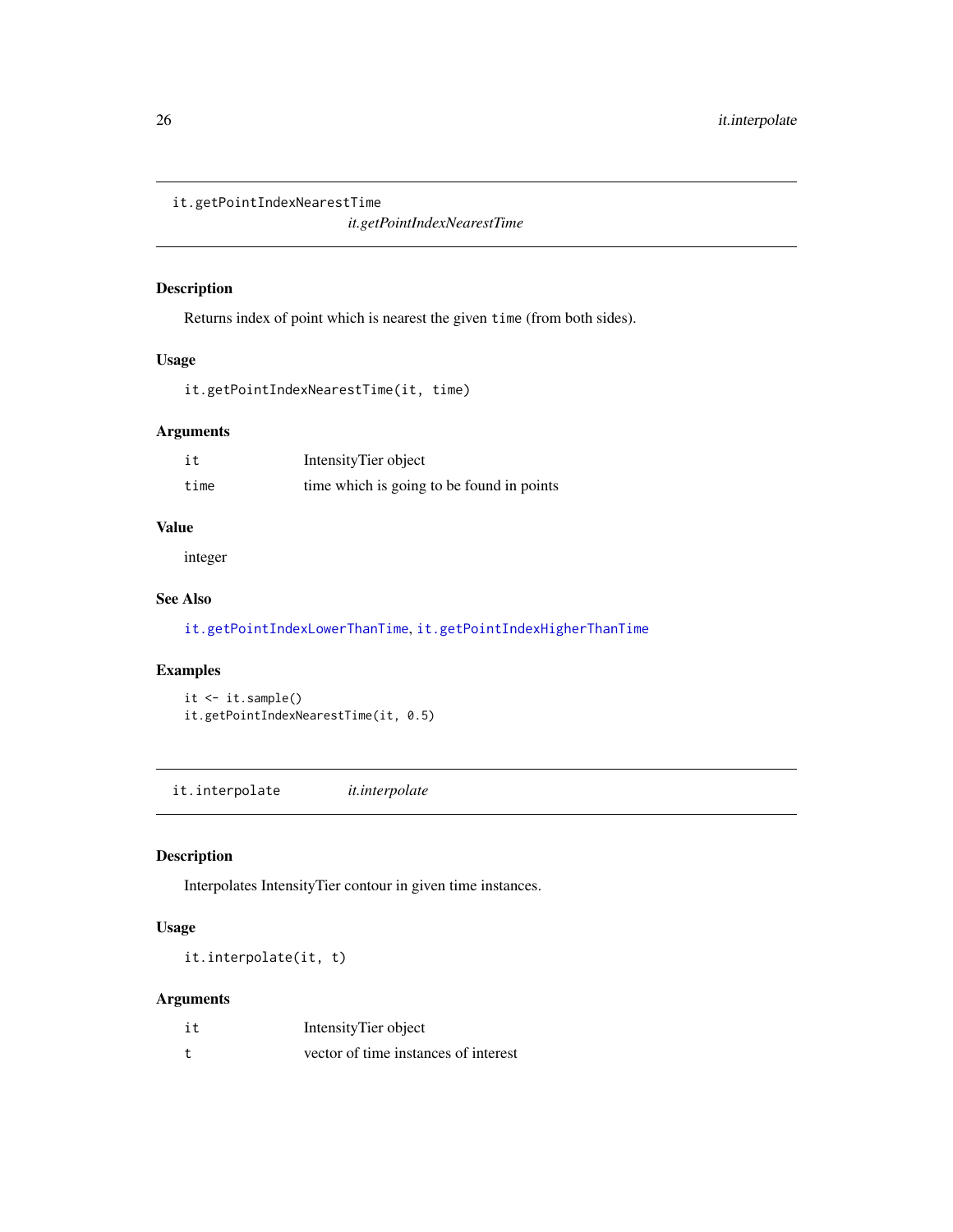# <span id="page-26-0"></span>it.legendre 27

# Details

a) If  $t$  < min(it  $t$ ) (or  $t$  > max(it  $t$ )), returns the first (or the last) value of it  $t$  is b) If  $t$  is existing point in it\$t, returns the respective it\$f. c) If t is between two existing points, returns linear interpolation of these two points.

#### Value

IntensityTier object

# See Also

[it.getPointIndexNearestTime](#page-25-2), [it.read](#page-29-1), [it.write](#page-30-2), [it.plot](#page-28-1), [it.cut](#page-21-2), [it.cut0](#page-22-1), [it.legendre](#page-26-1)

#### Examples

```
it \leftarrow it.sumple()it2 <- it.interpolate(it, seq(it$t[1], it$t[length(it$t)], by = 0.001))
## Not run:
it.plot(it)
it.plot(it2)
## End(Not run)
```
<span id="page-26-1"></span>it.legendre *it.legendre*

#### Description

Interpolate the IntensityTier in npoints equidistant points and approximate it by Legendre polynomials

#### Usage

it.legendre(it, npoints =  $1000$ , npolynomials = 4)

# Arguments

| it           | Intensity Tier object                                   |
|--------------|---------------------------------------------------------|
| npoints      | Number of points of Intensity Tier interpolation        |
| npolynomials | Number of polynomials to be used for Legendre modelling |

# Value

Vector of Legendre polynomials coefficients

# See Also

[it.legendreSynth](#page-27-1), [it.legendreDemo](#page-27-2), [it.cut](#page-21-2), [it.cut0](#page-22-1), [it.read](#page-29-1), [it.plot](#page-28-1), [it.interpolate](#page-25-1)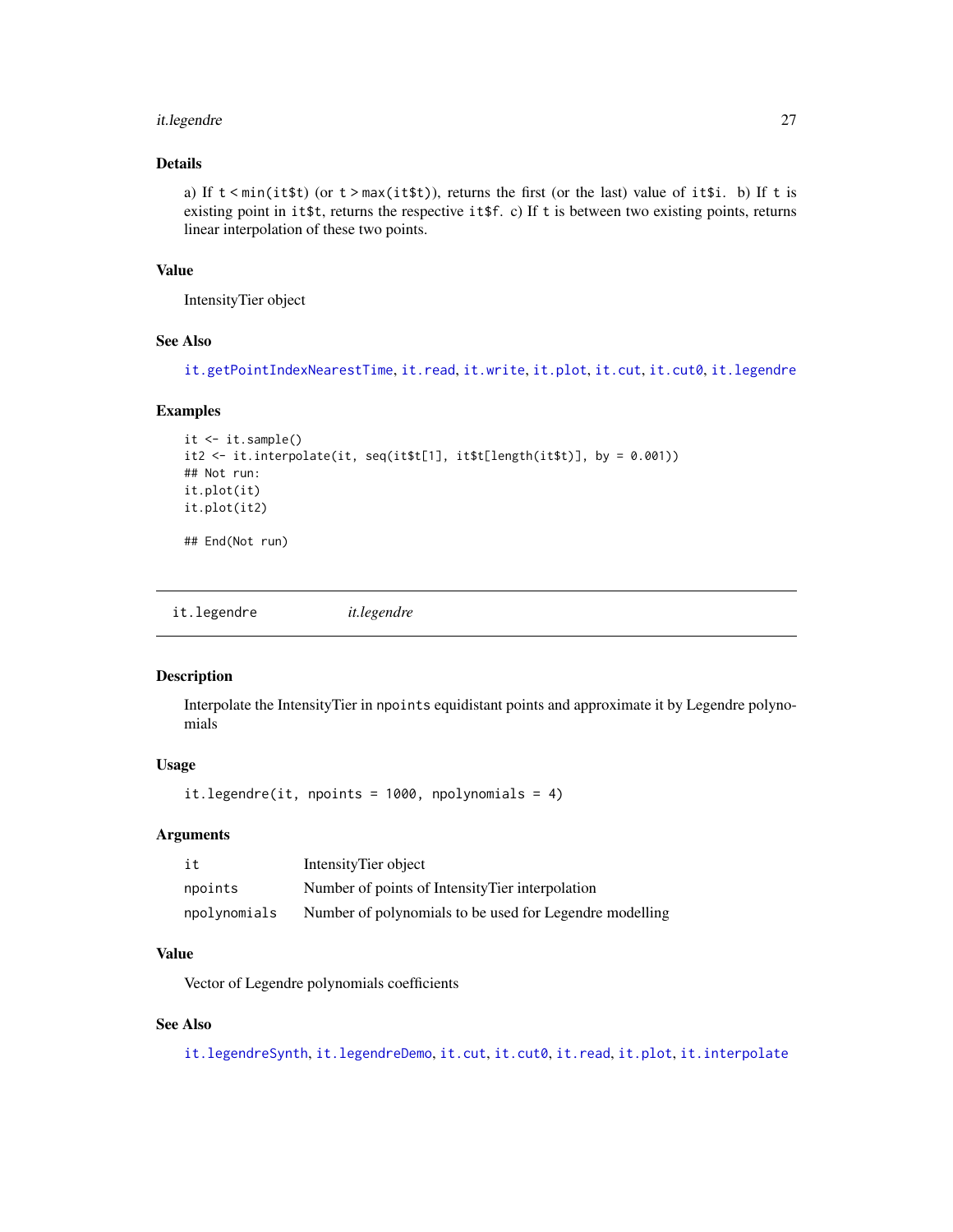#### Examples

```
it \leftarrow it.\text{sample}()it \le it.cut(it, tStart = 0.2, tEnd = 0.4) # cut IntensityTier and preserve time
c <- it.legendre(it)
print(c)
leg <- it.legendreSynth(c)
itLeg <- it
itLeg$t <- seq(itLeg$tmin, itLeg$tmax, length.out = length(leg))
itLeg$i <- leg
## Not run:
plot(it$t, it$i, xlab = "Time (sec)", ylab = "Intensity (dB)")
lines(itLeg$t, itLeg$i, col = "blue")
## End(Not run)
```
<span id="page-27-2"></span>it.legendreDemo *it.legendreDemo*

# Description

Plots first four Legendre polynomials

#### Usage

it.legendreDemo()

#### See Also

[it.legendre](#page-26-1), [it.legendreSynth](#page-27-1), [it.read](#page-29-1), [it.plot](#page-28-1), [it.interpolate](#page-25-1)

#### Examples

## Not run: it.legendreDemo()

## End(Not run)

<span id="page-27-1"></span>it.legendreSynth *it.legendreSynth*

# Description

Synthetize the contour from vector of Legendre polynomials c in npoints equidistant points

#### Usage

it.legendreSynth(c, npoints = 1000)

<span id="page-27-0"></span>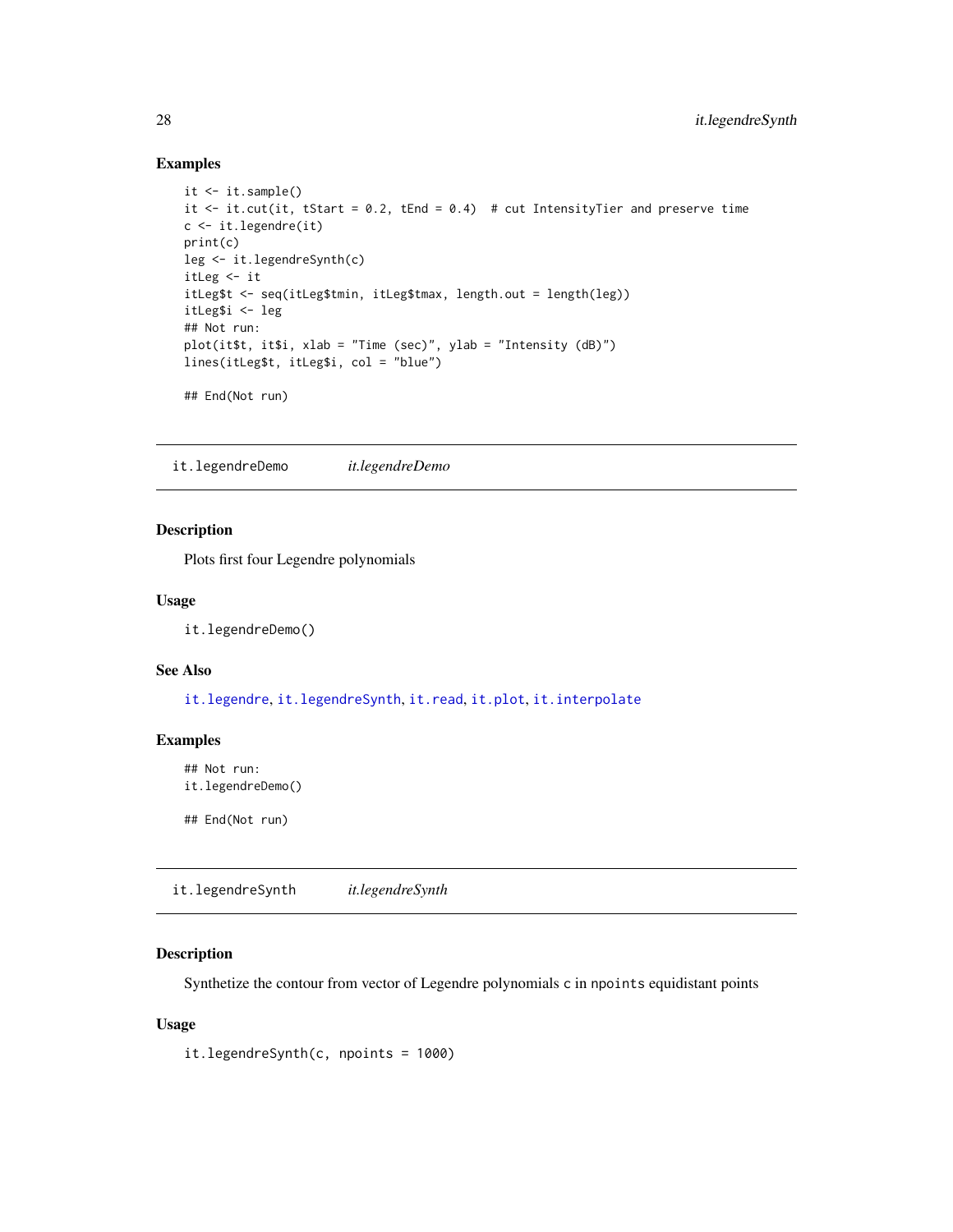#### <span id="page-28-0"></span>it.plot 29

#### Arguments

|         | Vector of Legendre polynomials coefficients      |
|---------|--------------------------------------------------|
| npoints | Number of points of Intensity Tier interpolation |

# Value

Vector of values of synthetized contour

#### See Also

[it.legendre](#page-26-1), [it.legendreDemo](#page-27-2), [it.read](#page-29-1), [it.plot](#page-28-1), [it.interpolate](#page-25-1)

#### Examples

```
it \leftarrow it.\text{sample}()it \le it.cut(it, tStart = 0.2, tEnd = 0.4) # cut IntensityTier and preserve time
c <- it.legendre(it)
print(c)
leg <- it.legendreSynth(c)
itLeg <- it
itLeg$t <- seq(itLeg$tmin, itLeg$tmax, length.out = length(leg))
itLeg$i <- leg
## Not run:
plot(it$t, it$i, xlab = "Time (sec)", ylab = "Intensity (dB)")
lines(itLeg$t, itLeg$i, col = "blue")
## End(Not run)
```
<span id="page-28-1"></span>it.plot *it.plot*

#### Description

Plots interactive IntensityTier using dygraphs package.

# Usage

it.plot(it, group = "", snd = NULL)

#### Arguments

| it    | IntensityTier object                                                    |
|-------|-------------------------------------------------------------------------|
| group | [optional] character string, name of group for dygraphs synchronization |
| snd   | [optional] Sound object                                                 |

# See Also

[it.read](#page-29-1), [tg.plot](#page-89-1), [it.cut](#page-21-2), [it.cut0](#page-22-1), [it.interpolate](#page-25-1), [it.write](#page-30-2)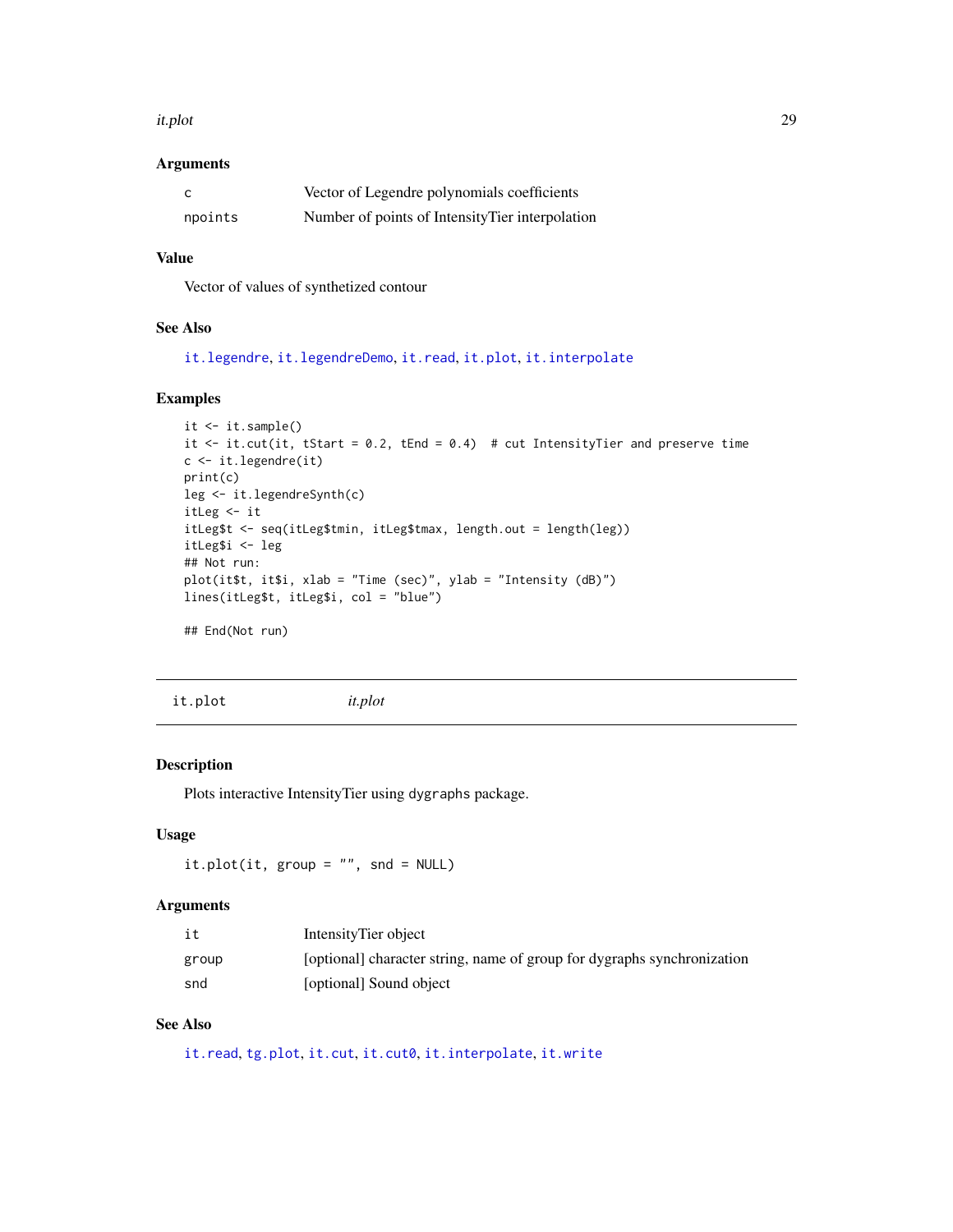30 it.read

# Examples

```
## Not run:
it <- it.sample()
it.plot(it)
## End(Not run)
```
<span id="page-29-1"></span>it.read *it.read*

# Description

Reads IntensityTier from Praat. Supported formats: text file, short text file.

# Usage

```
it.read(fileNameIntensityTier, encoding = "UTF-8")
```
#### Arguments

| fileNameIntensityTier |                                                                              |
|-----------------------|------------------------------------------------------------------------------|
|                       | file name of Intensity Tier                                                  |
| encoding              | File encoding (default: "UTF-8"), "auto" for auto-detect of Unicode encoding |

#### Value

IntensityTier object

# See Also

```
it.writeit.plotit.cutit.cut0it.interpolatetg.readpt.readpitch.readformant.read,
col.read
```
# Examples

```
## Not run:
it <- it.read("demo/maminka.IntensityTier")
it.plot(it)
```
## End(Not run)

<span id="page-29-0"></span>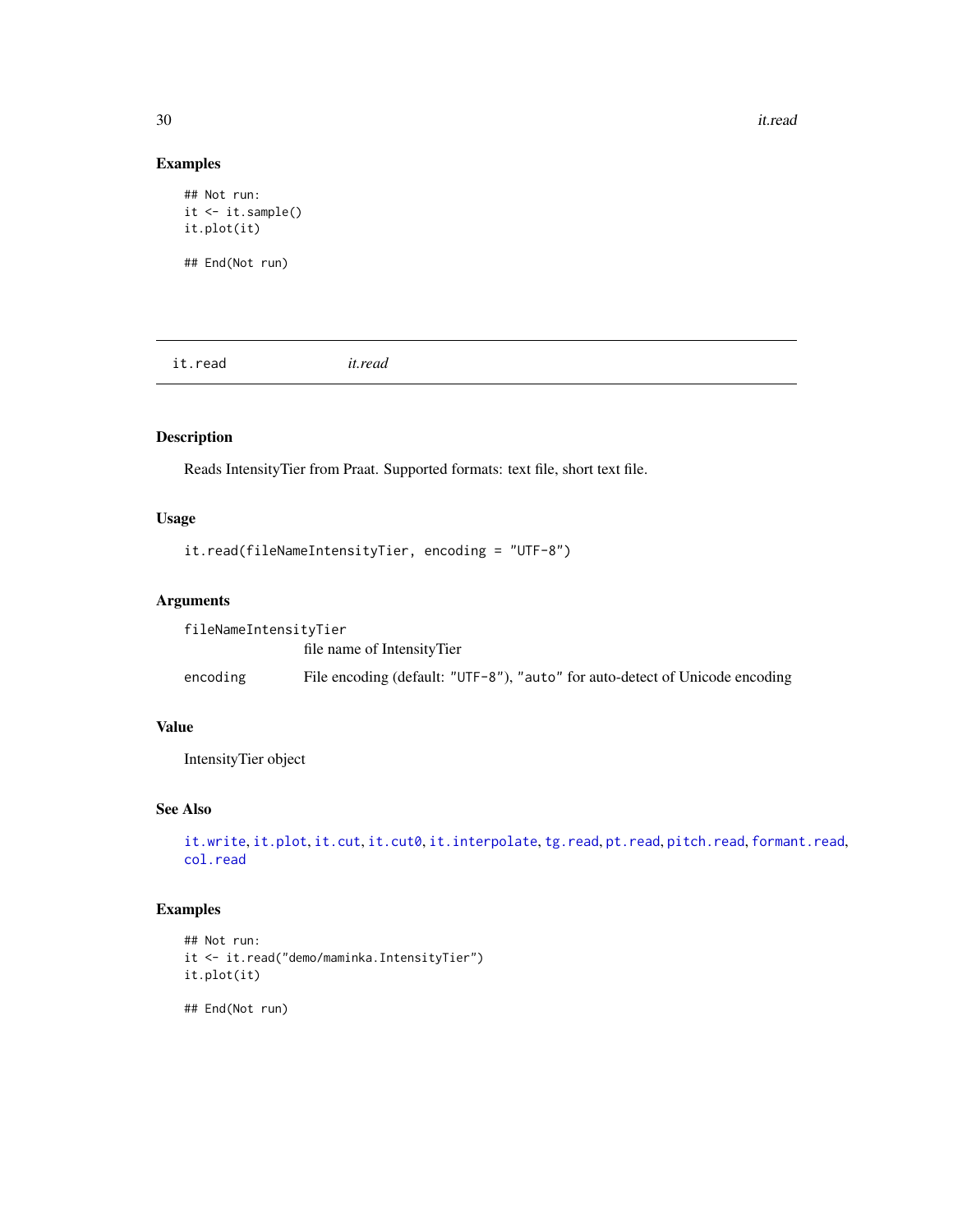<span id="page-30-1"></span><span id="page-30-0"></span>it.sample *it.sample*

# Description

Returns sample IntensityTier.

# Usage

it.sample()

# Value

IntensityTier

# See Also

[it.plot](#page-28-1)

#### Examples

it <- it.sample() it.plot(it)

<span id="page-30-2"></span>it.write *it.write*

# Description

Saves IntensityTier to file (in UTF-8 encoding). it is list with at least \$t and \$i vectors (of the same length). If there are no \$tmin and \$tmax values, there are set as min and max of \$t vector.

# Usage

```
it.write(it, fileNameIntensityTier, format = "short")
```
# Arguments

| it                    | IntensityTier object                                                                             |
|-----------------------|--------------------------------------------------------------------------------------------------|
| fileNameIntensityTier |                                                                                                  |
|                       | file name to be created                                                                          |
| format                | Output file format ("short" (short text format - default), "text" (a.k.a. full text")<br>format) |

# See Also

[it.read](#page-29-1), [tg.write](#page-99-1), [it.interpolate](#page-25-1)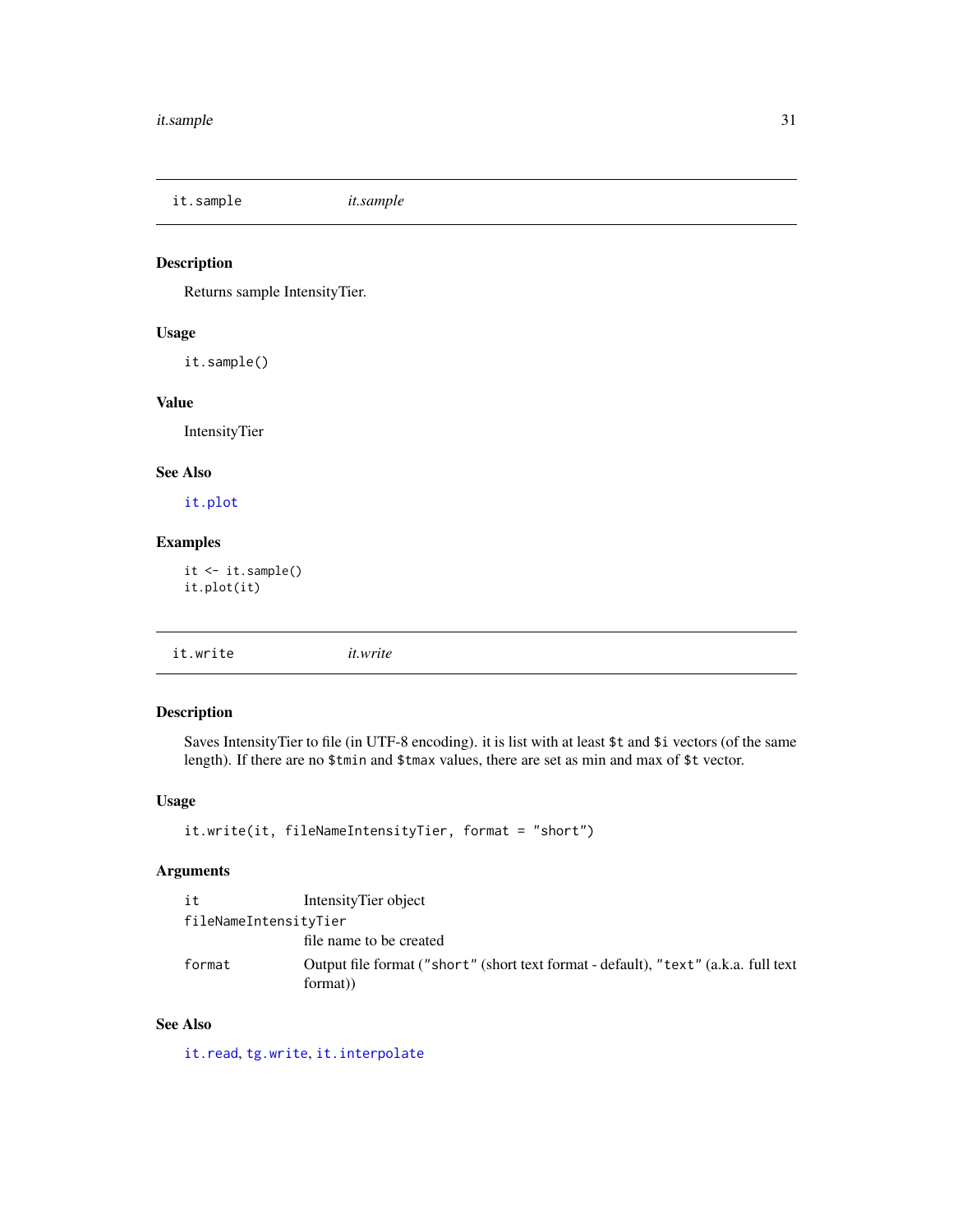#### Examples

```
## Not run:
it \leftarrow it.\nsample()it.plot(pt)
it.write(it, "demo/intensity.IntensityTier")
## End(Not run)
```
<span id="page-31-1"></span>pitch.cut *pitch.cut*

#### Description

Cut the specified interval from the Pitch object and preserve time

#### Usage

pitch.cut(pitch, tStart = -Inf, tEnd = Inf)

#### Arguments

| pitch  | Pitch object (either in Frame or Array format)                                            |
|--------|-------------------------------------------------------------------------------------------|
| tStart | beginning time of interval to be cut (default $-Inf = cut$ from the xmin of the<br>Pitch) |
| tFnd   | final time of interval to be cut (default $Inf = cut$ to the xmax of the Pitch)           |

#### Value

Pitch object

#### See Also

[pitch.cut0](#page-32-1), [tg.cut](#page-66-1), [tg.cut0](#page-67-1), [pitch.read](#page-36-1), [pitch.plot](#page-35-1)

```
pitch <- pitch.sample()
pitch2 <- pitch.cut(pitch, tStart = 3)
pitch2_0 <- pitch.cut0(pitch, tStart = 3)
pitch3 <- pitch.cut(pitch, tStart = 2, tEnd = 3)
pitch3_0 \leftarrow pitch.cut0(pitch, tStart = 2, tEnd = 3)pitch4 <- pitch.cut(pitch, tEnd = 1)
pitch4_0 <- pitch.cut0(pitch, tEnd = 1)
pitch5 <- pitch.cut(pitch, tStart = -1, tEnd = 1)
pitch5_0 \leftarrow pitch.cut0(pitch, tStart = -1, tEnd = 1)## Not run:
pitch.plot(pitch)
pitch.plot(pitch2)
```
<span id="page-31-0"></span>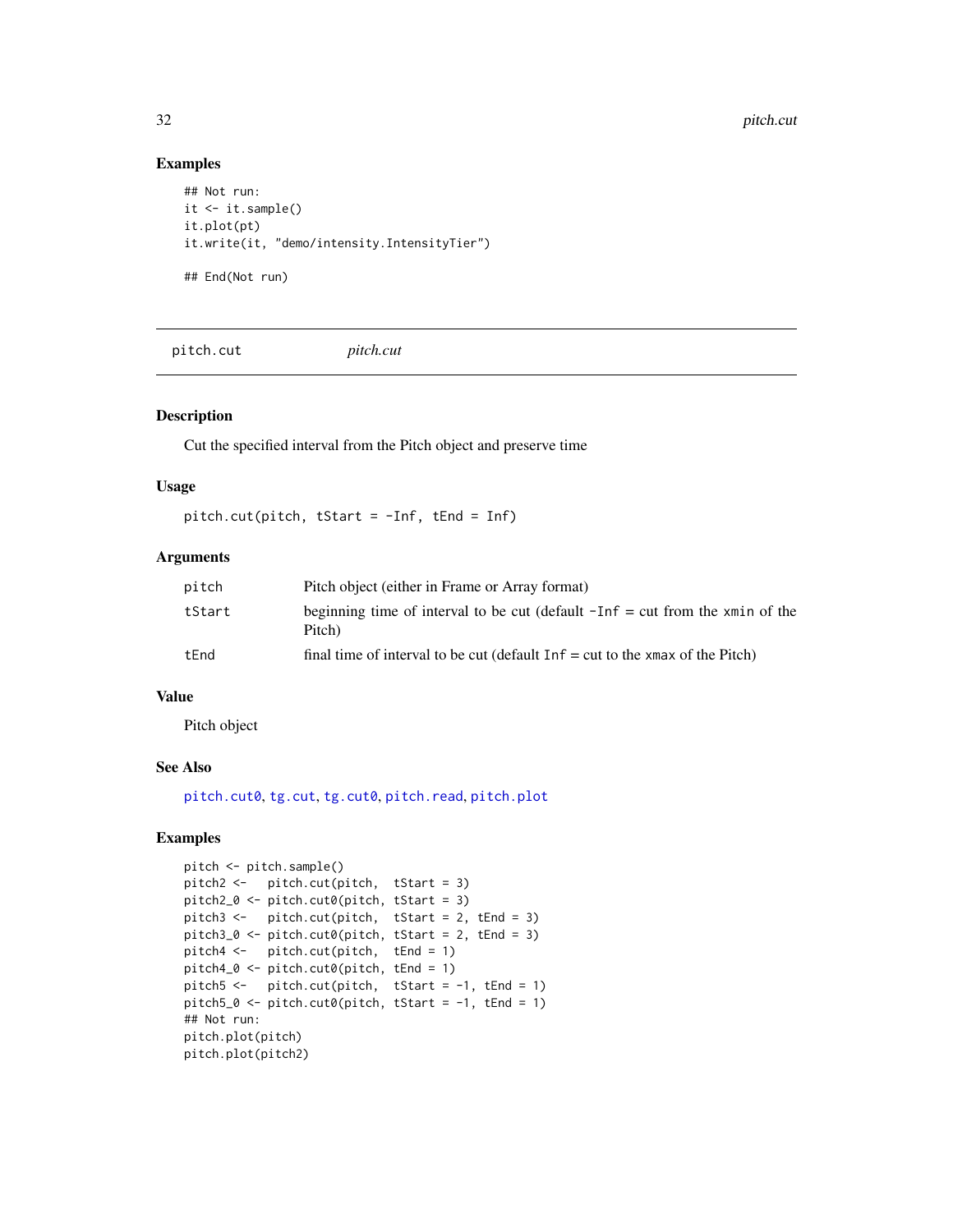#### <span id="page-32-0"></span>pitch.cut0 33

```
pitch.plot(pitch2_0)
pitch.plot(pitch3)
pitch.plot(pitch3_0)
pitch.plot(pitch4)
pitch.plot(pitch4_0)
pitch.plot(pitch5)
pitch.plot(pitch5_0)
```
## End(Not run)

<span id="page-32-1"></span>pitch.cut0 *pitch.cut0*

# **Description**

Cut the specified interval from the Pitch object and shift time so that the new  $xmin = 0$ 

# Usage

pitch.cut0(pitch, tStart = -Inf, tEnd = Inf)

#### Arguments

| pitch  | Pitch object (either in Frame or Array format)                                            |
|--------|-------------------------------------------------------------------------------------------|
| tStart | beginning time of interval to be cut (default $-Inf = cut$ from the xmin of the<br>Pitch) |
| tEnd   | final time of interval to be cut (default $Inf = cut$ to the xmax of the Pitch)           |

#### Value

Pitch object

#### See Also

[pitch.cut](#page-31-1), [tg.cut](#page-66-1), [tg.cut0](#page-67-1), [pitch.read](#page-36-1), [pitch.plot](#page-35-1)

```
pitch <- pitch.sample()
pitch2 <- pitch.cut(pitch, tStart = 3)
pitch2_0 <- pitch.cut0(pitch, tStart = 3)
pitch3 <- pitch.cut(pitch, tStart = 2, tEnd = 3)
pitch3_0 \leftarrow pitch.cut0(pitch, tStart = 2, tEnd = 3)pitch4 <- pitch.cut(pitch, tEnd = 1)
pitch4_0 <- pitch.cut0(pitch, tEnd = 1)
pitch5 <- pitch.cut(pitch, tStart = -1, tEnd = 1)
pitch5_0 \leftarrow pitch.cut0(pitch, tStart = -1, tEnd = 1)## Not run:
pitch.plot(pitch)
```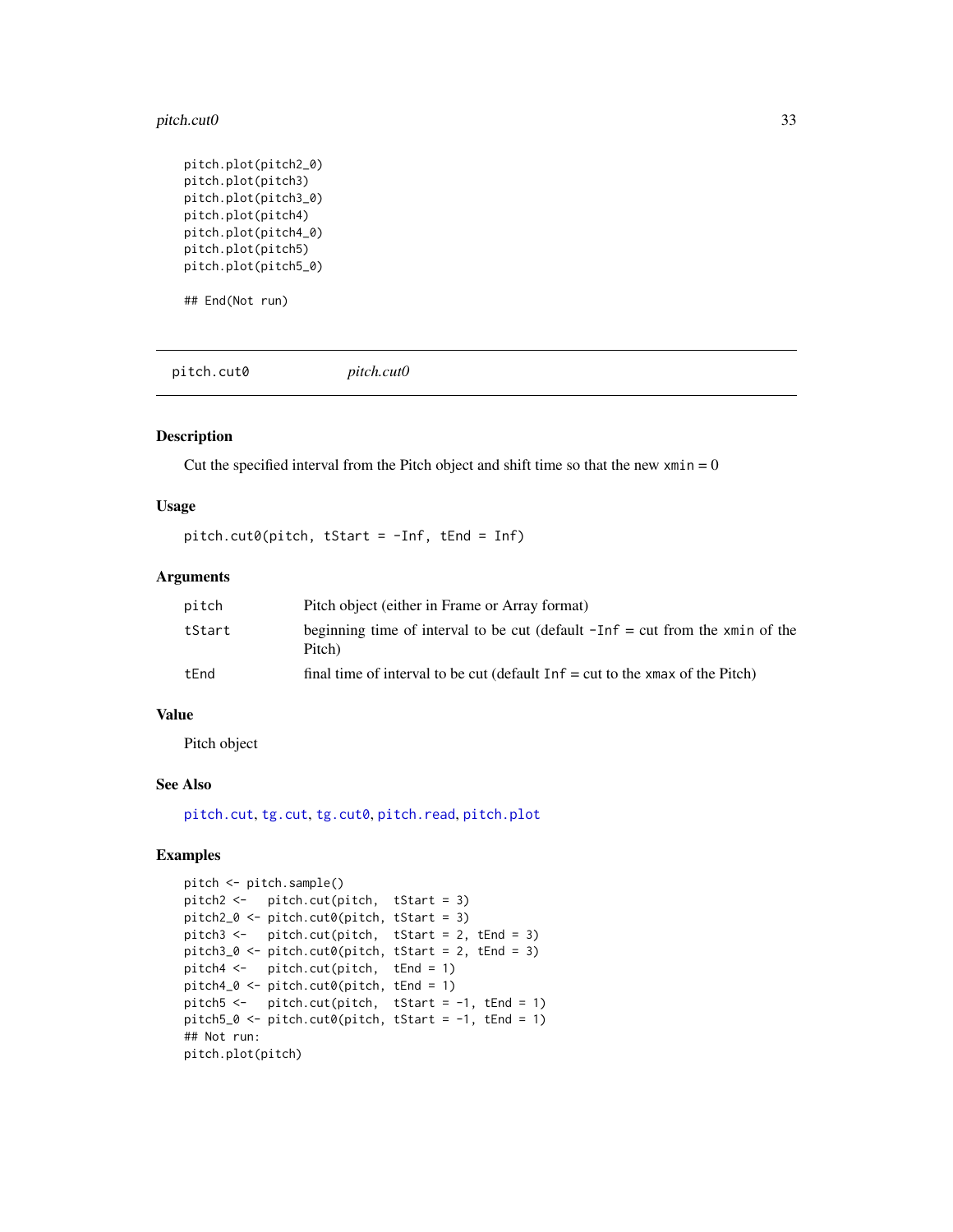pitch.plot(pitch2) pitch.plot(pitch2\_0) pitch.plot(pitch3) pitch.plot(pitch3\_0) pitch.plot(pitch4) pitch.plot(pitch4\_0) pitch.plot(pitch5) pitch.plot(pitch5\_0)

## End(Not run)

<span id="page-33-1"></span>pitch.getPointIndexHigherThanTime *pitch.getPointIndexHigherThanTime*

# Description

Returns index of frame which is nearest the given time from right, i.e. time <= frameTime.

#### Usage

pitch.getPointIndexHigherThanTime(pitch, time)

# Arguments

| pitch | Pitch object                              |
|-------|-------------------------------------------|
| time  | time which is going to be found in frames |

#### Value

integer

#### See Also

[pitch.getPointIndexNearestTime](#page-34-1), [pitch.getPointIndexLowerThanTime](#page-34-2)

```
pitch <- pitch.sample()
pitch.getPointIndexHigherThanTime(pitch, 0.5)
```
<span id="page-33-0"></span>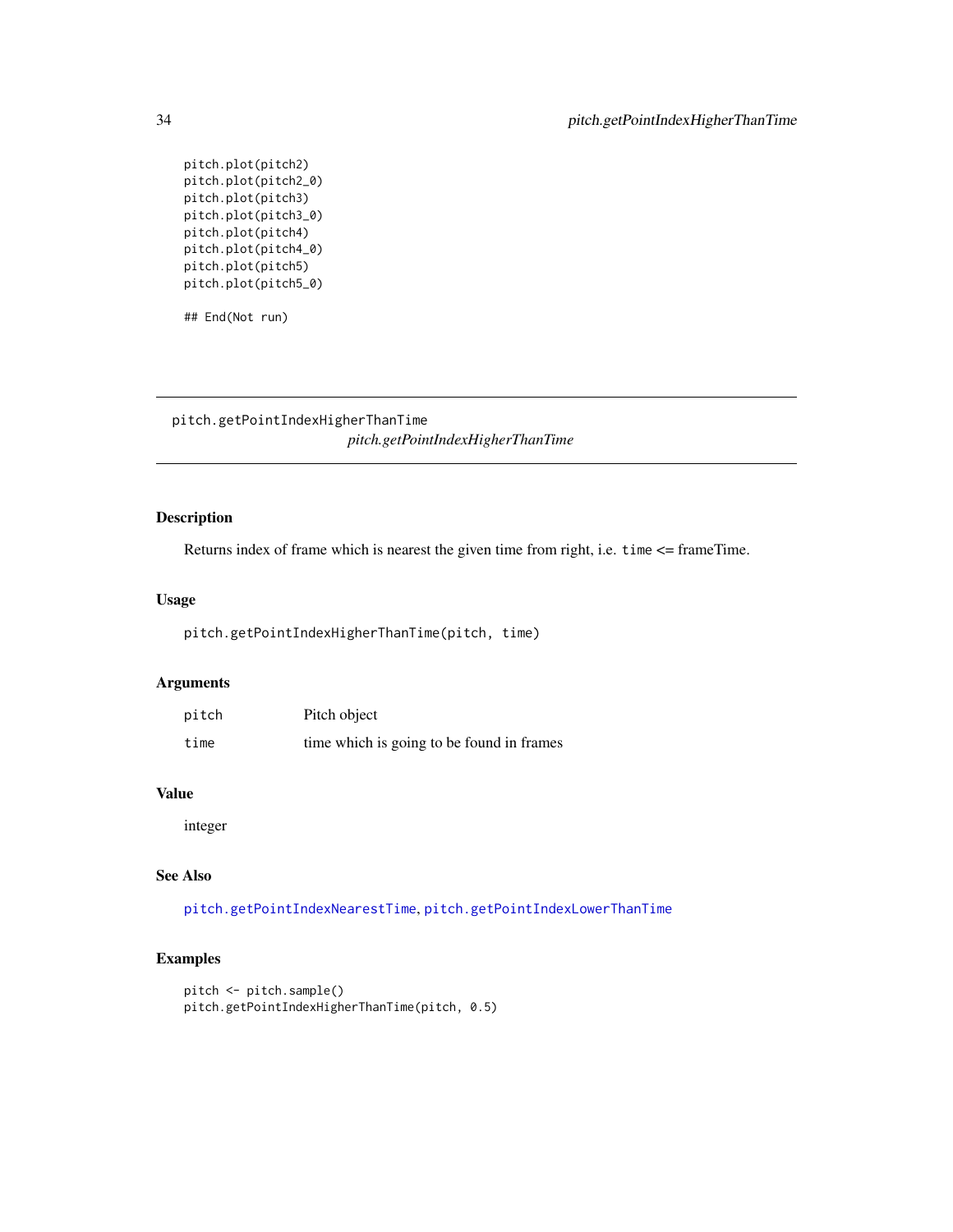<span id="page-34-2"></span><span id="page-34-0"></span>pitch.getPointIndexLowerThanTime *pitch.getPointIndexLowerThanTime*

#### Description

Returns index of frame which is nearest the given time from left, i.e. frameTime <= time.

#### Usage

pitch.getPointIndexLowerThanTime(pitch, time)

#### Arguments

| pitch | Pitch object                              |
|-------|-------------------------------------------|
| time  | time which is going to be found in frames |

# Value

integer

#### See Also

[pitch.getPointIndexNearestTime](#page-34-1), [pitch.getPointIndexHigherThanTime](#page-33-1)

# Examples

```
pitch <- pitch.sample()
pitch.getPointIndexLowerThanTime(pitch, 0.5)
```
<span id="page-34-1"></span>pitch.getPointIndexNearestTime *pitch.getPointIndexNearestTime*

# Description

Returns index of frame which is nearest the given time (from both sides).

# Usage

pitch.getPointIndexNearestTime(pitch, time)

| pitch | Pitch object                              |
|-------|-------------------------------------------|
| time  | time which is going to be found in frames |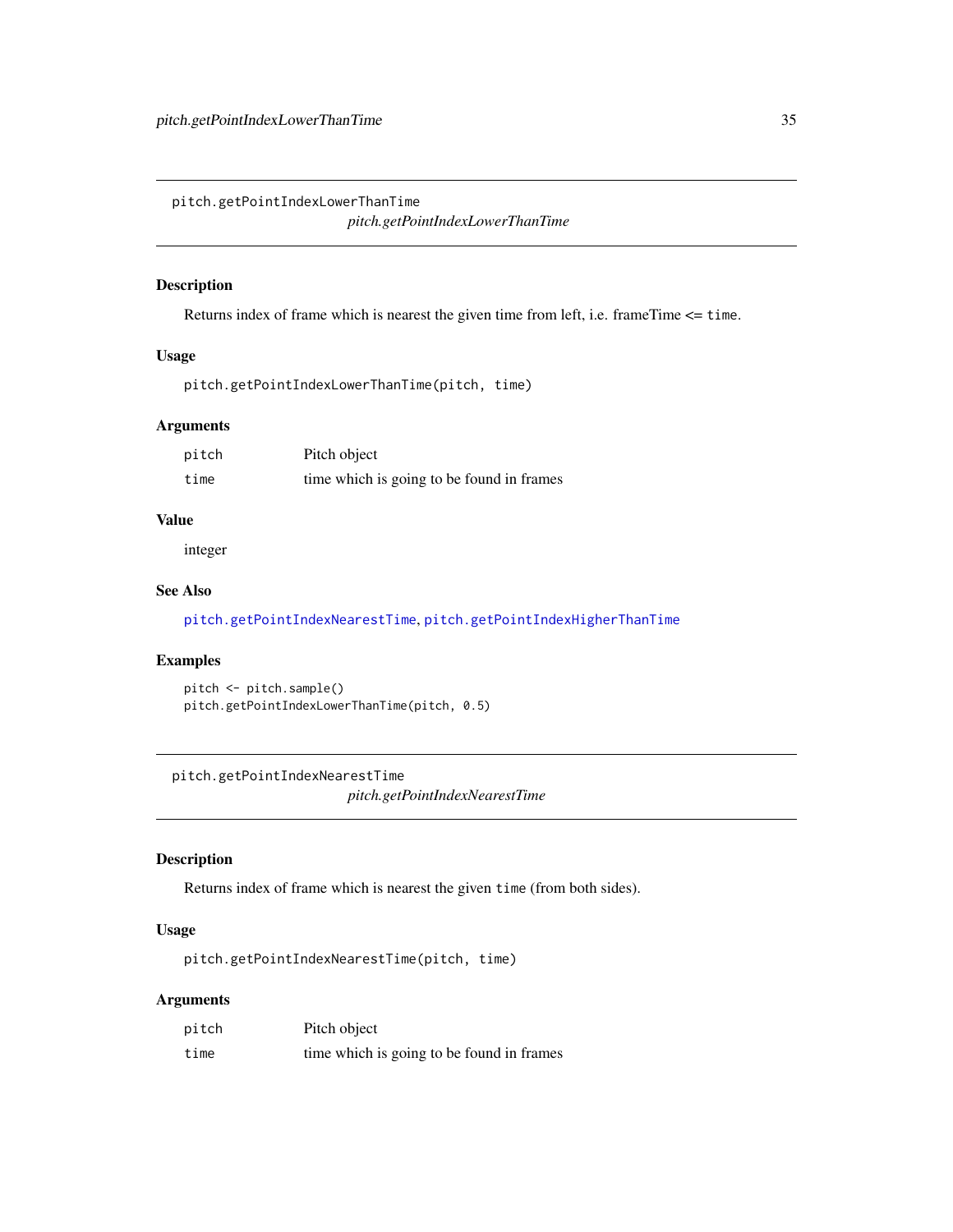# Value

integer

# See Also

[pitch.getPointIndexLowerThanTime](#page-34-2), [pitch.getPointIndexHigherThanTime](#page-33-1)

# Examples

```
pitch <- pitch.sample()
pitch.getPointIndexNearestTime(pitch, 0.5)
```
<span id="page-35-1"></span>pitch.plot *pitch.plot*

# Description

Plots interactive Pitch object using dygraphs package.

# Usage

```
pitch.plot(
  pitch,
  scaleIntensity = TRUE,
  showStrength = FALSE,
  group = "",pt = NULL\mathcal{L}
```
# Arguments

| pitch        | Pitch object                                                            |
|--------------|-------------------------------------------------------------------------|
|              | scaleIntensity Point size scaled according to relative intensity        |
| showStrength | Show strength annotation                                                |
| group        | [optional] character string, name of group for dygraphs synchronization |
| pt           | [optional] PitchTier object                                             |

# See Also

[pitch.read](#page-36-1), [pitch.sample](#page-37-1), [pitch.toArray](#page-38-1), [tg.plot](#page-89-1), [pt.plot](#page-48-2), [formant.plot](#page-13-1)

<span id="page-35-0"></span>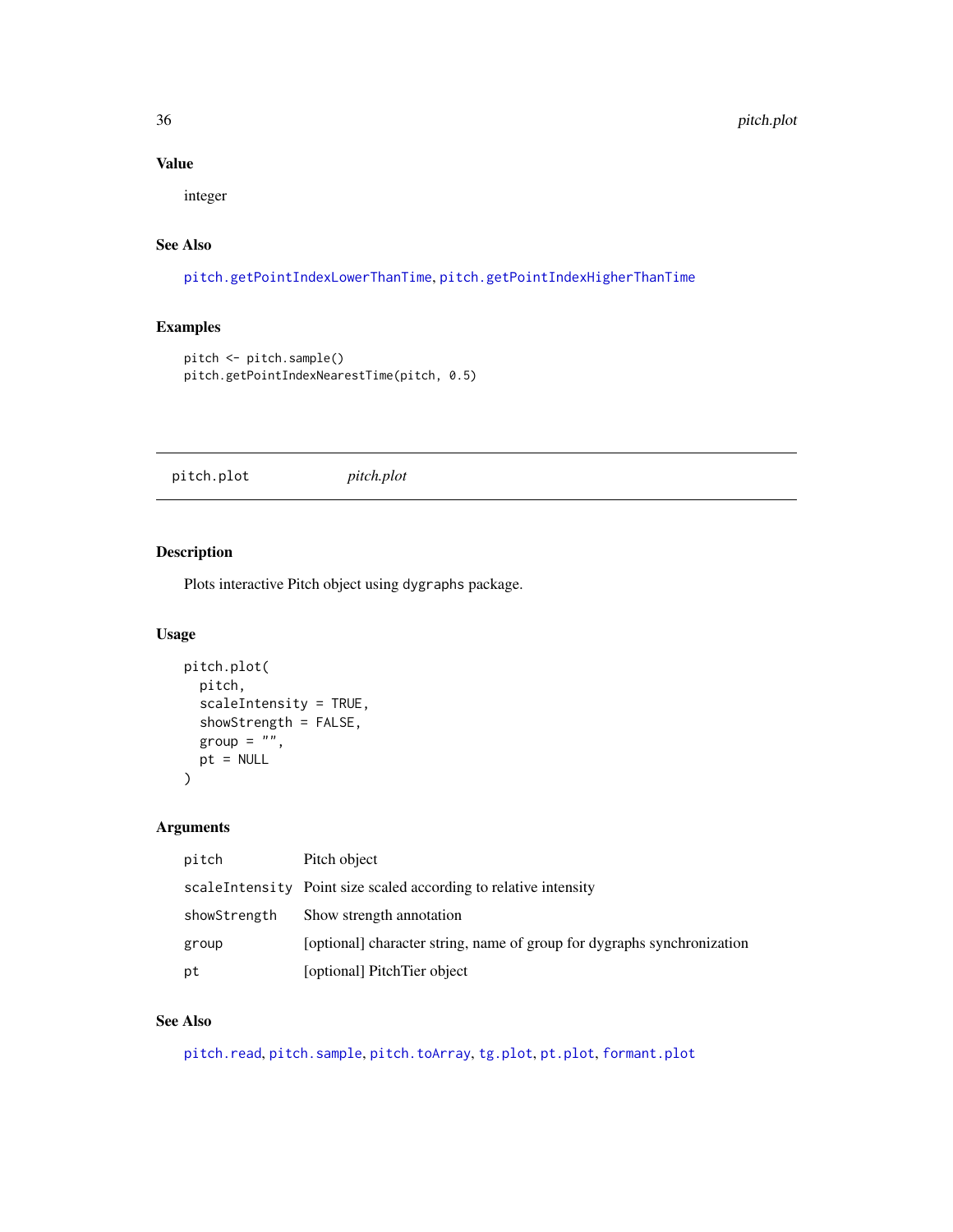#### pitch.read 37

#### Examples

```
## Not run:
pitch <- pitch.sample()
pitch.plot(pitch, scaleIntensity = TRUE, showStrength = TRUE)
pitch.plot(pitch, scaleIntensity = TRUE, showStrength = TRUE, pt = pt \text{ .sample()}## End(Not run)
```
<span id="page-36-0"></span>pitch.read *pitch.read*

#### Description

Reads Pitch object from Praat. Supported formats: text file, short text file.

#### Usage

```
pitch.read(fileNamePitch, encoding = "UTF-8")
```
# Arguments

|          | fileNamePitch file name of Pitch object                                      |
|----------|------------------------------------------------------------------------------|
| encoding | File encoding (default: "UTF-8"), "auto" for auto-detect of Unicode encoding |

#### Value

A Pitch object represents periodicity candidates as a function of time. [ref: Praat help, https://www.fon.hum.uva.nl/praat/manual/Pitch.html] p\$xmin ... start time (seconds) p\$xmax ... end time (seconds) p\$nx ... number of frames p\$dx ... time step = frame duration (seconds) p\$x1 ... time associated with the first frame (seconds) p\$t ... vector of time instances associated with all frames p\$ceiling ... a frequency above which a candidate is considered voiceless (Hz) p\$maxnCandidates ... maximum number of candidates in frame p\$frame[[1]] to p\$frame[[p\$nx]] ... frames p\$frame[[1]]\$intensity ... intensity of the frame p\$frame[[1]]\$nCandidates ... actual number of candidates in this frame p\$frame[[1]]\$frequency ... vector of candidates' frequency (in Hz) (for a voiced candidate), or  $\theta$  (for an unvoiced candidate) p\$frame[[1]]\$strength ... vector of degrees of periodicity of candidates (between 0 and 1)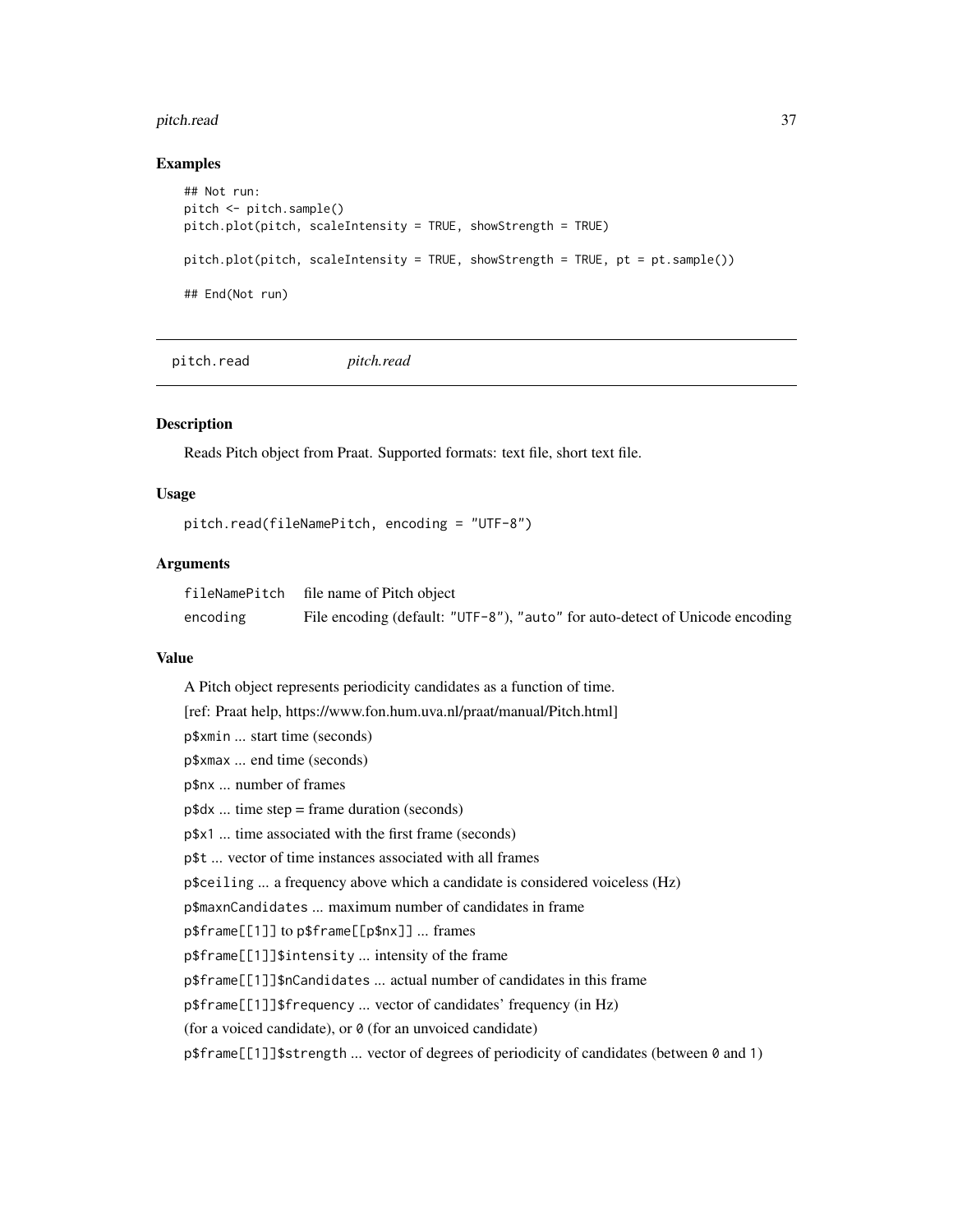# See Also

```
pitch.write, pitch.plot, pitch.cut, pitch.getPointIndexNearestTime, pt.read, tg.read,
it.read, col.read
```
# Examples

```
## Not run:
p <- pitch.read('demo/sound.Pitch')
names(p)
p$nx
p$t[4] # time instance of the 4th frame
p$frame[[4]] # 4th frame: pitch candidates
p$frame[[4]]$frequency[2]
p$frame[[4]]$strength[2]
```
## End(Not run)

pitch.sample *pitch.sample*

## Description

Returns sample Pitch object.

# Usage

pitch.sample()

## Value

Pitch

## See Also

[tg.sample](#page-97-0), [pt.sample](#page-49-0), [it.sample](#page-30-0), [formant.sample](#page-15-0)

```
pitch <- pitch.sample()
```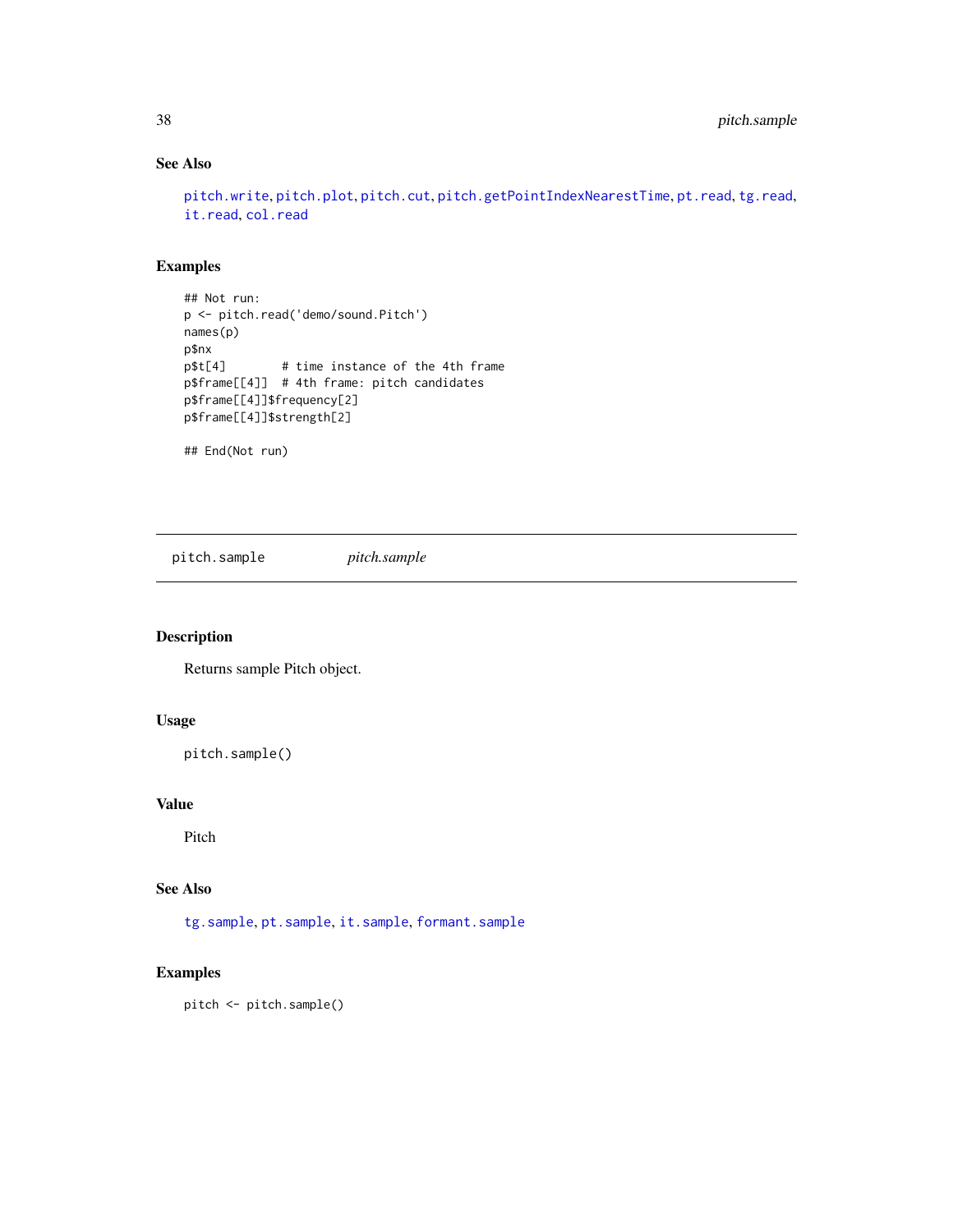<span id="page-38-1"></span>pitch.toArray *pitch.toArray*

#### Description

pitch.toArray

# Usage

pitch.toArray(pitch)

#### Arguments

pitch Pitch object (frame format)

#### Value

Pitch object with frames converted to frequency and strength arrays and intensity vector

#### See Also

[pitch.toFrame](#page-38-0), [pitch.read](#page-36-0), [pitch.plot](#page-35-0)

# Examples

```
pitchArray <- pitch.toArray(pitch.sample())
pitchArray$t[1:10]
pitchArray$frequencyArray[, 1:10]
pitchArray$bandwidthArray[, 1:10]
pitchArray$intensityVector[1:10]
```
<span id="page-38-0"></span>pitch.toFrame *pitch.toFrame*

#### Description

pitch.toFrame

# Usage

```
pitch.toFrame(pitchArray)
```
# Arguments

pitchArray Pitch object (array format)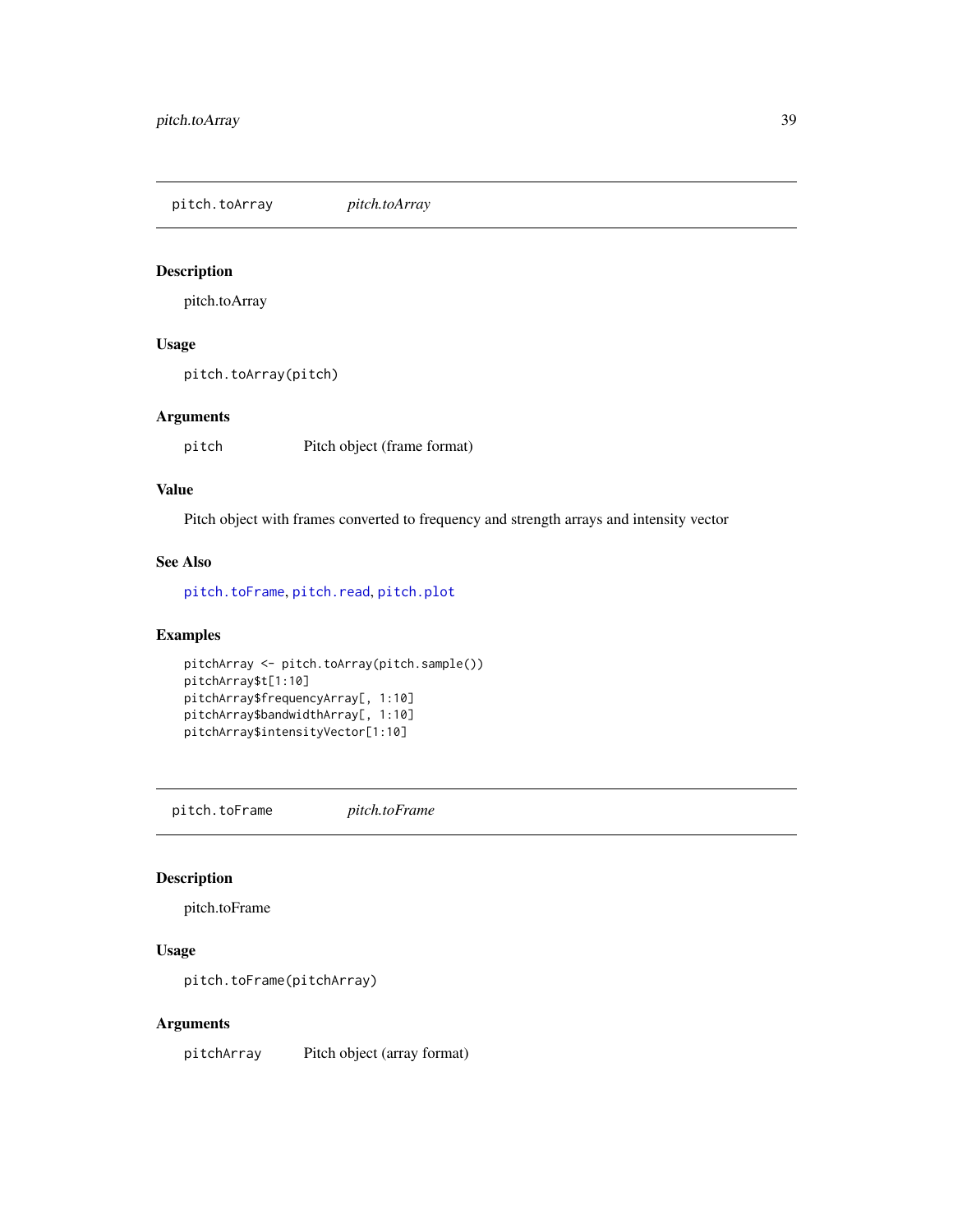# Value

Pitch object with frames

# See Also

[pitch.toArray](#page-38-1), [pitch.read](#page-36-0), [pitch.plot](#page-35-0)

# Examples

```
pitchArray <- pitch.toArray(pitch.sample())
pitch <- pitch.toFrame(pitchArray)
```
<span id="page-39-0"></span>pitch.write *pitch.write*

# Description

Saves Pitch to the file.

### Usage

```
pitch.write(pitch, fileNamePitch, format = "short")
```
# Arguments

| pitch  | Pitch object                                                                                    |
|--------|-------------------------------------------------------------------------------------------------|
|        | fileNamePitch Output file name                                                                  |
| format | Output file format ("short" (default, short text format) or "text" (a.k.a. full<br>text format) |

# See Also

[pitch.read](#page-36-0), [pt.read](#page-48-0)

# Examples

```
## Not run:
pitch <- pitch.sample()
pitch.write(pitch, "demo_output.Pitch")
```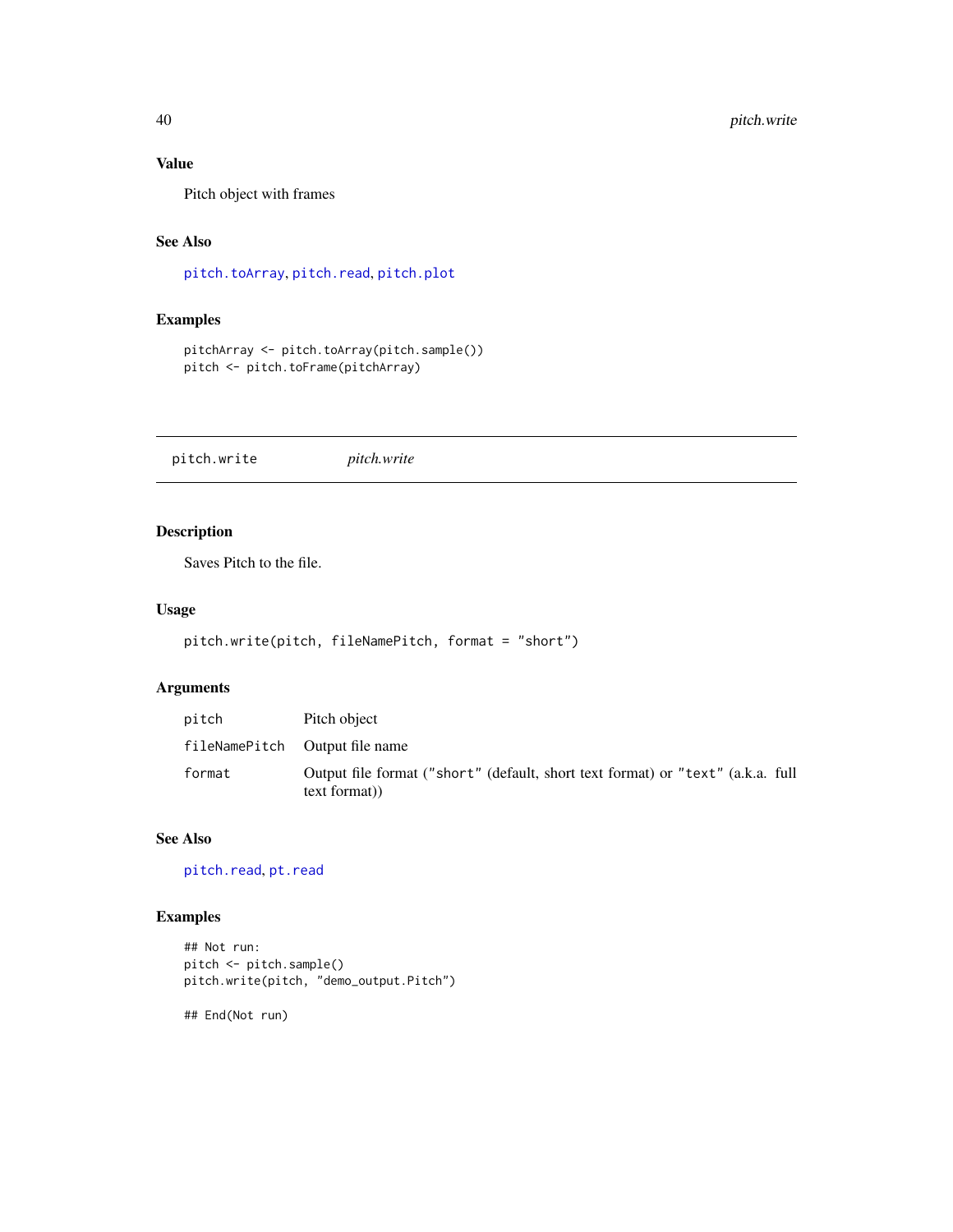<span id="page-40-0"></span>pt.cut *pt.cut*

#### Description

Cut the specified interval from the PitchTier and preserve time

# Usage

pt.cut(pt, tStart =  $-Inf$ , tEnd =  $Inf$ )

# Arguments

| рt     | PitchTier object                                                                              |
|--------|-----------------------------------------------------------------------------------------------|
| tStart | beginning time of interval to be cut (default $-Inf = cut$ from the tmin of the<br>PitchTier) |
| tEnd   | final time of interval to be cut (default $Inf = cut$ to the tmax of the PitchTier)           |

#### Value

PitchTier object

## See Also

[pt.cut0](#page-41-0), [tg.cut](#page-66-0), [tg.cut0](#page-67-0), [pt.read](#page-48-0), [pt.plot](#page-48-1), [pt.Hz2ST](#page-44-0), [pt.interpolate](#page-44-1), [pt.legendre](#page-45-0), [pt.legendreSynth](#page-47-0), [pt.legendreDemo](#page-46-0)

# Examples

```
pt <- pt.sample()
pt2 \leftarrow pt.cut(pt, tStart = 3)
pt2_0 \leftarrow pt.cut0(pt, tStart = 3)pt3 <- pt.cut(pt, tStart = 2, tEnd = 3)
pt3_0 \leftarrow pt.cut0(pt, tStart = 2, tEnd = 3)pt4 \leftarrow pt.cut(pt, tEnd = 1)pt4_0 \leftarrow pt.cut0(pt, tEnd = 1)pt5 <- pt.cut(pt, tStart = -1, tEnd = 1)
pt5_0 \leftarrow pt.cut0(pt, tStart = -1, tEnd = 1)## Not run:
pt.plot(pt)
pt.plot(pt2)
pt.plot(pt2_0)
pt.plot(pt3)
pt.plot(pt3_0)
pt.plot(pt4)
pt.plot(pt4_0)
pt.plot(pt5)
pt.plot(pt5_0)
```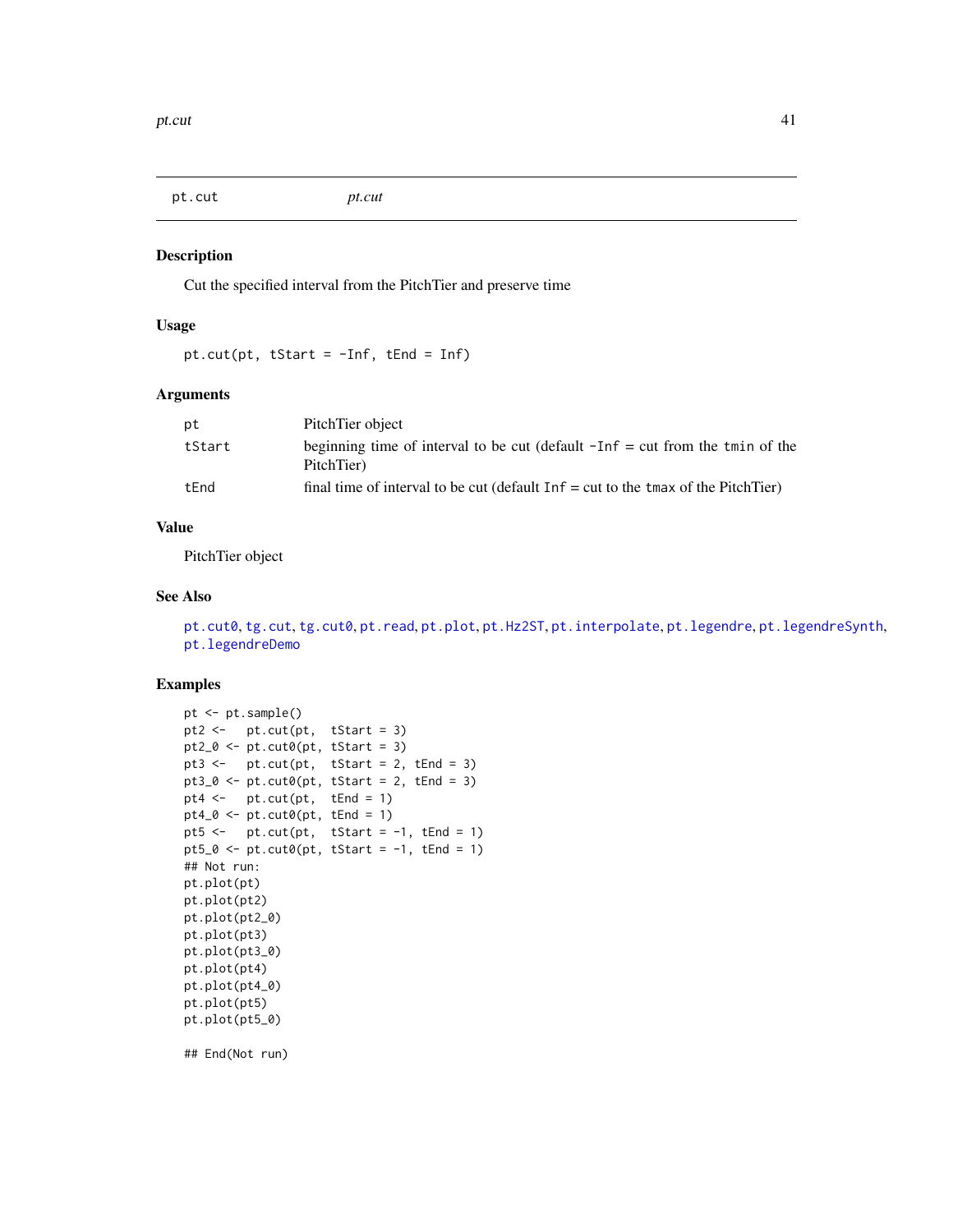<span id="page-41-0"></span>pt.cut0 *pt.cut0*

#### Description

Cut the specified interval from the PitchTier and shift time so that the new  $tmin = 0$ 

#### Usage

```
pt.cut0(pt, tStart = -Inf, tEnd = Inf)
```
#### Arguments

| рt     | PitchTier object                                                                              |
|--------|-----------------------------------------------------------------------------------------------|
| tStart | beginning time of interval to be cut (default $-Inf = cut$ from the tmin of the<br>PitchTier) |
| tEnd   | final time of interval to be cut (default $Inf = cut$ to the tmax of the PitchTier)           |

## Value

PitchTier object

# See Also

[pt.cut](#page-40-0), [pt.read](#page-48-0), [pt.plot](#page-48-1), [pt.Hz2ST](#page-44-0), [pt.interpolate](#page-44-1), [pt.legendre](#page-45-0), [pt.legendreSynth](#page-47-0), [pt.legendreDemo](#page-46-0)

## Examples

```
pt <- pt.sample()
pt2 <- pt.cut(pt, tStart = 3)
pt2_0 \leftarrow pt.cut0(pt, tStart = 3)pt3 <- pt.cut(pt, tStart = 2, tEnd = 3)pt3_0 \leftarrow pt.cut0(pt, tStart = 2, tEnd = 3)pt4 \leftarrow pt.cut(pt, tEnd = 1)
pt4_0 \leftarrow pt.cut0(pt, tEnd = 1)pt5 <- pt.cut(pt, tStart = -1, tEnd = 1)pt5_0 \leftarrow pt.cut0(pt, tStart = -1, tEnd = 1)## Not run:
pt.plot(pt)
pt.plot(pt2)
pt.plot(pt2_0)
pt.plot(pt3)
pt.plot(pt3_0)
pt.plot(pt4)
pt.plot(pt4_0)
pt.plot(pt5)
pt.plot(pt5_0)
```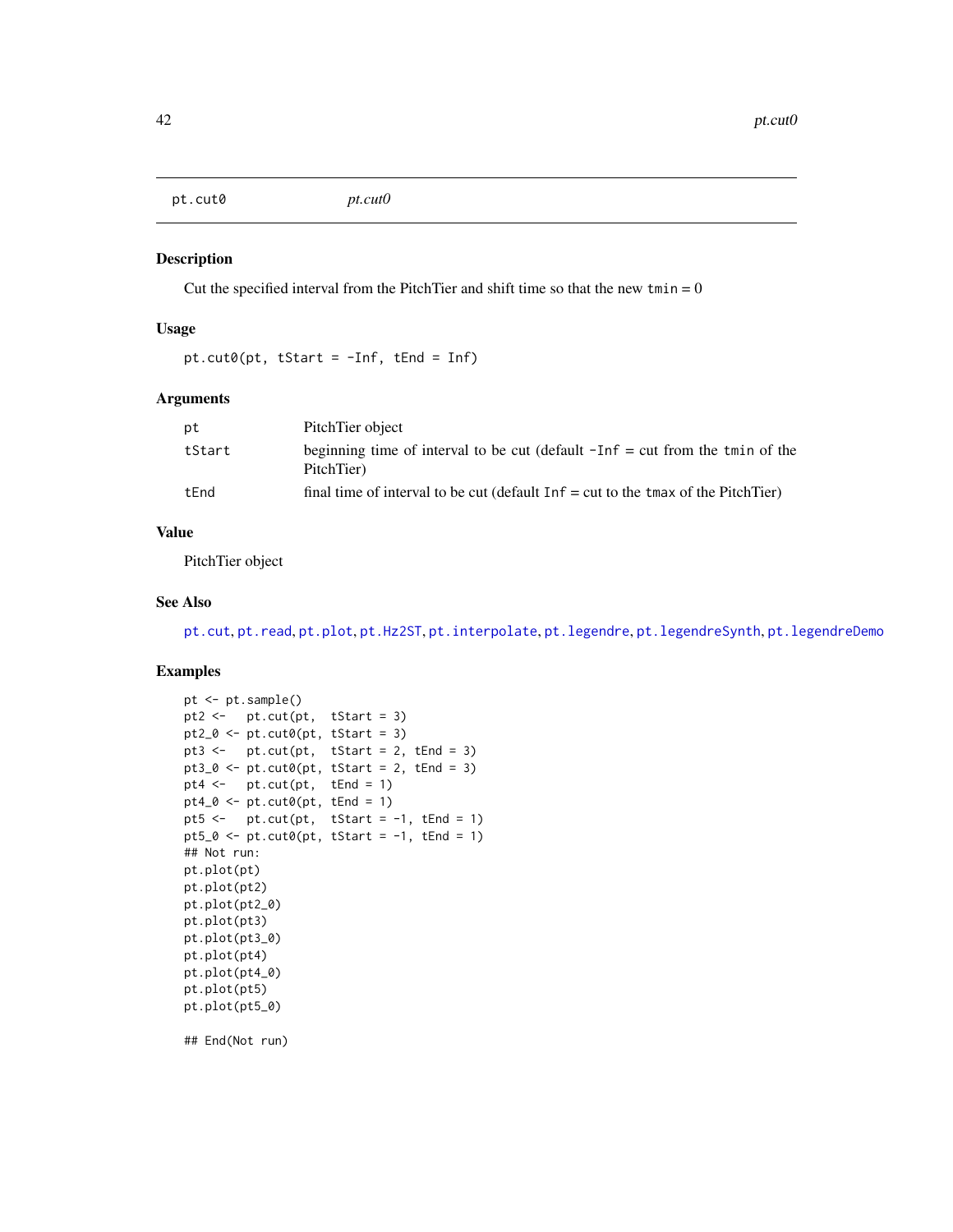<span id="page-42-1"></span>pt.getPointIndexHigherThanTime

*pt.getPointIndexHigherThanTime*

#### Description

Returns index of point which is nearest the given time from right, i.e. time <= pointTime.

#### Usage

pt.getPointIndexHigherThanTime(pt, time)

#### Arguments

| pt   | PitchTier object                          |
|------|-------------------------------------------|
| time | time which is going to be found in points |

## Value

integer

## See Also

[pt.getPointIndexNearestTime](#page-43-0), [pt.getPointIndexLowerThanTime](#page-42-0)

# Examples

pt <- pt.sample() pt.getPointIndexHigherThanTime(pt, 0.5)

<span id="page-42-0"></span>pt.getPointIndexLowerThanTime

*pt.getPointIndexLowerThanTime*

# Description

Returns index of point which is nearest the given time from left, i.e. pointTime <= time.

# Usage

pt.getPointIndexLowerThanTime(pt, time)

# Arguments

| pt   | PitchTier object                          |
|------|-------------------------------------------|
| time | time which is going to be found in points |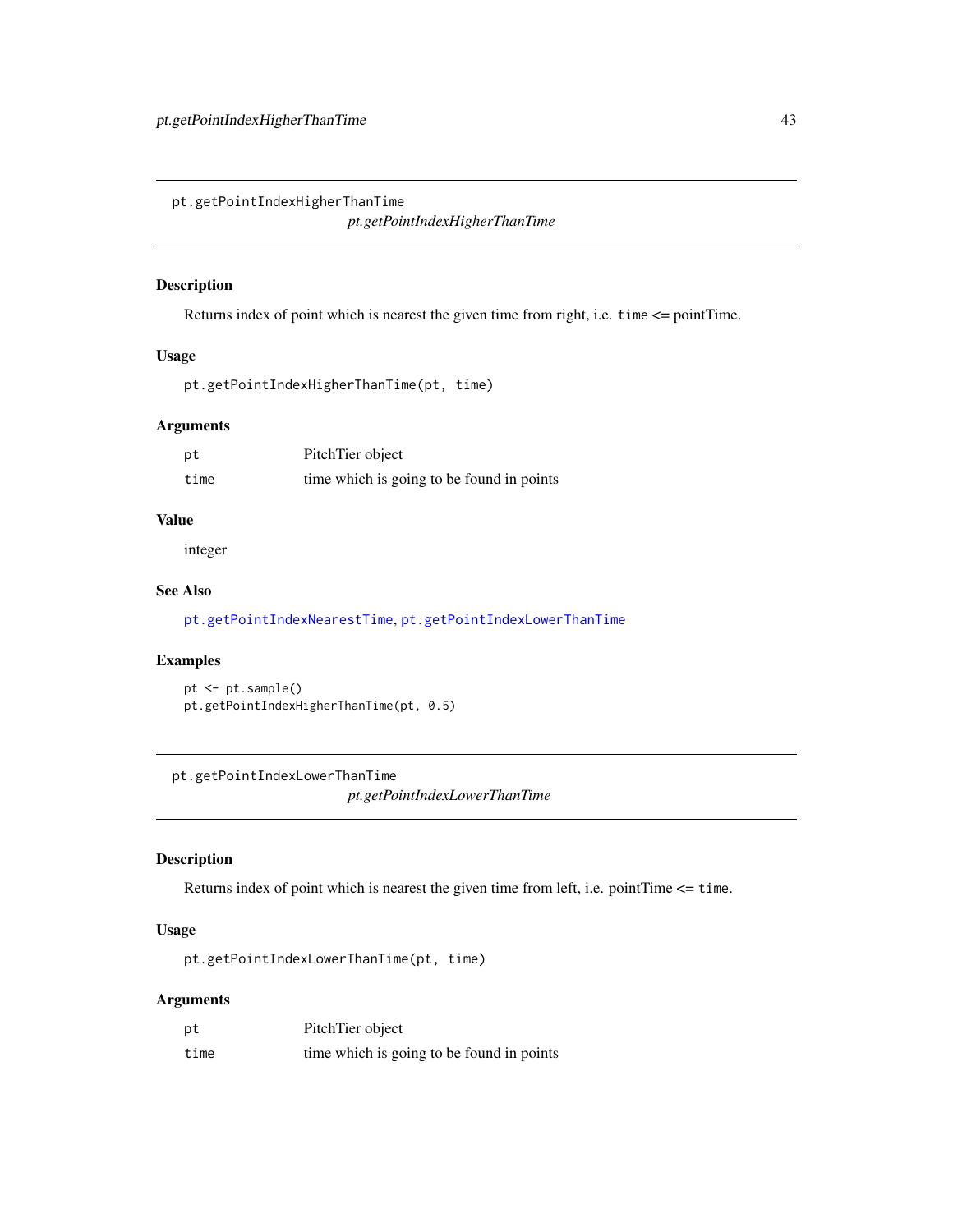# Value

integer

# See Also

[pt.getPointIndexNearestTime](#page-43-0), [pt.getPointIndexHigherThanTime](#page-42-1)

#### Examples

```
pt <- pt.sample()
pt.getPointIndexLowerThanTime(pt, 0.5)
```
<span id="page-43-0"></span>pt.getPointIndexNearestTime *pt.getPointIndexNearestTime*

# Description

Returns index of point which is nearest the given time (from both sides).

#### Usage

pt.getPointIndexNearestTime(pt, time)

# Arguments

| pt   | PitchTier object                          |
|------|-------------------------------------------|
| time | time which is going to be found in points |

#### Value

integer

# See Also

[pt.getPointIndexLowerThanTime](#page-42-0), [pt.getPointIndexHigherThanTime](#page-42-1)

```
pt <- pt.sample()
pt.getPointIndexNearestTime(pt, 0.5)
```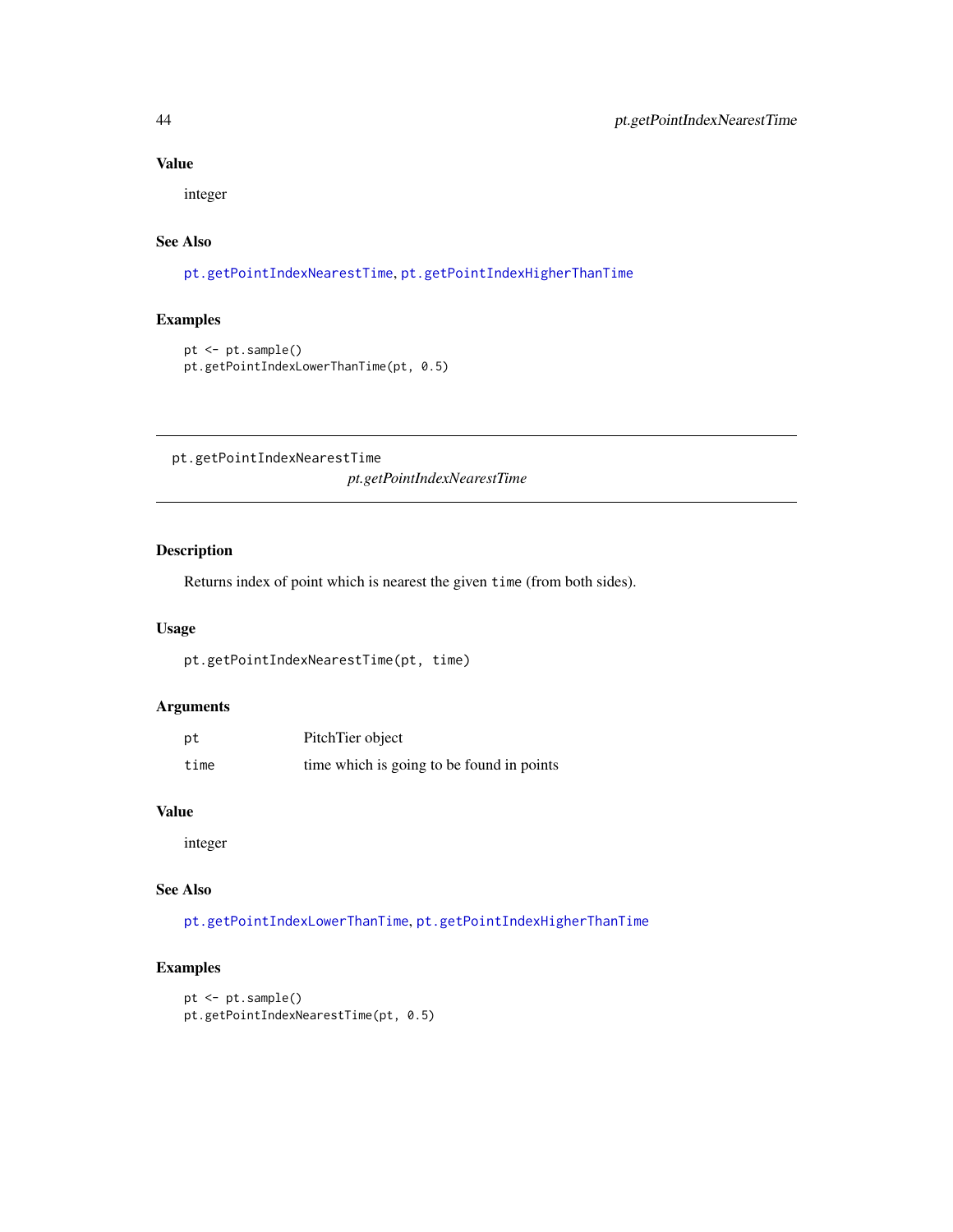<span id="page-44-0"></span>pt.Hz2ST *pt.Hz2ST*

# Description

Converts Hz to Semitones with given reference (default 0 ST = 100 Hz).

# Usage

 $pt.Hz2ST(pt, ref = 100)$ 

# Arguments

| pt  | PitchTier object                                   |
|-----|----------------------------------------------------|
| ref | reference value (in Hz) for 0 ST. Default: 100 Hz. |

# Value

PitchTier object

#### See Also

```
pt.read, pt.write, pt.plot, pt.interpolate, pt.cut, pt.cut0
```
# Examples

```
pt <- pt.sample()
pt2 <- pt.Hz2ST(pt, ref = 200)
## Not run:
pt.plot(pt) %>% dygraphs::dyAxis("y", label = "Frequency (Hz)")
pt.plot(pt2) %>% dygraphs::dyAxis("y", label = "Frequency (ST re 200 Hz)")
## End(Not run)
```
<span id="page-44-1"></span>pt.interpolate *pt.interpolate*

# Description

Interpolates PitchTier contour in given time instances.

#### Usage

pt.interpolate(pt, t)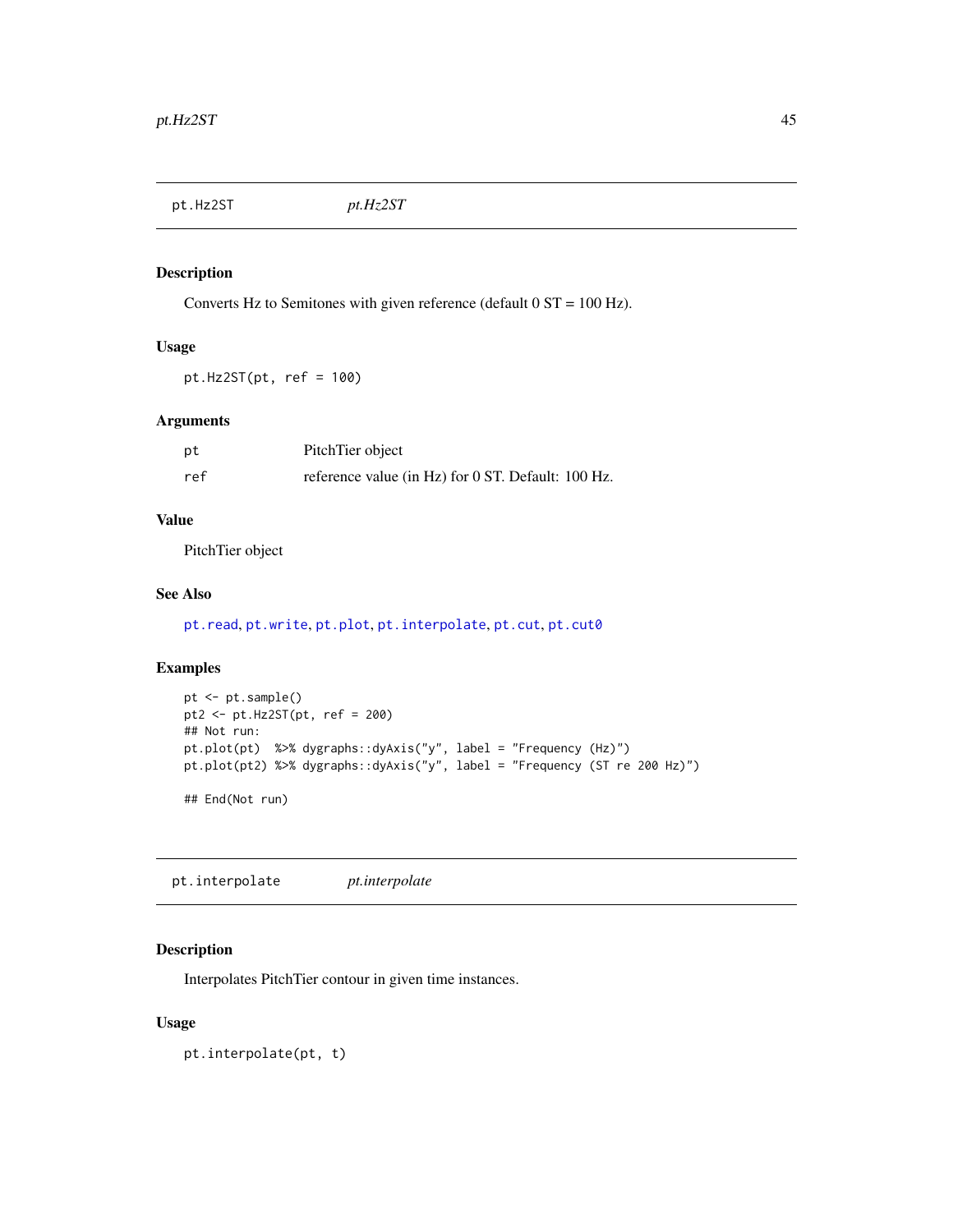#### Arguments

| pt | PitchTier object                     |
|----|--------------------------------------|
|    | vector of time instances of interest |

## Details

a) If  $t \le \min(\text{pt}\$ {st}) (or  $t > \max(\text{pt}\$ {st})), returns the first (or the last) value of  $\text{pt}\$ f. b) If  $t$  is existing point in pt\$t, returns the respective pt\$f. c) If t is between two existing points, returns linear interpolation of these two points.

#### Value

PitchTier object

# See Also

```
pt.getPointIndexNearestTime, pt.read, pt.write, pt.plot, pt.Hz2ST, pt.cut, pt.cut0,
pt.legendre
```
#### Examples

```
pt <- pt.sample()
pt <- pt.Hz2ST(pt, ref = 100) # conversion of Hz to Semitones, reference 0 ST = 100 Hz.
pt2 <- pt.interpolate(pt, seq(pt$t[1], pt$t[length(pt$t)], by = 0.001))
## Not run:
pt.plot(pt)
pt.plot(pt2)
## End(Not run)
```
<span id="page-45-0"></span>pt.legendre *pt.legendre*

#### Description

Interpolate the PitchTier in npoints equidistant points and approximate it by Legendre polynomials

# Usage

pt.legendre(pt, npoints = 1000, npolynomials = 4)

#### Arguments

| рt           | PitchTier object                                        |
|--------------|---------------------------------------------------------|
| npoints      | Number of points of PitchTier interpolation             |
| npolynomials | Number of polynomials to be used for Legendre modelling |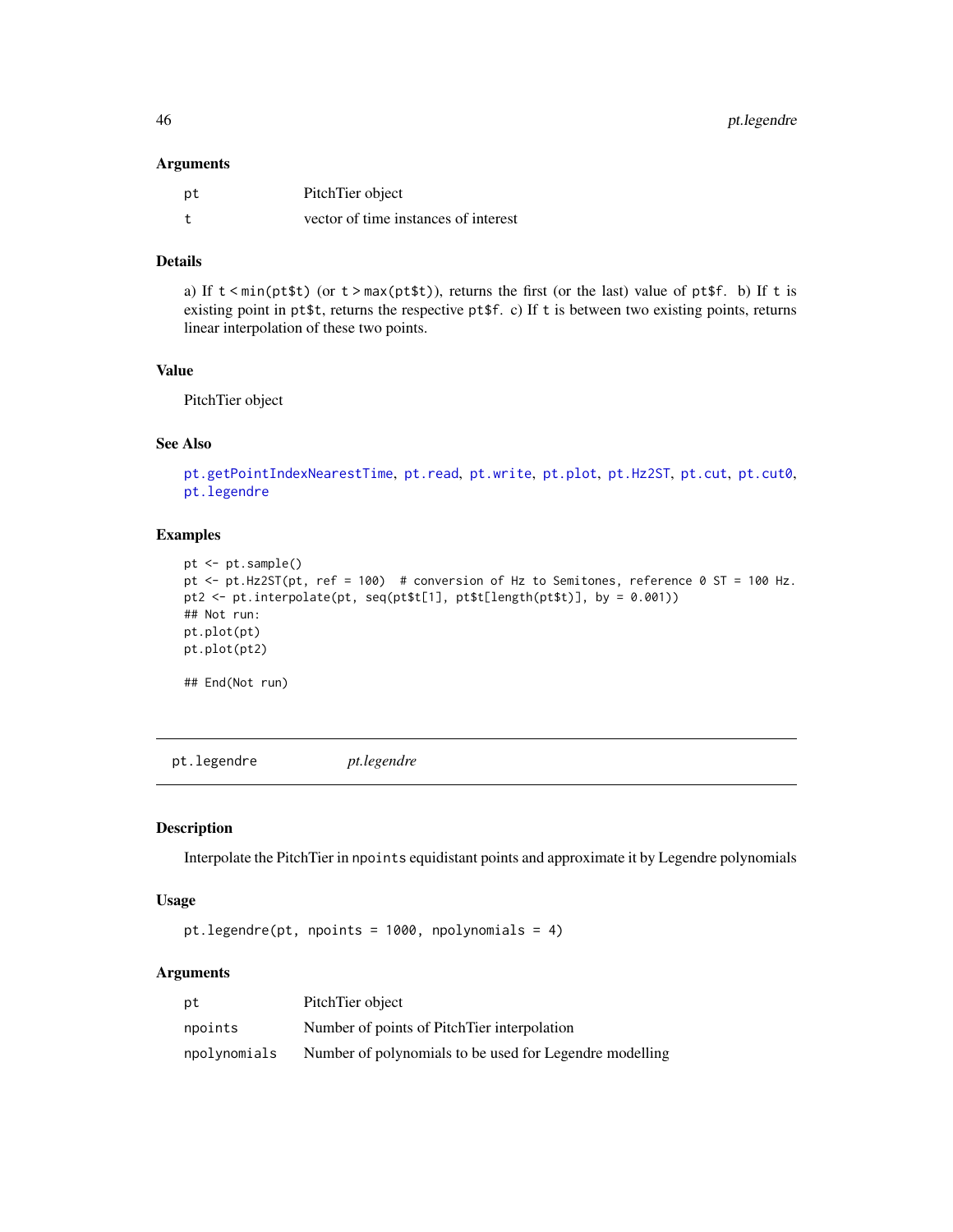# Value

Vector of Legendre polynomials coefficients

#### See Also

[pt.legendreSynth](#page-47-0), [pt.legendreDemo](#page-46-0), [pt.cut](#page-40-0), [pt.cut0](#page-41-0), [pt.read](#page-48-0), [pt.plot](#page-48-1), [pt.Hz2ST](#page-44-0), [pt.interpolate](#page-44-1)

# Examples

```
pt <- pt.sample()
pt <- pt.Hz2ST(pt)
pt \leq pt.cut(pt, tStart = 3) # cut PitchTier from t = 3 sec and preserve time
c <- pt.legendre(pt)
print(c)
leg <- pt.legendreSynth(c)
ptLeg <- pt
ptLeg$t <- seq(ptLeg$tmin, ptLeg$tmax, length.out = length(leg))
ptLeg$f <- leg
## Not run:
plot(pt$t, pt$f, xlab = "Time (sec)", ylab = "F0 (ST re 100 Hz)")
lines(ptLeg$t, ptLeg$f, col = "blue")
## End(Not run)
```
<span id="page-46-0"></span>pt.legendreDemo *pt.legendreDemo*

# Description

Plots first four Legendre polynomials

#### Usage

pt.legendreDemo()

## See Also

[pt.legendre](#page-45-0), [pt.legendreSynth](#page-47-0), [pt.read](#page-48-0), [pt.plot](#page-48-1), [pt.Hz2ST](#page-44-0), [pt.interpolate](#page-44-1)

#### Examples

```
## Not run:
pt.legendreDemo()
```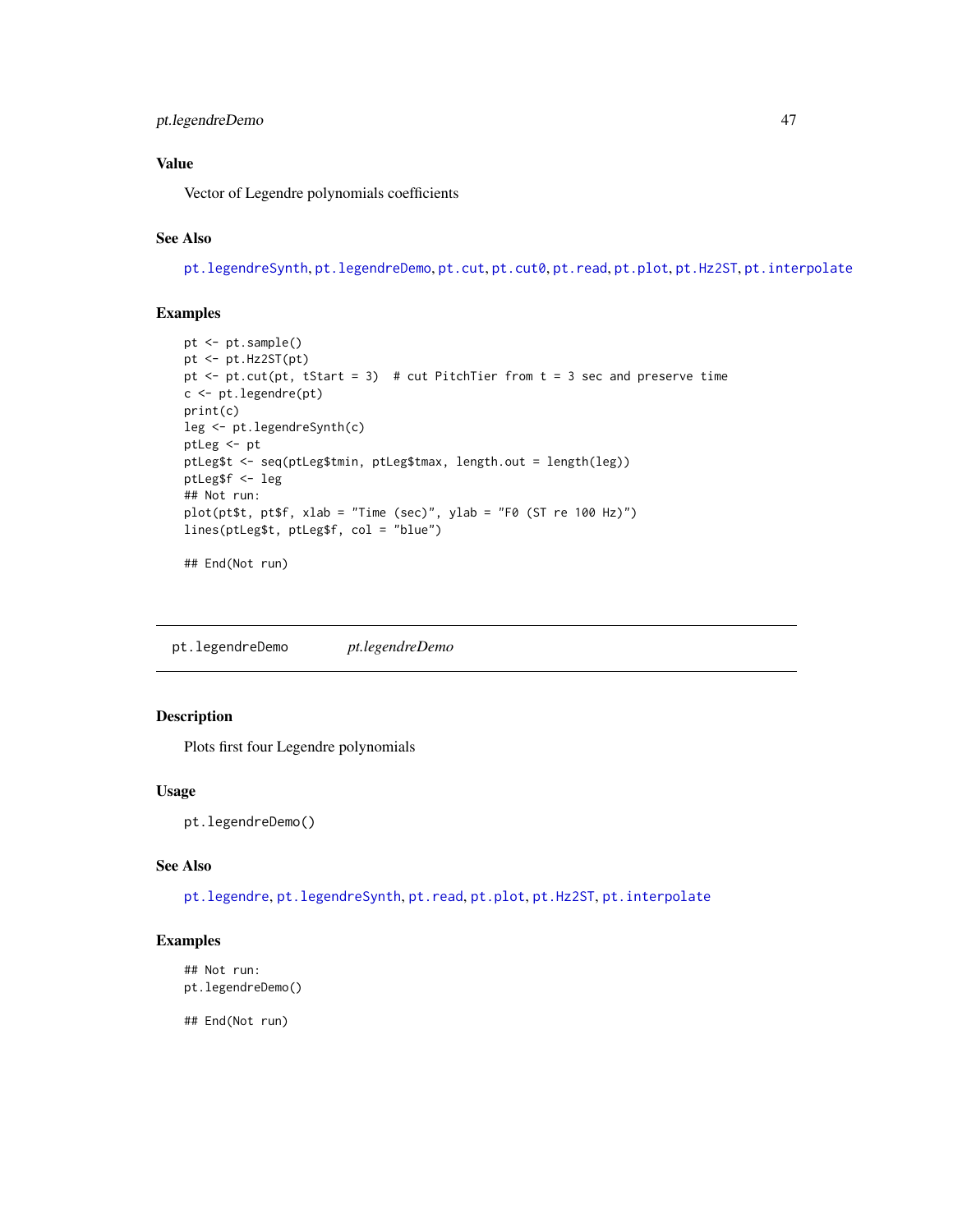#### <span id="page-47-0"></span>Description

Synthetize the contour from vector of Legendre polynomials c in npoints equidistant points

# Usage

```
pt.legendreSynth(c, npoints = 1000)
```
#### Arguments

|         | Vector of Legendre polynomials coefficients |
|---------|---------------------------------------------|
| npoints | Number of points of PitchTier interpolation |

#### Value

Vector of values of synthetized contour

#### See Also

[pt.legendre](#page-45-0), [pt.legendreDemo](#page-46-0), [pt.read](#page-48-0), [pt.plot](#page-48-1), [pt.Hz2ST](#page-44-0), [pt.interpolate](#page-44-1)

```
pt <- pt.sample()
pt <- pt.Hz2ST(pt)
pt \leq pt.cut(pt, tStart = 3) # cut PitchTier from t = 3 sec and preserve time
c <- pt.legendre(pt)
print(c)
leg <- pt.legendreSynth(c)
ptLeg <- pt
ptLeg$t <- seq(ptLeg$tmin, ptLeg$tmax, length.out = length(leg))
ptLeg$f <- leg
## Not run:
plot(pt$t, pt$f, xlab = "Time (sec)", ylab = "F0 (ST re 100 Hz)")
lines(ptLeg$t, ptLeg$f, col = "blue")
## End(Not run)
```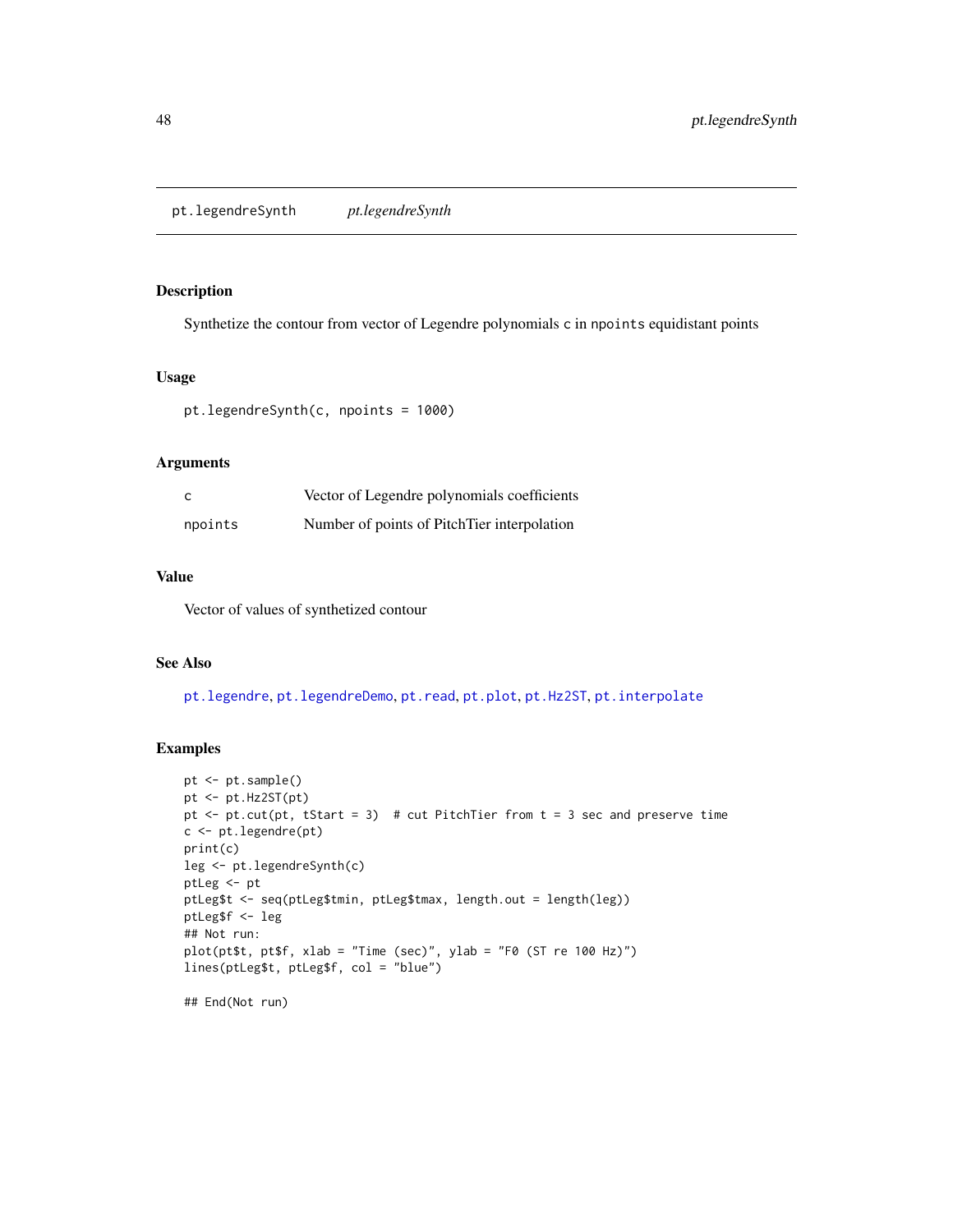<span id="page-48-1"></span>pt.plot *pt.plot*

# Description

Plots interactive PitchTier using dygraphs package.

# Usage

pt.plot(pt, group = "")

## Arguments

| pt    | PitchTier object                                                        |
|-------|-------------------------------------------------------------------------|
| group | [optional] character string, name of group for dygraphs synchronization |

#### See Also

[pt.read](#page-48-0), [pt.Hz2ST](#page-44-0), [pt.cut](#page-40-0), [pt.cut0](#page-41-0), [pt.interpolate](#page-44-1), [pt.write](#page-50-0), [tg.plot](#page-89-0), [pitch.plot](#page-35-0), [formant.plot](#page-13-0)

## Examples

## Not run: pt <- pt.sample() pt.plot(pt) ## End(Not run)

<span id="page-48-0"></span>

pt.read *pt.read*

# Description

Reads PitchTier from Praat. Supported formats: text file, short text file, spreadsheet, headerless spreadsheet (headerless not recommended, it does not contain tmin and tmax info).

#### Usage

pt.read(fileNamePitchTier, encoding = "UTF-8")

#### Arguments

fileNamePitchTier file name of PitchTier encoding File encoding (default: "UTF-8"), "auto" for auto-detect of Unicode encoding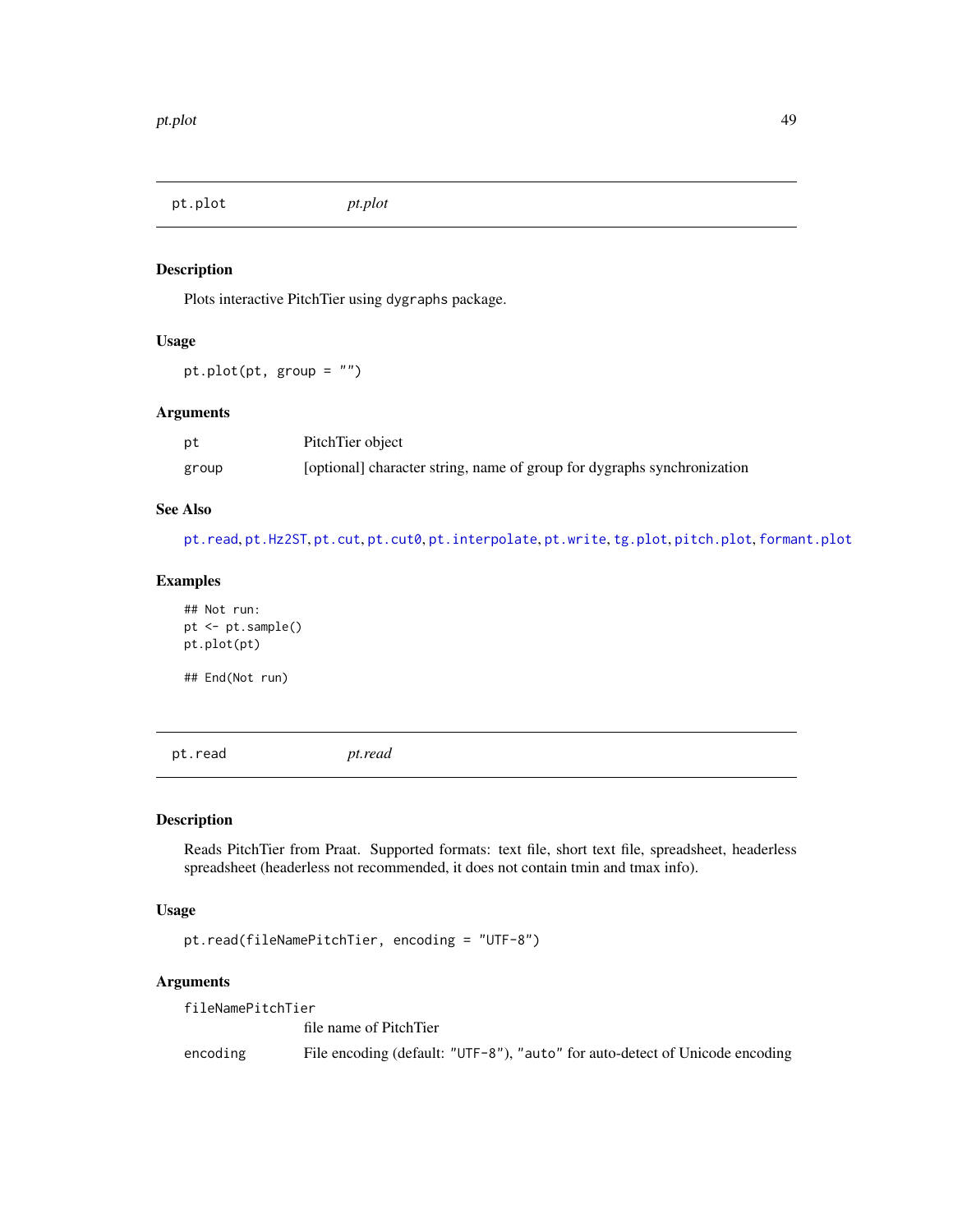50 pt.sample

# Value

PitchTier object

## See Also

[pt.write](#page-50-0), [pt.plot](#page-48-1), [pt.Hz2ST](#page-44-0), [pt.cut](#page-40-0), [pt.cut0](#page-41-0), [pt.interpolate](#page-44-1), [pt.legendre](#page-45-0), [tg.read](#page-91-0), [pitch.read](#page-36-0), [formant.read](#page-14-0), [it.read](#page-29-0), [col.read](#page-7-0)

# Examples

## Not run: pt <- pt.read("demo/H.PitchTier") pt.plot(pt)

## End(Not run)

<span id="page-49-0"></span>pt.sample *pt.sample*

# Description

Returns sample PitchTier.

# Usage

pt.sample()

## Value

PitchTier

#### See Also

[pt.plot](#page-48-1)

# Examples

pt <- pt.sample() pt.plot(pt)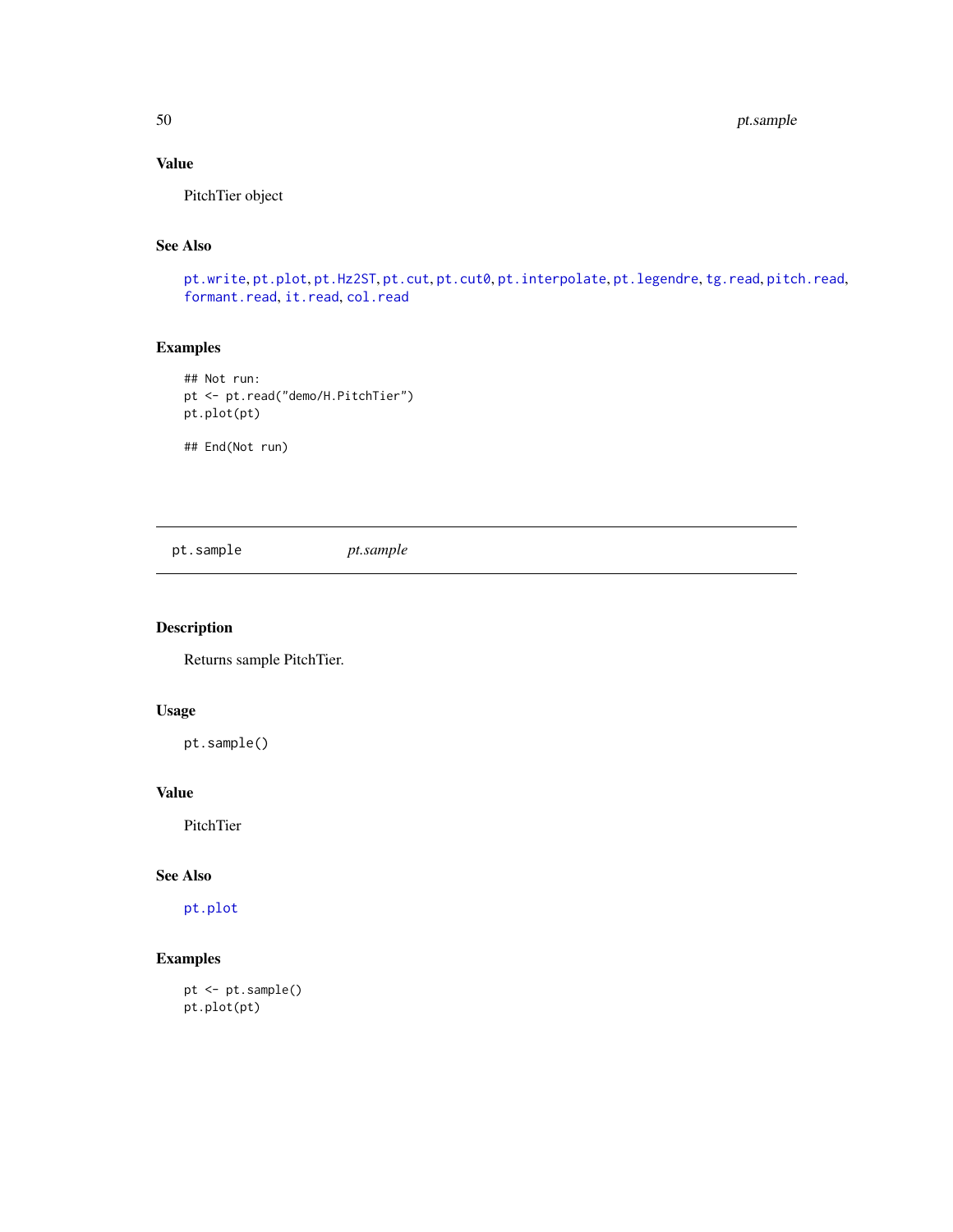<span id="page-50-0"></span>pt.write *pt.write*

## Description

Saves PitchTier to a file (in UTF-8 encoding). pt is a list with \$t and \$f vectors (of the same length) at least. If there are no \$tmin and \$tmax values, there are set as min and max of \$t vector.

#### Usage

pt.write(pt, fileNamePitchTier, format = "spreadsheet")

### Arguments

| pt                | PitchTier object                                                                                                                                                                           |
|-------------------|--------------------------------------------------------------------------------------------------------------------------------------------------------------------------------------------|
| fileNamePitchTier |                                                                                                                                                                                            |
|                   | file name to be created                                                                                                                                                                    |
| format            | Output file format ("short" (short text format), "text" (a.k.a. full text for-<br>mat), "spreadsheet" (default), "headerless" (not recommended, it does not<br>contain tmin and tmax info) |

# See Also

[pt.read](#page-48-0), [tg.write](#page-99-0), [pt.Hz2ST](#page-44-0), [pt.interpolate](#page-44-1)

#### Examples

```
## Not run:
pt <- pt.sample()
pt <- pt.Hz2ST(pt) # conversion of Hz to Semitones, reference 0 ST = 100 Hz.
pt.plot(pt)
pt.write(pt, "demo/H_st.PitchTier")
```
## End(Not run)

<span id="page-50-1"></span>

|  | round2 | round2 |  |  |  |
|--|--------|--------|--|--|--|
|--|--------|--------|--|--|--|

#### Description

Rounds a number to the specified order. Round half away from zero (this is the difference from built-in round function.)

#### Usage

round2( $x$ , order = 0)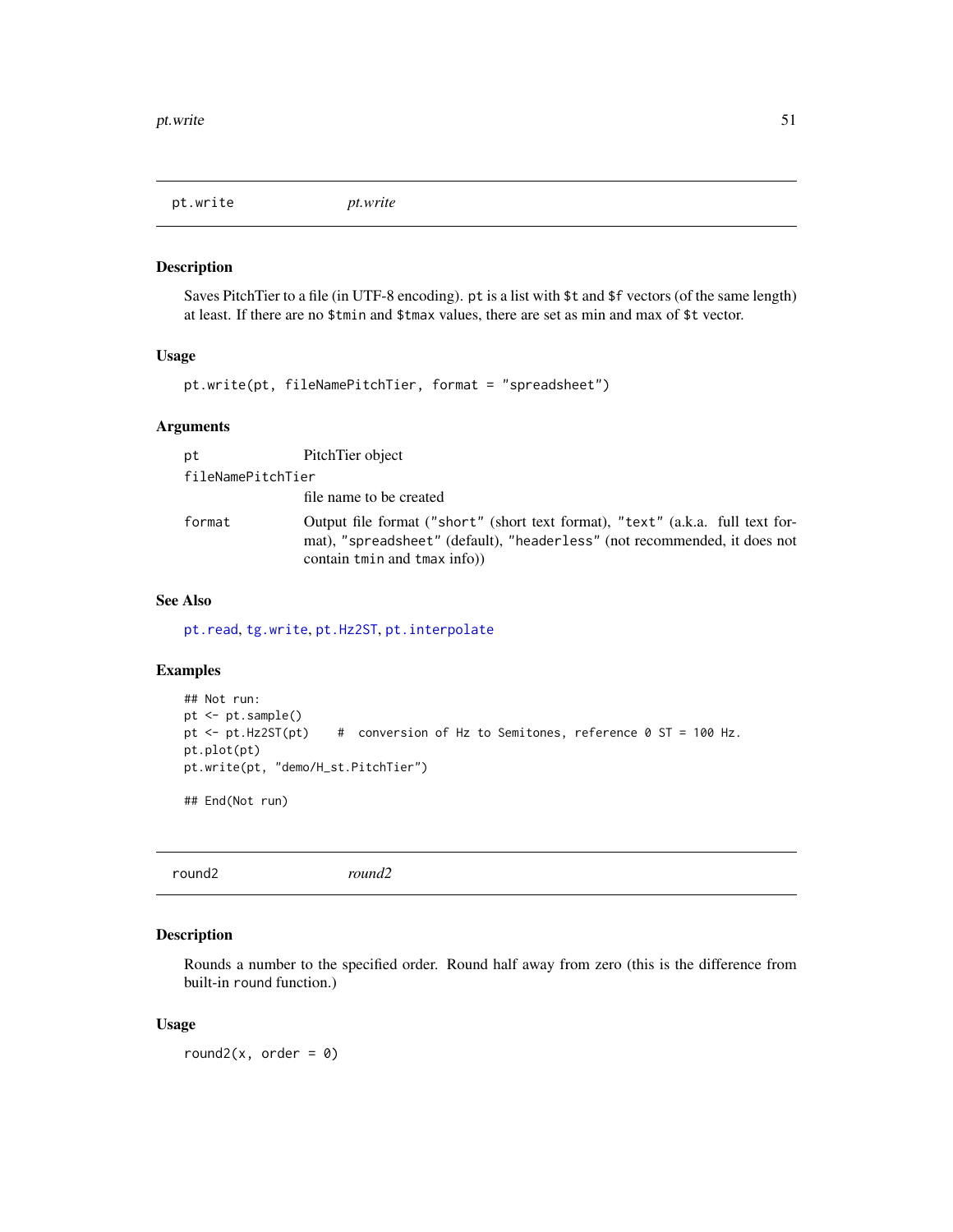#### Arguments

|       | number to be rounded                        |
|-------|---------------------------------------------|
| order | 0 (default) = units, $-1 = 0.1$ , $+1 = 10$ |

# Value

rounded number to the specified order

# See Also

[round](#page-0-0), [trunc](#page-0-0), [ceiling](#page-0-0), [floor](#page-0-0)

# Examples

```
round2(23.5) \# = 24, compare: round(23.5) = 24
round2(23.4) \# = 23round2(24.5) \# = 25, compare: round(24.5) = 24
round2(-23.5) # = -24, compare: round(-23.5) = -24
round2(-23.4) # = -23round2(-24.5) \# = -25, compare: round(-24.5) = -24
round2(123.456, -1) # 123.5
round2(123.456, -2) # 123.46
round2(123.456, 1) # 120
round2(123.456, 2) # 100
round2(123.456, 3) # 0
round2(-123.456, -1) # -123.5round2(-123.456, -2) # -123.46round2(-123.456, 1) # -120round2(-123.456, 2) # -100round2(-123.456, 3) # 0
```
seqM *seqM*

#### Description

Matlab-like behaviour of colon operator or linspace for creating sequences, for-loop friendly.

## Usage

 $seqM(from = NA, to = NA, by = NA, length.out = NA)$ 

#### Arguments

| from       | starting value of the sequence (the first number)                                                                                                 |
|------------|---------------------------------------------------------------------------------------------------------------------------------------------------|
| to         | end value of the sequence (the last number or the boundary number)                                                                                |
| by         | increment of the sequence (if specified, do not use the length, out parameter).<br>If both by and length, out are not specified, then by $= +1$ . |
| length.out | desired length of the sequence (if specified, do not use the by parameter)                                                                        |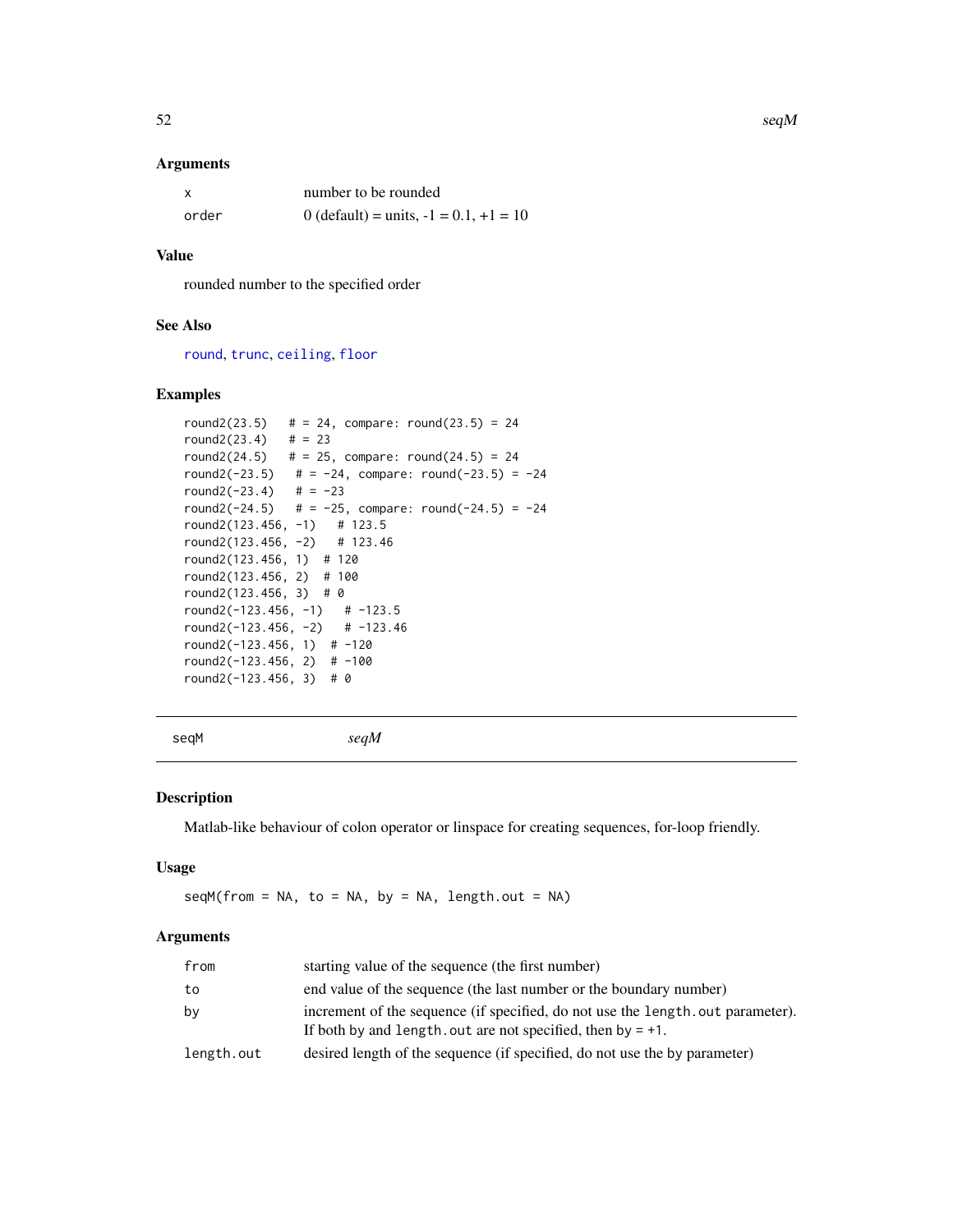#### $seqM$  53

# Details

Like seq() but with Matlab-like behavior ([: operator] with by or [linspace] with length.out).

If I create a for-loop, I would like to get an empty vector for 3:1 (I want a default step +1) and also an empty vector for  $seq(3,1,by = 1)$  (not an error). This is solved by this seqM function.

# Value

returns a vector of type "integer" or "double"

#### Comparison

| R:seqM              |                           | Matlab          |                          | $R:$ seq                 |
|---------------------|---------------------------|-----------------|--------------------------|--------------------------|
| seqM(1, 3)          | [1] 1 2 3                 | 1:3             | the same                 | the same                 |
| $seqM(1, 3, by=.8)$ | $[1]$ 1.0 1.8 2.6         | 1:8:3           | the same                 | the same                 |
| $seqM(1, 3, by=5)$  | $[1]$ 1                   | 1:5:3           | the same                 | the same                 |
| seqM(3, 1)          | integer(0)                | 3:1             | the same                 | [1] 3 2 1                |
| $seqM(3, 1, by=+1)$ | integer(0)                | 3:1:1           | the same                 | Error: wrong 'by'        |
| $seqM(3, 1, by=-1)$ | [1] 3 2 1                 | $3: -1:1$       | the same                 | the same                 |
| $seqM(3, 1, by=-3)$ | $[1]$ 3                   | $3:-3:1$        | the same                 | the same                 |
| $seqM(1, 3, len=5)$ | $[1]$ 1.0 1.5 2.0 2.5 3.0 | linspace(1,3,5) | the same                 | the same                 |
| $seqM(1, 3, len=3)$ | $[1]$ 1 2 3               | linspace(1,3,3) | the same                 | the same                 |
| $seqM(1, 3, len=2)$ | [1] 1 3                   | linspace(1,3,2) | the same                 | the same                 |
| $seqM(1, 3, len=1)$ | $[1]$ 3                   | linspace(1,3,1) | the same                 | $\lceil 1 \rceil$ 1      |
| $seqM(1, 3, len=0)$ | $integer(0) + warning$    | linspace(1,3,0) | the same without warning | the same without warning |
| $seqM(3, 1, len=3)$ | $[1]$ 3 2 1               | linspace(3,1,3) | the same                 | the same                 |
|                     |                           |                 |                          |                          |

#### See Also

[round2](#page-50-1), [isNum](#page-20-0), [isInt](#page-18-0), [ifft](#page-18-1).

## Examples

seqM(1, 3) seqM(1, 3, by=.8) seqM(1, 3, by=5) seqM(3, 1) seqM(3, 1, by=+1) seqM(3, 1, by=-1) seqM(3, 1, by=-3) seqM(1, 3, len=5) seqM(1, 3, len=3) seqM(1, 3, len=2) seqM(1, 3, len=1) seqM(1, 3, len=0) seqM(3, 1, len=3)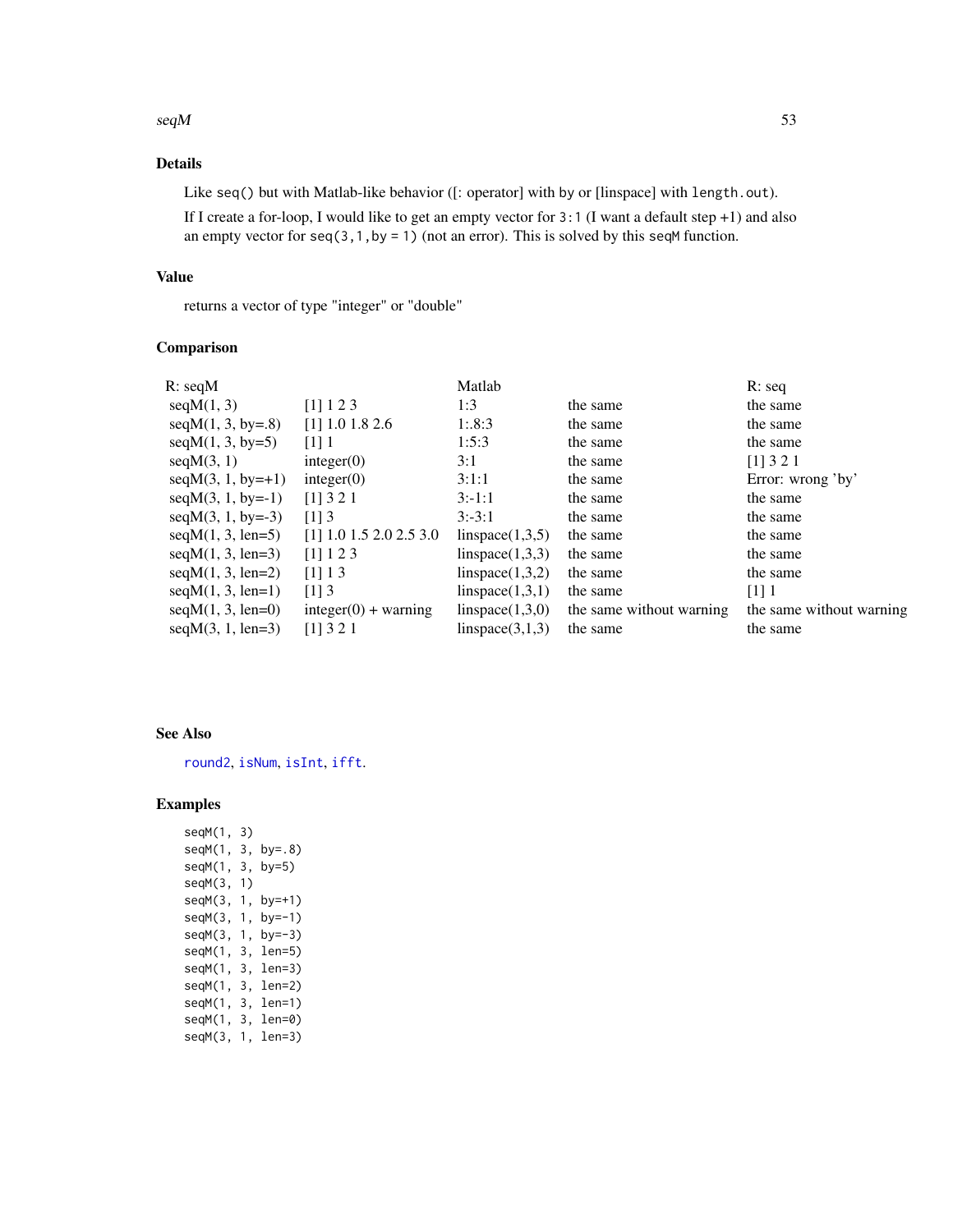<span id="page-53-0"></span>snd.cut *snd.cut*

#### Description

Cut the specified interval from the Sound object and preserve time

#### Usage

```
snd.cut(snd, Start = -Inf, End = Inf, units = "seconds")
```
# Arguments

| snd   | Sound object (list with \$sig and \$fs members at least)                                                                              |
|-------|---------------------------------------------------------------------------------------------------------------------------------------|
| Start | beginning sample/time of interval to be cut (default $-Inf = cut$ from the begin-<br>ning of the Sound)                               |
| End   | final sample/time of interval to be cut (default $Inf = cut$ to the end of the Sound)                                                 |
| units | Units of Start and End arguments: "samples" (starting from 1, i.e., $1 == index$<br>of the 1st sample) or "seconds" (starting from 0) |

#### Value

Sound object

#### See Also

[snd.cut0](#page-54-0), [tg.cut](#page-66-0), [tg.cut0](#page-67-0), [snd.read](#page-58-0), [snd.plot](#page-57-0)

```
snd <- snd.sample()
snd2 < - snd.cut(snd, Start = 0.3)
snd2_0 < - \text{snd.cut0}(\text{snd}, \text{Start} = 0.3)snd3 \le - snd.cut(snd, Start = 0.2, End = 0.3)
snd3_0 \leftarrow snd.cut0(snd, Start = 0.2, End = 0.3)
snd4 \leq -snd.cut(snd, End = 0.1)snd4_0 < - \text{snd.cut0}(\text{snd}, \text{End} = 0.1)snd5 \leftarrow snd.cut(snd, Start = -0.1, End = 0.1)
snd5_0 <- snd.cut0(snd, Start = -0.1, End = 0.1)
snd6 <- snd.cut(snd, End = 1000, units = "samples")
snd6_0 < -snd.cut0(snd, End = 1000, units = "samples")## Not run:
snd.plot(snd)
snd.plot(snd2)
snd.plot(snd2_0)
```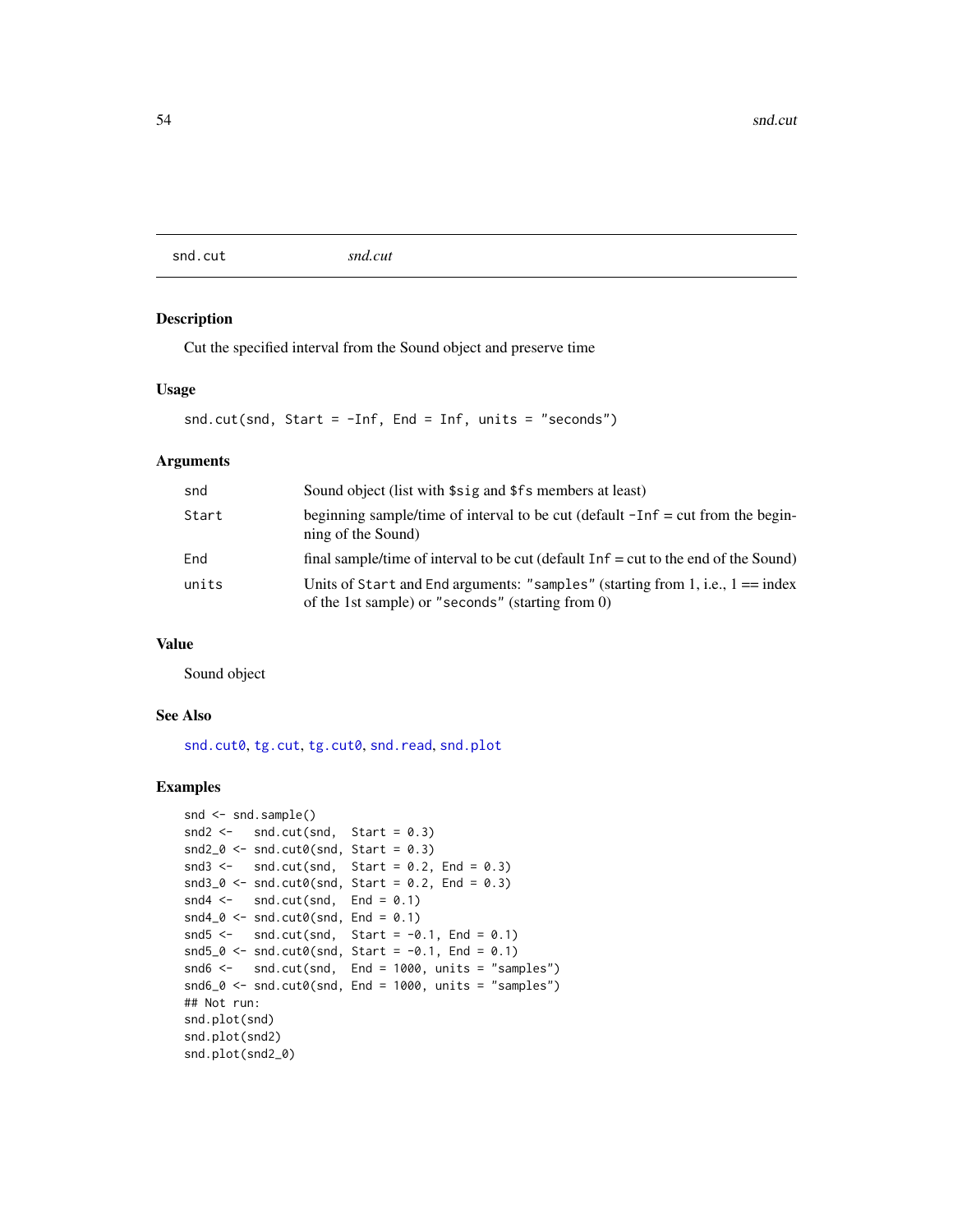#### snd.cut0 55

```
snd.plot(snd3)
snd.plot(snd3_0)
snd.plot(snd4)
snd.plot(snd4_0)
snd.plot(snd5)
snd.plot(snd5_0)
snd.plot(snd6)
snd.plot(snd6_0)
## End(Not run)
```
<span id="page-54-0"></span>snd.cut0 *snd.cut0*

# Description

Cut the specified interval from the Sound object and and shift time so that the new snd\$t[1] = 0

#### Usage

snd.cut0(snd, Start = -Inf, End = Inf, units = "seconds")

#### Arguments

| snd   | Sound object (list with \$sig and \$fs members at least)                                                                              |
|-------|---------------------------------------------------------------------------------------------------------------------------------------|
| Start | beginning sample/time of interval to be cut (default $-Inf = cut$ from the begin-<br>ning of the Sound)                               |
| End   | final sample/time of interval to be cut (default $Inf = cut$ to the end of the Sound)                                                 |
| units | Units of Start and End arguments: "samples" (starting from 1, i.e., $1 == index$<br>of the 1st sample) or "seconds" (starting from 0) |

#### Value

Sound object

#### See Also

[snd.cut](#page-53-0), [tg.cut](#page-66-0), [tg.cut0](#page-67-0), [snd.read](#page-58-0), [snd.plot](#page-57-0)

```
snd <- snd.sample()
snd2 < - snd.cut(snd, Start = 0.3)
snd2_0 < - \text{snd.cut0}(\text{snd}, \text{Start} = 0.3)snd3 <- snd.cut(snd, Start = 0.2, End = 0.3)
snd3_0 \leftarrow snd.cut0(snd, Start = 0.2, End = 0.3)
snd4 \leftarrow snd.cut(snd, End = 0.1)snd4_0 < -snd.cut0(snd, End = 0.1)
```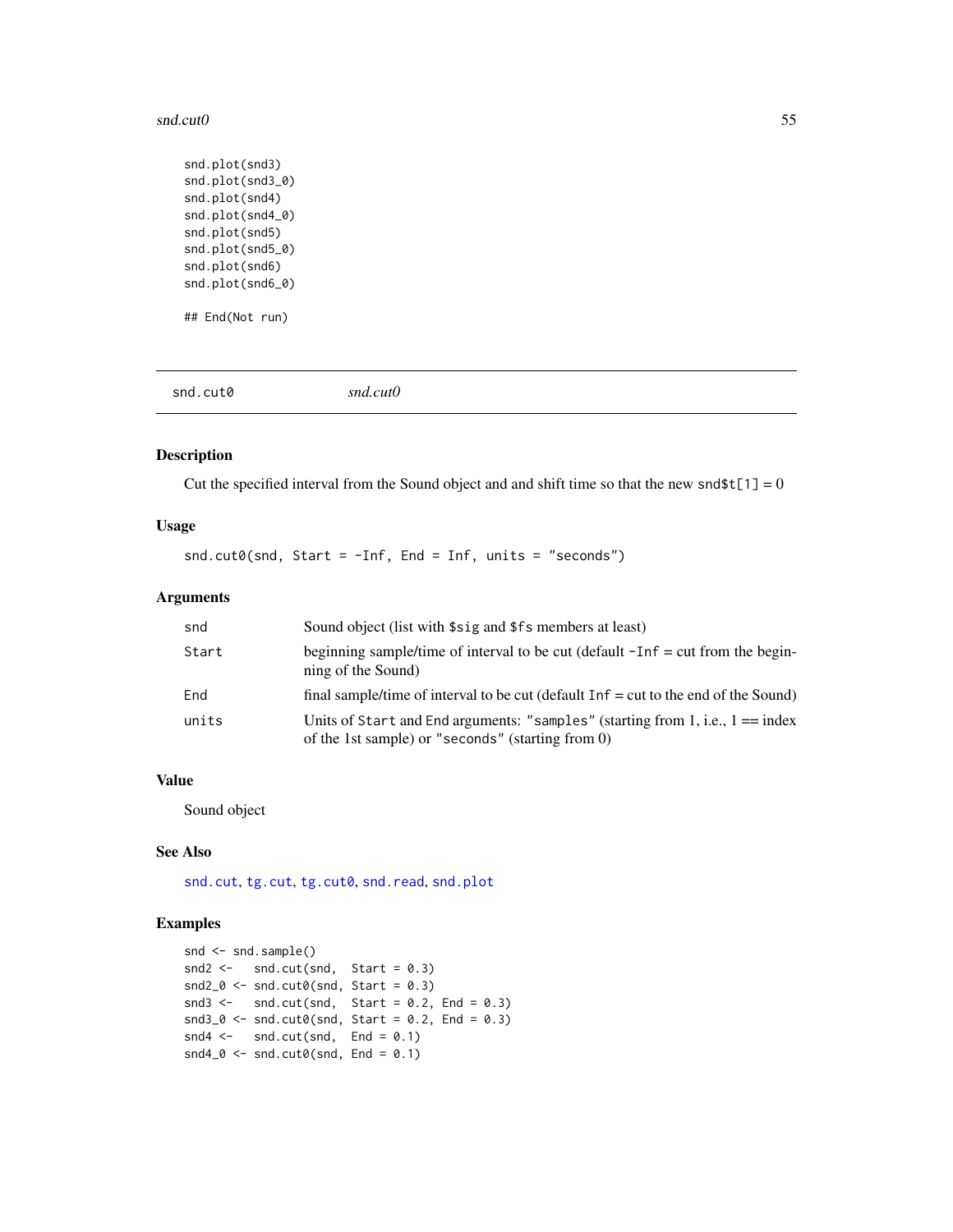```
snd5 \le snd.cut(snd, Start = -0.1, End = 0.1)
snd5_0 \leftarrow snd.cut0(snd, Start = -0.1, End = 0.1)
snd6 <- snd.cut(snd, End = 1000, units = "samples")
snd6_0 \leftarrow snd.cut0(snd, End = 1000, units = "samples")## Not run:
snd.plot(snd)
snd.plot(snd2)
snd.plot(snd2_0)
snd.plot(snd3)
snd.plot(snd3_0)
snd.plot(snd4)
snd.plot(snd4_0)
snd.plot(snd5)
snd.plot(snd5_0)
snd.plot(snd6)
snd.plot(snd6_0)
## End(Not run)
```
<span id="page-55-0"></span>snd.getPointIndexHigherThanTime *snd.getPointIndexHigherThanTime*

#### Description

Returns index of sample which is nearest the given time from right, i.e. time <= sampleTime.

#### Usage

```
snd.getPointIndexHigherThanTime(snd, time)
```
#### Arguments

| snd  | Sound object                               |
|------|--------------------------------------------|
| time | time which is going to be found in samples |

#### Value

integer

# See Also

[snd.getPointIndexNearestTime](#page-56-0), [snd.getPointIndexLowerThanTime](#page-56-1)

```
snd <- snd.sample()
snd.getPointIndexHigherThanTime(snd, 0.5)
```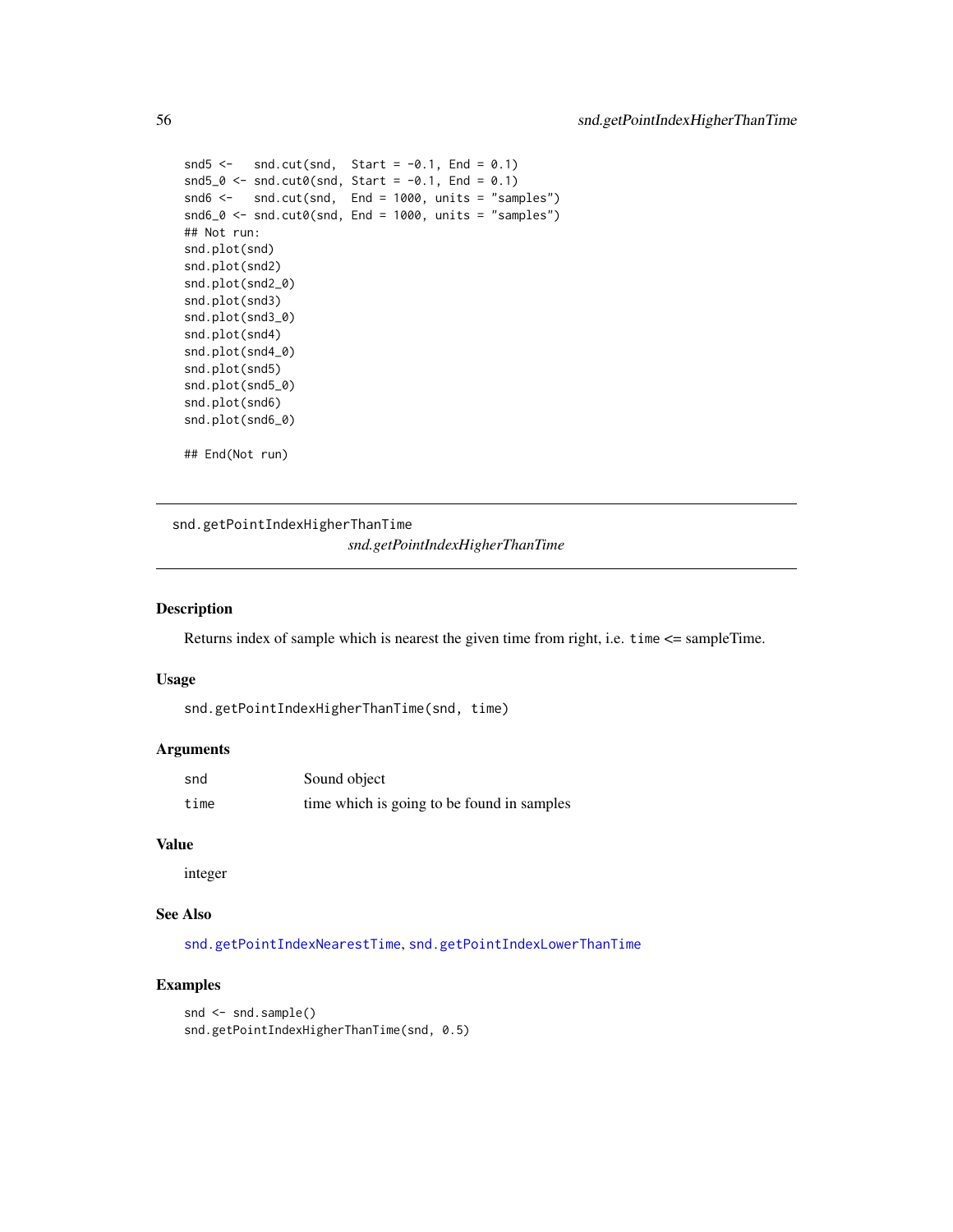<span id="page-56-1"></span>snd.getPointIndexLowerThanTime *snd.getPointIndexLowerThanTime*

#### Description

Returns index of sample which is nearest the given time from left, i.e. sampleTime <= time.

#### Usage

snd.getPointIndexLowerThanTime(snd, time)

#### Arguments

| snd  | Sound object                               |
|------|--------------------------------------------|
| time | time which is going to be found in samples |

# Value

integer

# See Also

[snd.getPointIndexNearestTime](#page-56-0), [snd.getPointIndexHigherThanTime](#page-55-0)

# Examples

```
snd <- snd.sample()
snd.getPointIndexLowerThanTime(snd, 0.5)
```
<span id="page-56-0"></span>snd.getPointIndexNearestTime *snd.getPointIndexNearestTime*

# Description

Returns index of sample which is nearest the given time (from both sides).

# Usage

snd.getPointIndexNearestTime(snd, time)

# Arguments

| snd  | Sound object                               |
|------|--------------------------------------------|
| time | time which is going to be found in samples |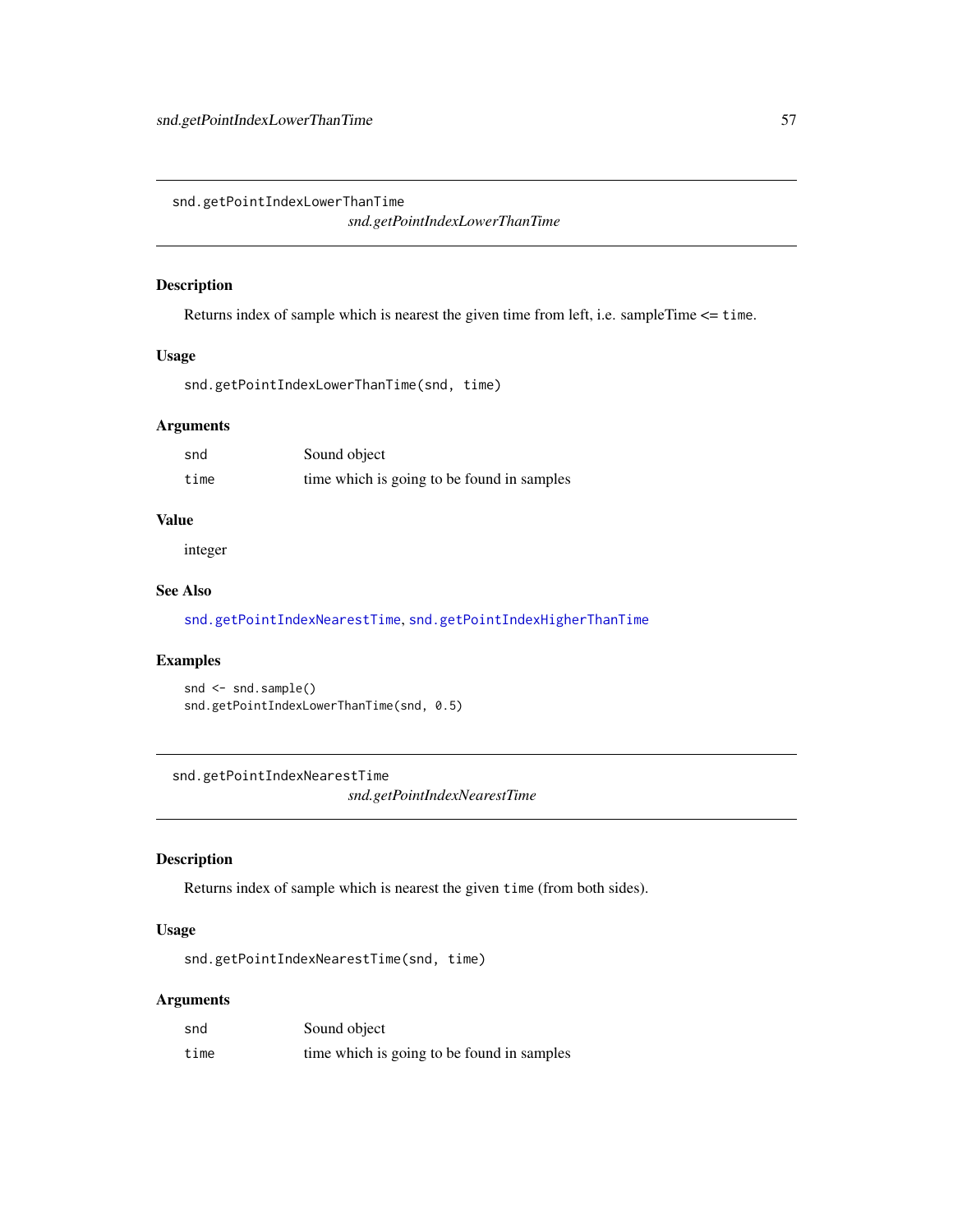58 snd.plot

## Value

integer

# See Also

[snd.getPointIndexLowerThanTime](#page-56-1), [snd.getPointIndexHigherThanTime](#page-55-0)

# Examples

```
snd <- snd.sample()
snd.getPointIndexNearestTime(snd, 0.5)
```
<span id="page-57-0"></span>snd.plot *snd.plot*

#### Description

Plots interactive Sound object using dygraphs package. If the sound is 2-channel (stereo), the 1st channel is plotted around mean value +1, the 2nd around mean value -1.

### Usage

snd.plot(snd, group = "", stemPlot = FALSE)

# Arguments

| snd      | Sound object (with \$sig and \$fs members at least)                     |
|----------|-------------------------------------------------------------------------|
| group    | [optional] character string, name of group for dygraphs synchronization |
| stemPlot | [optional] discrete style of plot using                                 |

## See Also

[snd.read](#page-58-0)

```
## Not run:
snd <- snd.sample()
snd.plot(snd)
snd.plot(list(sig = sin(seq(0, 2*pi, length.out = 4000)), fs = 8000))
## End(Not run)
```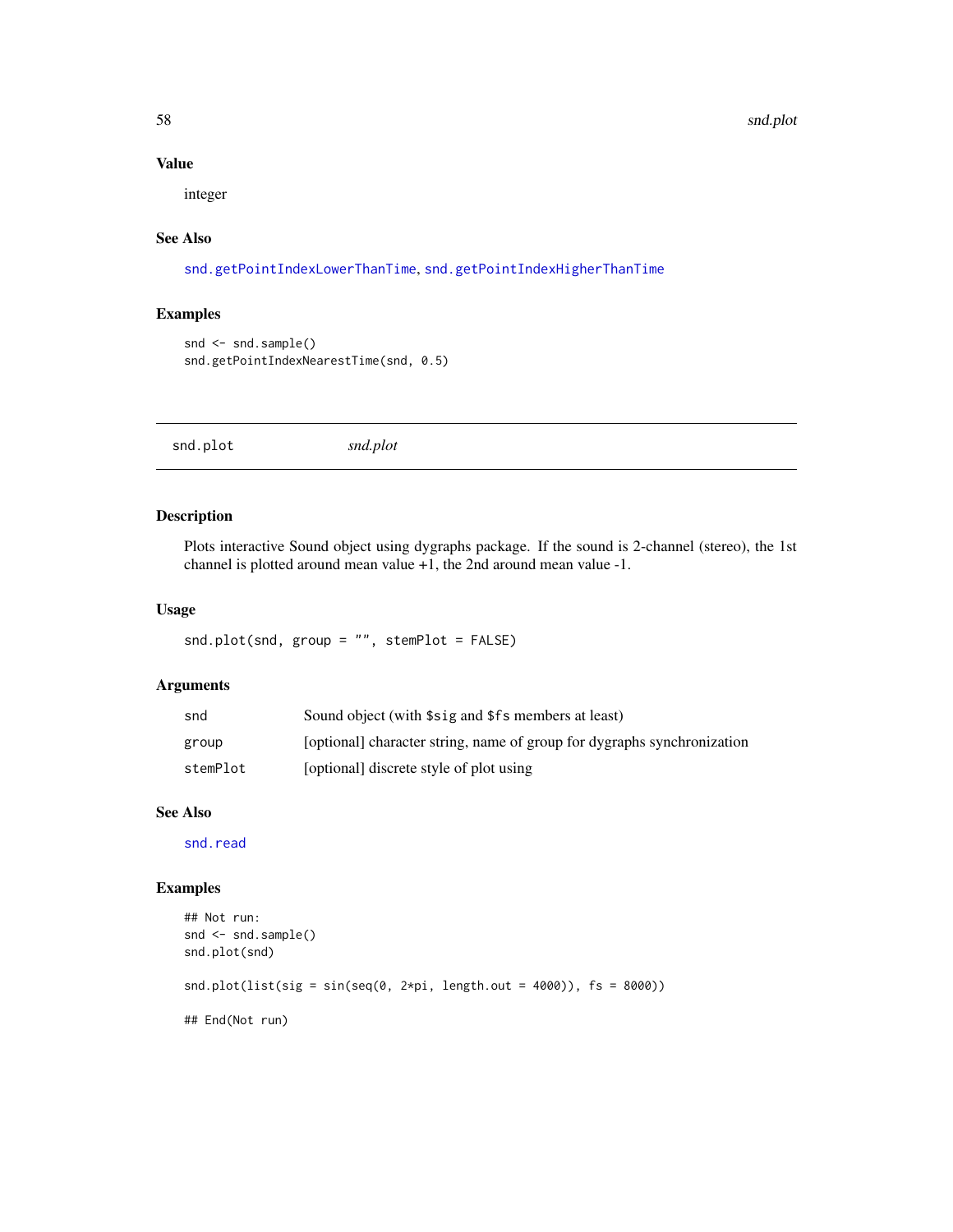<span id="page-58-0"></span>snd.read *snd.read*

#### Description

Loads sound file (.wav or .mp3) using tuneR package.

#### Usage

```
snd.read(
  fileNameSound,
  fileType = "auto",
  from = 1,
  to = Inf.
  units = "samples"
)
```
#### Arguments

| fileNameSound | Sound file name (.way or .mp3)                                                                         |
|---------------|--------------------------------------------------------------------------------------------------------|
| fileType      | "wav", "mp3" or "auto"                                                                                 |
| from          | Where to start reading in units (beginning "samples": 1, "seconds": $0$ )                              |
| to            | Where to stop reading in units $(\text{Inf} = \text{end of the file})$                                 |
| units         | Units of from and to arguments: "samples" (starting from 1) or "seconds"<br>$(\text{starting from 0})$ |

# Value

Sound object with normalized amplitude (PCM /  $2^{\wedge}$ (nbits-1) - 1) resulting to the range of [-1; +1]. In fact, the minimum value can be one quantization step lower (e.g. PCM 16bit: -32768). t ... vector of discrete time instances (seconds) sig ... signal matrix (nrow(snd\$sig) = number of samples,  $ncol(snd$sig) = number of channels, i.e., $sig[, 1] ...$  1st channel) fs ... sample rate (Hz) nChannels ... number of signal channels (ncol(snd\$sig)),  $1 ==$  mono,  $2 ==$  stereo nBits ... number of bits ped one sample nSamples ... number of samples (nrow(snd\$sig)) duration ... duration of signal (seconds), snd\$duration == snd\$nSamples/snd\$fs

#### See Also

[snd.write](#page-59-0), [snd.plot](#page-57-0), [snd.cut](#page-53-0), [snd.getPointIndexNearestTime](#page-56-0)

#### Examples

```
## Not run:
snd <- snd.read("demo/H.wav")
snd.plot(snd)
```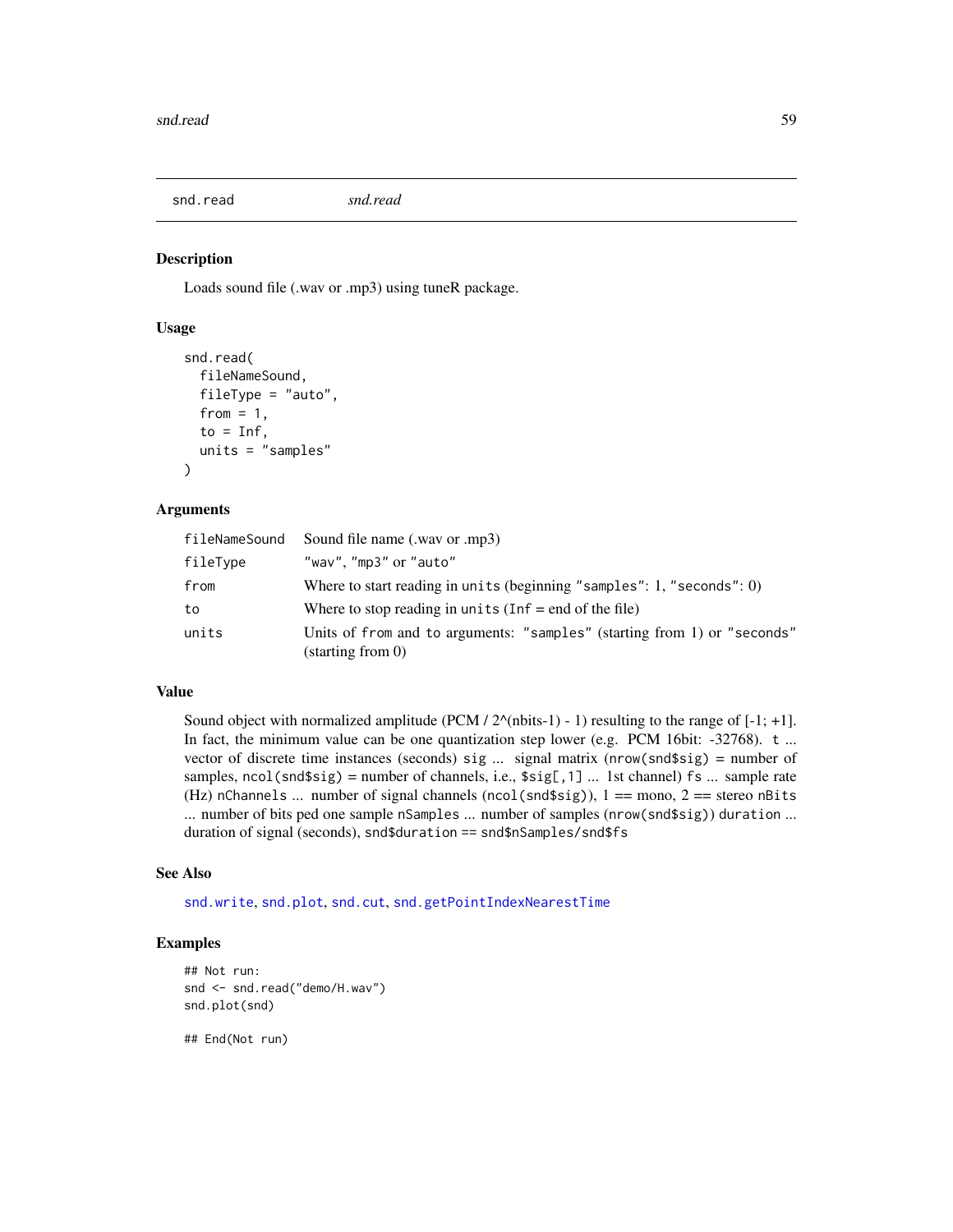snd.sample *snd.sample*

# Description

Returns sample Sound object.

# Usage

snd.sample()

## Value

snd

## See Also

[snd.plot](#page-57-0)

# Examples

snd <- snd.sample() snd.plot(snd)

<span id="page-59-0"></span>snd.write *snd.write*

## Description

Saves Sound object to a file. snd is a list with \$sig and \$fs members at least. If \$nBits is not present, default value of 16 bits is used. Vector \$t is ignored. If the sound signal is 2-channel (stereo), \$sig must be a two-column matrix (1st column corresponds to the left channel, 2nd column to the right channel). If the sound is 1-channel (mono), \$sig can be either a numeric vector or a one-column matrix. optional \$t, \$nChannels, \$nSamples, \$duration vectors are ignored.

#### Usage

```
snd.write(snd, fileNameSound)
```
#### Arguments

| snd           | Sound object (with \$sig, \$nBits and \$fs members) |
|---------------|-----------------------------------------------------|
| fileNameSound | file name to be created                             |

## See Also

[snd.read](#page-58-0)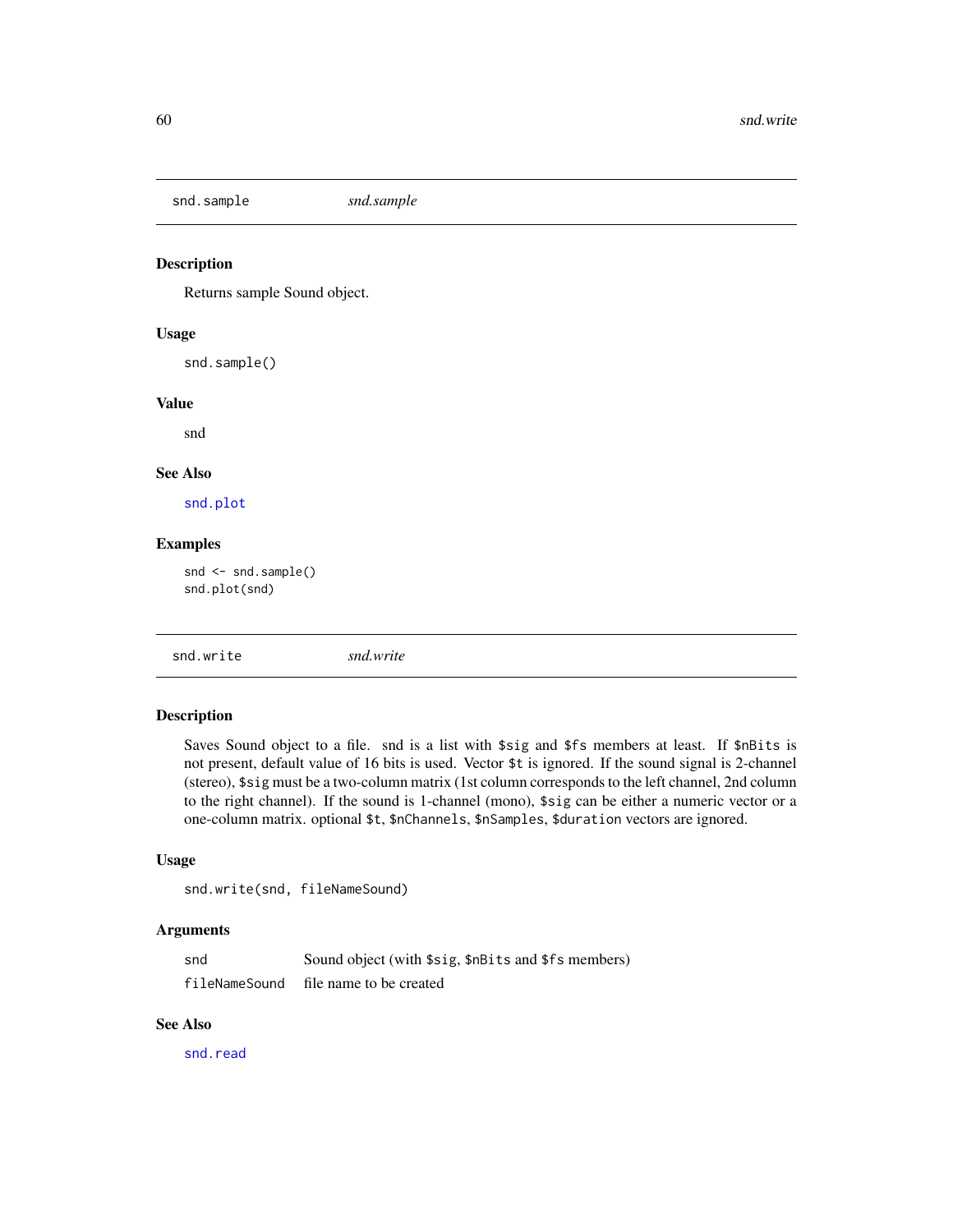#### strTrim 61

#### Examples

```
## Not run:
snd \leq -snd.sumple()snd.plot(snd)
snd.write(snd, "temp1.wav")
signal <- 0.8*sin(seq(0, 2*pi*440, length.out = 8000))snd.write(list(sig = signal, fs = 8000, nBits = 16), "temp2.wav")
left <- 0.3*sin(seq(0, 2*pi*440, length.out = 4000))
right < -0.5 * sin(seq(0, 2*pi*220, length.out = 4000))snd.write(list(sig = matrix(c(left, right), ncol = 2), fs = 8000, nBits = 16), "temp3.wav")
## End(Not run)
```
#### Description

Trim leading and trailing whitespace in character string.

#### Usage

strTrim(string)

#### Arguments

string character string

# Details

Like str\_trim() in stringr package or trimws() in R3.2.0 but way faster.

Source: Hadley Wickham comment at https://stackoverflow.com/questions/2261079/how-to-trimleading-and-trailing-whitespace-in-r

#### Value

returns a character string with removed leading and trailing whitespace characters.

#### See Also

[isString](#page-21-0) for testing whether it is 1 character vector, [str\\_contains](#page-61-0) for finding string in string without regexp, [str\\_find](#page-61-1) for all indices without regexp, [str\\_find1](#page-62-0) for the first index withoud regexp.

#### Examples

strTrim(" Hello World! ")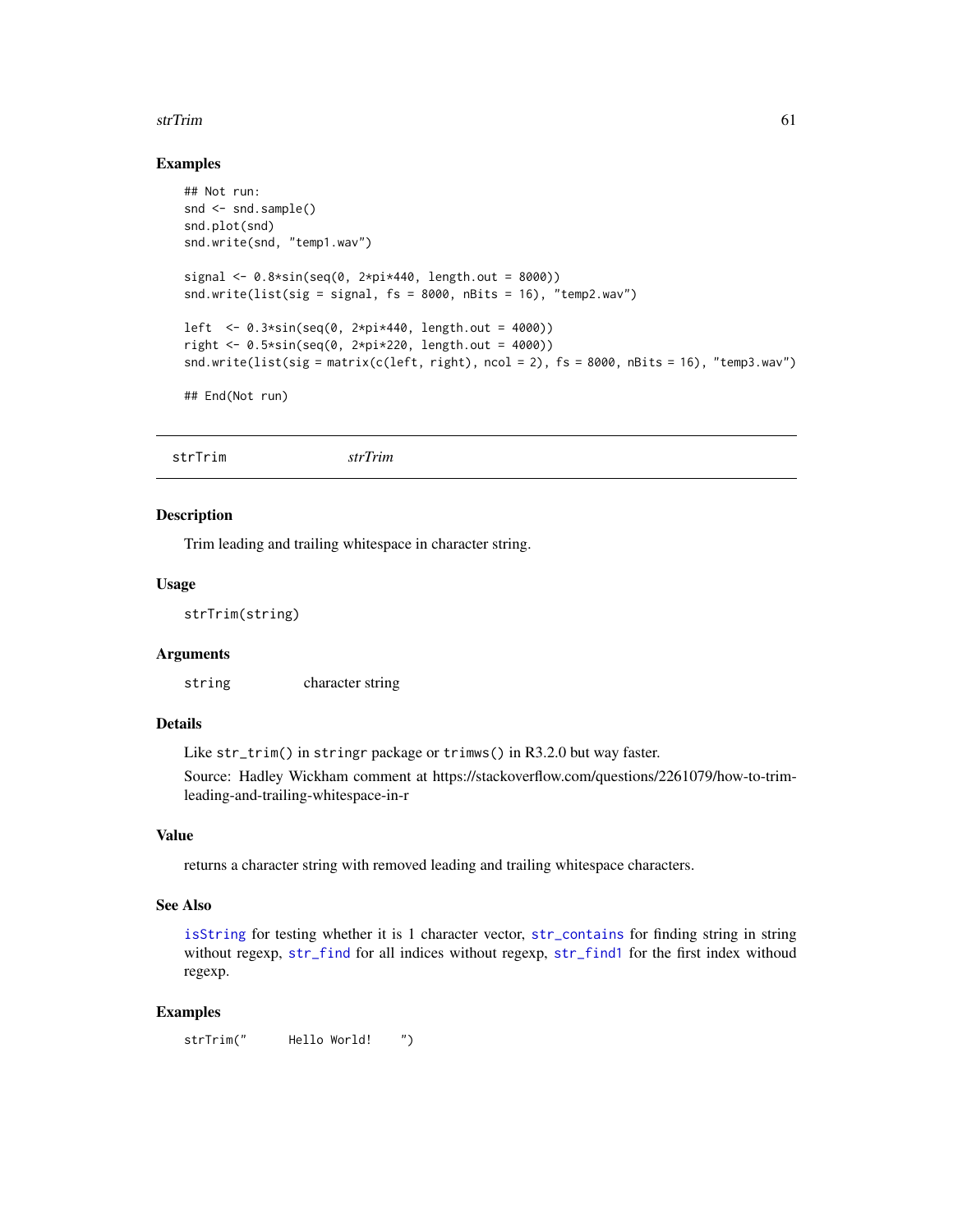<span id="page-61-0"></span>str\_contains *str\_contains*

# Description

Find string in another string (without regular expressions), returns TRUE / FALSE.

#### Usage

```
str_contains(string, patternNoRegex)
```
#### Arguments

string string in which we try to find something patternNoRegex string we want to find, "as it is" - no regular exprressions

#### Value

TRUE / FALSE

# See Also

[str\\_find](#page-61-1), [str\\_find1](#page-62-0), [isString](#page-21-0)

# Examples

```
str_contains("Hello world", "wor") # TRUE
str_contains("Hello world", "WOR") # FALSE
str_contains(tolower("Hello world"), tolower("wor")) # TRUE
str_contains("Hello world", "") # TRUE
```
<span id="page-61-1"></span>str\_find *str\_find*

#### Description

Find string in another string (without regular expressions), returns indices of all occurences.

# Usage

str\_find(string, patternNoRegex)

## Arguments

| string | string in which we try to find something                                    |
|--------|-----------------------------------------------------------------------------|
|        | patternNoRegex string we want to find, "as it is" - no regular exprressions |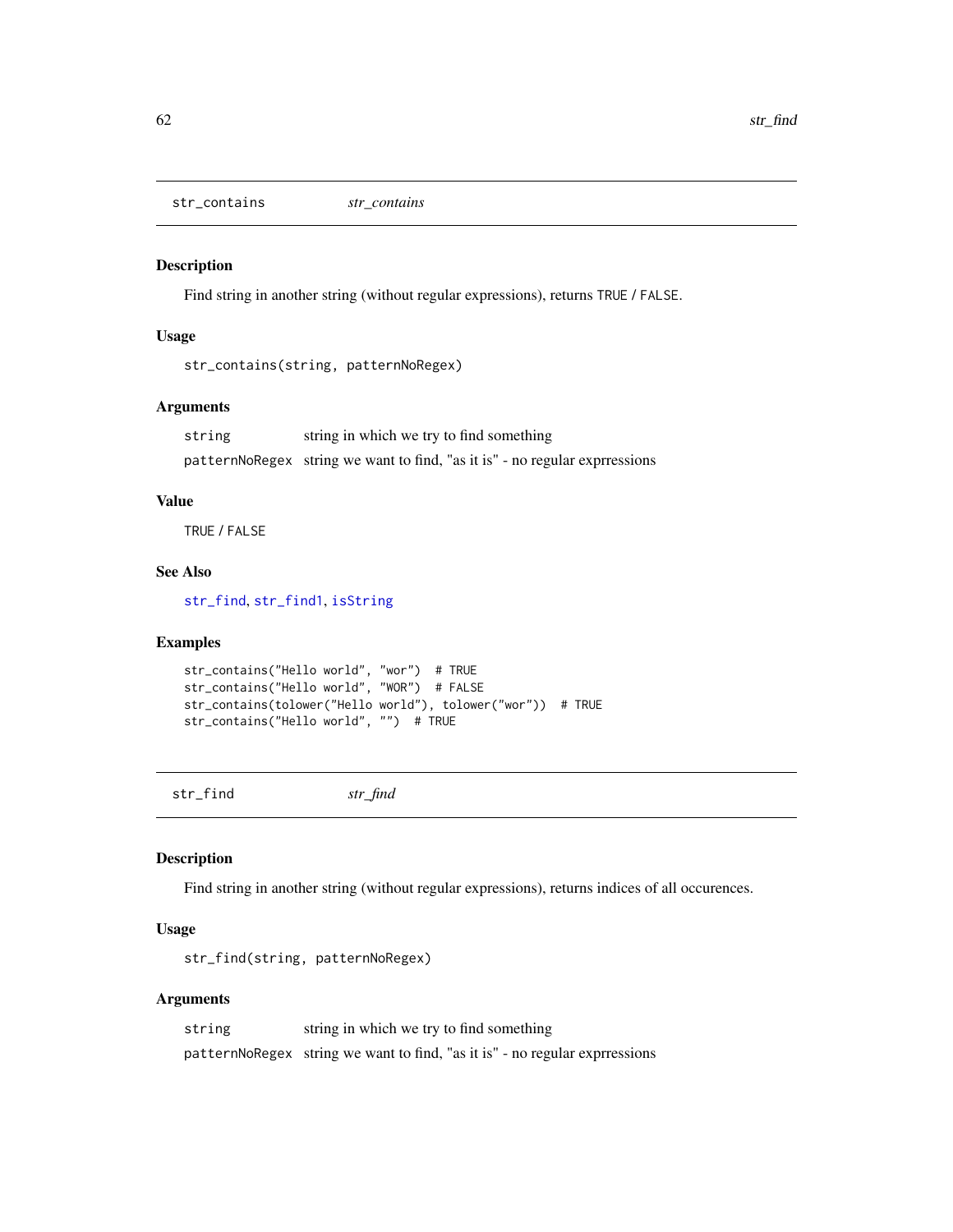#### str\_find1 63

# Value

indices of all occurences  $(1 = 1$ st character)

# See Also

[str\\_find1](#page-62-0), [str\\_contains](#page-61-0), [isString](#page-21-0)

## Examples

```
str_find("Hello, hello, hello world", "ell") # 2 9 16
str_find("Hello, hello, hello world", "q") # integer(0)
```
<span id="page-62-0"></span>str\_find1 *str\_find1*

#### Description

Find string in another string (without regular expressions), returns indices of the first occurence only.

#### Usage

str\_find1(string, patternNoRegex)

#### Arguments

| string in which we try to find something<br>string |  |
|----------------------------------------------------|--|
|----------------------------------------------------|--|

patternNoRegex string we want to find, "as it is" - no regular exprressions

#### Value

index of the first occurence only  $(1 = 1$ st character)

## See Also

[str\\_find](#page-61-1), [str\\_contains](#page-61-0), [isString](#page-21-0)

```
str_find1("Hello, hello, hello world", "ell") # 2
str_find1("Hello, hello, hello world", "q") # integer(0)
```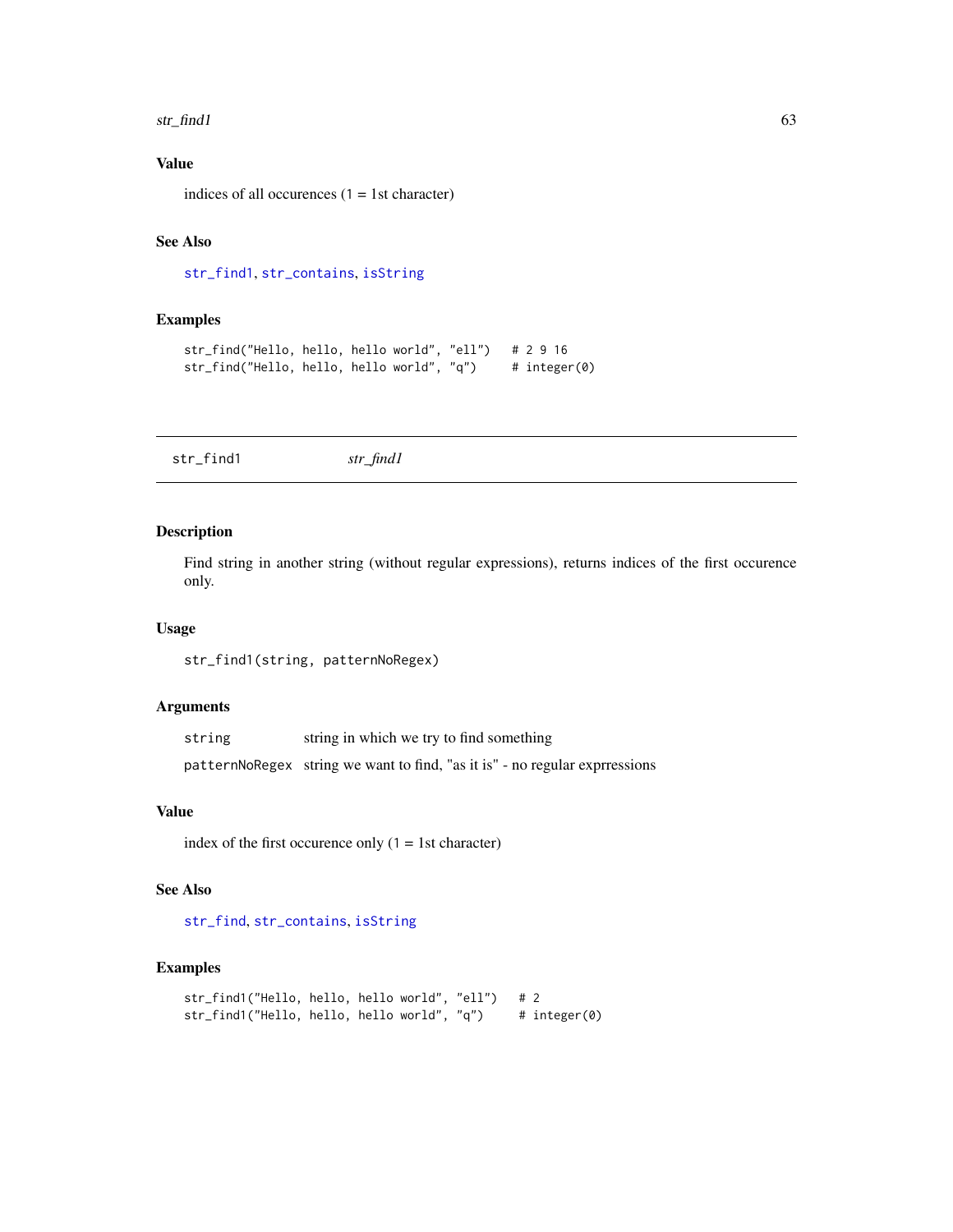<span id="page-63-0"></span>tg.boundaryMagnet *tg.boundaryMagnet*

### Description

Aligns boundaries of intervals in the target tier (typically: "word") to the closest boundaries in the pattern tier (typically: "phone"). If there is no boundary within the tolerance limit in the pattern tier, the boundary position in the target tier is kept at its original position.

# Usage

```
tg.boundaryMagnet(
 tg,
  targetTier,
 patternTier,
 boundaryTolerance = Inf,
  verbose = TRUE
)
```
#### Arguments

| tg                | TextGrid object                                                                                                                       |
|-------------------|---------------------------------------------------------------------------------------------------------------------------------------|
| targetTier        | index or "name" of the tier to be aligned                                                                                             |
| patternTier       | index or "name" of the pattern tier                                                                                                   |
| boundaryTolerance |                                                                                                                                       |
|                   | if there is not any boundary in the pattern tier within this tolerance, the target<br>boundary is kept at its position [default: Inf] |
| verbose           | if TRUE, every boundary shift is printed [default: TRUE]                                                                              |

## Value

TextGrid object

# See Also

[tg.insertBoundary](#page-83-0), [tg.insertInterval](#page-84-0), [tg.duplicateTier](#page-68-0)

```
## Not run:
tg < -tg.sample()tg <- tg.removeTier(tg, "phoneme")
tg <- tg.removeTier(tg, "syllable")
tg <- tg.removeTier(tg, "phrase")
# garble times in "word" tier a little
n <- length(tg$word$label)
```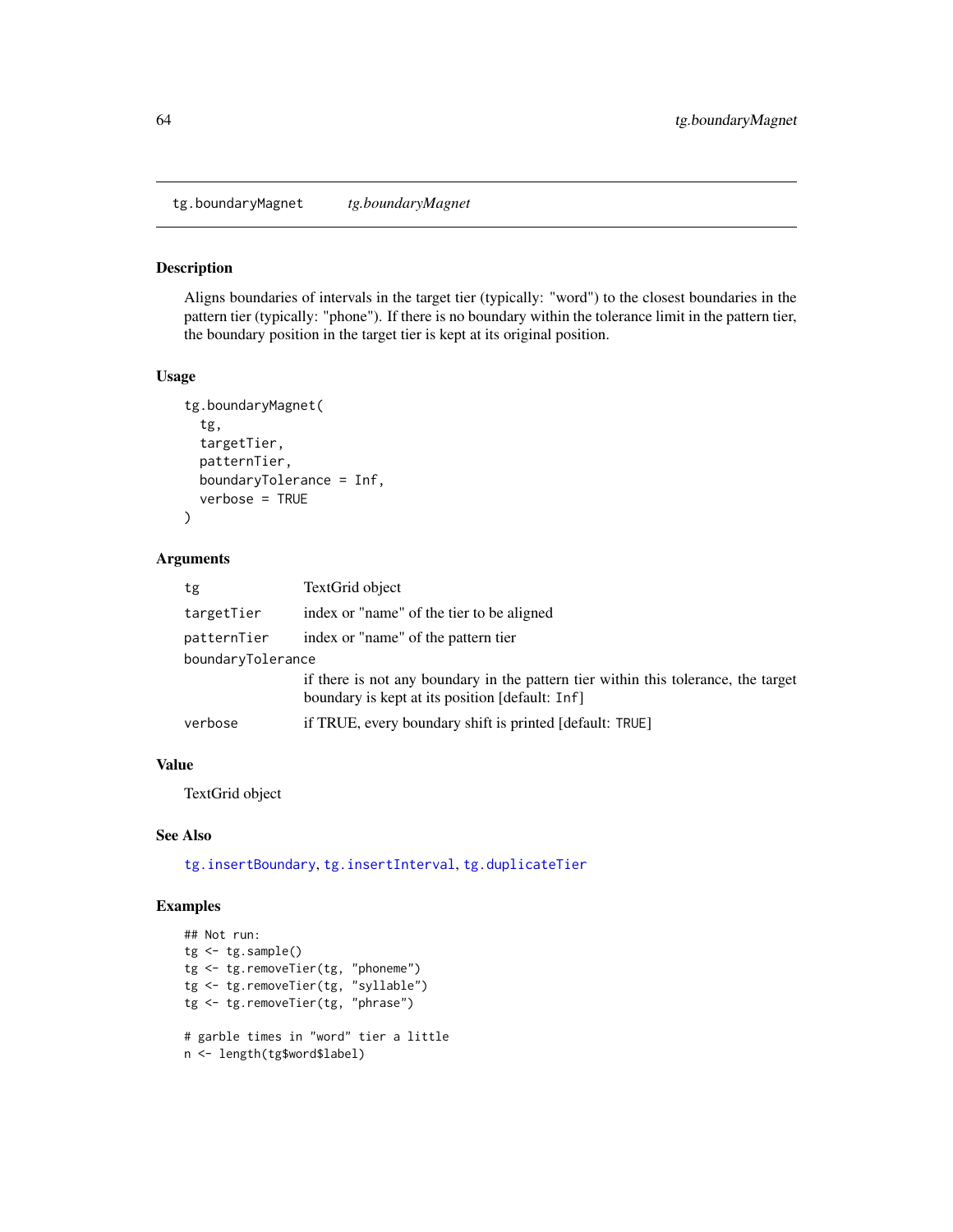# tg.checkTierInd 65

```
deltaT <- runif(n - 1, min = -0.01, max = 0.015)
tg$word$t2[1: (n-1)] <- tg$word$t2[1: (n-1)] + deltaT
tg$word$t1[2: n] <- tg$word$t2[1: (n-1)]
tg.plot(tg)
# align "word" tier according to "phone tier"
tg2 <- tg.boundaryMagnet(tg, targetTier = "word", patternTier = "phone")
tg.plot(tg2)
## End(Not run)
```
tg.checkTierInd *tg.checkTierInd*

#### Description

Returns tier index. Input can be either index (number) or tier name (character string). It performs checks whether the tier exists.

#### Usage

tg.checkTierInd(tg, tierInd)

#### Arguments

| tg      | TextGrid object      |
|---------|----------------------|
| tierInd | Tier index or "name" |

#### Value

Tier index

# See Also

[tg.getTierName](#page-81-0), [tg.isIntervalTier](#page-88-0), [tg.isPointTier](#page-89-1), [tg.plot](#page-89-0), [tg.getNumberOfTiers](#page-77-0)

```
tg <- tg.sample()
tg.checkTierInd(tg, 4)
tg.checkTierInd(tg, "word")
```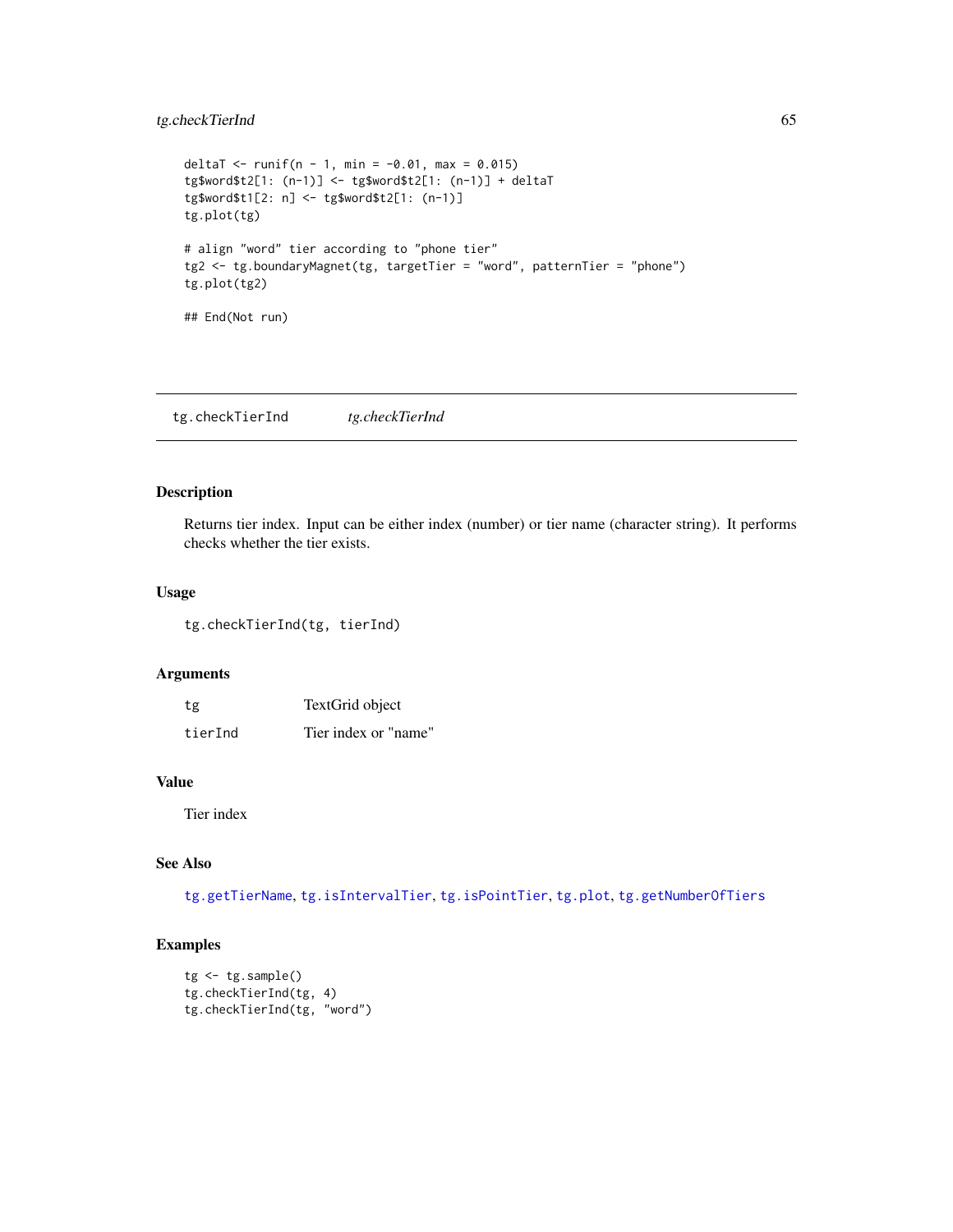<span id="page-65-0"></span>tg.countLabels *tg.countLabels*

#### Description

Returns number of labels with the specified label.

## Usage

tg.countLabels(tg, tierInd, label)

# Arguments

| tg      | TextGrid object                       |
|---------|---------------------------------------|
| tierInd | tier index or "name"                  |
| label   | character string: label to be counted |

# Value

integer number

## See Also

[tg.findLabels](#page-70-0), [tg.getLabel](#page-75-0)

### Examples

```
tg <- tg.sample()
tg.countLabels(tg, "phone", "a")
```
tg.createNewTextGrid *tg.createNewTextGrid*

#### Description

Creates new and empty TextGrid. tMin and tMax specify the total start and end time for the TextGrid. If a new interval tier is added later without specified start and end, they are set to TextGrid start and end.

#### Usage

tg.createNewTextGrid(tMin, tMax)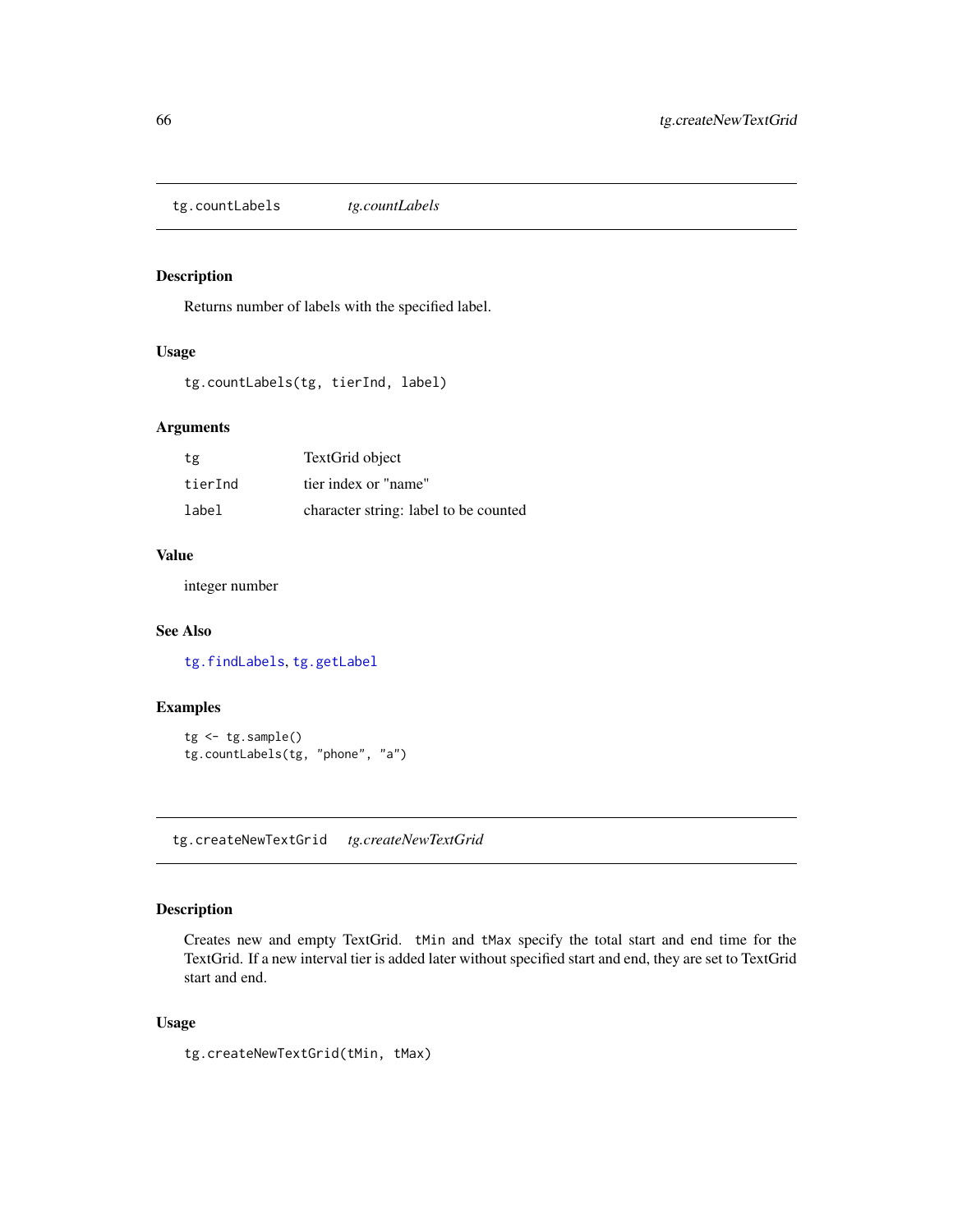tg.cut  $67$ 

#### Arguments

| tMin | Start time of TextGrid |
|------|------------------------|
| tMax | End time of TextGrid   |

## Details

This empty TextGrid cannot be used for almost anything. At least one tier should be inserted using tg.insertNewIntervalTier() or tg.insertNewPointTier().

# Value

TextGrid object

# See Also

[tg.insertNewIntervalTier](#page-85-0), [tg.insertNewPointTier](#page-86-0)

# Examples

```
tg <- tg.createNewTextGrid(0, 5)
tg <- tg.insertNewIntervalTier(tg, 1, "word")
tg <- tg.insertInterval(tg, "word", 1, 2, "hello")
tg.plot(tg)
```
<span id="page-66-0"></span>tg.cut *tg.cut*

# Description

Cut the specified time frame from the TextGrid and preserve time

## Usage

```
tg.cut(tg, tStart = -Inf, tEnd = Inf)
```
#### Arguments

| tg     | TextGrid object                                                                                 |
|--------|-------------------------------------------------------------------------------------------------|
| tStart | beginning time of time frame to be cut (default $-I$ nf = cut from the tmin of the<br>TextGrid) |
| tEnd   | final time of time frame to be cut (default $Inf = cut$ to the tmax of the TextGrid)            |

#### Value

TextGrid object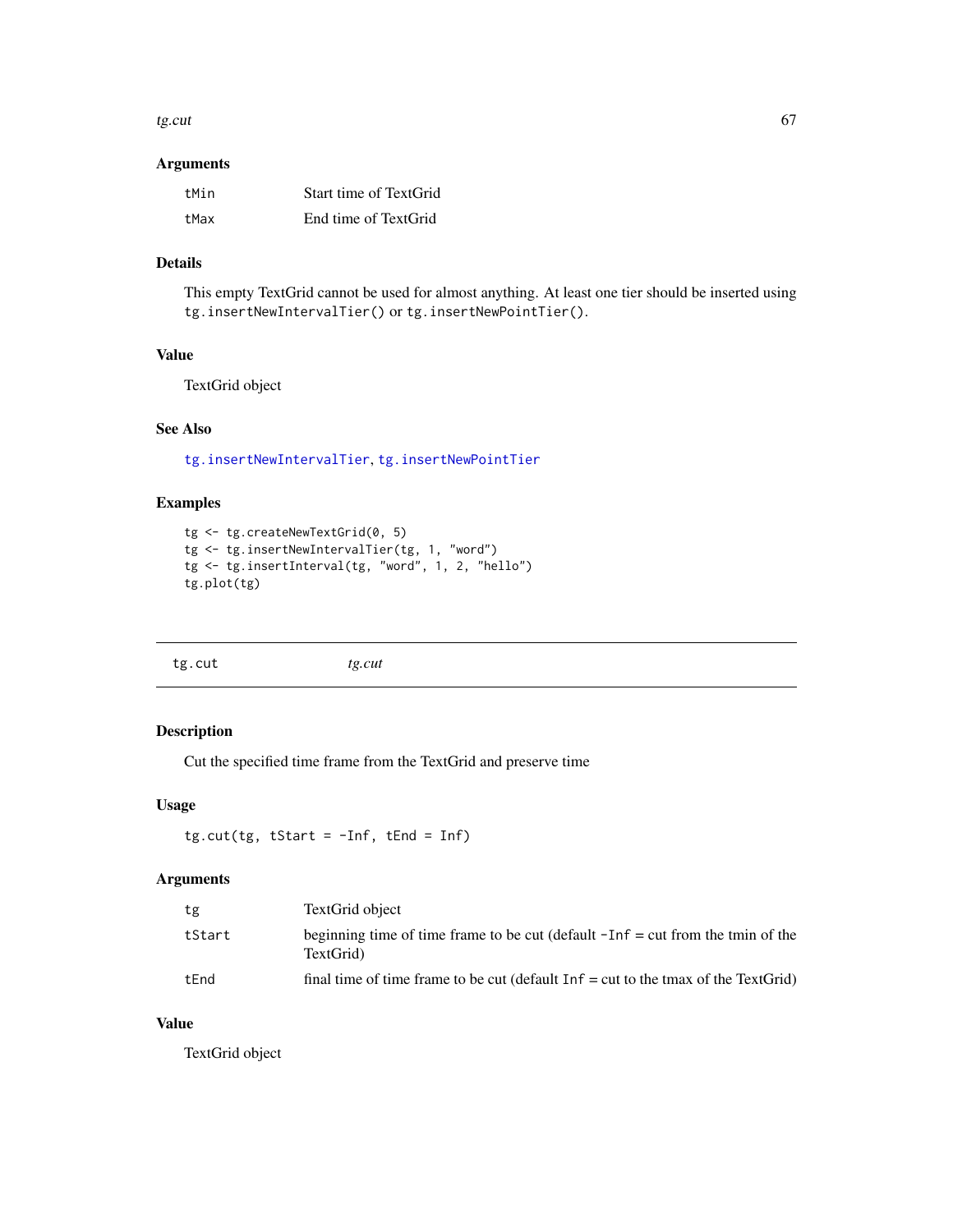## See Also

[tg.cut0](#page-67-0), [pt.cut](#page-40-0), [pt.cut0](#page-41-0), [tg.read](#page-91-0), [tg.plot](#page-89-0), [tg.write](#page-99-0), [tg.insertInterval](#page-84-0)

#### Examples

```
tg <- tg.sample()
tg2 \leftarrow tg.cut(tg, tStart = 3)tg2_0 \leftarrow tg.cut0(tg, tStart = 3)tg3 \leftarrow tg.cut(tg, tStart = 2, tEnd = 3)tg3_0 \leftarrow tg.cut0(tg, tStart = 2, tEnd = 3)tg4 \leftarrow tg.cut(tg, tEnd = 1)tg4_0 \leftarrow tg.cut0(tg, tEnd = 1)tg5 \leftarrow tg.cut(tg, tStart = -1, tEnd = 5)tg5_0 \leftarrow tg.cut0(tg, tStart = -1, tEnd = 5)## Not run:
tg.plot(tg)
tg.plot(tg2)
tg.plot(tg2_0)
tg.plot(tg3)
tg.plot(tg3_0)
tg.plot(tg4)
tg.plot(tg4_0)
tg.plot(tg5)
tg.plot(tg5_0)
```
## End(Not run)

<span id="page-67-0"></span>

| tg.cut0 | tg.cut0 |  |  |
|---------|---------|--|--|
|         |         |  |  |

#### Description

Cut the specified time frame from the TextGrid and shift time so that the new tmin  $= 0$ 

#### Usage

```
tg.cut@(tg, tStart = -Inf, tEnd = Inf)
```
#### Arguments

| tg     | TextGrid object                                                                                 |
|--------|-------------------------------------------------------------------------------------------------|
| tStart | beginning time of time frame to be cut (default $-I$ nf = cut from the tmin of the<br>TextGrid) |
| tEnd   | final time of time frame to be cut (default $Inf = cut$ to the tmax of the TextGrid)            |

# Value

TextGrid object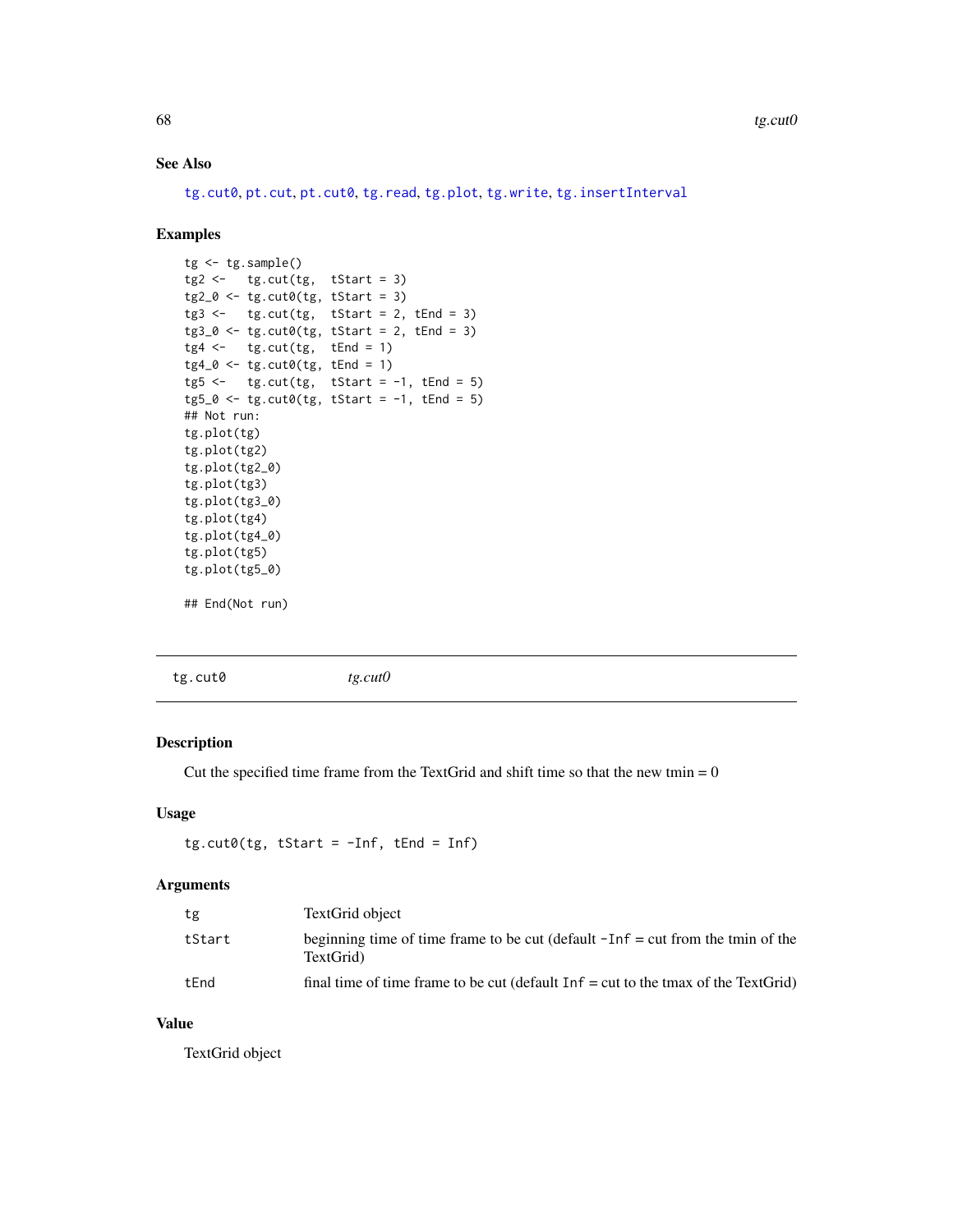# tg.duplicateTier 69

# See Also

[tg.cut](#page-66-0), [pt.cut](#page-40-0), [pt.cut0](#page-41-0), [tg.read](#page-91-0), [tg.plot](#page-89-0), [tg.write](#page-99-0), [tg.insertInterval](#page-84-0)

#### Examples

```
tg < -tg.sample()tg2 \leftarrow tg.cut(tg, tStart = 3)tg2_0 \leftarrow tg.cut0(tg, tStart = 3)tg3 \leftarrow tg.cut(tg, tStart = 2, tEnd = 3)tg3_0 < -tg.cut0(tg, tStart = 2, tEnd = 3)tg4 \leftarrow tg.cut(tg, tEnd = 1)tg4_0 \leftarrow tg.cut0(tg, tEnd = 1)tg5 \leftarrow tg.cut(tg, tStart = -1, tEnd = 5)tg5_0 \leftarrow tg.cut0(tg, tStart = -1, tEnd = 5)## Not run:
tg.plot(tg)
tg.plot(tg2)
tg.plot(tg2_0)
tg.plot(tg3)
tg.plot(tg3_0)
tg.plot(tg4)
tg.plot(tg4_0)
tg.plot(tg5)
tg.plot(tg5_0)
## End(Not run)
```
<span id="page-68-0"></span>tg.duplicateTier *tg.duplicateTier*

# Description

Duplicates tier originalInd to new tier with specified index newInd (existing tiers are shifted). It is highly recommended to set a name to the new tier (this can also be done later by tg. setTierName()). Otherwise, both original and new tiers have the same name which is permitted but not recommended. In such a case, we cannot use the comfort of using tier name instead of its index in other functions.

## Usage

```
tg.duplicateTier(tg, originalInd, newInd = Inf, newTierName = "")
```
#### **Arguments**

| tg          | TextGrid object                                             |
|-------------|-------------------------------------------------------------|
| originalInd | tier index or "name"                                        |
| newInd      | new tier index $(1 =$ the first, Inf = the last $[default]$ |
| newTierName | [optional but recommended] name of the new tier             |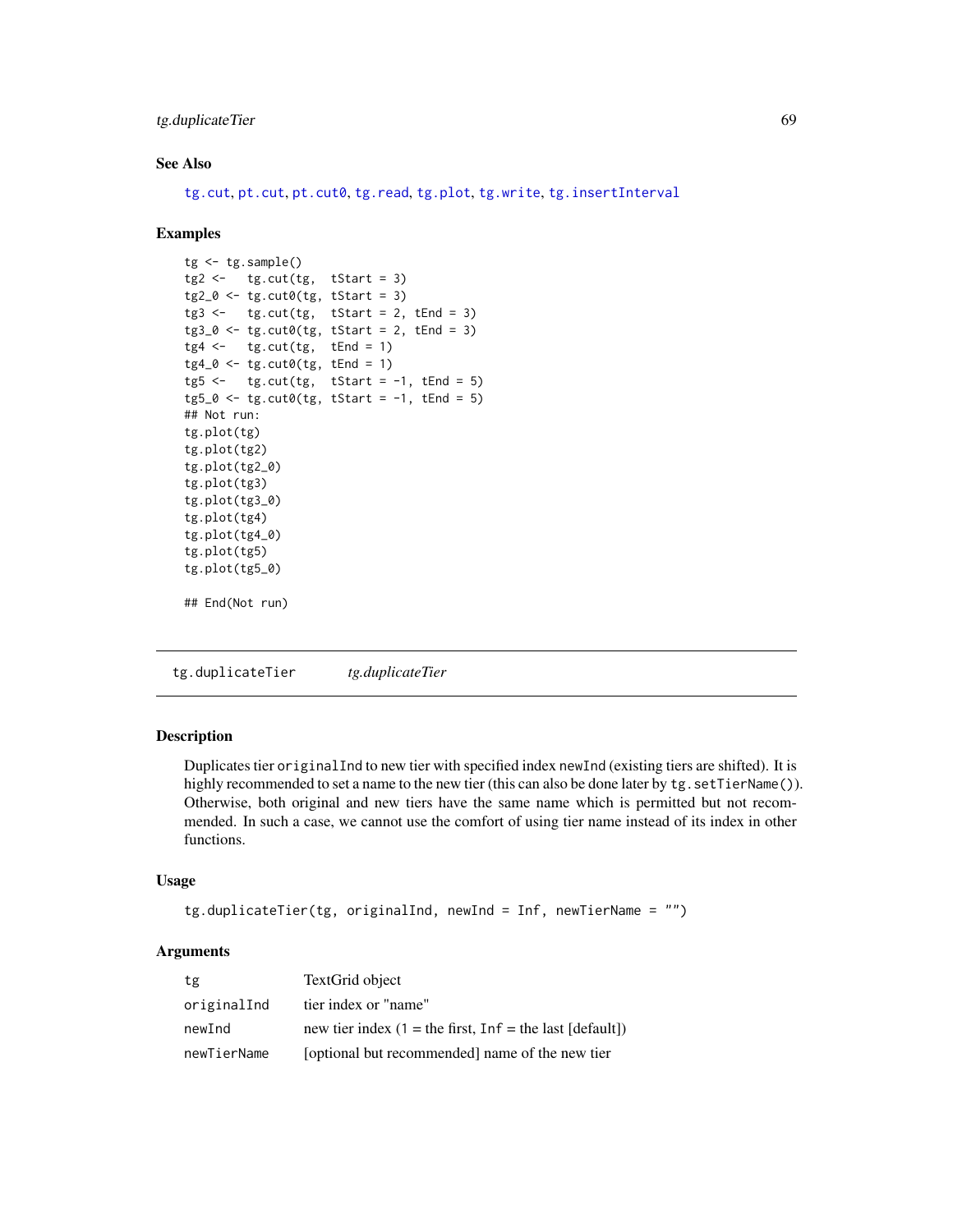# Value

TextGrid object

# See Also

[tg.duplicateTierMergeSegments](#page-69-0), [tg.setTierName](#page-99-1), [tg.removeTier](#page-95-0), [tg.boundaryMagnet](#page-63-0)

## Examples

```
tg < -tg.sample()tg2 <- tg.duplicateTier(tg, "word", 1, "NEW")
tg.plot(tg2)
```
<span id="page-69-0"></span>tg.duplicateTierMergeSegments

*tg.duplicateTierMergeSegments*

# Description

Duplicate tier originalInd and merge segments (according to the pattern) to the new tier with specified index newInd (existing tiers are shifted). Typical use: create new syllable tier from phone tier. It merges phones into syllables according to separators in pattern.

#### Usage

```
tg.duplicateTierMergeSegments(
  tg,
  originalInd,
 newInd = Inf,newTierName,
 pattern,
  sep = "-"\mathcal{L}
```
# Arguments

| tg          | TextGrid object                                                  |
|-------------|------------------------------------------------------------------|
| originalInd | tier index or "name"                                             |
| newInd      | new tier index $(1 =$ the first, Inf = the last [default])       |
| newTierName | name of the new tier                                             |
| pattern     | merge segments pattern for the new tier $(e.g., "he-1lo-wordd")$ |
| sep         | separator in pattern (default: $"$ -")                           |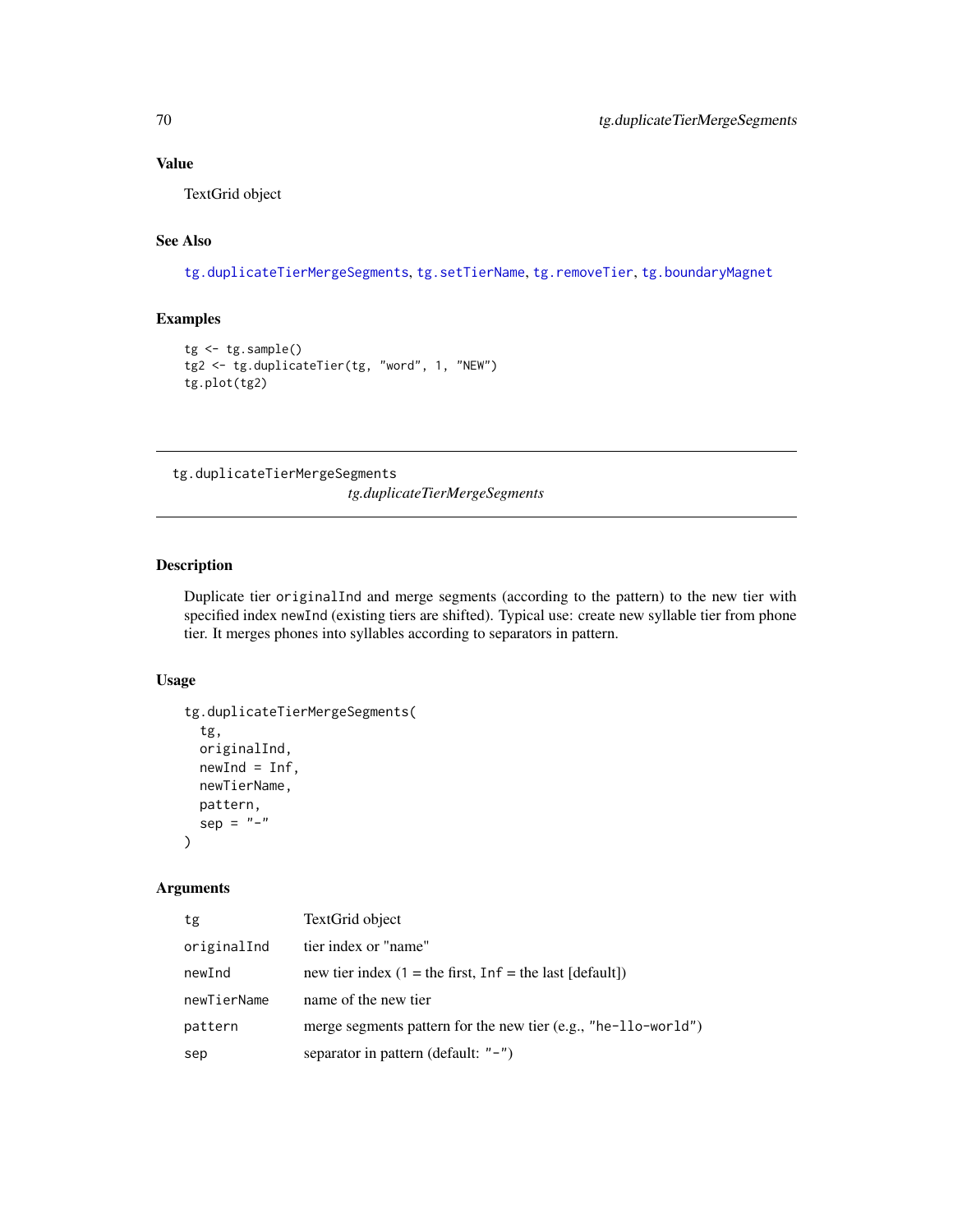#### tg.findLabels 71

#### Details

Note 1: there can be segments with empty labels in the original tier (pause), do not specify them in the pattern

Note 2: if there is an segment with empty label in the original tier in the place of separator in the pattern, the empty segment is duplicated into the new tier, i.e. at the position of the separator, there may or may not be an empty segment, if there is, it is duplicated. And they are not specified in the pattern.

Note 3: if the segment with empty label is not at the position corresponding to separator, it leads to error - the part specified in the pattern between separators cannot be split by empty segments

Note 4: beware of labels that appear empty but they are not (space, new line character etc.) - these segments are handled as classical non-empty labels. See example - one label is " ", therefore it must be specified in the pattern.

#### Value

TextGrid object

#### See Also

[tg.duplicateTier](#page-68-0), [tg.setTierName](#page-99-1), [tg.removeTier](#page-95-0)

#### Examples

```
tg <- tg.sample()
tg <- tg.removeTier(tg, "syllable")
collapsed <- paste0(tg$phone$label, collapse = "") # get actual labels
print(collapsed) # all labels in collapsed form - copy the string, include separators -> pattern
pattern <- "ja:-ci-P\\ek-nu-t_so-?u-J\\e-la:S- -nej-dP\\i:f-naj-deZ-h\\ut_S-ku-?a-?a-ta-ma-na:"
tg2 <- tg.duplicateTierMergeSegments(tg, "phone", 1, "syll", pattern, sep = "-")
## Not run:
tg.plot(tg)
tg.plot(tg2)
```
## End(Not run)

<span id="page-70-0"></span>tg.findLabels *tg.findLabels*

#### Description

Find label or consecutive sequence of labels and returns their indices.

#### Usage

```
tg.findLabels(tg, tierInd, labelVector, returnTime = FALSE)
```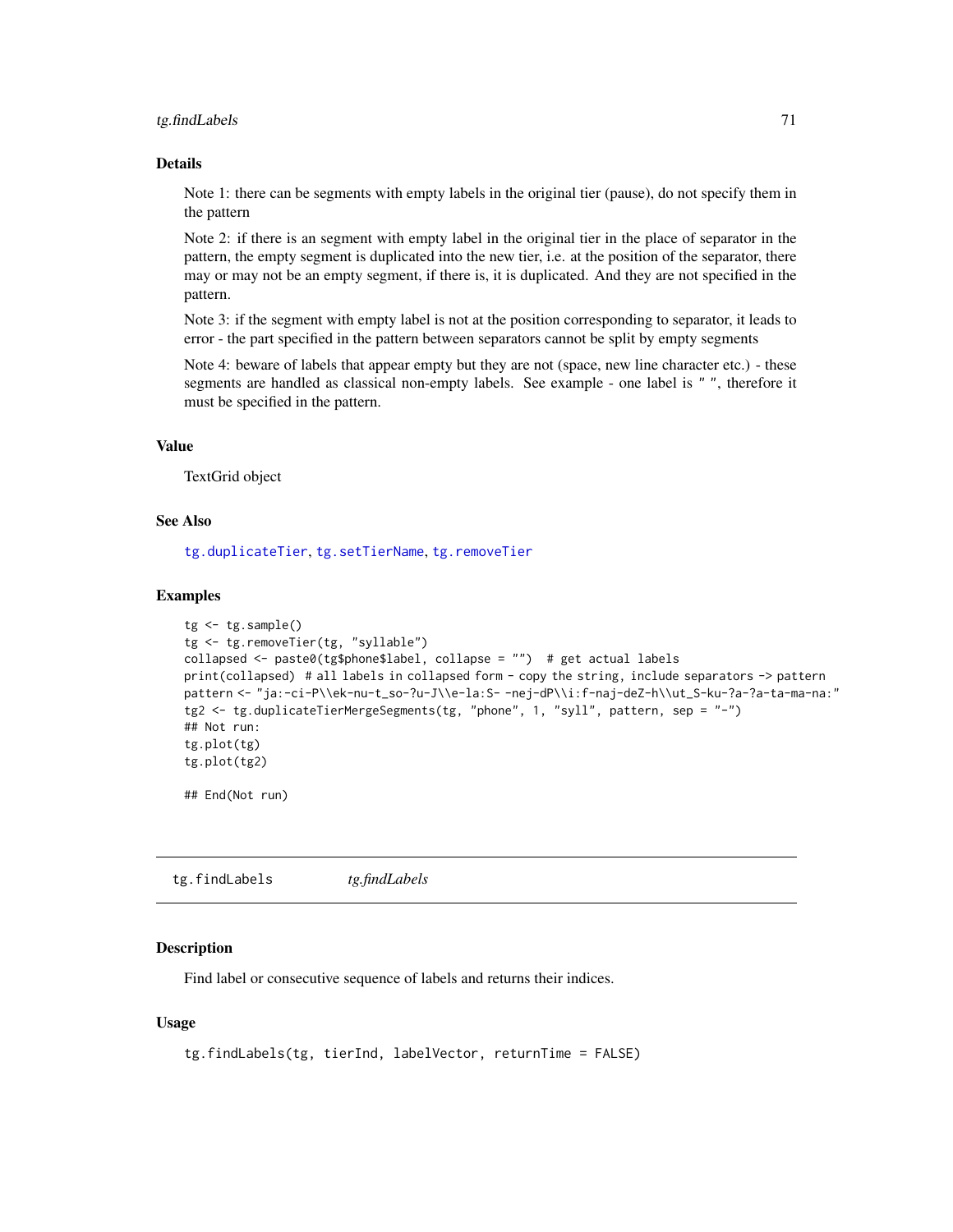#### Arguments

| tg          | TextGrid object                                                                                                                                         |
|-------------|---------------------------------------------------------------------------------------------------------------------------------------------------------|
| tierInd     | tier index or "name"                                                                                                                                    |
| labelVector | character string (one label) or vector of character strings (consecutive sequence<br>of labels) to be found                                             |
| returnTime  | If TRUE, return vectors of begin $(t1)$ and end time $(t2)$ for each found group of<br>sequence of labels instead of indices (when $FALSE = default$ ). |

#### Value

If returnTime == FALSE, returns list of all occurrences, each member of the list is one occurence and contains vector of label indices, if returnTime == TRUE, returns list witch vectors t1 (begin) and t2 (end) for each found group of sequence of labels.

#### See Also

[tg.countLabels](#page-65-0), [tg.getLabel](#page-75-0), [tg.duplicateTierMergeSegments](#page-69-0)

```
tg < -tg.sample()i <- tg.findLabels(tg, "phoneme", "n")
i
length(i)
i[[1]]
i[[2]]
tg$phoneme$label[unlist(i)]
i <- tg.findLabels(tg, "phone", c("?", "a"))
i
length(i)
tg$phone$label[i[[1]]]
tg$phone$label[i[[2]]]
tg$phone$label[unlist(i)]
t <- tg.findLabels(tg, "phone", c("?", "a"), returnTime = TRUE)
t
t$t2[1] - t$t1[1] # duration of the first result
t$t2[2] - t$t1[2] # duration of the second result
i <- tg.findLabels(tg.sample(), "word", c("ti", "reknu", "co"))
i
length(i)
length(i[[1]])
i[[1]]
i[[1]][3]
tg$word$label[i[[1]]]
t <- tg.findLabels(tg.sample(), "word", c("ti", "reknu", "co"), returnTime = TRUE)
pt <- pt.sample()
```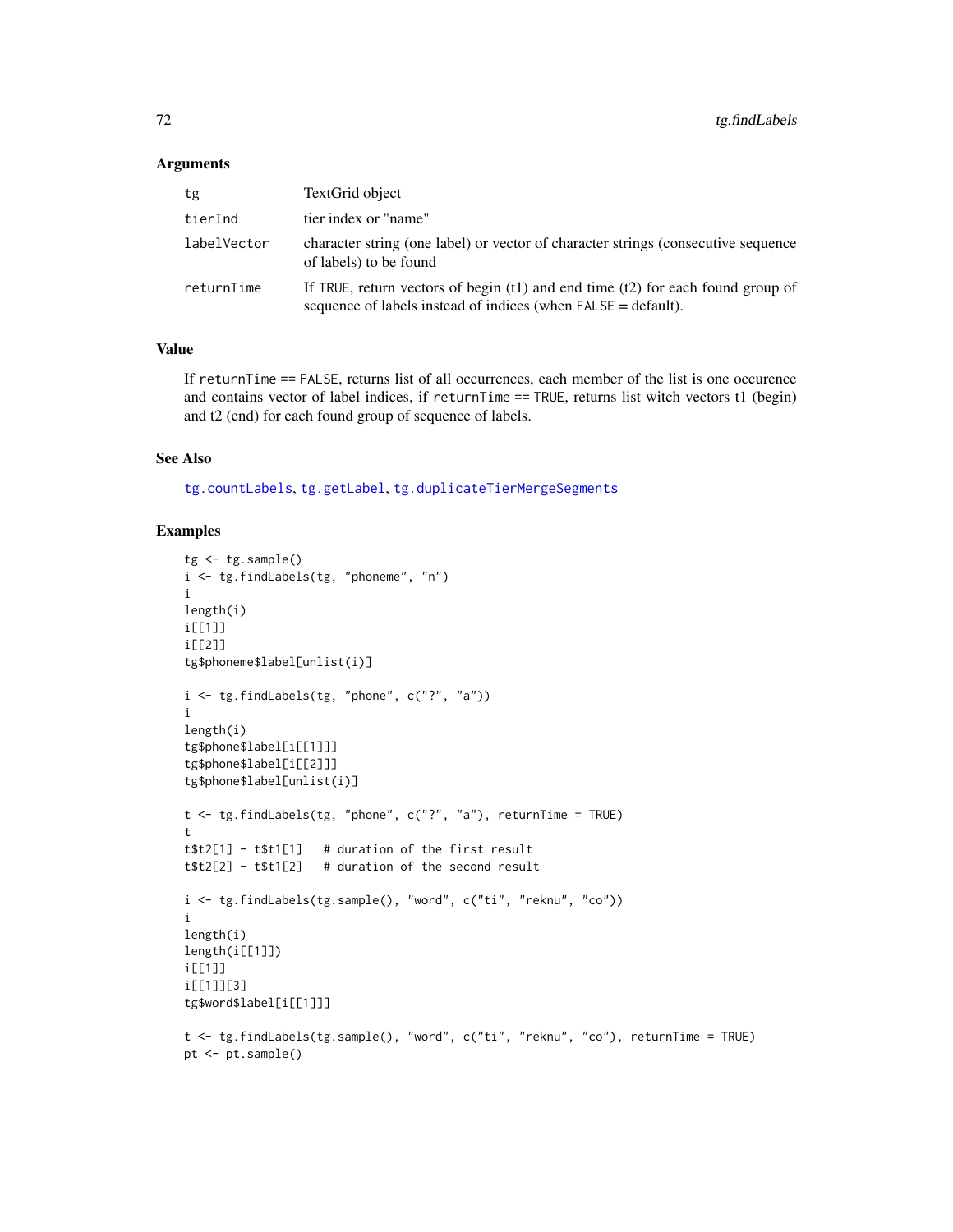## <span id="page-72-1"></span>tg.getEndTime 73

tStart <- t\$t1[1] tEnd <- t\$t2[1] ## Not run: pt.plot(pt.cut(pt, tStart, tEnd)) ## End(Not run)

<span id="page-72-0"></span>tg.getEndTime *tg.getEndTime*

## Description

Returns end time. If tier index is specified, it returns end time of the tier, if it is not specified, it returns end time of the whole TextGrid.

## Usage

tg.getEndTime(tg, tierInd = 0)

## Arguments

| tg      | TextGrid object                 |
|---------|---------------------------------|
| tierInd | [optional] tier index or "name" |

## Value

numeric

## See Also

[tg.getStartTime](#page-81-0), [tg.getTotalDuration](#page-82-0)

```
tg <- tg.sample()
tg.getEndTime(tg)
tg.getEndTime(tg, "phone")
```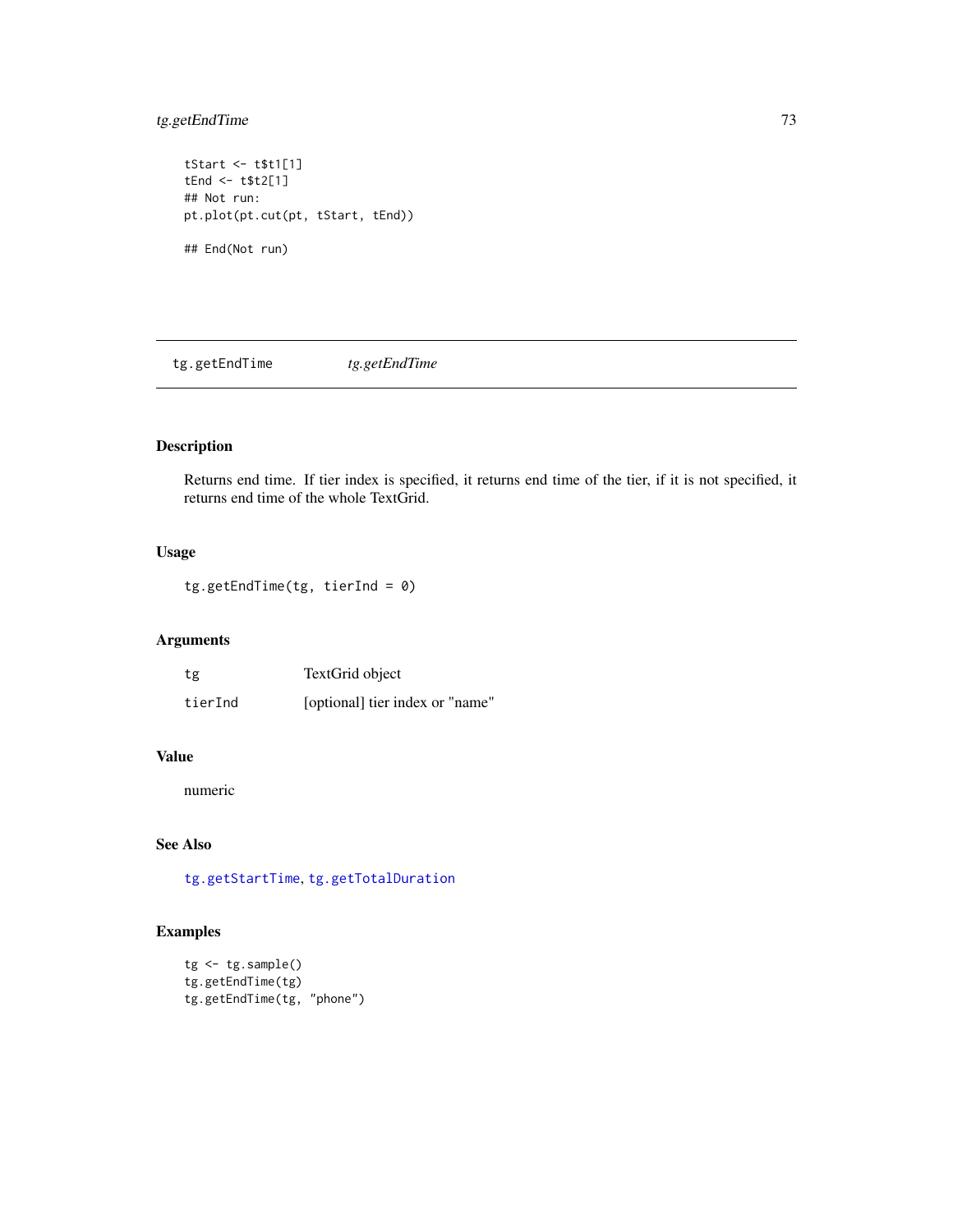```
tg.getIntervalDuration
```
*tg.getIntervalDuration*

## Description

Return duration (i.e., end - start time) of interval in interval tier.

#### Usage

```
tg.getIntervalDuration(tg, tierInd, index)
```
## Arguments

| tg      | TextGrid object      |  |
|---------|----------------------|--|
| tierInd | tier index or "name" |  |
| index   | index of interval    |  |

#### Value

numeric

#### See Also

[tg.getIntervalStartTime](#page-75-0), [tg.getIntervalEndTime](#page-73-0), [tg.getIntervalIndexAtTime](#page-74-0), [tg.findLabels](#page-70-0)

#### Examples

tg <- tg.sample() tg.getIntervalDuration(tg, "phone", 5)

<span id="page-73-0"></span>tg.getIntervalEndTime *tg.getIntervalEndTime*

## Description

Return end time of interval in interval tier.

## Usage

tg.getIntervalEndTime(tg, tierInd, index)

## Arguments

| tg      | TextGrid object      |
|---------|----------------------|
| tierInd | tier index or "name" |
| index   | index of interval    |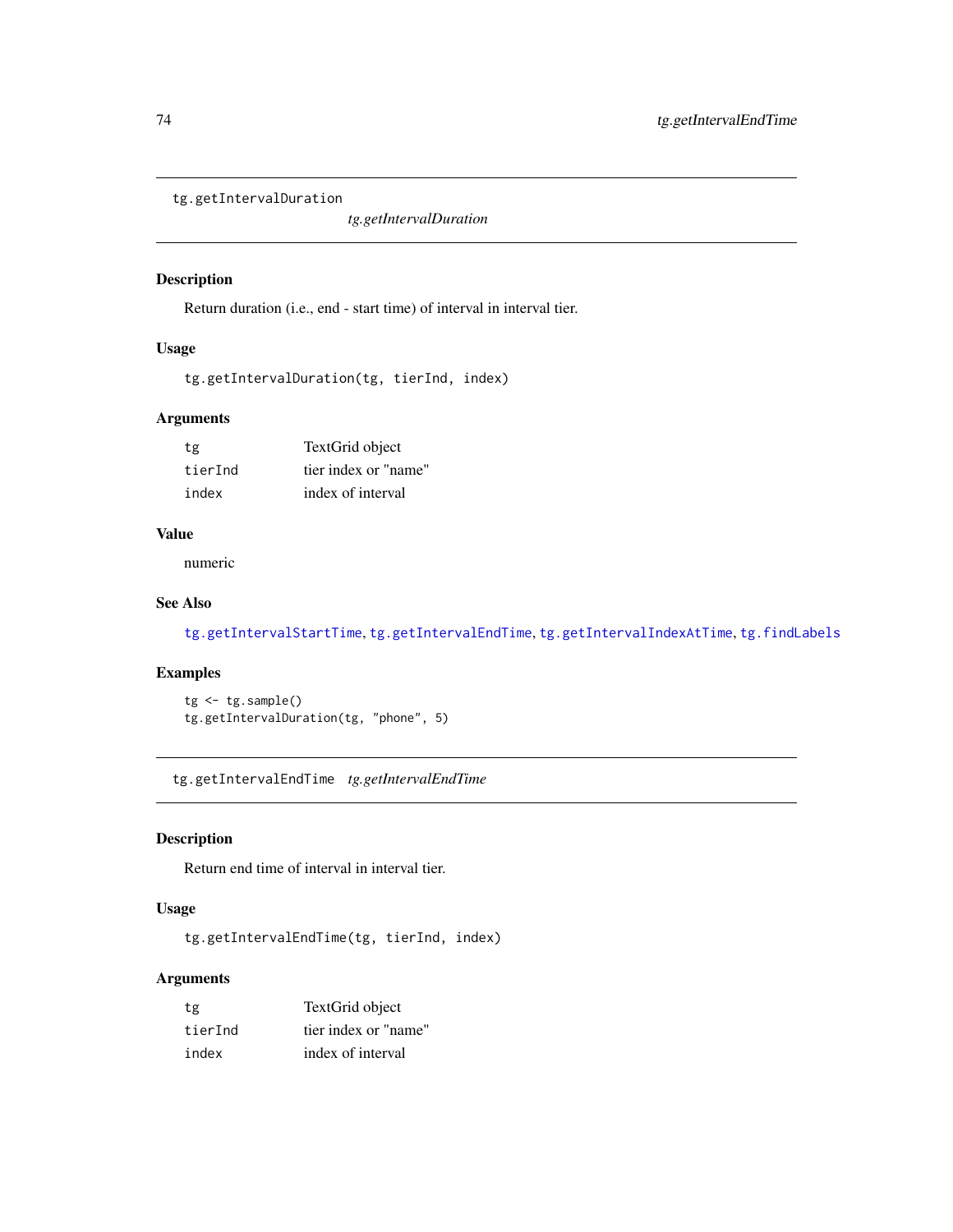## <span id="page-74-1"></span>tg.getIntervalIndexAtTime 75

## Value

numeric

## See Also

[tg.getIntervalStartTime](#page-75-0), [tg.getIntervalDuration](#page-73-1), [tg.getIntervalIndexAtTime](#page-74-0), [tg.findLabels](#page-70-0)

## Examples

```
tg <- tg.sample()
tg.getIntervalEndTime(tg, "phone", 5)
```
<span id="page-74-0"></span>tg.getIntervalIndexAtTime

*tg.getIntervalIndexAtTime*

## Description

Returns index of interval which includes the given time, i.e. tStart <= time < tEnd. Tier index must belong to interval tier.

#### Usage

tg.getIntervalIndexAtTime(tg, tierInd, time)

## Arguments

| tg      | TextGrid object                              |
|---------|----------------------------------------------|
| tierInd | tier index or "name"                         |
| time    | time which is going to be found in intervals |

#### Value

integer

## See Also

[tg.getIntervalStartTime](#page-75-0), [tg.getIntervalEndTime](#page-73-0), [tg.getLabel](#page-75-1), [tg.findLabels](#page-70-0)

```
tg <- tg.sample()
tg.getIntervalIndexAtTime(tg, "word", 0.5)
```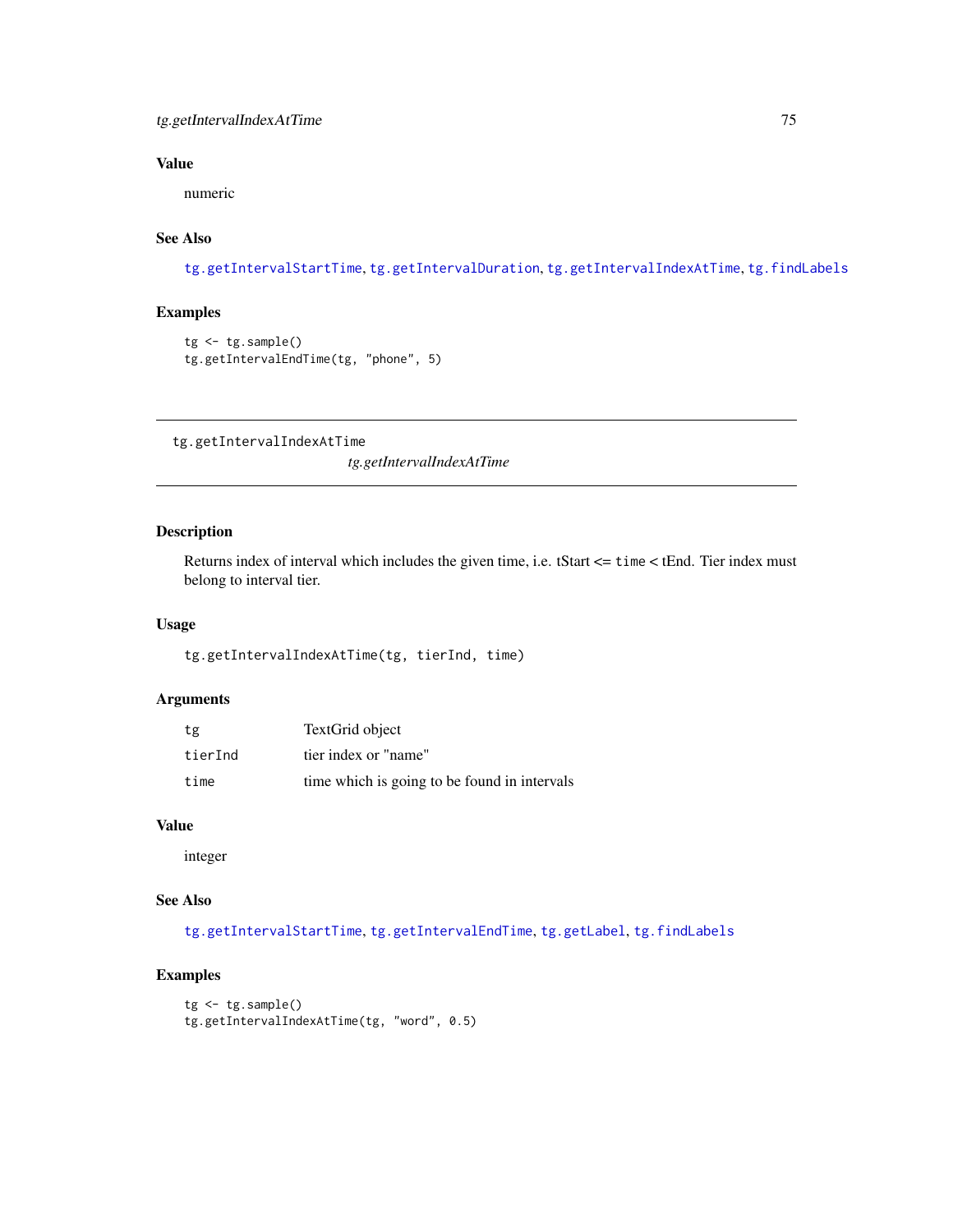<span id="page-75-2"></span><span id="page-75-0"></span>tg.getIntervalStartTime

*tg.getIntervalStartTime*

## Description

Returns start time of interval in interval tier.

#### Usage

tg.getIntervalStartTime(tg, tierInd, index)

## Arguments

| tg      | TextGrid object      |
|---------|----------------------|
| tierInd | tier index or "name" |
| index   | index of interval    |

#### Value

numeric

## See Also

[tg.getIntervalEndTime](#page-73-0), [tg.getIntervalDuration](#page-73-1), [tg.getIntervalIndexAtTime](#page-74-0), [tg.findLabels](#page-70-0)

## Examples

tg <- tg.sample() tg.getIntervalStartTime(tg, "phone", 5)

<span id="page-75-1"></span>tg.getLabel *tg.getLabel*

## Description

Return label of point or interval at the specified index.

## Usage

tg.getLabel(tg, tierInd, index)

## Arguments

| tg      | TextGrid object            |
|---------|----------------------------|
| tierInd | tier index or "name"       |
| index   | index of point or interval |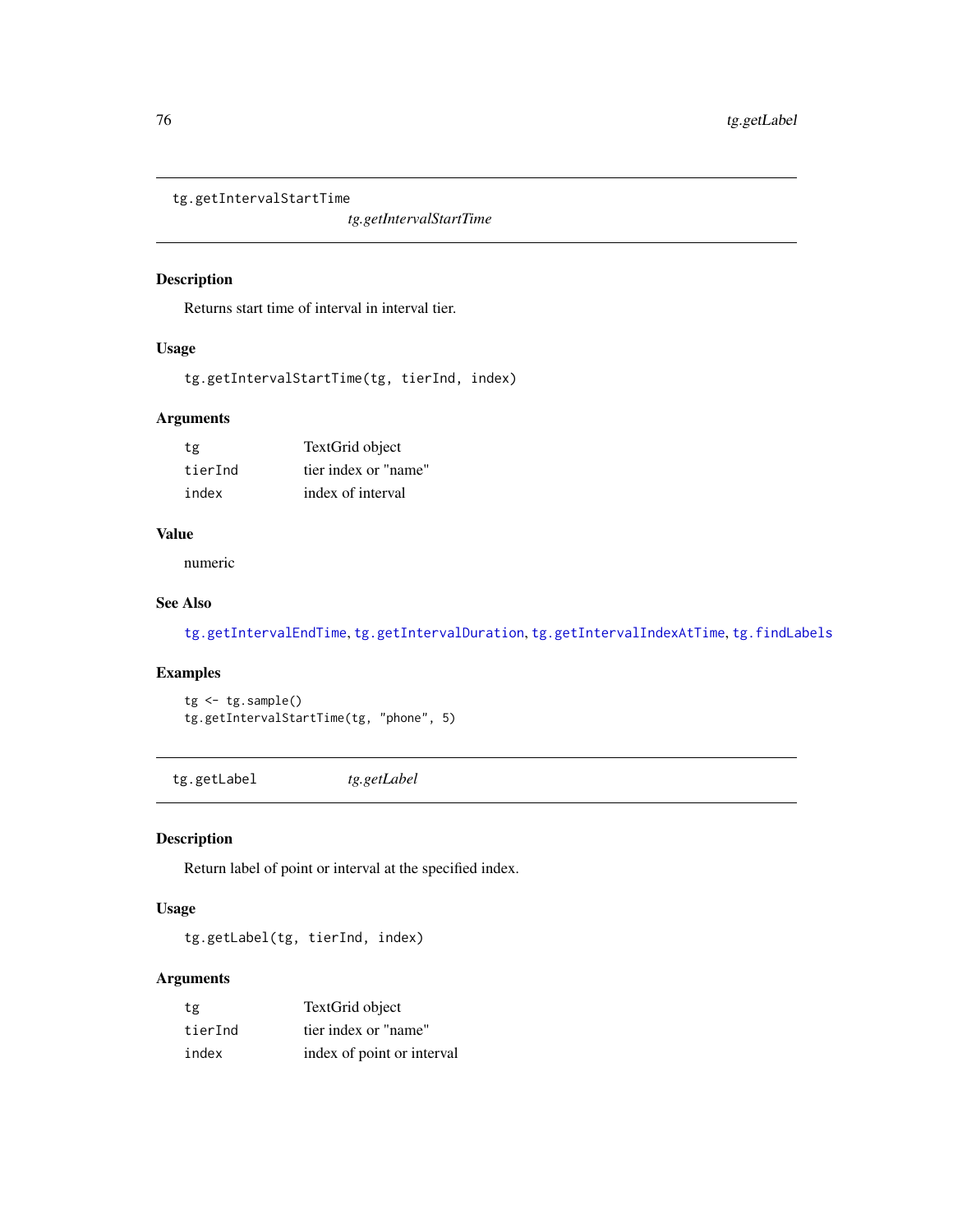## <span id="page-76-1"></span>tg.getNumberOfIntervals 77

## Value

character string

## See Also

[tg.setLabel](#page-98-0), [tg.countLabels](#page-65-0), [tg.findLabels](#page-70-0)

## Examples

```
tg <- tg.sample()
tg.getLabel(tg, "phoneme", 4)
tg.getLabel(tg, "phone", 4)
```
<span id="page-76-0"></span>tg.getNumberOfIntervals

*tg.getNumberOfIntervals*

## Description

Returns number of intervals in the given interval tier.

## Usage

tg.getNumberOfIntervals(tg, tierInd)

#### Arguments

| tg      | TextGrid object      |
|---------|----------------------|
| tierInd | tier index or "name" |

#### Value

integer

## See Also

[tg.getNumberOfPoints](#page-77-0)

```
tg <- tg.sample()
tg.getNumberOfIntervals(tg, "phone")
```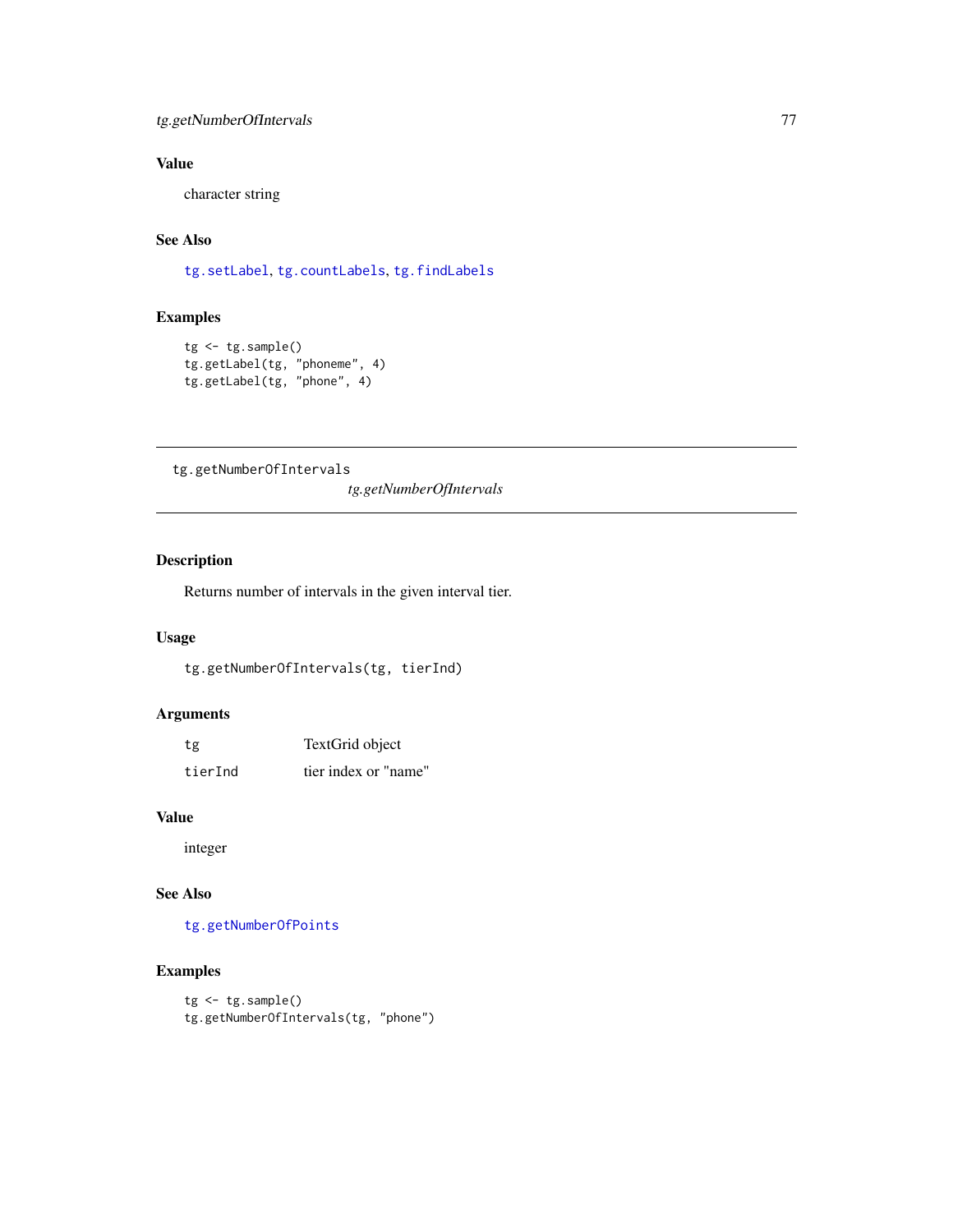<span id="page-77-1"></span><span id="page-77-0"></span>tg.getNumberOfPoints *tg.getNumberOfPoints*

## Description

Returns number of points in the given point tier.

## Usage

tg.getNumberOfPoints(tg, tierInd)

## Arguments

tg TextGrid object tierInd tier index or "name"

## Value

integer

## See Also

[tg.getNumberOfIntervals](#page-76-0)

## Examples

tg <- tg.sample() tg.getNumberOfPoints(tg, "phoneme")

tg.getNumberOfTiers *tg.getNumberOfTiers*

## Description

Returns number of tiers.

#### Usage

tg.getNumberOfTiers(tg)

## Arguments

tg TextGrid object

## Value

integer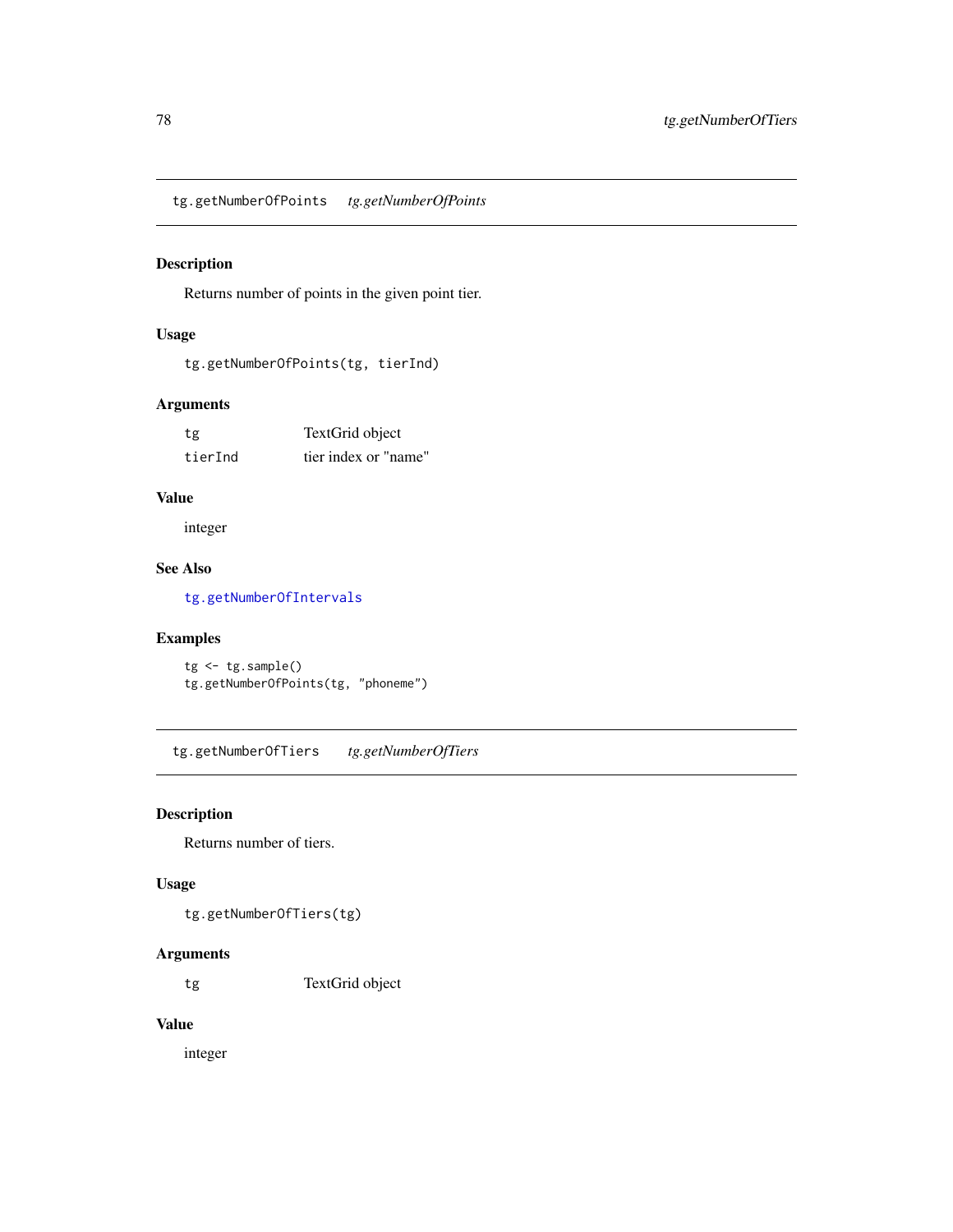## <span id="page-78-1"></span>See Also

[tg.getTierName](#page-81-1), [tg.isIntervalTier](#page-88-0), [tg.isPointTier](#page-89-0)

## Examples

```
tg <- tg.sample()
tg.getNumberOfTiers(tg)
```
<span id="page-78-0"></span>tg.getPointIndexHigherThanTime

*tg.getPointIndexHigherThanTime*

## Description

Returns index of point which is nearest the given time from right, i.e. time <= pointTime. Tier index must belong to point tier.

## Usage

tg.getPointIndexHigherThanTime(tg, tierInd, time)

## Arguments

| tg      | TextGrid object                           |
|---------|-------------------------------------------|
| tierInd | tier index or "name"                      |
| time    | time which is going to be found in points |

## Value

integer

## See Also

[tg.getPointIndexNearestTime](#page-79-0), [tg.getPointIndexLowerThanTime](#page-79-1), [tg.getLabel](#page-75-1), [tg.findLabels](#page-70-0)

```
tg < -tg.sample()tg.getPointIndexHigherThanTime(tg, "phoneme", 0.5)
```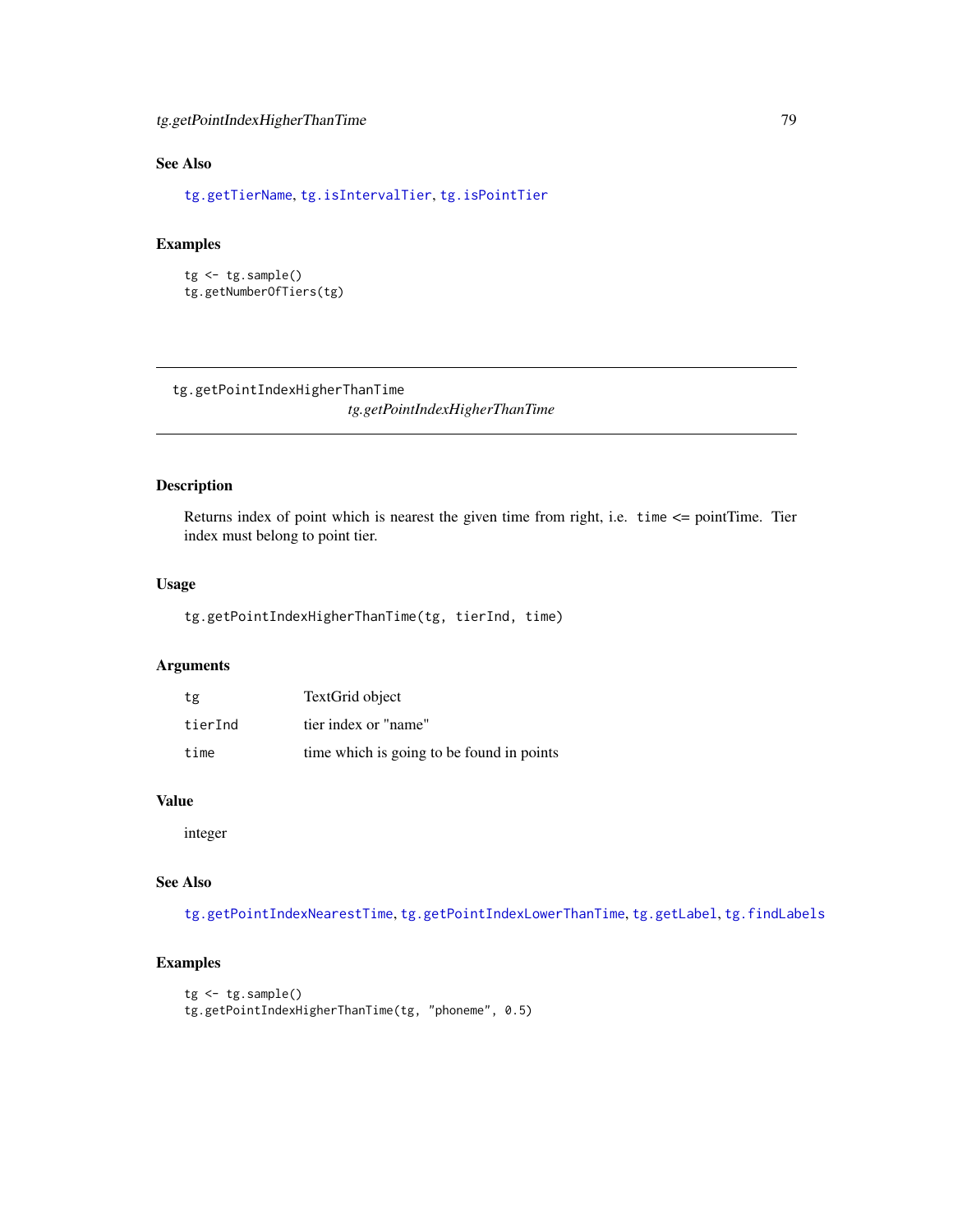<span id="page-79-2"></span><span id="page-79-1"></span>tg.getPointIndexLowerThanTime

*tg.getPointIndexLowerThanTime*

#### Description

Returns index of point which is nearest the given time from left, i.e. pointTime <= time. Tier index must belong to point tier.

#### Usage

tg.getPointIndexLowerThanTime(tg, tierInd, time)

## Arguments

| tg      | TextGrid object                           |
|---------|-------------------------------------------|
| tierInd | tier index or "name"                      |
| time    | time which is going to be found in points |

## Value

integer

## See Also

[tg.getPointIndexNearestTime](#page-79-0), [tg.getPointIndexHigherThanTime](#page-78-0), [tg.getLabel](#page-75-1), [tg.findLabels](#page-70-0)

#### Examples

```
tg < -tg.sample()tg.getPointIndexLowerThanTime(tg, "phoneme", 0.5)
```
<span id="page-79-0"></span>tg.getPointIndexNearestTime

*tg.getPointIndexNearestTime*

## Description

Returns index of point which is nearest the given time (from both sides). Tier index must belong to point tier.

#### Usage

```
tg.getPointIndexNearestTime(tg, tierInd, time)
```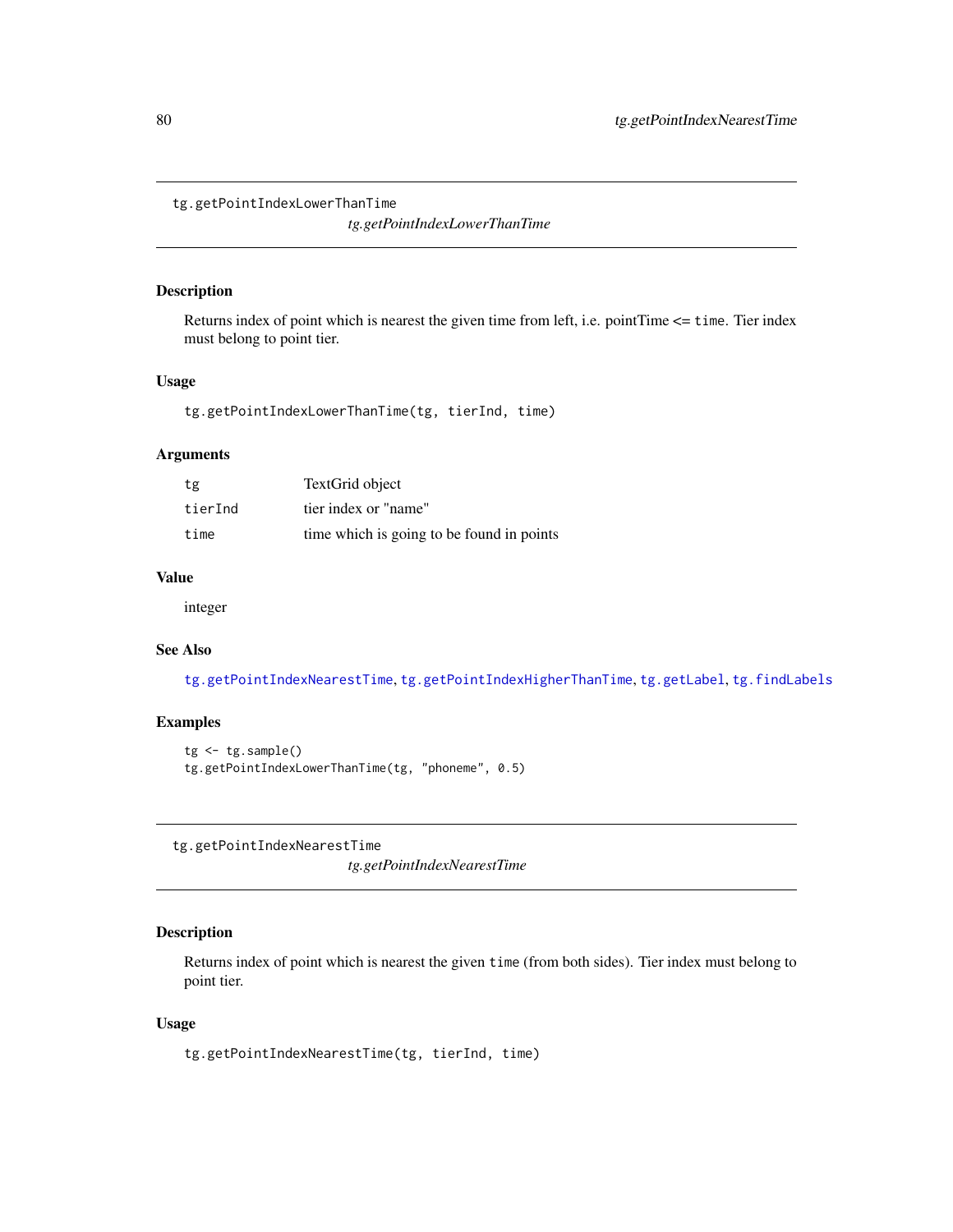## <span id="page-80-0"></span>tg.getPointTime 81

#### Arguments

| tg      | TextGrid object                           |
|---------|-------------------------------------------|
| tierInd | tier index or "name"                      |
| time    | time which is going to be found in points |

## Value

integer

## See Also

[tg.getPointIndexLowerThanTime](#page-79-1), [tg.getPointIndexHigherThanTime](#page-78-0), [tg.getLabel](#page-75-1), [tg.findLabels](#page-70-0)

## Examples

```
tg <- tg.sample()
tg.getPointIndexNearestTime(tg, "phoneme", 0.5)
```
tg.getPointTime *tg.getPointTime*

#### Description

Return time of point at the specified index in point tier.

## Usage

tg.getPointTime(tg, tierInd, index)

#### Arguments

| tg      | TextGrid object      |
|---------|----------------------|
| tierInd | tier index or "name" |
| index   | index of point       |

#### Value

numeric

## See Also

[tg.getLabel](#page-75-1), [tg.getPointIndexNearestTime](#page-79-0), [tg.getPointIndexLowerThanTime](#page-79-1), [tg.getPointIndexHigherThanTime](#page-78-0), [tg.findLabels](#page-70-0)

```
tg <- tg.sample()
tg.getPointTime(tg, "phoneme", 4)
```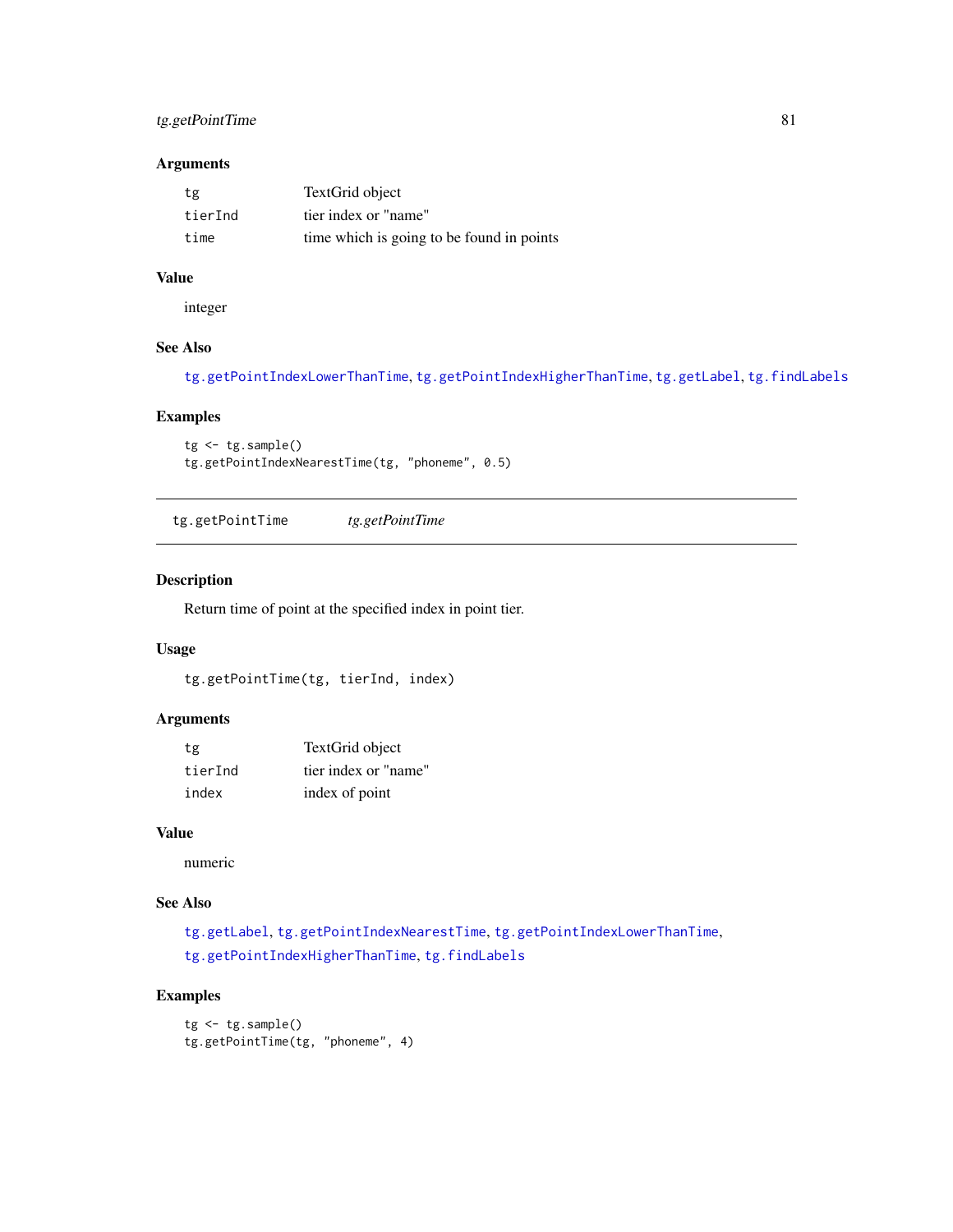<span id="page-81-2"></span><span id="page-81-0"></span>tg.getStartTime *tg.getStartTime*

## Description

Returns start time. If tier index is specified, it returns start time of the tier, if it is not specified, it returns start time of the whole TextGrid.

## Usage

tg.getStartTime(tg, tierInd = 0)

## Arguments

| tg      | TextGrid object                 |
|---------|---------------------------------|
| tierInd | [optional] tier index or "name" |

#### Value

numeric

## See Also

[tg.getEndTime](#page-72-0), [tg.getTotalDuration](#page-82-0)

#### Examples

```
tg <- tg.sample()
tg.getStartTime(tg)
tg.getStartTime(tg, "phone")
```
<span id="page-81-1"></span>tg.getTierName *tg.getTierName*

## Description

Returns name of the tier.

## Usage

tg.getTierName(tg, tierInd)

## Arguments

| tg      | TextGrid object      |
|---------|----------------------|
| tierInd | tier index or "name" |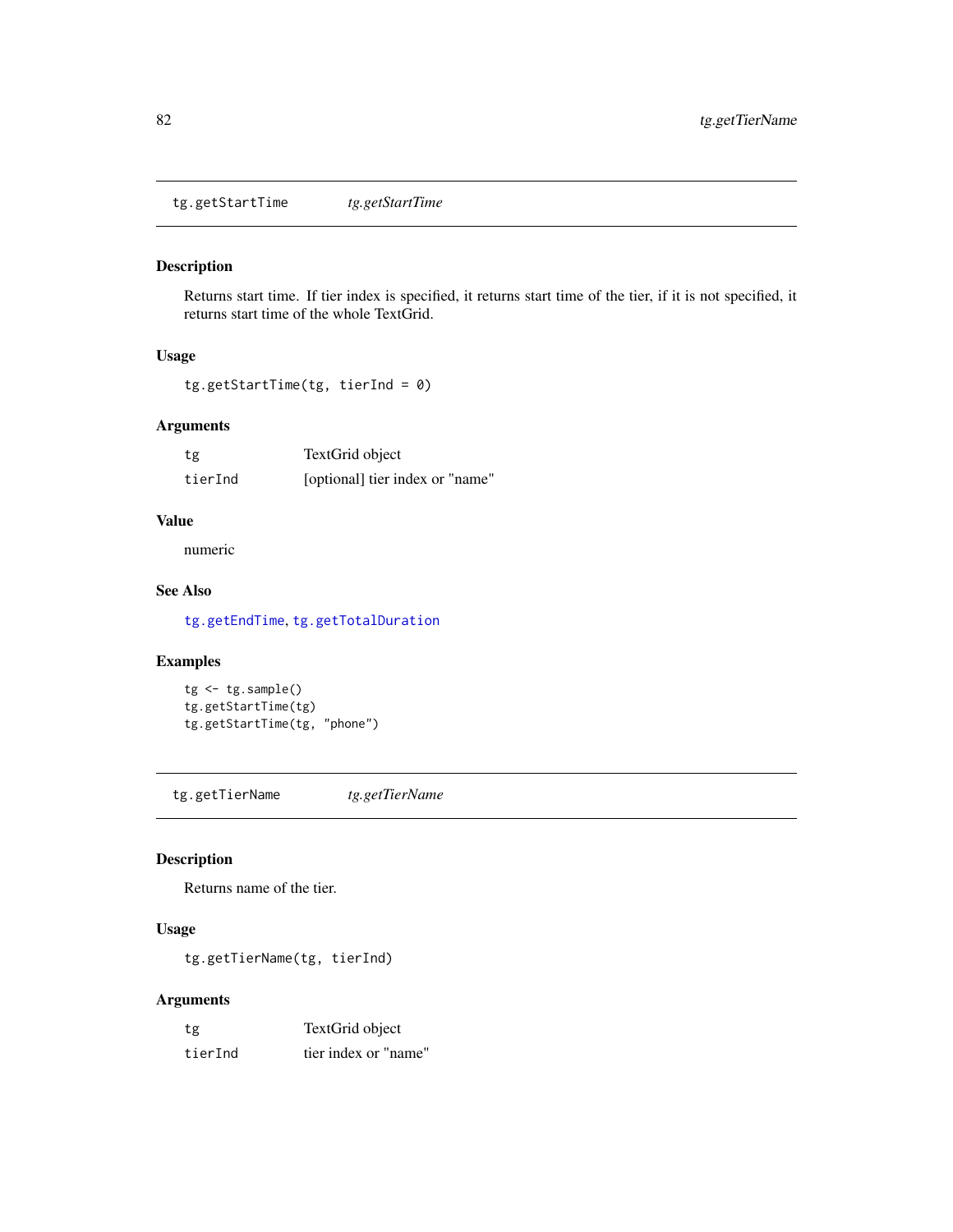## <span id="page-82-1"></span>tg.getTotalDuration 83

## Value

character string

## See Also

[tg.setTierName](#page-99-0), [tg.isIntervalTier](#page-88-0), [tg.isPointTier](#page-89-0)

## Examples

```
tg <- tg.sample()
tg.getTierName(tg, 2)
```
<span id="page-82-0"></span>tg.getTotalDuration *tg.getTotalDuration*

#### Description

Returns total duration. If tier index is specified, it returns duration of the tier, if it is not specified, it returns total duration of the TextGrid.

#### Usage

tg.getTotalDuration(tg, tierInd = 0)

## Arguments

| tg      | TextGrid object                 |
|---------|---------------------------------|
| tierInd | [optional] tier index or "name" |

## Value

numeric

## See Also

[tg.getStartTime](#page-81-0), [tg.getEndTime](#page-72-0)

```
tg <- tg.sample()
tg.getTotalDuration(tg)
tg.getTotalDuration(tg, "phone")
```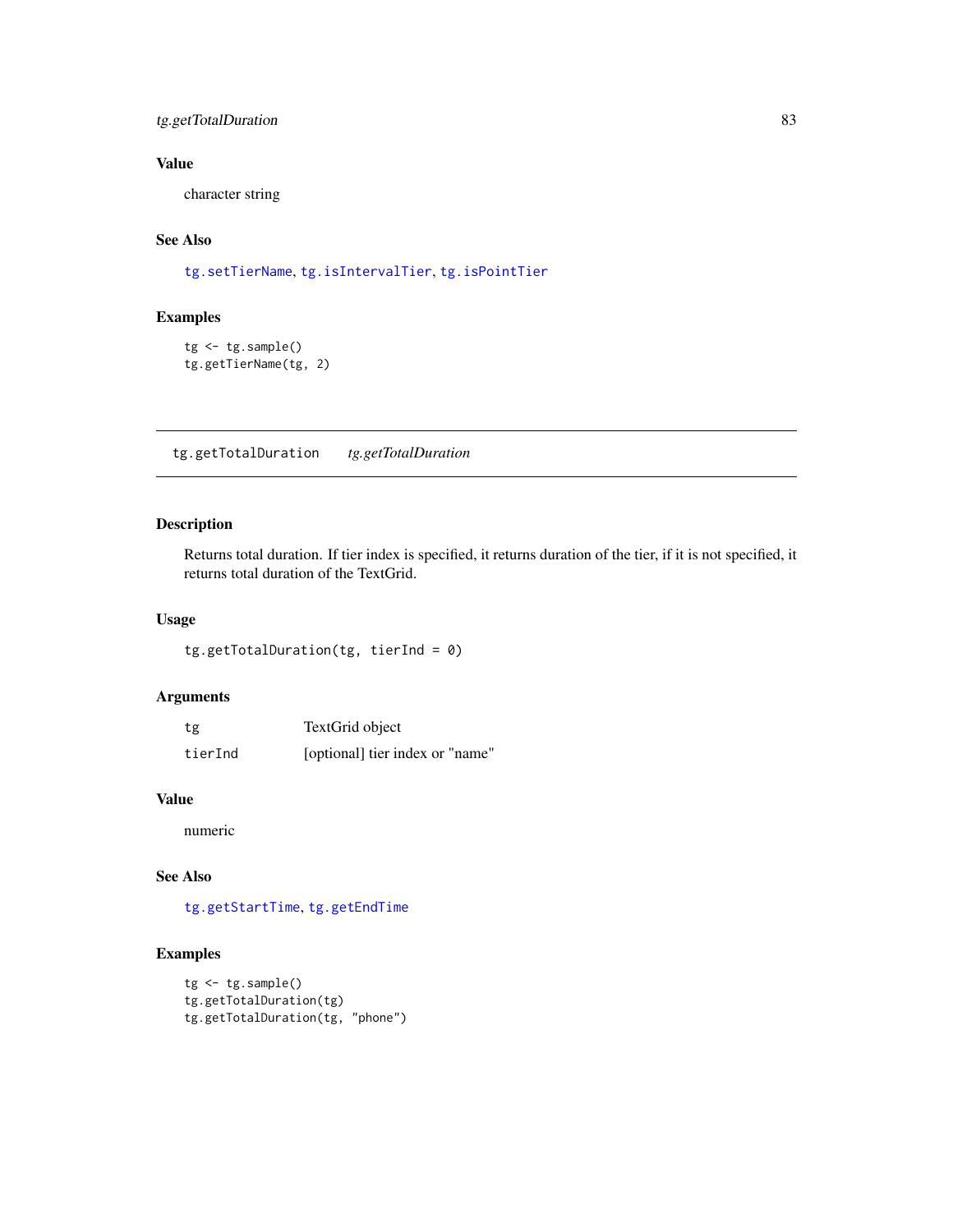<span id="page-83-1"></span><span id="page-83-0"></span>tg.insertBoundary *tg.insertBoundary*

#### **Description**

Inserts new boundary into interval tier. This creates a new interval, to which we can set the label (optional argument).

#### Usage

tg.insertBoundary(tg, tierInd, time, label = "")

#### Arguments

| tg      | TextGrid object                      |
|---------|--------------------------------------|
| tierInd | tier index or "name"                 |
| time    | time of the new boundary             |
| label   | [optional] label of the new interval |

#### Details

There are more possible situations which influence where the new label will be set.

a) New boundary into the existing interval (the most common situation): The interval is splitted into two parts. The left preserves the label of the original interval, the right is set to the new (optional) label.

b) On the left of existing interval (i.e., enlarging the tier size): The new interval starts with the new boundary and ends at the start of originally first existing interval. The label is set to the new interval.

c) On the right of existing interval (i.e., enlarging the tier size): The new interval starts at the end of originally last existing interval and ends with the new boundary. The label is set to the new interval. This is somewhat different behaviour than in a) and b) where the new label is set to the interval which is on the right of the new boundary. In c), the new label is set on the left of the new boundary. But this is the only logical possibility.

It is a nonsense to insert a boundary between existing intervals to a position where there is no interval. This is against the basic logic of Praat interval tiers where, at the beginning, there is one large empty interval from beginning to the end. And then, it is divided to smaller intervals by adding new boundaries. Nevertheless, if the TextGrid is created by external programmes, you may rarely find such discontinuities. In such a case, at first, use the tgRepairContinuity() function.

#### Value

TextGrid object

#### See Also

[tg.insertInterval](#page-84-0), [tg.removeIntervalLeftBoundary](#page-93-0), [tg.removeIntervalRightBoundary](#page-94-0), [tg.removeIntervalBothBoundaries](#page-91-0), [tg.boundaryMagnet](#page-63-0), [tg.duplicateTierMergeSegments](#page-69-0)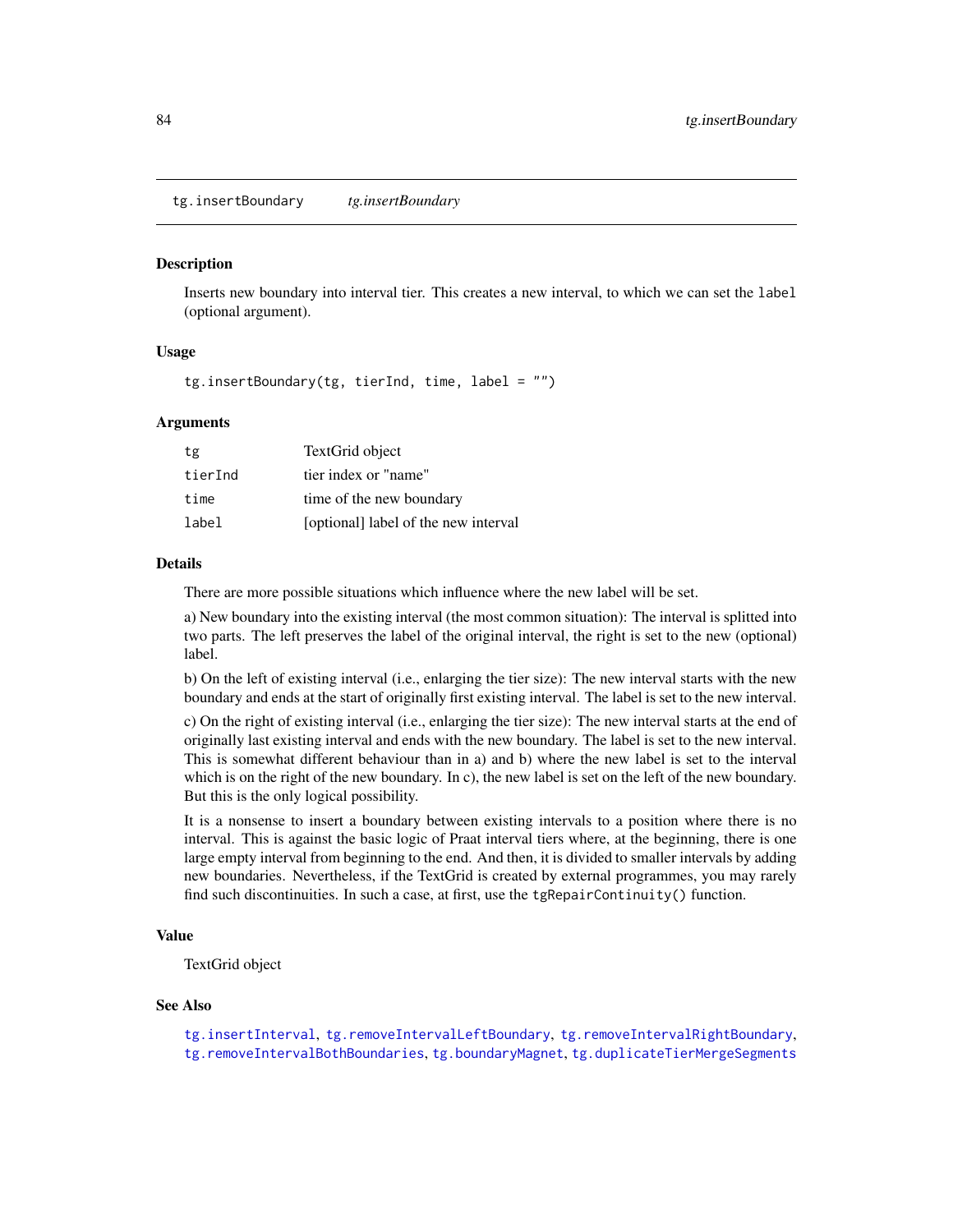#### <span id="page-84-1"></span>tg.insertInterval 85

#### Examples

```
tg < -tg.sample()tg2 <- tg.insertNewIntervalTier(tg, 1, "INTERVALS")
tg2 <- tg.insertBoundary(tg2, "INTERVALS", 0.8)
tg2 <- tg.insertBoundary(tg2, "INTERVALS", 0.1, "Interval A")
tg2 <- tg.insertInterval(tg2, "INTERVALS", 1.2, 2.5, "Interval B")
## Not run:
tg.plot(tg2)
## End(Not run)
```
<span id="page-84-0"></span>tg.insertInterval *tg.insertInterval*

#### Description

Inserts new interval into an empty space in interval tier: a) Into an already existing interval with empty label (most common situation because, e.g., a new interval tier has one empty interval from beginning to the end. b) Outside of existing intervals (left or right), this may create another empty interval between.

#### Usage

```
tg.insertInterval(tg, tierInd, tStart, tEnd, label = "")
```
#### Arguments

| tg      | TextGrid object                      |
|---------|--------------------------------------|
| tierInd | tier index or "name"                 |
| tStart  | start time of the new interval       |
| tEnd    | end time of the new interval         |
| label   | [optional] label of the new interval |

#### Details

In most cases, this function is the same as 1.) tgInsertBoundary(tEnd) and 2.) tgInsertBoundary(tStart,"new label"). But, additional checks are performed: a) tStart and tEnd belongs to the same empty interval, or b) both times are outside of existings intervals (both left or both right).

Intersection of the new interval with more already existing (even empty) does not make a sense and is forbidden.

In many situations, in fact, this function creates more than one interval. E.g., let's assume an empty interval tier with one empty interval from 0 to 5 sec. 1.) We insert a new interval from 1 to 2 with label "he". Result: three intervals, 0-1 "", 1-2 "he", 2-5 "". 2.) Then, we insert an interval from 7 to 8 with label "lot". Result: five intervals, 0-1 "", 1-2 "he", 2-5 "", 5-7 "", 7-8 "lot" Note: the empty 5-7 "" interval is inserted because we are going outside of the existing tier. 3.) Now, we insert a new interval exactly between 2 and 3 with label "said". Result: really only one interval is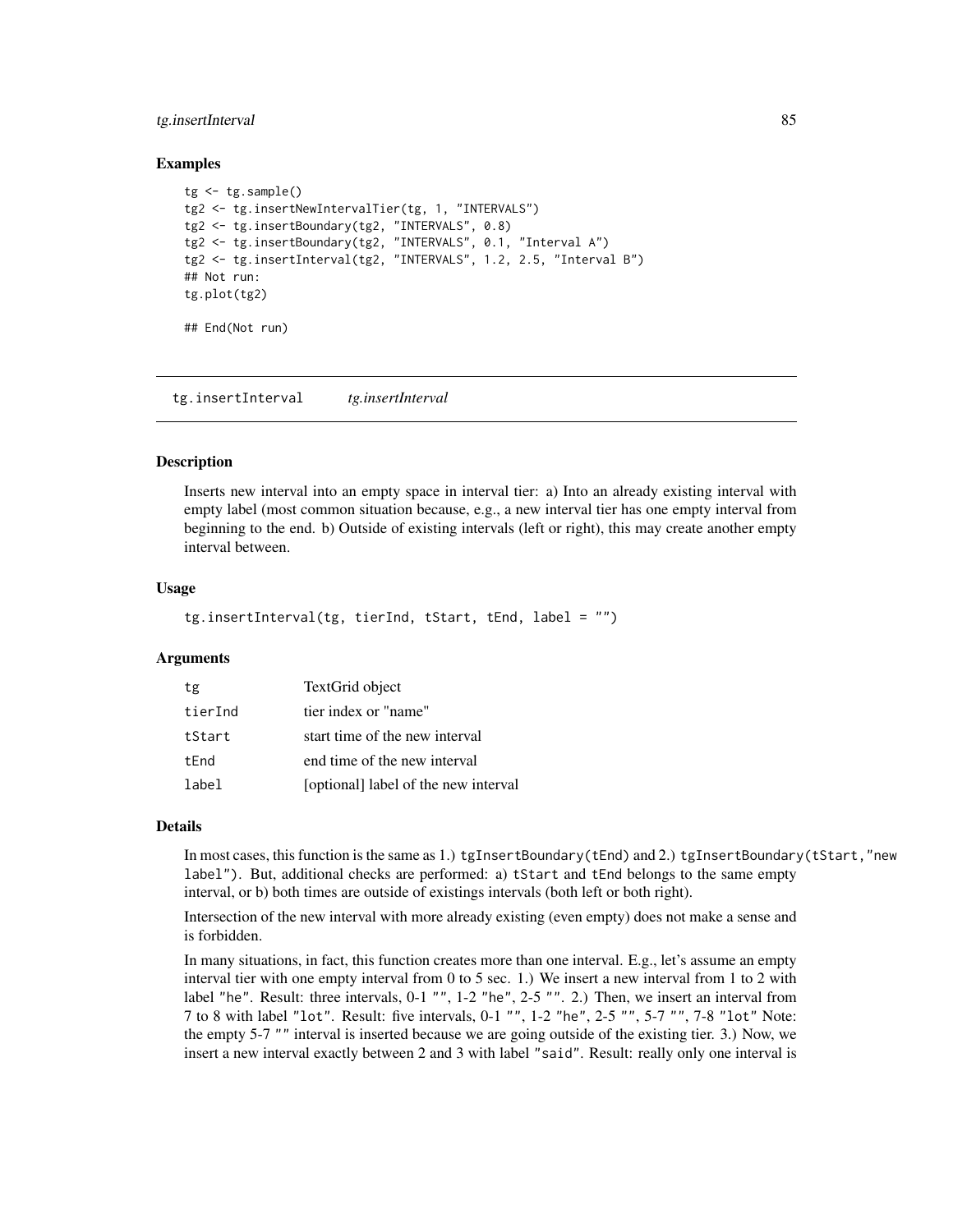<span id="page-85-1"></span>created (and only the right boundary is added because the left one already exists): 0-1 "", 1-2 "he", 2-3 "said", 3-5 "", 5-7 "", 7-8 "lot". 4.) After this, we want to insert another interval, 3 to 5: label "a". In fact, this does not create any new interval at all. Instead of that, it only sets the label to the already existing interval 3-5. Result: 0-1 "", 1-2 "he", 2-3 "said", 3-5 "a", 5-7 "", 7-8 "lot".

This function is not implemented in Praat (6.0.14). And it is very useful for adding separate intervals to an empty area in interval tier, e.g., result of voice activity detection algorithm. On the other hand, if we want continuously add new consequential intervals, tgInsertBoundary() may be more useful. Because, in the tgInsertInterval() function, if we calculate both boundaries separately for each interval, strange situations may happen due to numeric round-up errors, like 3.14\*5 != 15.7. In such cases, it may be hard to obtain precisely consequential time instances. As 3.14\*5 is slightly larger than 15.7 (let's try to calculate 15.7 -3.14 $\star$ 5), if you calculate tEnd of the first interval as 3.14\*5 and tStart of the second interval as 15.7, this function refuse to create the second interval because it would be an intersection. In the opposite case (tEnd of the 1st: 15.7, tStart of the 2nd: 3.14\*5), it would create another "micro" interval between these two slightly different time instances. Instead of that, if you insert only one boundary using the tgInsertBoundary() function, you are safe that only one new interval is created. But, if you calculate the "15.7" (no matter how) and store in the variable and then, use this variable in the tgInsertInterval() function both for the tEnd of the 1st interval and tStart of the 2nd interval, you are safe, it works fine.

#### Value

TextGrid object

#### See Also

[tg.insertBoundary](#page-83-0), [tg.removeIntervalLeftBoundary](#page-93-0), [tg.removeIntervalRightBoundary](#page-94-0), [tg.removeIntervalBothBoundaries](#page-91-0), [tg.boundaryMagnet](#page-63-0), [tg.duplicateTierMergeSegments](#page-69-0)

#### Examples

```
tg < -tg.sample()tg2 <- tg.insertNewIntervalTier(tg, 1, "INTERVALS")
tg2 <- tg.insertBoundary(tg2, "INTERVALS", 0.8)
tg2 <- tg.insertBoundary(tg2, "INTERVALS", 0.1, "Interval A")
tg2 <- tg.insertInterval(tg2, "INTERVALS", 1.2, 2.5, "Interval B")
## Not run:
tg.plot(tg2)
## End(Not run)
```
<span id="page-85-0"></span>tg.insertNewIntervalTier

*tg.insertNewIntervalTier*

#### **Description**

Inserts new interval tier to the specified index (existing tiers are shifted). The new tier contains one empty interval from beginning to end. Then, if we add new boundaries, this interval is divided to smaller pieces.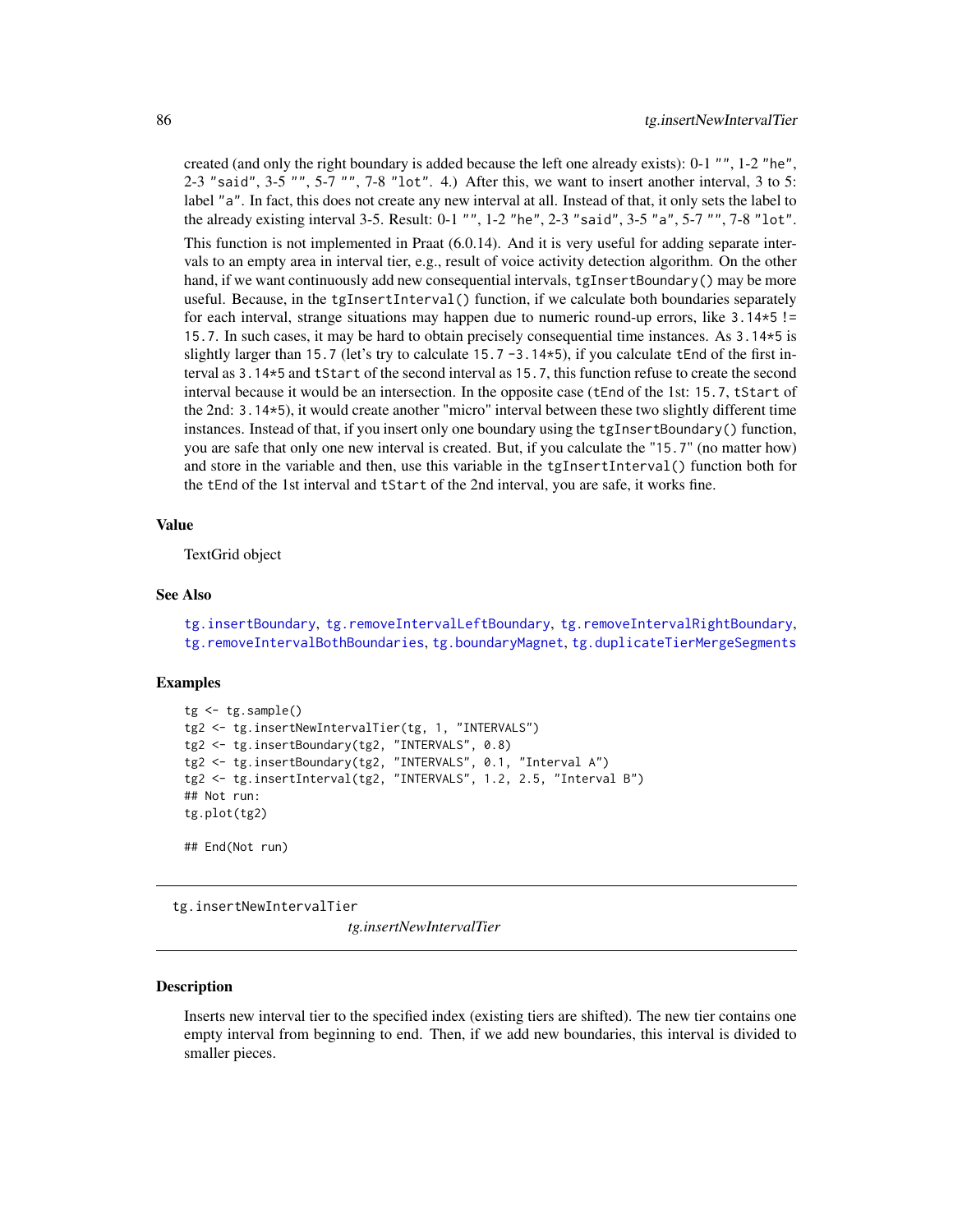## <span id="page-86-1"></span>tg.insertNewPointTier 87

## Usage

tg.insertNewIntervalTier(tg, newInd = Inf, newTierName, tMin = NA, tMax = NA)

#### Arguments

| tg          | TextGrid object                                            |
|-------------|------------------------------------------------------------|
| newInd      | new tier index $(1 =$ the first, Inf = the last [default]) |
| newTierName | new tier name                                              |
| tMin        | [optional] start time of the new tier                      |
| tMax        | [optional] end time of the new tier                        |

## Value

TextGrid object

#### See Also

[tg.insertInterval](#page-84-0), [tg.insertNewPointTier](#page-86-0), [tg.duplicateTier](#page-68-0), [tg.duplicateTierMergeSegments](#page-69-0), [tg.removeTier](#page-95-0)

## Examples

```
## Not run:
tg < -tg.sample()tg2 <- tg.insertNewIntervalTier(tg, 1, "INTERVALS")
tg2 <- tg.insertBoundary(tg2, "INTERVALS", 0.8)
tg2 <- tg.insertBoundary(tg2, "INTERVALS", 0.1, "Interval A")
tg2 <- tg.insertInterval(tg2, "INTERVALS", 1.2, 2.5, "Interval B")
tg2 <- tg.insertNewIntervalTier(tg2, Inf, "LastTier")
tg2 <- tg.insertInterval(tg2, "LastTier", 1, 3, "This is the last tier")
tg.plot(tg2)
```
## End(Not run)

<span id="page-86-0"></span>tg.insertNewPointTier *tg.insertNewPointTier*

#### Description

Inserts new point tier to the specified index (existing tiers are shifted).

#### Usage

tg.insertNewPointTier(tg, newInd = Inf, newTierName)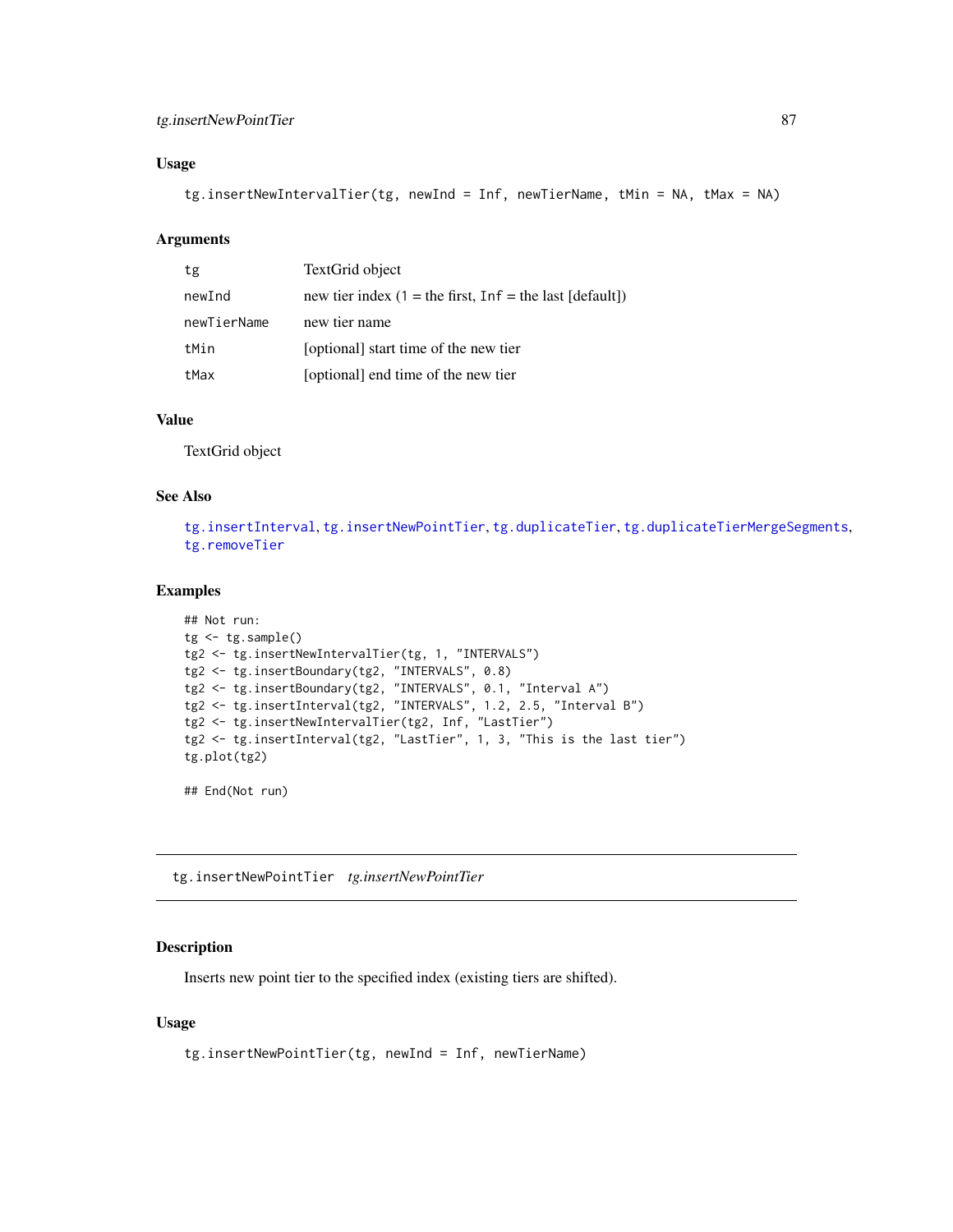## Arguments

| tg          | TextGrid object                                               |
|-------------|---------------------------------------------------------------|
| newInd      | new tier index $(1 =$ the first, $Inf =$ the last $[default]$ |
| newTierName | new tier name                                                 |

## Value

TextGrid object

#### See Also

[tg.insertPoint](#page-87-0), [tg.insertNewIntervalTier](#page-85-0), [tg.duplicateTier](#page-68-0), [tg.removeTier](#page-95-0)

## Examples

```
## Not run:
tg <- tg.sample()
tg2 <- tg.insertNewPointTier(tg, 1, "POINTS")
tg2 <- tg.insertPoint(tg2, "POINTS", 3, "MY POINT")
tg2 <- tg.insertNewPointTier(tg2, Inf, "POINTS2") # the last tier
tg2 <- tg.insertPoint(tg2, "POINTS2", 2, "point in the last tier")
tg.plot(tg2)
```
## End(Not run)

<span id="page-87-0"></span>tg.insertPoint *tg.insertPoint*

## Description

Inserts new point to point tier of the given index.

## Usage

```
tg.insertPoint(tg, tierInd, time, label)
```
#### Arguments

| tg      | TextGrid object       |
|---------|-----------------------|
| tierInd | tier index or "name"  |
| time    | time of the new point |
| label   | time of the new point |

## Value

TextGrid object

<span id="page-87-1"></span>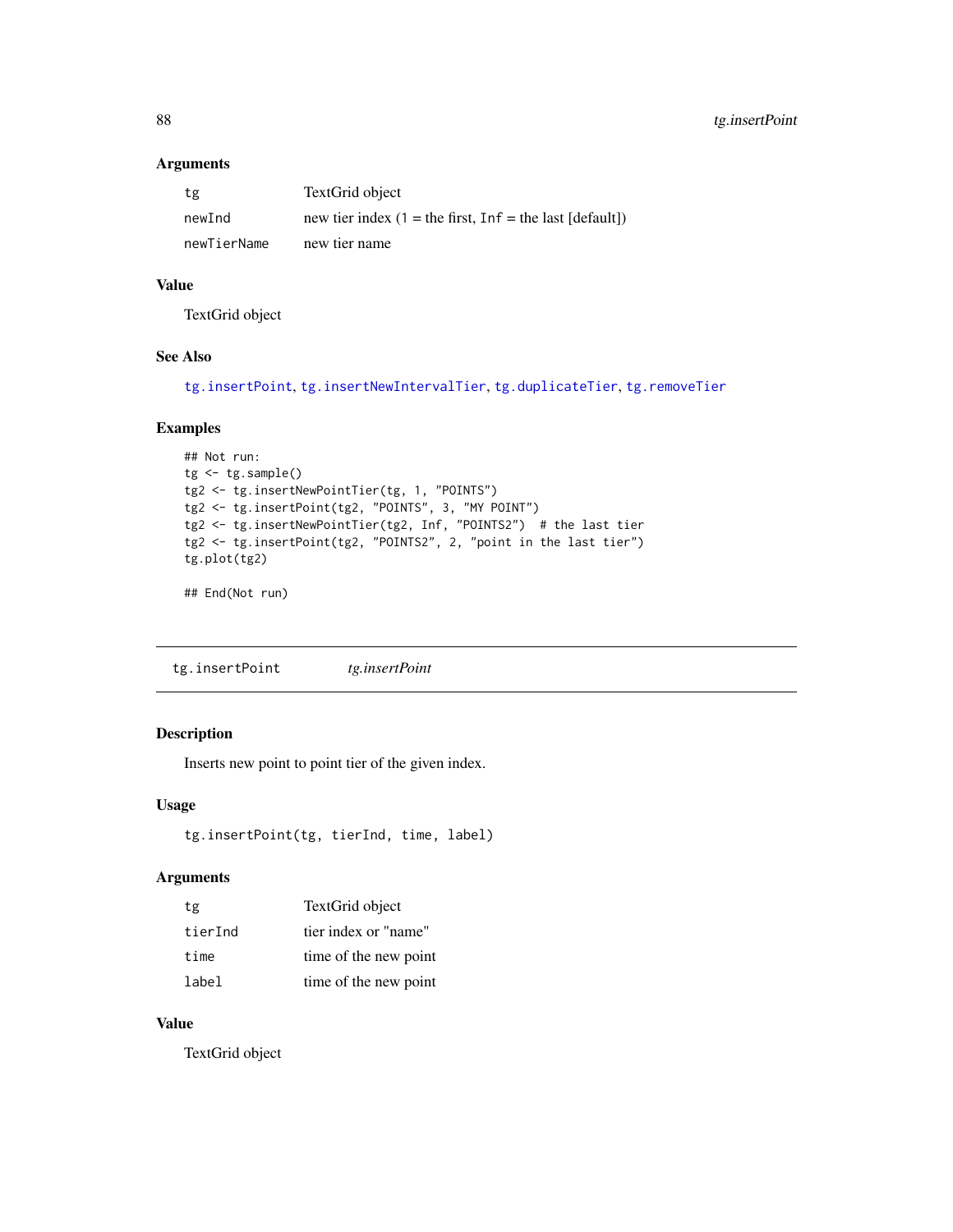## <span id="page-88-1"></span>tg.isIntervalTier 89

## See Also

[tg.removePoint](#page-95-1), [tg.insertInterval](#page-84-0), [tg.insertBoundary](#page-83-0)

## Examples

```
## Not run:
tg <- tg.sample()
tg2 <- tg.insertPoint(tg, "phoneme", 1.4, "NEW POINT")
tg.plot(tg2)
```
## End(Not run)

<span id="page-88-0"></span>tg.isIntervalTier *tg.isIntervalTier*

## Description

Returns TRUE if the tier is IntervalTier, FALSE otherwise.

## Usage

tg.isIntervalTier(tg, tierInd)

## Arguments

| tg      | TextGrid object      |
|---------|----------------------|
| tierInd | tier index or "name" |

## Value

TRUE / FALSE

## See Also

[tg.isPointTier](#page-89-0), [tg.getTierName](#page-81-1), [tg.findLabels](#page-70-0)

```
tg <- tg.sample()
tg.isIntervalTier(tg, 1)
tg.isIntervalTier(tg, "word")
```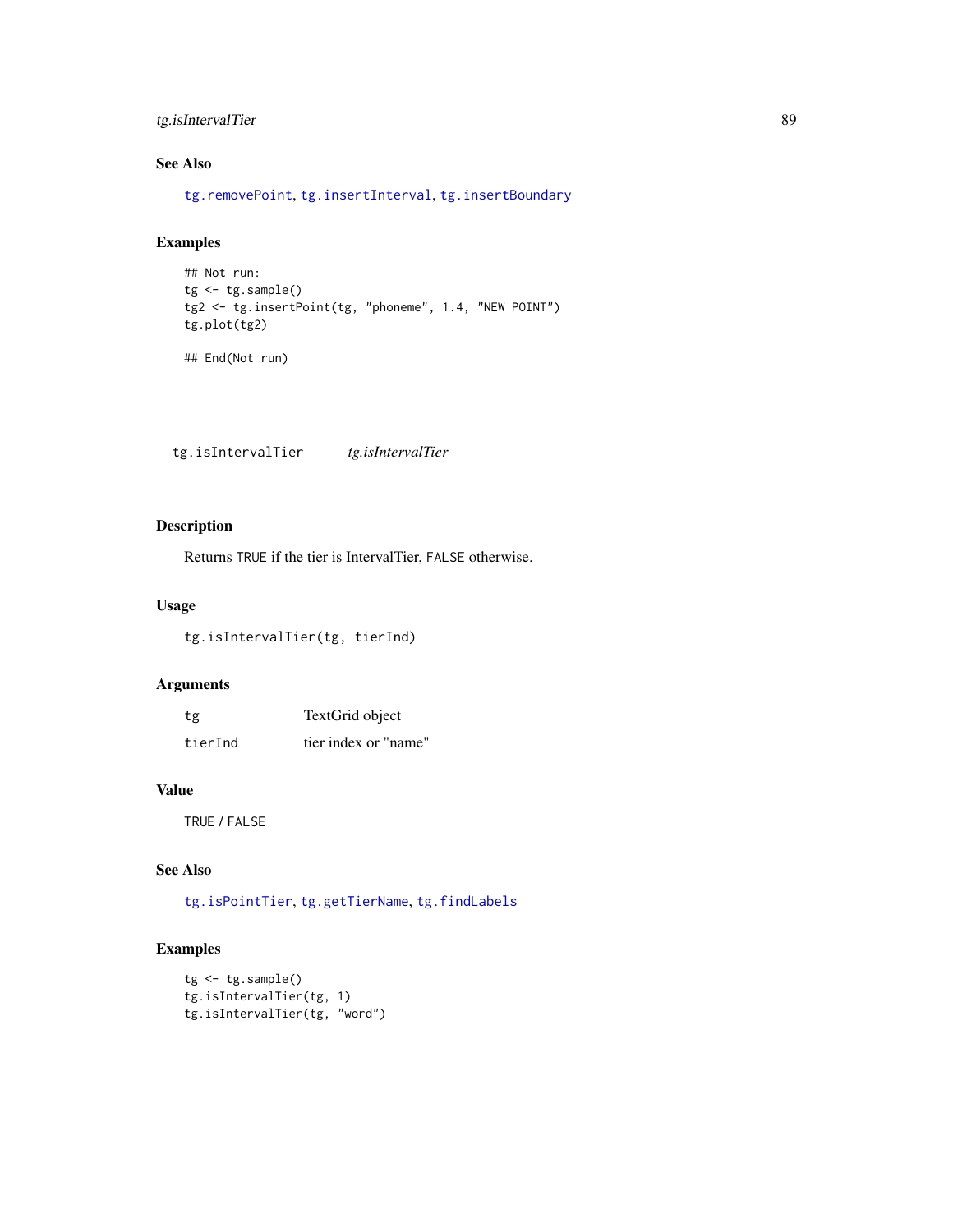<span id="page-89-2"></span><span id="page-89-0"></span>tg.isPointTier *tg.isPointTier*

## Description

Returns TRUE if the tier is PointTier, FALSE otherwise.

## Usage

```
tg.isPointTier(tg, tierInd)
```
## Arguments

| tg      | TextGrid object      |
|---------|----------------------|
| tierInd | tier index or "name" |

## Value

TRUE / FALSE

## See Also

[tg.isIntervalTier](#page-88-0), [tg.getTierName](#page-81-1), [tg.findLabels](#page-70-0)

#### Examples

```
tg <- tg.sample()
tg.isPointTier(tg, 1)
tg.isPointTier(tg, "word")
```
<span id="page-89-1"></span>tg.plot *tg.plot*

## Description

Plots interactive TextGrid using dygraphs package.

## Usage

```
tg.plot(
 tg,
 group = ",
 pt = NULL,it = NULL,format = NULL,formantScaleIntensity = TRUE,
```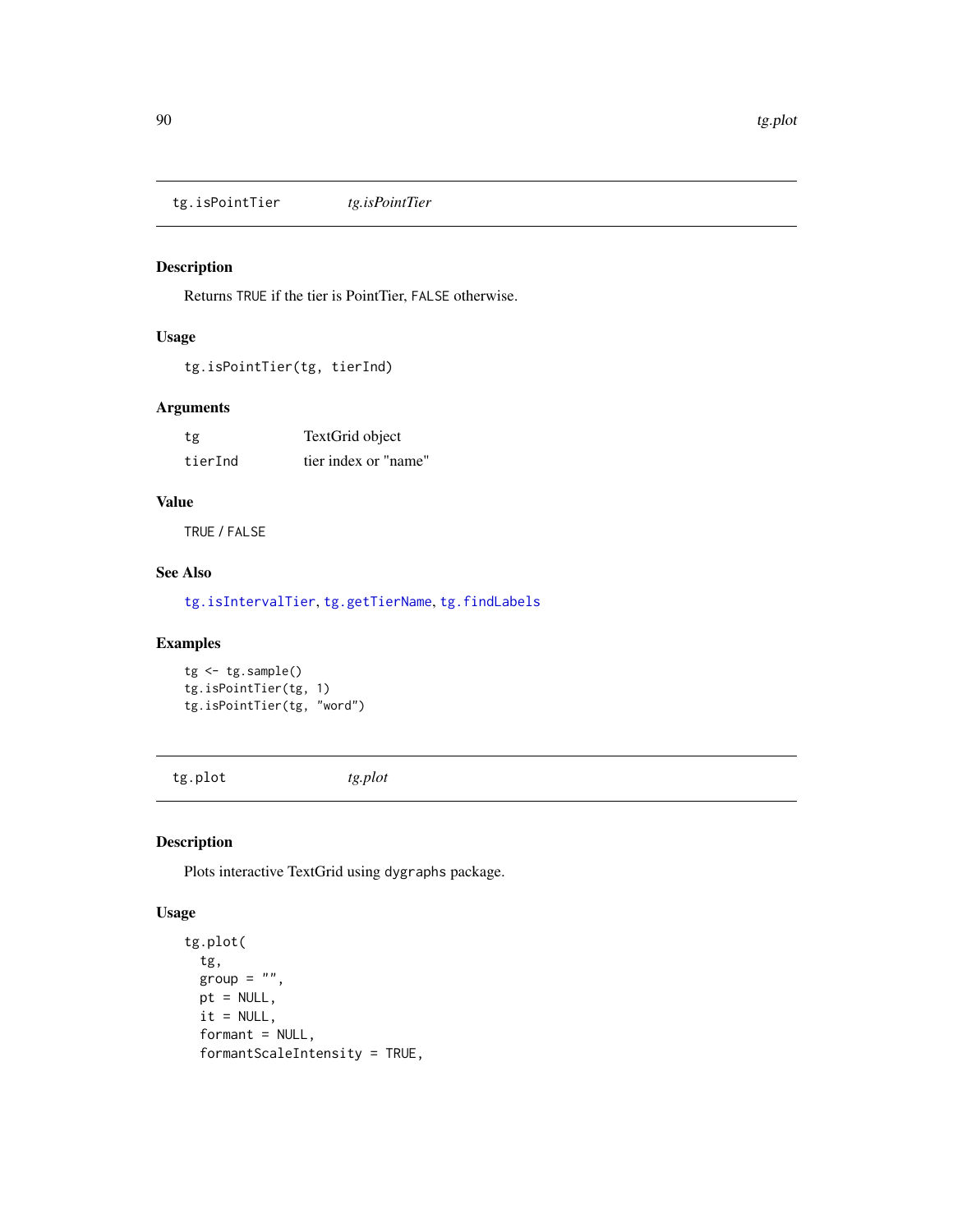#### <span id="page-90-0"></span>tg.plot 91

```
formantDrawBandwidth = TRUE,
 pitch = NULL,
 pitchScaleIntensity = TRUE,
 pitchShowStrength = FALSE,
 snd = NULL\mathcal{L}
```
## Arguments

| tg                                                                                  | TextGrid object                                                         |  |
|-------------------------------------------------------------------------------------|-------------------------------------------------------------------------|--|
| group                                                                               | [optional] character string, name of group for dygraphs synchronization |  |
| pt                                                                                  | [optional] PitchTier object                                             |  |
| it                                                                                  | [optional] IntensityTier object                                         |  |
| formant                                                                             | [optional] Formant object                                               |  |
| formantScaleIntensity                                                               | [optional] Point size scaled according to relative intensity            |  |
| formantDrawBandwidth                                                                | [optional] Draw formant bandwidth                                       |  |
| pitch                                                                               | [optional] Pitch object                                                 |  |
| pitchScaleIntensity<br>[optional] Point size scaled according to relative intensity |                                                                         |  |
| pitchShowStrength                                                                   |                                                                         |  |
|                                                                                     | [optional] Show strength annotation                                     |  |
| snd                                                                                 | [optional] Sound object                                                 |  |
|                                                                                     |                                                                         |  |

## See Also

[tg.read](#page-91-1), [pt.plot](#page-48-0), [it.plot](#page-28-0), [pitch.plot](#page-35-0)

```
## Not run:
tg <- tg.sample()
tg.plot(tg)
tg.plot(tg.sample(), pt = pt.sample())
## End(Not run)
```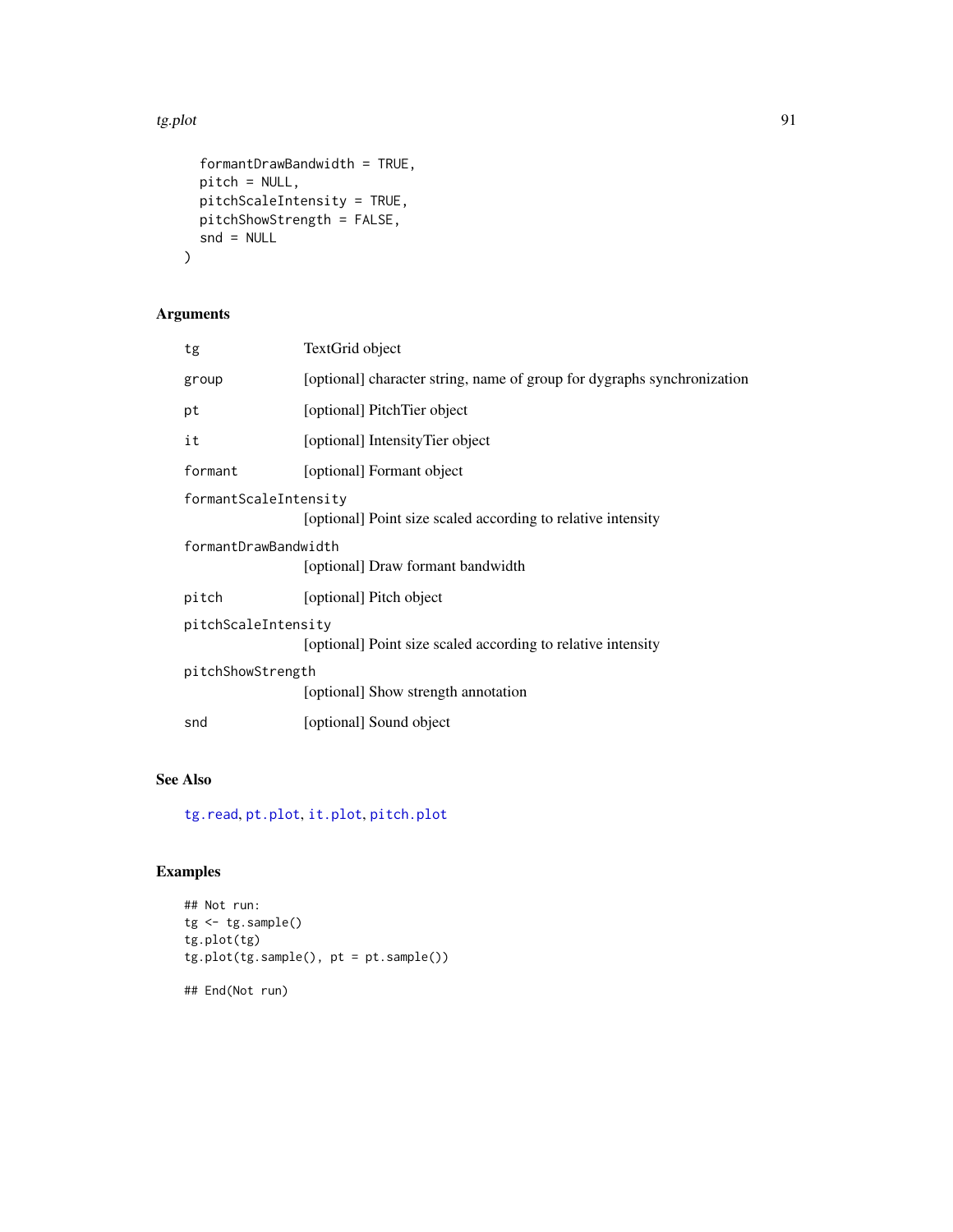<span id="page-91-2"></span><span id="page-91-1"></span>tg.read *tg.read*

## Description

Loads TextGrid from Praat in Text or Short text format (UTF-8), it handles both Interval and Point tiers. Labels can may contain quotation marks and new lines.

## Usage

```
tg.read(fileNameTextGrid, encoding = "UTF-8")
```
#### Arguments

fileNameTextGrid Input file name encoding File encoding (default: "UTF-8"), "auto" for auto-detect of Unicode encoding

## Value

TextGrid object

#### See Also

[tg.write](#page-99-1), [tg.plot](#page-89-1), [tg.repairContinuity](#page-96-0), [tg.createNewTextGrid](#page-65-1), [tg.findLabels](#page-70-0), tg.duplicateTierMergeSegment [pt.read](#page-48-1), [pitch.read](#page-36-0), [formant.read](#page-14-0), [it.read](#page-29-0), [col.read](#page-7-0)

#### Examples

```
## Not run:
tg <- tg.read("demo/H.TextGrid")
tg.plot(tg)
```
## End(Not run)

<span id="page-91-0"></span>tg.removeIntervalBothBoundaries

*tg.removeIntervalBothBoundaries*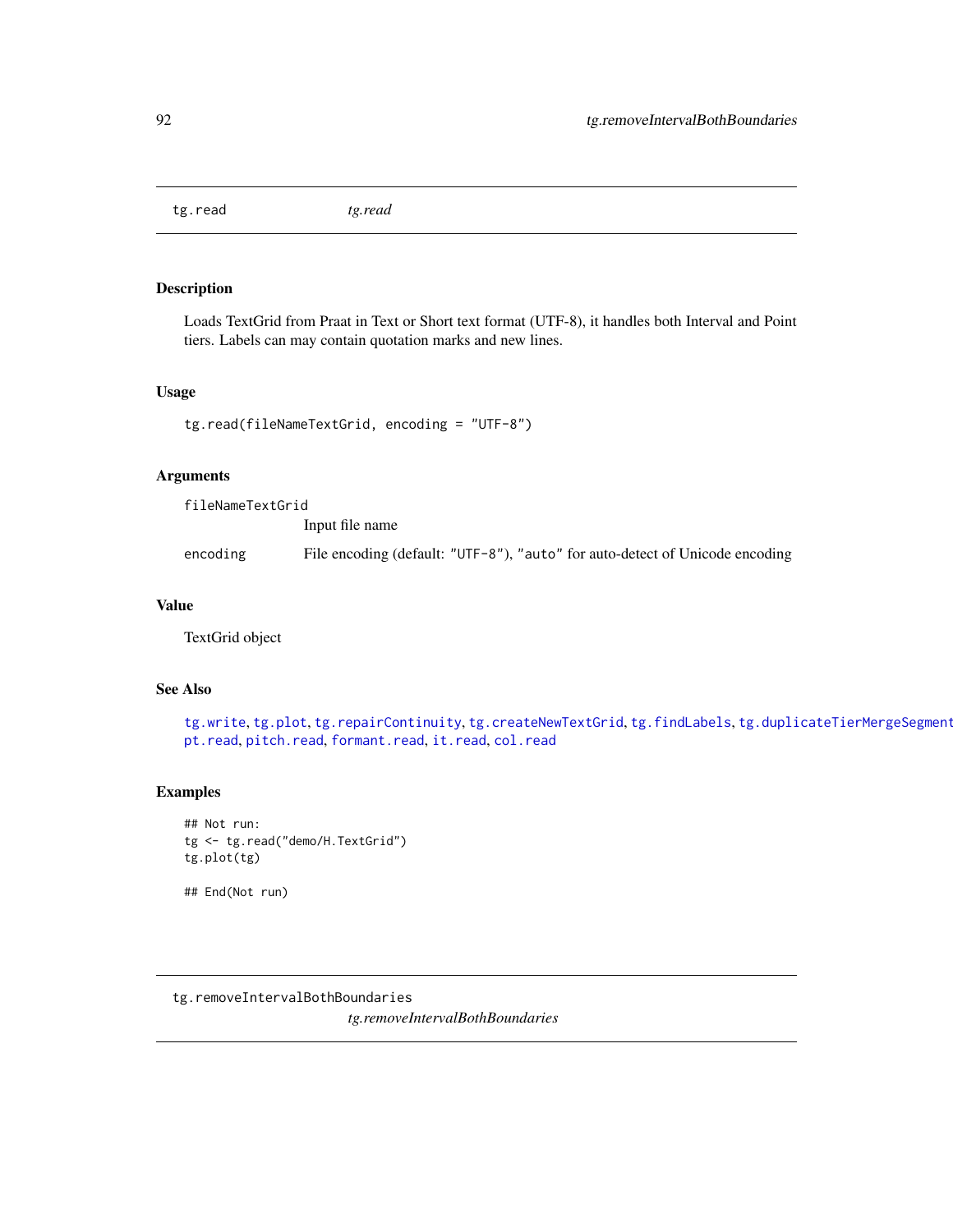#### <span id="page-92-0"></span>Description

Remove both left and right boundary of interval of the given index in Interval tier. In fact, this operation concatenate three intervals into one (and their labels). It cannot be applied to the first and the last interval because they contain beginning or end boundary of the tier. E.g., let's assume interval 1-2-3. We remove both boundaries of the 2nd interval. The result is one interval 123. If we do not want to concatenate labels (we wanted to remove the label including its interval), we can set the label of the second interval to the empty string "" before this operation. If we only want to remove the label of interval "without concatenation", i.e., the desired result is 1-empty-3, it is not this operation of removing boundaries. Just set the label of the second interval to the empty string  $"$ .

#### Usage

tg.removeIntervalBothBoundaries(tg, tierInd, index)

#### Arguments

| tg      | TextGrid object       |
|---------|-----------------------|
| tierInd | tier index or "name"  |
| index   | index of the interval |

## Value

TextGrid object

#### See Also

```
tg.removeIntervalLeftBoundary, tg.removeIntervalRightBoundary, tg.insertBoundary,
tg.insertInterval
```
#### Examples

```
## Not run:
tg <- tg.sample()
tg.plot(tg)
tg2 <- tg.removeIntervalBothBoundaries(tg, "word", 3)
tg.plot(tg2)
```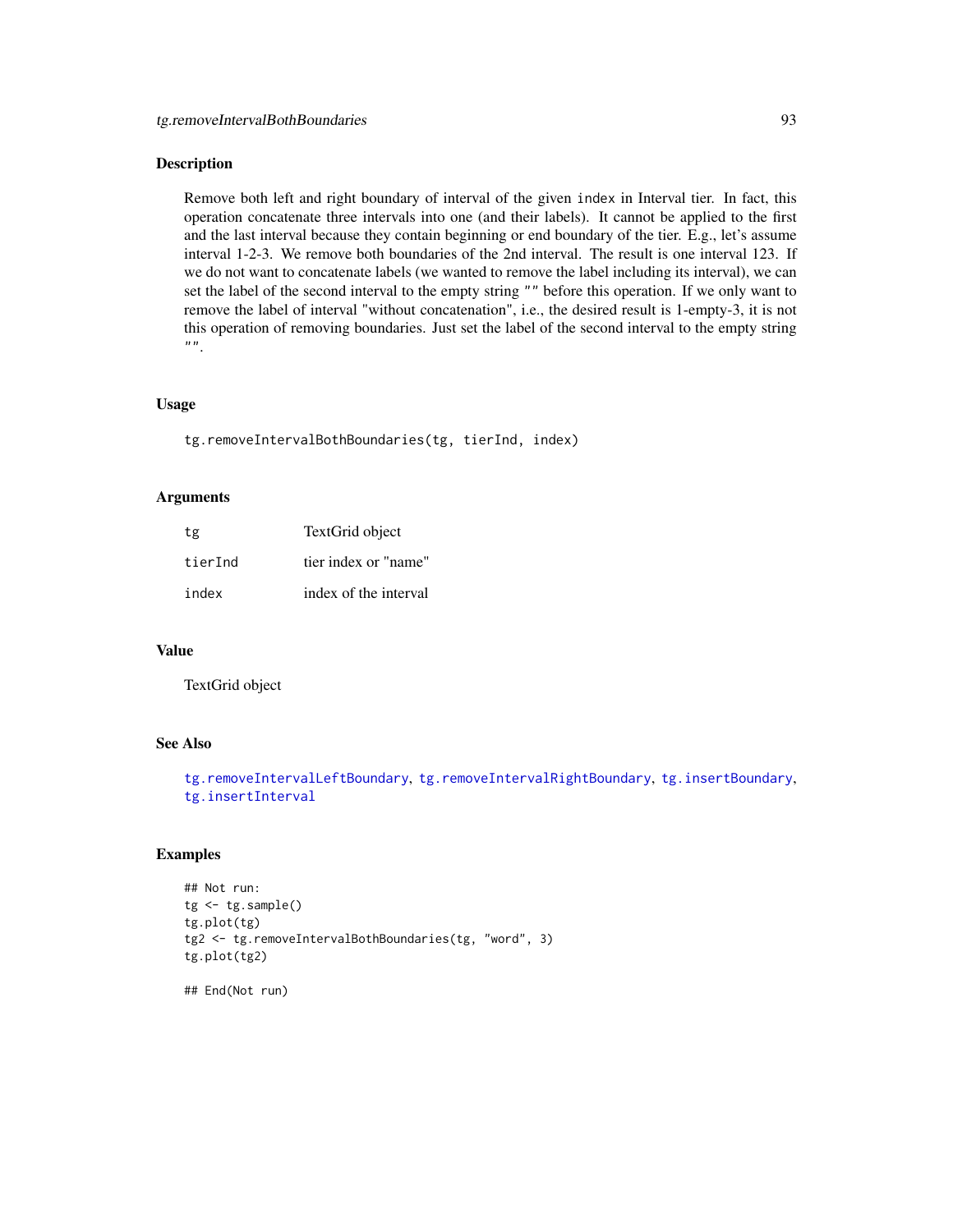```
tg.removeIntervalLeftBoundary
```
*tg.removeIntervalLeftBoundary*

## Description

Remove left boundary of the interval of the given index in Interval tier. In fact, it concatenates two intervals into one (and their labels). It cannot be applied to the first interval because it is the start boundary of the tier. E.g., we have interval 1-2-3, we remove the left boundary of the 2nd interval, the result is two intervals 12-3. If we do not want to concatenate labels, we have to set the label to the empty string "" before this operation.

## Usage

```
tg.removeIntervalLeftBoundary(tg, tierInd, index)
```
## Arguments

| tg      | TextGrid object       |
|---------|-----------------------|
| tierInd | tier index or "name"  |
| index   | index of the interval |

## Value

TextGrid object

## See Also

```
tg.removeIntervalRightBoundary, tg.removeIntervalBothBoundaries, tg.insertBoundary,
tg.insertInterval
```
## Examples

```
## Not run:
tg <- tg.sample()
tg.plot(tg)
tg2 <- tg.removeIntervalLeftBoundary(tg, "word", 3)
tg.plot(tg2)
```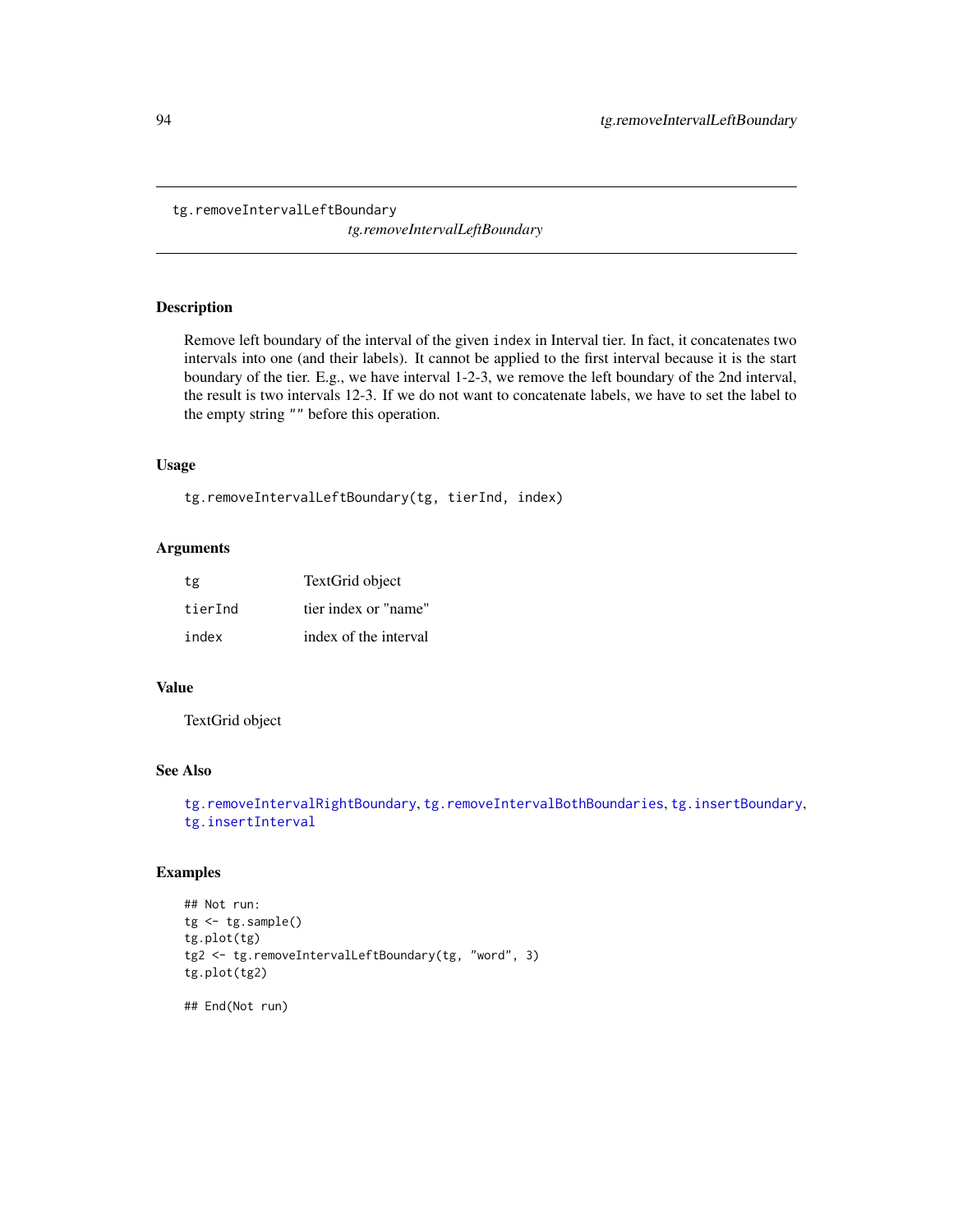<span id="page-94-1"></span><span id="page-94-0"></span>tg.removeIntervalRightBoundary

*tg.removeIntervalRightBoundary*

## Description

Remove right boundary of the interval of the given index in Interval tier. In fact, it concatenates two intervals into one (and their labels). It cannot be applied to the last interval because it is the end boundary of the tier. E.g., we have interval 1-2-3, we remove the right boundary of the 2nd interval, the result is two intervals 1-23. If we do not want to concatenate labels, we have to set the label to the empty string "" before this operation.

## Usage

```
tg.removeIntervalRightBoundary(tg, tierInd, index)
```
## Arguments

| tg      | TextGrid object       |
|---------|-----------------------|
| tierInd | tier index or "name"  |
| index   | index of the interval |

## Value

TextGrid object

## See Also

```
tg.removeIntervalLeftBoundary, tg.removeIntervalBothBoundaries, tg.insertBoundary,
tg.insertInterval
```
## Examples

```
## Not run:
tg <- tg.sample()
tg.plot(tg)
tg2 <- tg.removeIntervalRightBoundary(tg, "word", 3)
tg.plot(tg2)
```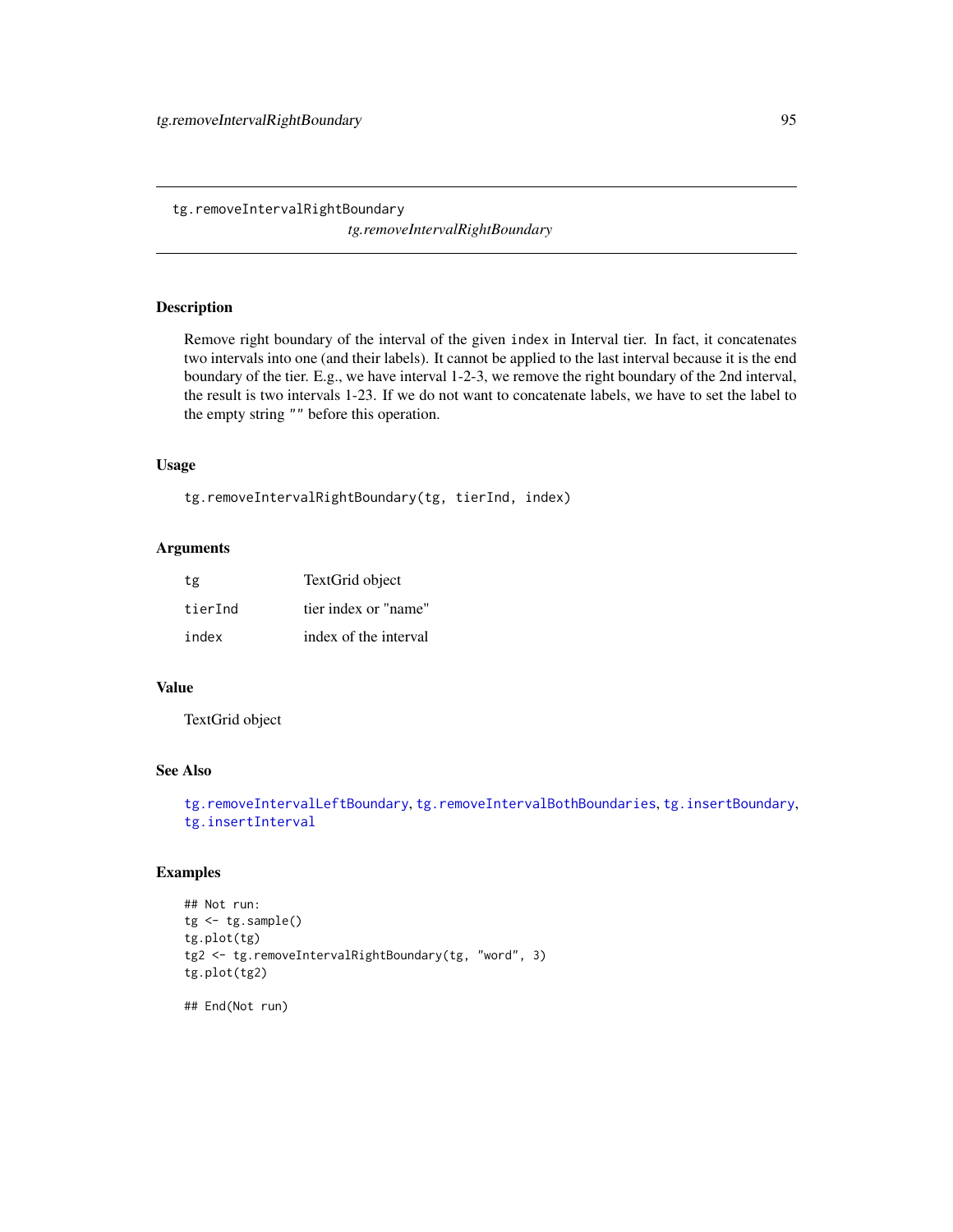<span id="page-95-2"></span><span id="page-95-1"></span>tg.removePoint *tg.removePoint*

## Description

Remove point of the given index from the point tier.

## Usage

```
tg.removePoint(tg, tierInd, index)
```
## Arguments

| tg      | TextGrid object              |
|---------|------------------------------|
| tierInd | tier index or "name"         |
| index   | index of point to be removed |

## Value

TextGrid object

## See Also

[tg.insertPoint](#page-87-0), [tg.getNumberOfPoints](#page-77-0), [tg.removeIntervalBothBoundaries](#page-91-0)

#### Examples

```
tg <- tg.sample()
tg$phoneme$label
tg2 <- tg.removePoint(tg, "phoneme", 1)
tg2$phoneme$label
```
<span id="page-95-0"></span>tg.removeTier *tg.removeTier*

## Description

Removes tier of the given index.

## Usage

tg.removeTier(tg, tierInd)

## Arguments

| tg      | TextGrid object      |
|---------|----------------------|
| tierInd | tier index or "name" |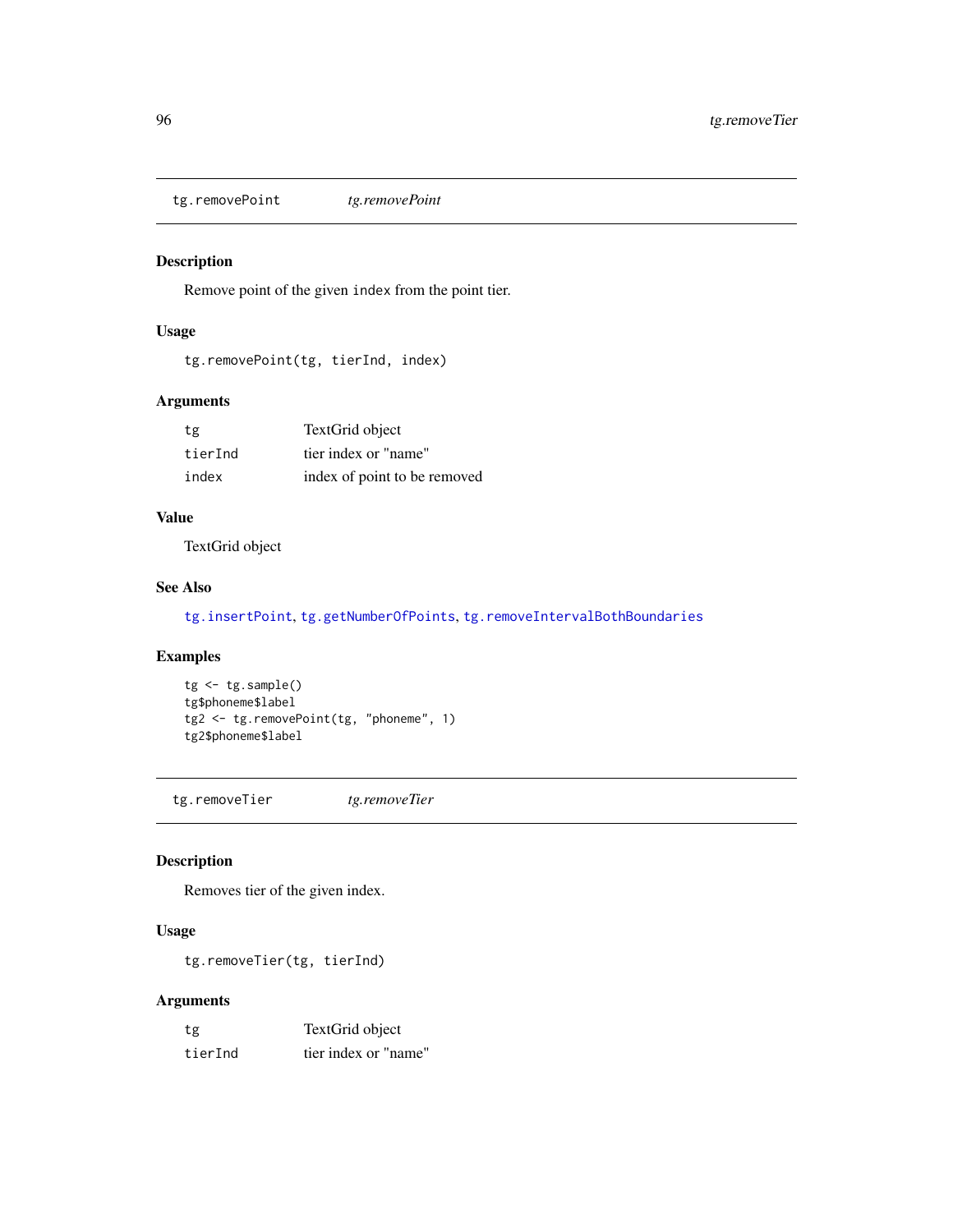## <span id="page-96-1"></span>tg.repairContinuity 97

## Value

TextGrid object

## See Also

[tg.insertNewIntervalTier](#page-85-0), [tg.insertNewPointTier](#page-86-0), [tg.duplicateTier](#page-68-0)

## Examples

```
## Not run:
tg < -tg.sample()tg.plot(tg)
tg2 <- tg.removeTier(tg, "word")
tg.plot(tg2)
```
## End(Not run)

<span id="page-96-0"></span>tg.repairContinuity *tg.repairContinuity*

#### Description

Repairs problem of continuity of T2 and T1 in interval tiers. This problem is very rare and it should not appear. However, e.g., automatic segmentation tool Prague Labeller produces random numeric round-up errors featuring, e.g., T2 of preceding interval is slightly higher than the T1 of the current interval. Because of that, the boundary cannot be manually moved in Praat edit window.

## Usage

tg.repairContinuity(tg, verbose = TRUE)

#### Arguments

| tg      | TextGrid object                                                              |
|---------|------------------------------------------------------------------------------|
| verbose | [optional, default=TRUE] If FALSE, the function performs everything quietly. |

## Value

TextGrid object

#### See Also

[tg.sampleProblem](#page-97-0)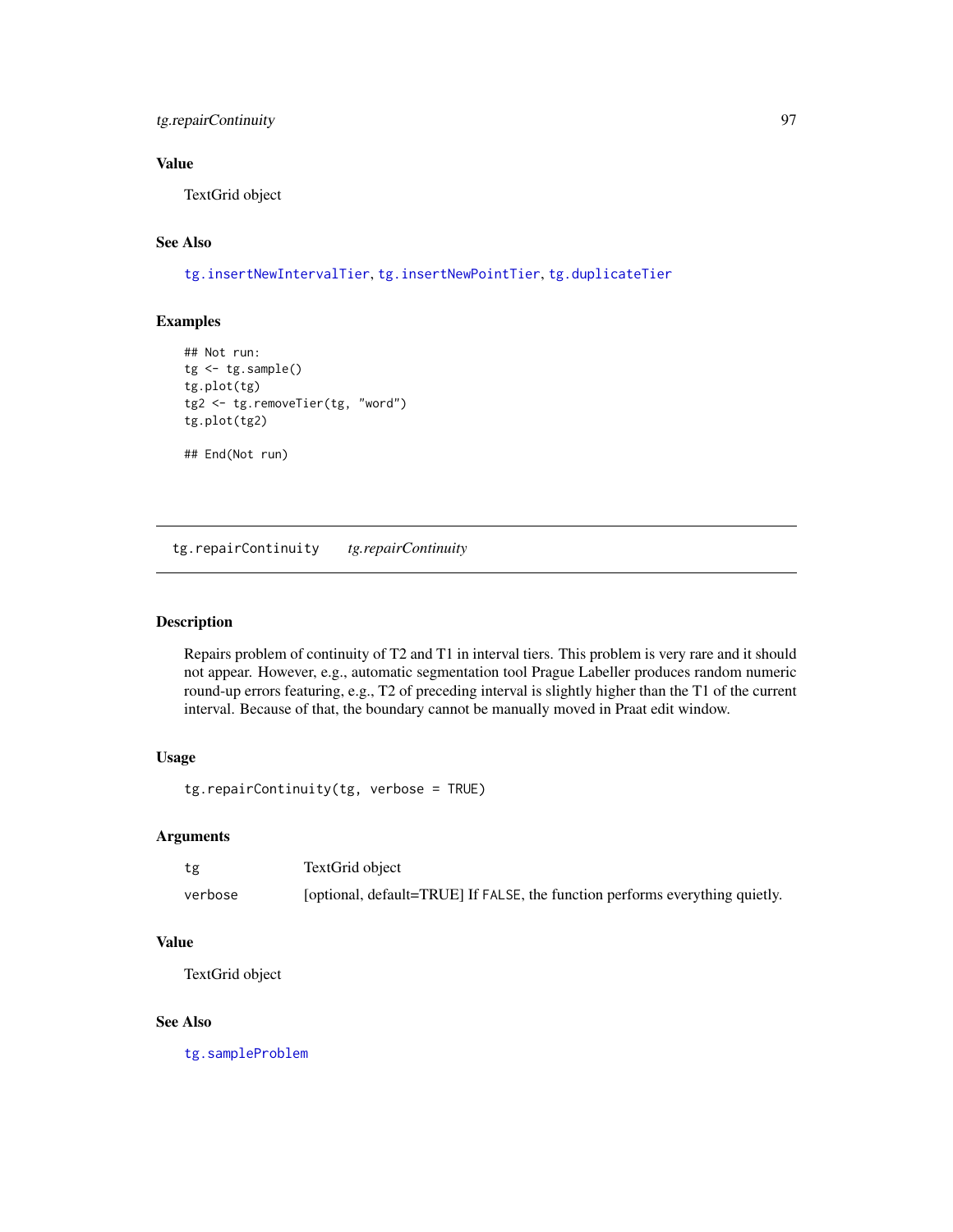## Examples

```
## Not run:
tgProblem <- tg.sampleProblem()
tgNew <- tg.repairContinuity(tgProblem)
tg.write(tgNew, "demo_problem_OK.TextGrid")
```
## End(Not run)

tg.sample *tg.sample*

## Description

Returns sample TextGrid.

## Usage

tg.sample()

## Value

TextGrid

#### See Also

[tg.plot](#page-89-1)

## Examples

```
tg <- tg.sample()
tg.plot(tg)
```
<span id="page-97-0"></span>tg.sampleProblem *tg.sampleProblem*

## Description

Returns sample TextGrid with continuity problem.

## Usage

tg.sampleProblem()

#### Value

TextGrid

<span id="page-97-1"></span>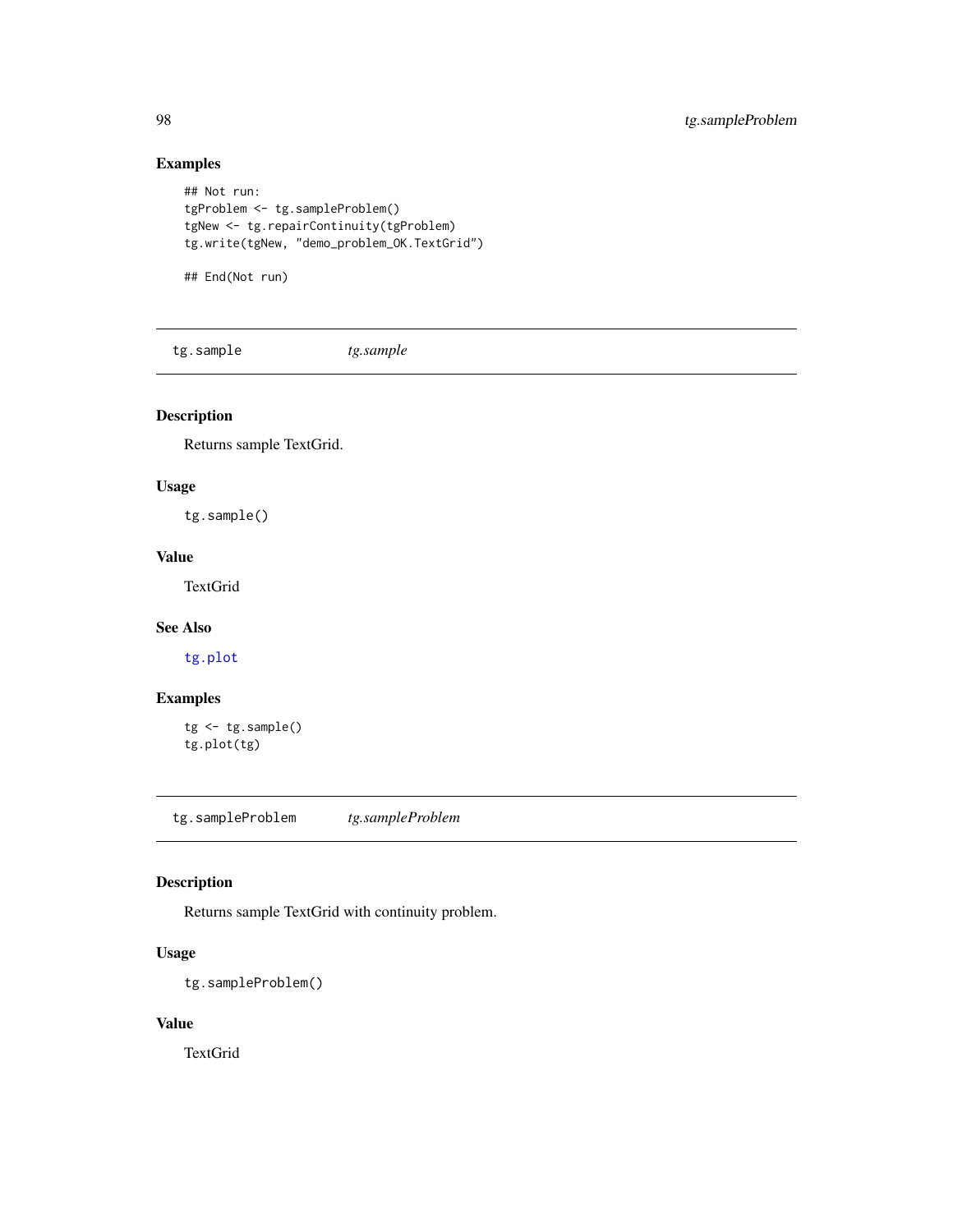## <span id="page-98-1"></span>tg.setLabel 99

## See Also

[tg.repairContinuity](#page-96-0)

## Examples

```
tg <- tg.sampleProblem()
tg2 <- tg.repairContinuity(tg)
tg2 <- tg.repairContinuity(tg2)
tg.plot(tg2)
```
<span id="page-98-0"></span>

| tg.setLabel<br>tg.setLabel |
|----------------------------|
|----------------------------|

## Description

Sets (changes) label of interval or point of the given index in the interval or point tier.

## Usage

tg.setLabel(tg, tierInd, index, newLabel)

## Arguments

| tg       | TextGrid object            |
|----------|----------------------------|
| tierInd  | tier index or "name"       |
| index    | index of interval or point |
| newLabel | new "label"                |

#### See Also

[tg.getLabel](#page-75-1)

```
tg <- tg.sample()
tg2 <- tg.setLabel(tg, "word", 3, "New Label")
tg.getLabel(tg2, "word", 3)
```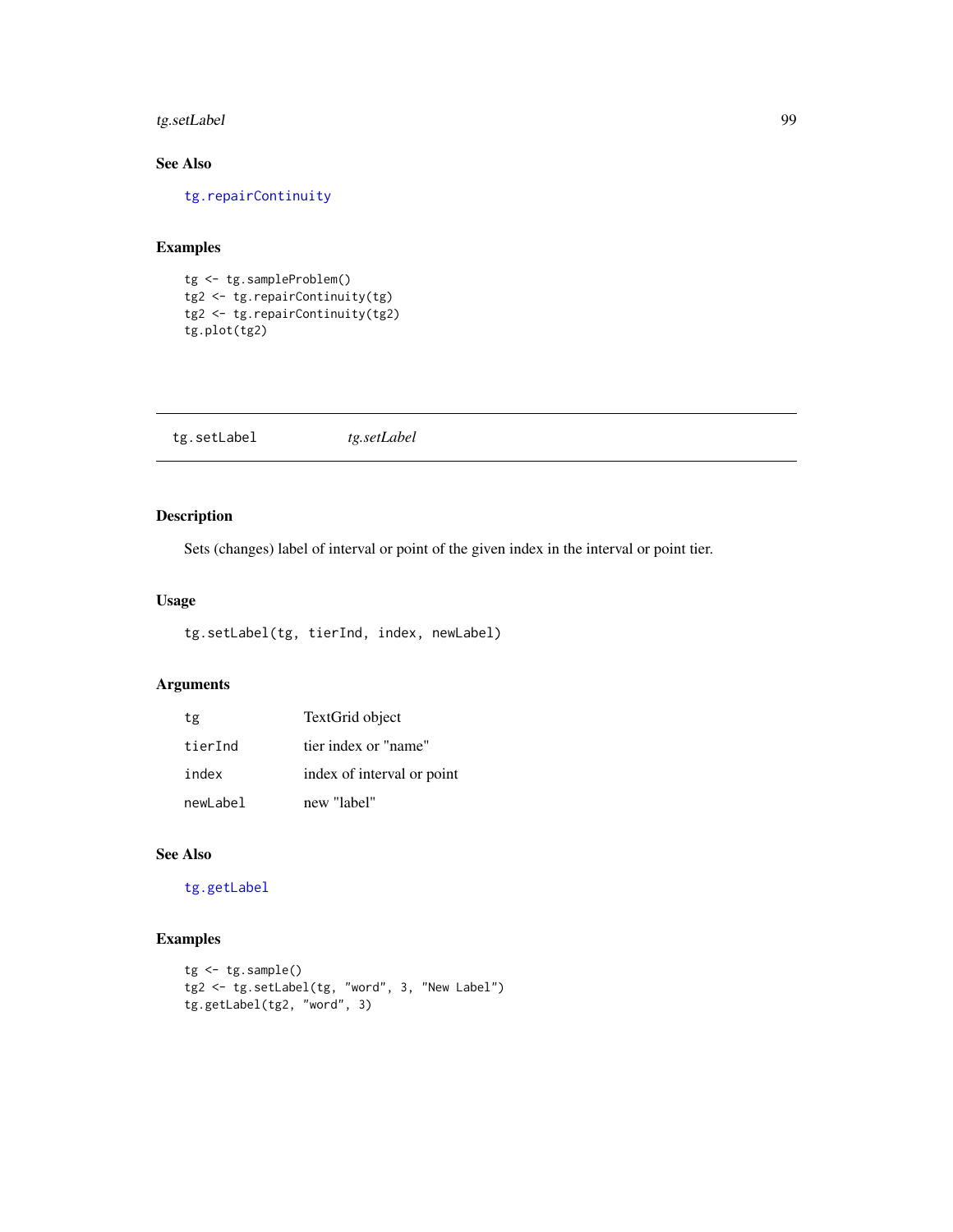<span id="page-99-2"></span><span id="page-99-0"></span>tg.setTierName *tg.setTierName*

## Description

Sets (changes) name of tier of the given index.

#### Usage

tg.setTierName(tg, tierInd, name)

#### Arguments

| tg      | TextGrid object        |
|---------|------------------------|
| tierInd | tier index or "name"   |
| name    | new "name" of the tier |

## See Also

[tg.getTierName](#page-81-1)

## Examples

```
tg <- tg.sample()
tg2 <- tg.setTierName(tg, "word", "WORDTIER")
tg.getTierName(tg2, 4)
```
<span id="page-99-1"></span>tg.write *tg.write*

#### Description

Saves TextGrid to the file. TextGrid may contain both interval and point tiers (tg[[1]], tg[[2]], tg[[3]], etc.). If tier type is not specified in \$type, is is assumed to be "interval". If specified, \$type have to be "interval" or "point". If there is no class(tg)["tmin"] and class(tg)["tmax"], they are calculated as min and max of all tiers. The file is saved in UTF-8 encoding.

#### Usage

```
tg.write(tg, fileNameTextGrid, format = "short")
```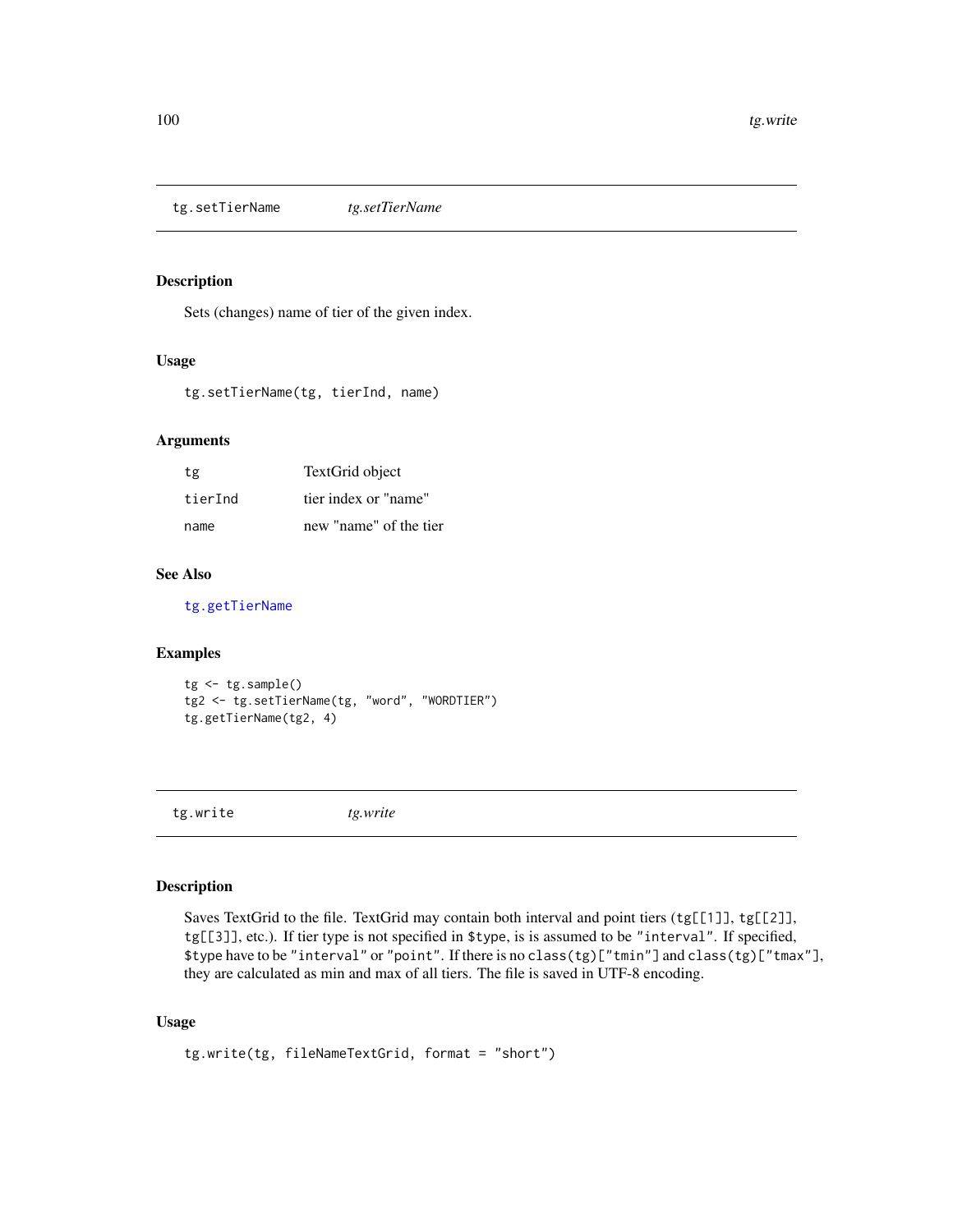#### <span id="page-100-0"></span>tg.write 101

## Arguments

| tg               | TextGrid object                                                                                 |
|------------------|-------------------------------------------------------------------------------------------------|
| fileNameTextGrid |                                                                                                 |
|                  | Output file name                                                                                |
| format           | Output file format ("short" (default, short text format) or "text" (a.k.a. full<br>text format) |

## See Also

[tg.read](#page-91-1), [pt.write](#page-50-0)

## Examples

## Not run: tg <- tg.sample() tg.write(tg, "demo\_output.TextGrid")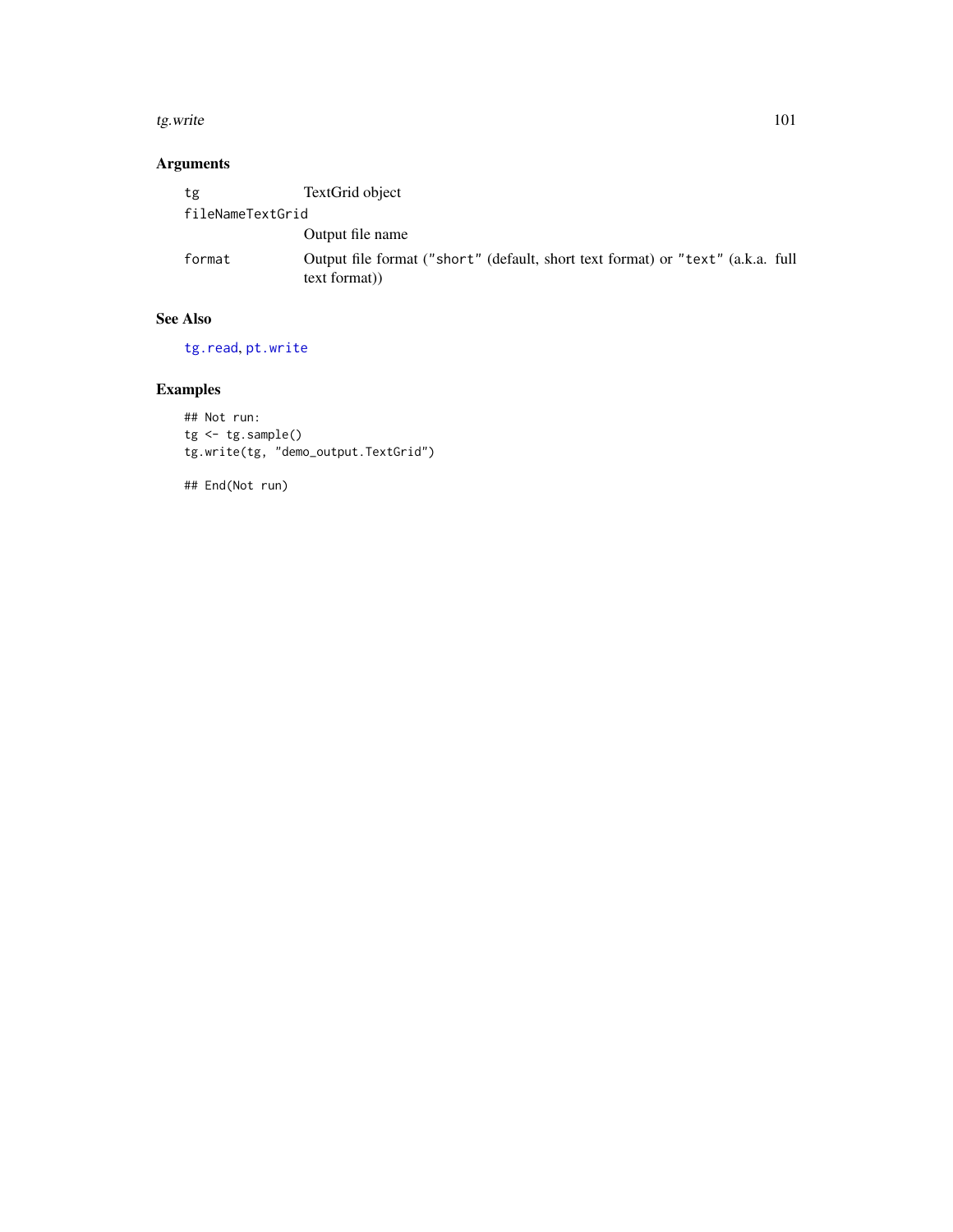# **Index**

as.formant, [4](#page-3-0) as.it,  $5$ as.pitch, [5](#page-4-0) as.pt $, 6$  $, 6$ as.snd, [6](#page-5-0) as.tg, [7](#page-6-0) ceiling, *[52](#page-51-0)* col.read, [8,](#page-7-1) *[9](#page-8-0)*, *[16](#page-15-0)*, *[30](#page-29-1)*, *[38](#page-37-0)*, *[50](#page-49-0)*, *[92](#page-91-2)* col.write, [9](#page-8-0) Conj, *[19](#page-18-0)* detectEncoding, [10](#page-9-0) fft, *[19](#page-18-0)* floor, *[52](#page-51-0)* formant.cut, [10,](#page-9-0) *[12](#page-11-0)*, *[16](#page-15-0)* formant.cut0, *[11](#page-10-0)*, [11](#page-10-0) formant.getPointIndexHigherThanTime, [12,](#page-11-0) *[13,](#page-12-0) [14](#page-13-0)* formant.getPointIndexLowerThanTime, *[13](#page-12-0)*, [13,](#page-12-0) *[14](#page-13-0)* formant.getPointIndexNearestTime, *[13](#page-12-0)*, [14,](#page-13-0) *[16](#page-15-0)* formant.plot, *[11,](#page-10-0) [12](#page-11-0)*, [14,](#page-13-0) *[16–](#page-15-0)[18](#page-17-0)*, *[36](#page-35-1)*, *[49](#page-48-2)* formant.read, *[8](#page-7-1)*, *[11,](#page-10-0) [12](#page-11-0)*, *[15](#page-14-1)*, [15,](#page-14-1) *[17,](#page-16-0) [18](#page-17-0)*, *[30](#page-29-1)*, *[50](#page-49-0)*, *[92](#page-91-2)* formant.sample, *[15](#page-14-1)*, [16,](#page-15-0) *[38](#page-37-0)* formant.toArray, *[15](#page-14-1)*, [17,](#page-16-0) *[18](#page-17-0)* formant.toFrame, [17](#page-16-0) formant.write, *[16](#page-15-0)*, [18](#page-17-0) ifft, [19,](#page-18-0) *[53](#page-52-0)* Im, *[19](#page-18-0)* isInt, [19,](#page-18-0) *[20](#page-19-0)[–22](#page-21-0)*, *[53](#page-52-0)* isLogical, *[20](#page-19-0)*, [20,](#page-19-0) *[21,](#page-20-0) [22](#page-21-0)* isNum, *[20](#page-19-0)*, [21,](#page-20-0) *[22](#page-21-0)*, *[53](#page-52-0)* isString, *[20,](#page-19-0) [21](#page-20-0)*, [22,](#page-21-0) *[61–](#page-60-0)[63](#page-62-0)* it.cut, [22,](#page-21-0) *[24](#page-23-0)*, *[27](#page-26-0)*, *[29,](#page-28-1) [30](#page-29-1)* it.cut0, *[23](#page-22-0)*, [23,](#page-22-0) *[27](#page-26-0)*, *[29,](#page-28-1) [30](#page-29-1)*

it.getPointIndexHigherThanTime, [24,](#page-23-0) *[25,](#page-24-0) [26](#page-25-0)* it.getPointIndexLowerThanTime, *[25](#page-24-0)*, [25,](#page-24-0) *[26](#page-25-0)* it.getPointIndexNearestTime, *[25](#page-24-0)*, [26,](#page-25-0) *[27](#page-26-0)* it.interpolate, *[23,](#page-22-0) [24](#page-23-0)*, [26,](#page-25-0) *[27](#page-26-0)[–31](#page-30-0)* it.legendre, *[23,](#page-22-0) [24](#page-23-0)*, *[27](#page-26-0)*, [27,](#page-26-0) *[28,](#page-27-0) [29](#page-28-1)* it.legendreDemo, *[23,](#page-22-0) [24](#page-23-0)*, *[27](#page-26-0)*, [28,](#page-27-0) *[29](#page-28-1)* it.legendreSynth, *[23,](#page-22-0) [24](#page-23-0)*, *[27,](#page-26-0) [28](#page-27-0)*, [28](#page-27-0) it.plot, *[23,](#page-22-0) [24](#page-23-0)*, *[27](#page-26-0)[–29](#page-28-1)*, [29,](#page-28-1) *[30,](#page-29-1) [31](#page-30-0)*, *[91](#page-90-0)* it.read, *[8](#page-7-1)*, *[16](#page-15-0)*, *[23,](#page-22-0) [24](#page-23-0)*, *[27](#page-26-0)[–29](#page-28-1)*, [30,](#page-29-1) *[31](#page-30-0)*, *[38](#page-37-0)*, *[50](#page-49-0)*, *[92](#page-91-2)* it.sample, *[16](#page-15-0)*, [31,](#page-30-0) *[38](#page-37-0)* it.write, *[27](#page-26-0)*, *[29,](#page-28-1) [30](#page-29-1)*, [31](#page-30-0) Mod, *[19](#page-18-0)* pitch.cut, [32,](#page-31-0) *[33](#page-32-0)*, *[38](#page-37-0)* pitch.cut0, *[32](#page-31-0)*, [33](#page-32-0) pitch.getPointIndexHigherThanTime, [34,](#page-33-0) *[35,](#page-34-0) [36](#page-35-1)* pitch.getPointIndexLowerThanTime, *[34](#page-33-0)*, [35,](#page-34-0) *[36](#page-35-1)* pitch.getPointIndexNearestTime, *[34,](#page-33-0) [35](#page-34-0)*, [35,](#page-34-0) *[38](#page-37-0)* pitch.plot, *[32,](#page-31-0) [33](#page-32-0)*, [36,](#page-35-1) *[38](#page-37-0)[–40](#page-39-0)*, *[49](#page-48-2)*, *[91](#page-90-0)* pitch.read, *[8](#page-7-1)*, *[16](#page-15-0)*, *[30](#page-29-1)*, *[32,](#page-31-0) [33](#page-32-0)*, *[36](#page-35-1)*, [37,](#page-36-1) *[39,](#page-38-0) [40](#page-39-0)*, *[50](#page-49-0)*, *[92](#page-91-2)* pitch.sample, *[16](#page-15-0)*, *[36](#page-35-1)*, [38](#page-37-0) pitch.toArray, *[36](#page-35-1)*, [39,](#page-38-0) *[40](#page-39-0)* pitch.toFrame, *[39](#page-38-0)*, [39](#page-38-0) pitch.write, *[38](#page-37-0)*, [40](#page-39-0) pt.cut, [41,](#page-40-0) *[42](#page-41-0)*, *[45](#page-44-0)[–47](#page-46-0)*, *[49,](#page-48-2) [50](#page-49-0)*, *[68,](#page-67-0) [69](#page-68-1)* pt.cut0, *[41](#page-40-0)*, [42,](#page-41-0) *[45](#page-44-0)[–47](#page-46-0)*, *[49,](#page-48-2) [50](#page-49-0)*, *[68,](#page-67-0) [69](#page-68-1)* pt.getPointIndexHigherThanTime, [43,](#page-42-0) *[44](#page-43-0)* pt.getPointIndexLowerThanTime, *[43](#page-42-0)*, [43,](#page-42-0) *[44](#page-43-0)* pt.getPointIndexNearestTime, *[43,](#page-42-0) [44](#page-43-0)*, [44,](#page-43-0) *[46](#page-45-0)* pt.Hz2ST, *[41,](#page-40-0) [42](#page-41-0)*, [45,](#page-44-0) *[46](#page-45-0)[–51](#page-50-1)*